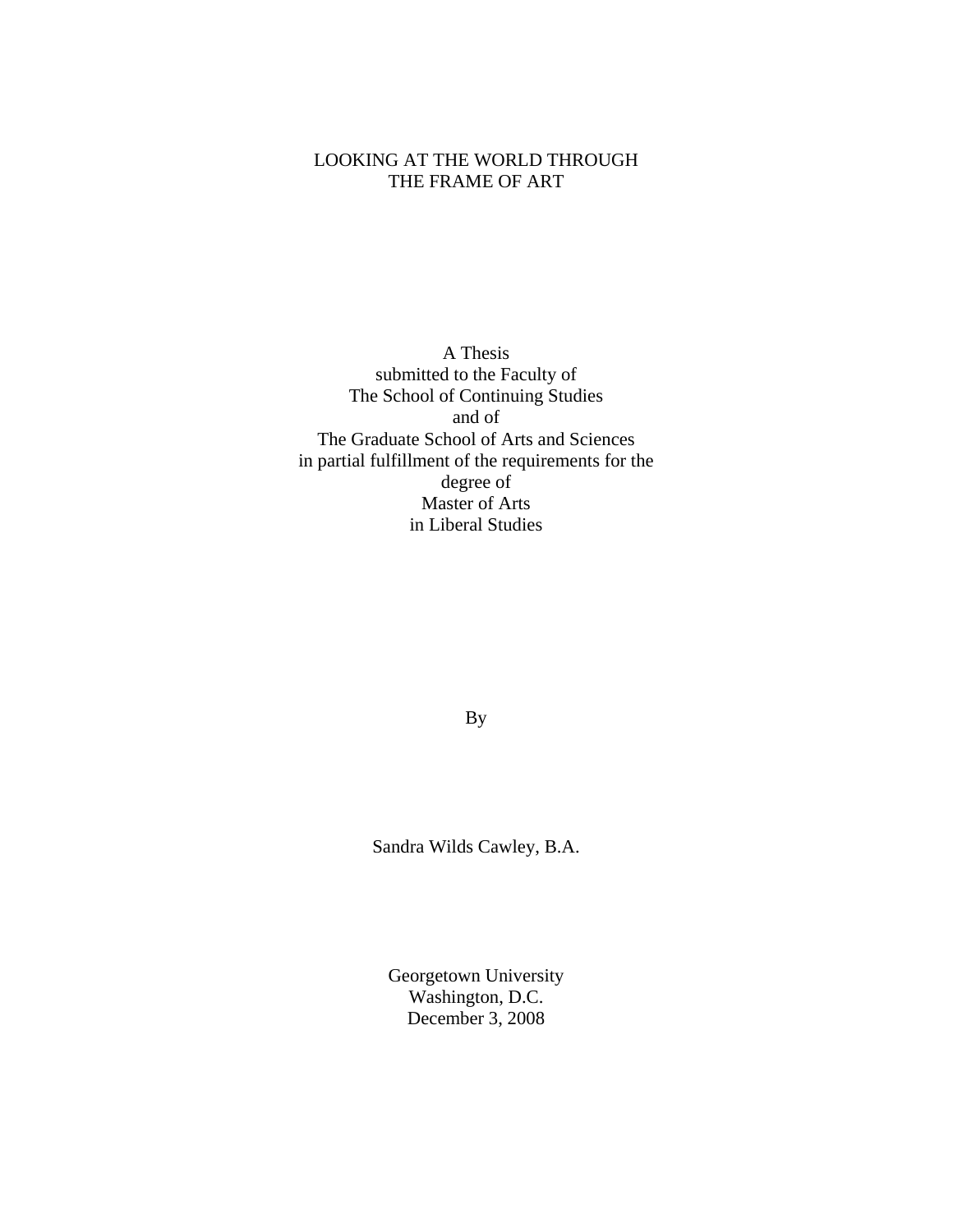### LOOKING AT THE WORLD THROUGH THE FRAME OF ART

Sandra Wilds Cawley, BALS

Mentor: Diane Apostolos-Cappadona, Ph.D.

### ABSTRACT

Literary art fiction is a relatively modern phenomenon. What began in the nineteenth century with works by authors, such as Nathaniel Hawthorne and Henry James have flourished in the twentieth and twenty-first centuries with hundreds of novels by writers, such as Tracy Chevalier, Susan Vreeland, and A.S. Byatt. These novels provide a rich and diverse glimpse into a created world where the written word is enhanced by visual imagery. Although the genre of literary art fiction is new, the merging of a fictional narrative with works of real or imagined art is as old as the poetic works of Homer.

Chapter 1 examines how a narrative may be enhanced by incorporating artistic imagery: are the images less or more powerful because they are visualized through the mind rather than seen with the eyes? This chapter also addresses the question, does the best art communicate a *presence* that may uncover aspects of transcendence and, if so, how is that *presence* translated through the written word?

Two classical poets, Ovid and Dante, include works of sculpture in their poetic narratives. Ovid writes about the power of Pygmalion who—through artistic virtuosity and love—imbued his creation with life. In *Canto X* of the *Purgatorio*, Dante creates a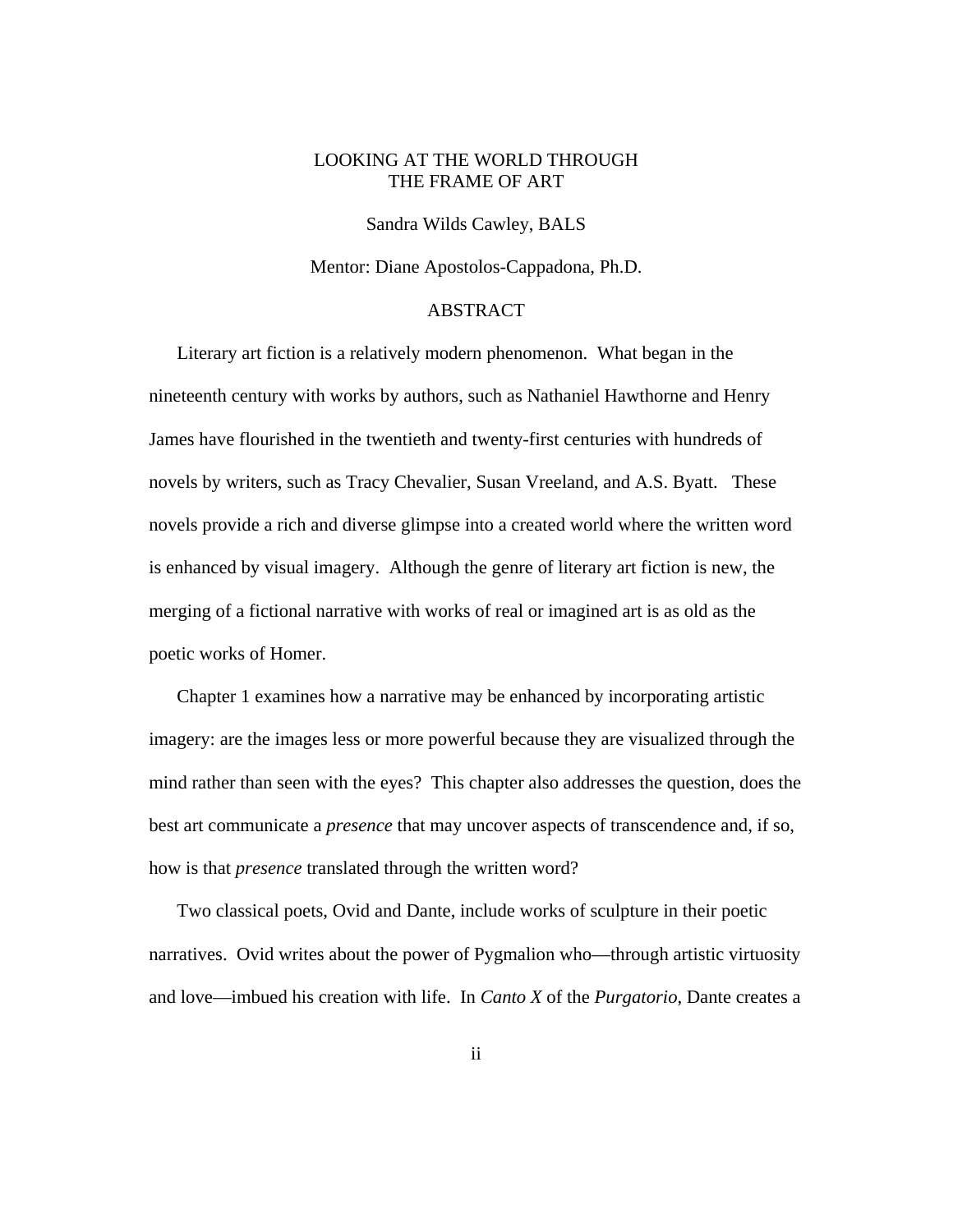sculpted wall of the "Great Humilities" which inspire the penitent proud to cleanse away their sins. Chapter 2 explores the power of the artist/writer to transcend nature and the natural course of events.

Chapter 3 is an original short story that explores the inner realms of human consciousness. There are two voices (two fonts, one italicized) that denote two states of alienation. The italicized voice speaks of a past: an interpretation of Jackson Pollock's painting, *The Deep,* and how it may be evocative of his condition of "falling." The other narration is a modern one in which a woman finds herself cut off from her fellow humans and "falling" due to circumstances in today's world.

Chaos is the theme of Chapter 4 where a woman remembers childhood dreams of the atomic bomb and the events which brought those dreams about. She finds solace in another painting by Pollock, *Lavender Mist.* Through art, she comes to realize that she was not alone in her fears. There were many artists in the late 1940s and early 1950s who created works that reflected the dark realities of living in the early atomic age of Hiroshima, Nagasaki, and World War II.

Literary art fiction is an opportunity to encounter a writer's way of seeing art perhaps, engendering a desire to know more. The writer creates and shapes the experience of art for the reader, and in so doing she brings art out of the museum and back into a kind of real world scenario; she is in essence returning art to the origins of its creation—the human realm.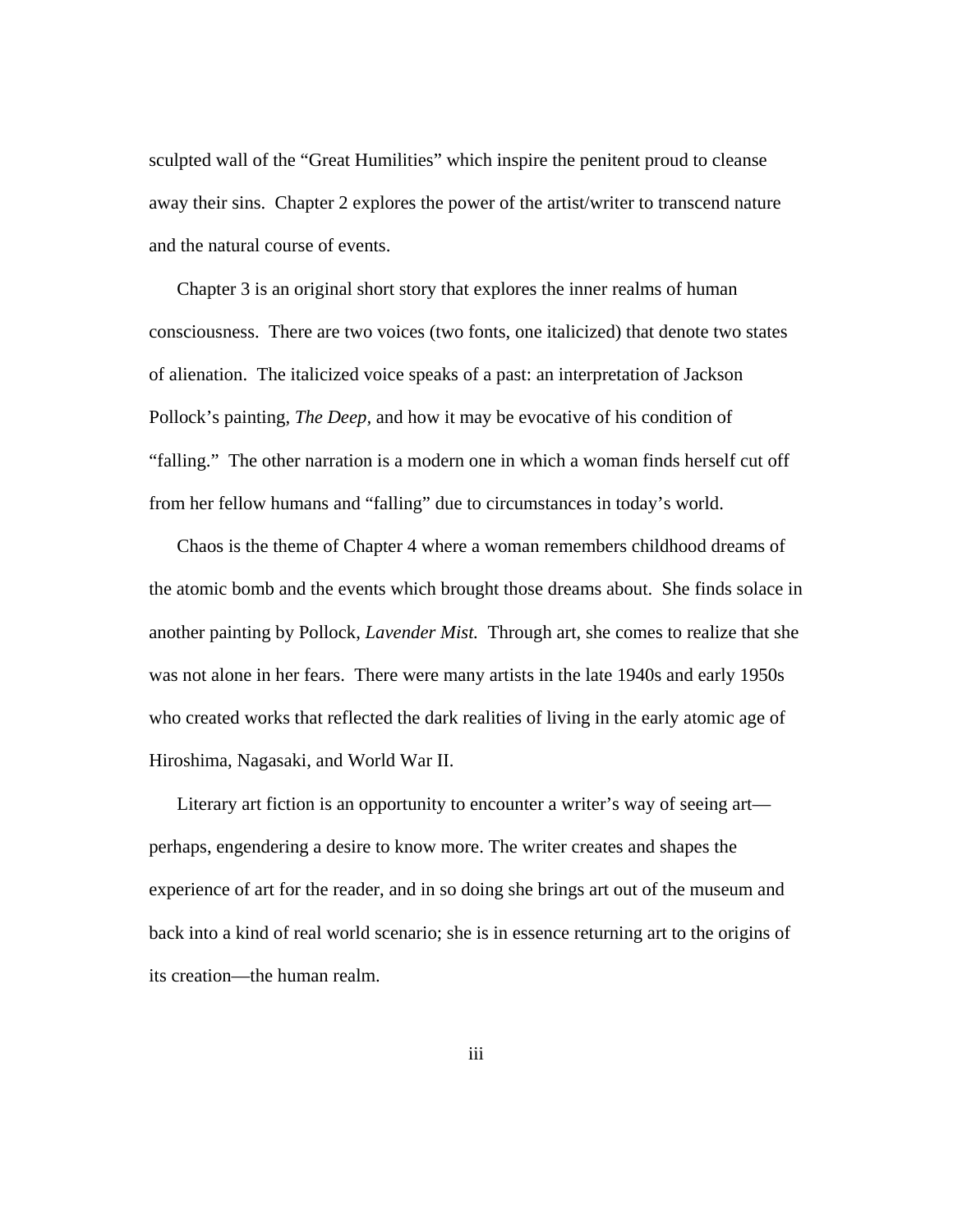# **CONTENTS**

|                                                                                | ii |
|--------------------------------------------------------------------------------|----|
| Chapter                                                                        |    |
| THE FRAME OF ART                                                               |    |
| 2. TWO CLASSICAL CULTURES MEET THROUGH ART                                     | 29 |
| 3. FALLING $\ldots \ldots \ldots \ldots \ldots \ldots \ldots \ldots \ldots$    | 55 |
| 4. CHAOS IN A NUCLEAR AGE                                                      | 66 |
| 5. CONCLUSION $\ldots \ldots \ldots \ldots \ldots \ldots \ldots \ldots \ldots$ | 75 |
| BIBLIOGRAPHY                                                                   | 88 |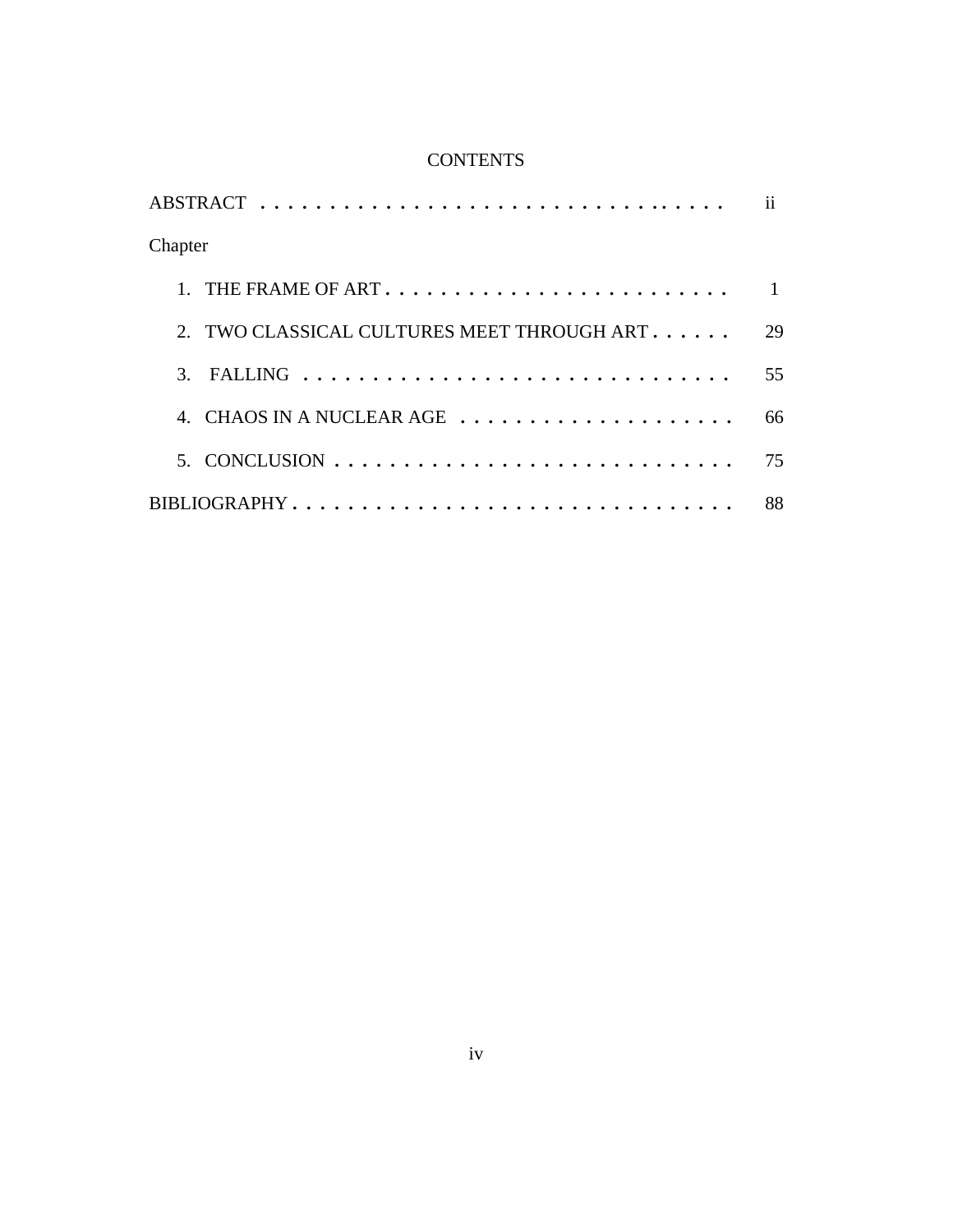### CHAPTER 1

### THE FRAME OF ART

A *picture* held us captive. And we could not get outside it, for it lay in our language and language seemed to repeat it to us inexorably.

#### Wittgenstein, *Philosophical Investigations*

The genre of art fiction has evolved along a rich and diverse timeline that includes writers from classical cultures, among whom are Ovid and Dante, as well as the current age, such as A.S. Byatt and Susan Vreeland. The earliest known example in western civilization in which a work of art is incorporated within a work of fiction is found in Book Eighteen of the *Iliad.* The shield of Achilles is a literary depiction of an imagined work of visual art. Homer's narrative evokes an image that is meant to be an actual and concrete artistic representation. Forged by the god Hephaestus at the request of Achilles' mother, Thetis, the shield becomes a cultural icon and symbol of "the Mycenean civilization that Achilles sets out to defend" as well as the hero himself who is "metaphorically interchangeable . . . and becomes . . . the shield for the whole Greek world."<sup>1</sup>

And first Hephaestus makes a great and massive shield, blazoning well-wrought emblems all across its surface, raising a rim around it, glittering, triple-ply with a silver shield-strap run from edge to edge and five layers of metal to build the shield itself, and across its vast expanse with all his craft and cunning the god creates a world of gorgeous immortal work.<sup>2</sup>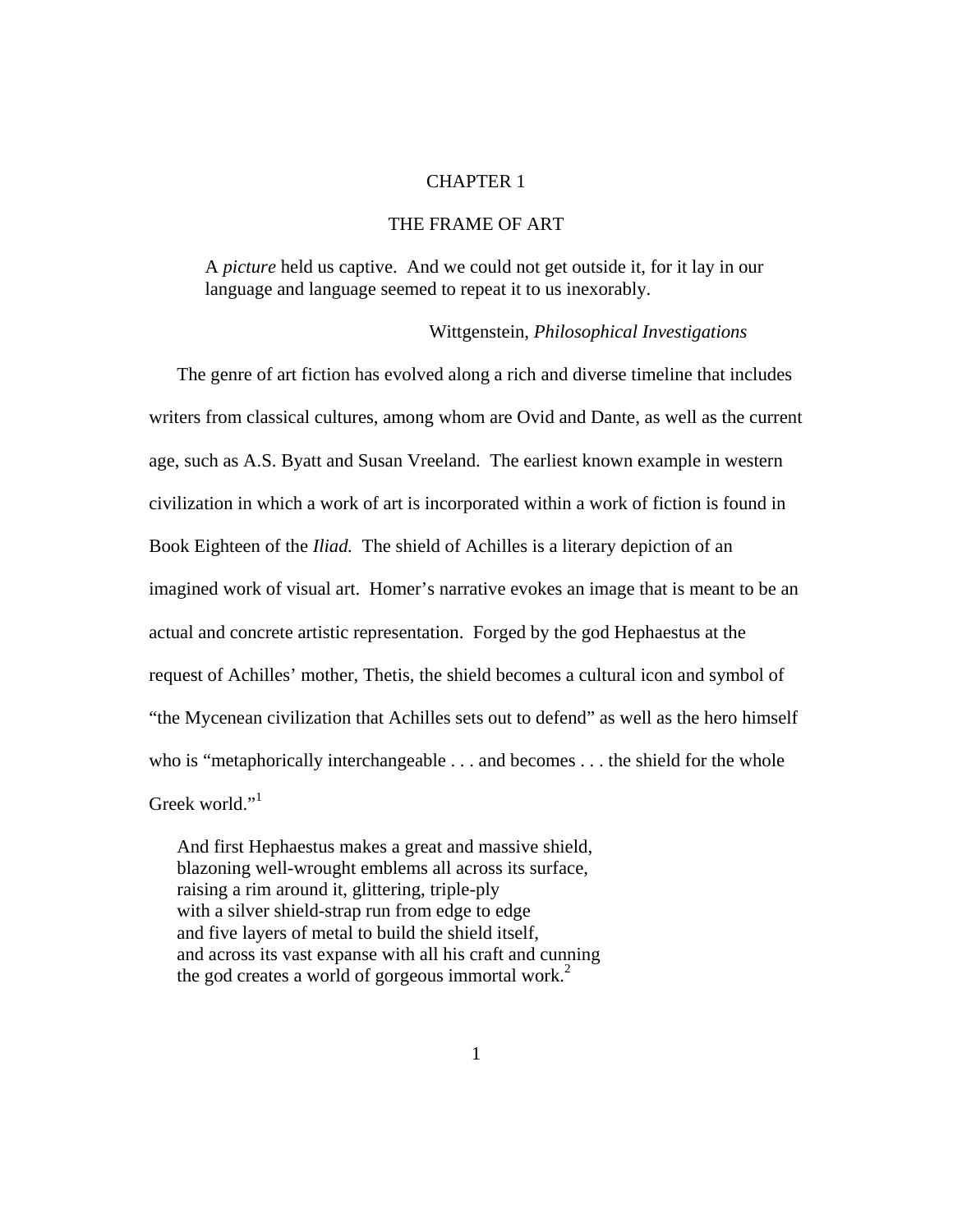In the preface to his translation of the *Iliad,* Alexander Pope writes that Homer was so gifted in his narrative that he broke the boundaries between the written word and the visual image. Each character in the *Iliad* "has something so singularly his own, that no painter could have distinguished them more by their features, than the poet has by their manners."<sup>3</sup>

The study of the relationship between the written word and the visual image also has evolved along a rich timeline. In the *Phaedrus,* Plato explores the concept of love as a kind of divine madness that leads one to uncovering truth. The topic of love leads Socrates and Phaedrus into a discussion of the art of rhetoric, which in turn leads them into a detailed analysis of the written word: nuances of meaning and how particular words evoke particular images in most men, while other words are more individually interpretive. Socrates states that words such as "iron or "silver" evoke very similar images in most men; while words such as "just" and "good" are more subjective and will create a variety of images. The student of rhetoric, he says, "... ought, in the first place, to make a systematic division of words, and get hold of some mark distinguishing the two kinds of words, those namely in the use of which the multitude are bound to fluctuate, and those in which they are not."<sup>4</sup>

The goal of the rhetorician is to uncover and reveal the true nature of an object or concept and because he is addressing the soul, he must have a keen understanding of what the soul is. He will "describe the soul very precisely, and let us see whether it is single and uniform in nature or, analogously to the body, complex. For to do that is,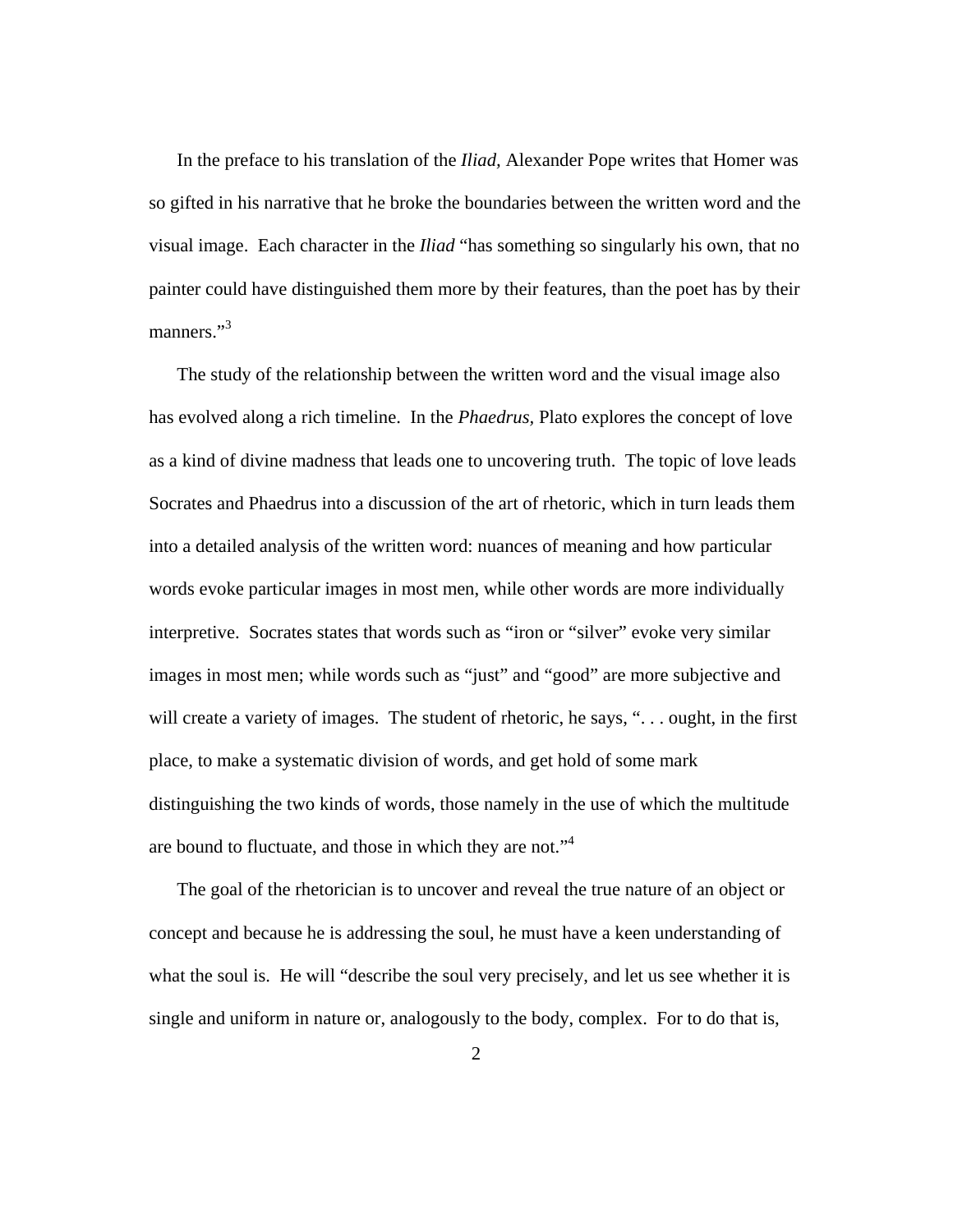we maintain, to show a thing's nature."<sup>5</sup> Therefore, Plato writes, the written word is like a work of art. It serves as a reminder of that with which the soul is already acquainted. The writer must select his words carefully, because just as a completed work of visual art may be reinterpreted and analyzed by future generations, it remains silent—having said all its creator had to say within its composition. The writer's creation must also stand on its own merit. It must be written in such a way that pierces into the essence of things already known to the soul; there must be no need for further illumination.

You know, Phaedrus, that's the strange thing about writing, which makes it truly analogous to painting. The painter's products stand before us as though they were alive, but if you question them, they maintain a most majestic silence. It is the same with written words; they seem to talk to you as though they were intelligent, but if you ask them anything about what they say, from a desire to be instructed, they go on telling you just the same thing forever.<sup>6</sup>

Modern scholars continue to look at the relationship between visual imagery and the written word. In *Portraits in Fiction*, A.S. Byatt is writing for a twenty-first century audience that has what seems to be a renewed and vigorous interest in art. The century opened with works of art selling at record prices and record numbers of people visiting art museums around the world. To accommodate increased attendance, there was and continues to be an architectural and building boom as museums engage in "a sustained growth spurt the likes of which the art world has never seen."<sup>7</sup> Institutions like the Museum of Modern Art in New York, the Art Institute of Chicago, the Institute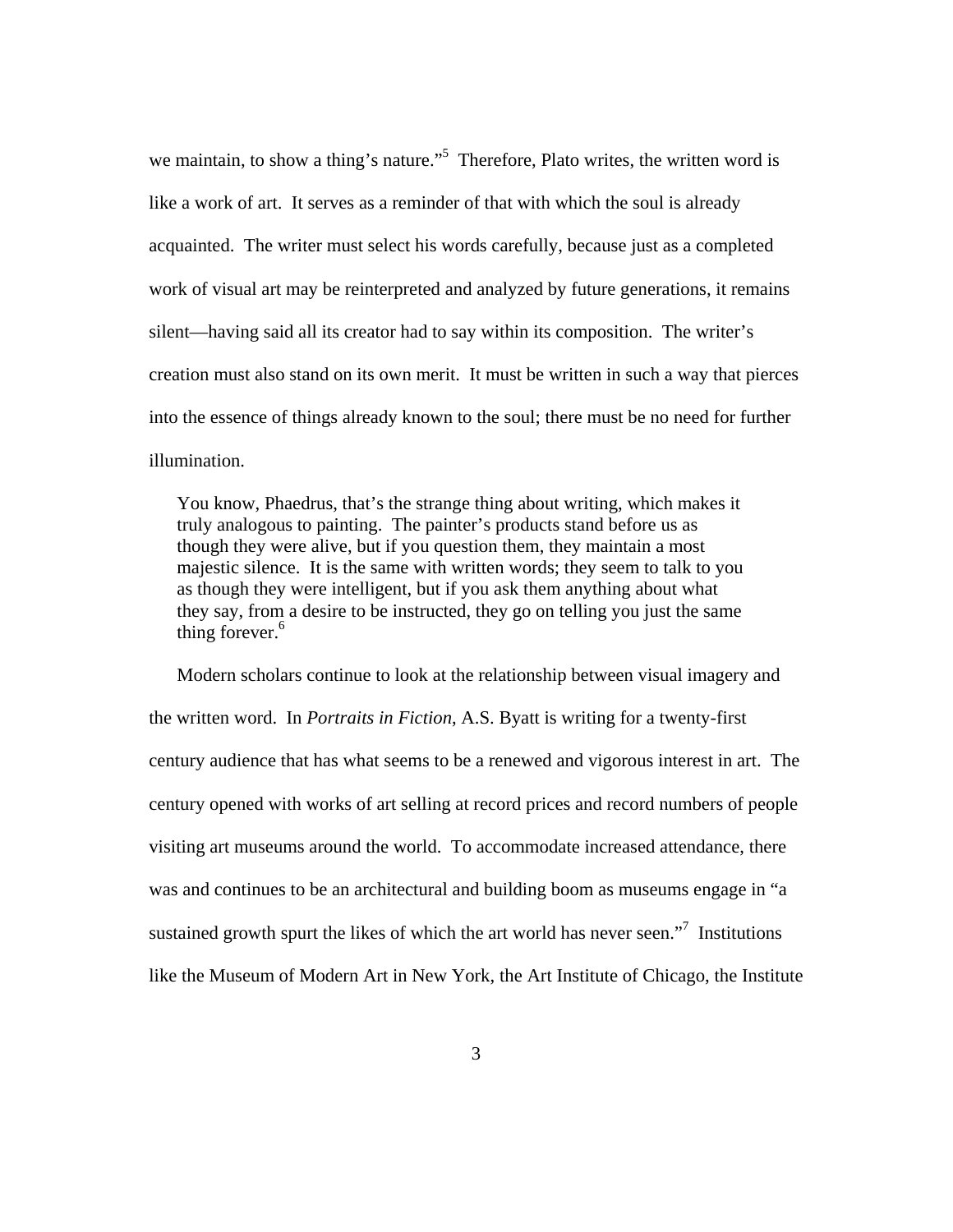of Contemporary Art in Boston, and the Tate Modern in London are among many that

have substantially increased gallery space.

Since its expansion in 2004, MoMA has grown to show 50 percent more works in a building almost twice as big, packed one record day with almost double the visitors. Still not big enough: MoMA has now announced plans to grow again, adding all kinds of new galleries in a 60,000 square-foot space in a development next door.<sup>8</sup>

The Tate Modern in London . . . [is] one of the biggest and most popular art museums on the planet. It drew . . . 4 million people last year—in a space planned for half that many. It is so massive no one had imagined it would ever overflow. But the crowds have led to recently announced enlargement plans: A wild new wing, looking like some kind of crystal dropped from outer space, is due to absorb some of those people.<sup>9</sup>

The increased popularity of art and art galleries and museums may have helped to

fuel an explosion of created works of art fiction. There is currently available a plethora

of "published books ranging from pseudo biographies to historical fiction to art history

mysteries."<sup>10</sup> A writer who is considering the use of a selected work of art or a specific

artist to dramatize her narrative has many literary possibilities.

The range of this new genre—from biography to history to mystery to romance—is tempered by the mode in which art as specific works, as representative of an artist, as an object of theft or political scandal, as a biographical statement or historical event, or merely as a prop incorporated into the storyline of a book.<sup>11</sup>

A story may "rest on the premise of the significance of a work of art and its ability to entrance a viewer to imagine a world from a painted image."<sup>12</sup>

In *Portraits,* Byatt explores one segment of the genre. She writes about painted

portraits, written portraits, and the blending of the two. A painted portrait, she writes,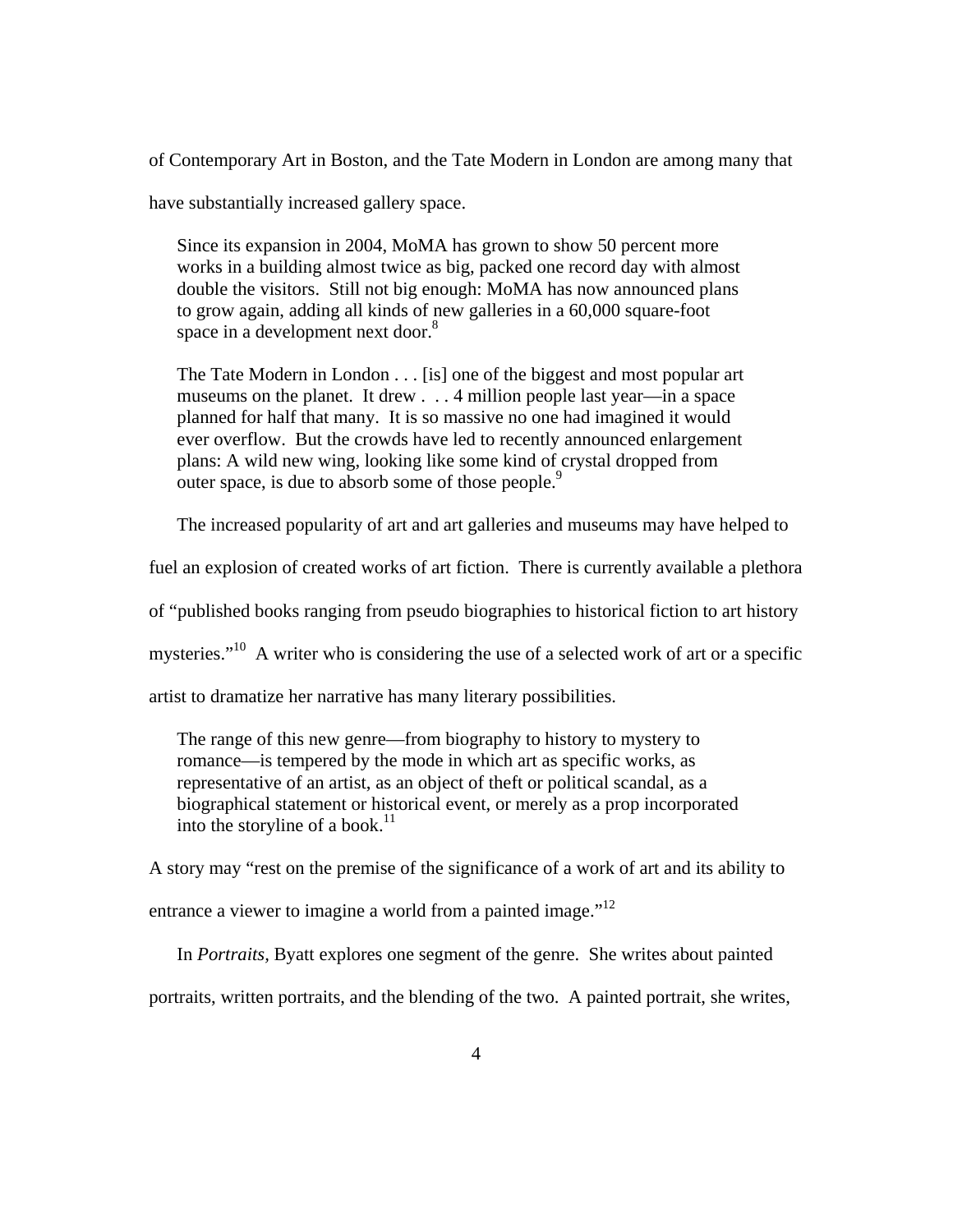is: ". . . an artist's record, construction, of a physical presence, with a skin of colour, a layer of strokes of the brush, or the point, or the pencil, on a flat surface. A painting exists outside of time and records the time of its making."<sup>13</sup>

A portrait in a novel is somewhat interpretive; it is a narrative of "invisible things—thought processes, attractions, repulsions, subtle or violent changes in whole lives, or groups of lives."14 Although written descriptions may be very precise, each reader will evoke her own specifically nuanced imagery. Byatt states that written images are powerful because they are unseen. "Even the description in visual language of a face or body may depend on being unseen for its force."15 Byatt also sees writers as analogous to painters; they, too, engage in a kind of rendering in order to bring life to narration and fictional characters. Quoting Henry James, Byatt writes: "It is here that the novelist competes with his brother the painter in *his* attempt to render the look of things, the look that conveys their meanings, to catch the colour, the relief, the expression, the surface, the substance of the human spectacle."<sup>16</sup>

Byatt cites many examples of writers who have successfully created literary fiction that have incorporated actual works of art. In *Orlando*, Virginia Woolf creates a fictional biography by incorporating the genre of portraiture, which allows her to explore human relationship and passion, and play with the concept of time. In the story, Orlando is repeatedly renewed through mirrored ancestral portraits; he/she actually moves through time. This movement alludes to the timeless quality of actual works of art that move through time virtually unchanged, thus merging an older culture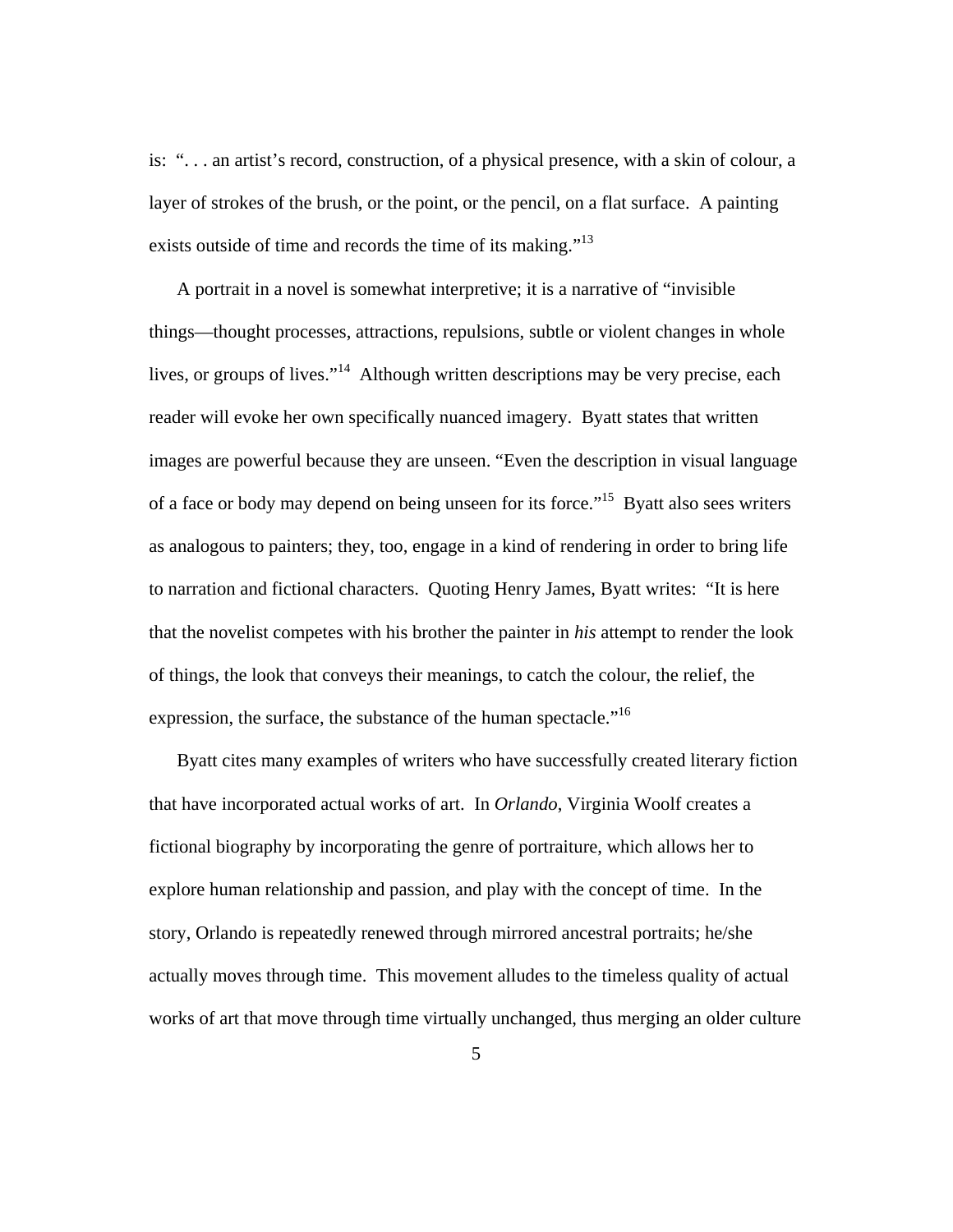with an eternally youthful one. There is an implication in this story that as future generations view artistic works from previous eras, the interconnectedness of human consciousness will be experienced.

Virginia Woolf . . . used past portraits in *Orlando*, her fictional portrait, devised as a mock biography, of Vita Sackville-West. The Knole portraits of Vita's Sackville ancestors were used to make up Orlando's first few hundred years as a young man. $17$ 

Transporting a work of portraiture from an earlier age for inclusion in a literary work of a later age may also serve as a harsh reminder of the temporal aspect of human existence. Byatt explores the paradox of portraiture as "representing both life, death and life-in-death, a kind of false eternity"18 in the *The Wings of the Dove* by Henry James. Milly Theale, a character in the book who knows that she is ill and dying, is shown a portrait of a beautiful woman by the Renaissance artist, Agnolo Bronzino. An admirer and art enthusiast tells her that she resembles the woman in the portrait (another version of the portrait as mirror). When confronted with the painting, she sees life in the beautiful and youthful face in the portrait, but she also sees death—the death of the woman who sat for the portrait and her own impending death. Milly "considers the paradoxical timelessness and deadness of portraits:"<sup>19</sup>

. . . she found herself, for the first moment, looking at the mysterious portrait through tears. Perhaps it was her tears that made it just then so strange and fair—as wonderful as he had said: the face of a young woman, all splendidly drawn, down to the hands, and splendidly dressed; a face almost livid in hue, yet handsome in sadness and crowned with a mass of hair, rolled back and high, that must, before fading with time, have had a family resemblance to her own. The lady in question, at all events, with her slightly Michael-angelesque sadness, her eyes of other days, her full lips,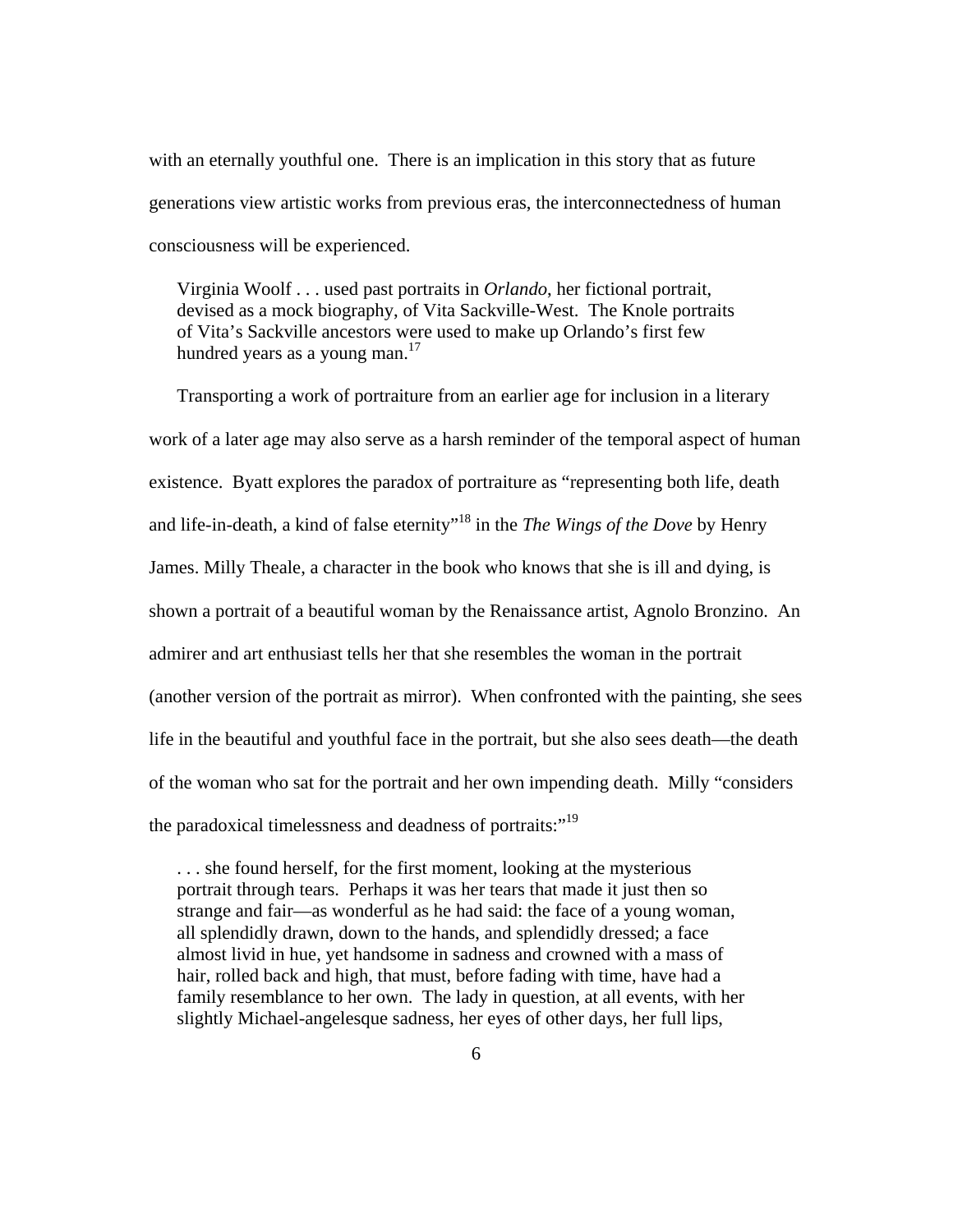her long neck, her recorded jewels, her brocaded and wasted reds, was a very great personage—only unaccompanied by a joy. And she was dead, dead, dead. $20$ 

 Byatt writes that literary portraits broaden human imagination. She suggests that each reader creates her own visual representation of what is present on the page and in so doing, becomes a creator herself. "Readers will see as many Manets, as many Watts, as many imaginary photographs as there are readers, all connected, all different."<sup>21</sup> Writing of her own novel, *Possession*, she states:

Visual images are stronger than verbal half-images, and a good novel exploits the richness of the imprecision, of the hinted. Painting . . . is a materialist art, about the material world. The novel, however it aspires to the specificity of Zola's naturalism, works inside the head.<sup>22</sup>

What is it about the visual image that is so compelling to the human eye and the

human heart and psyche? In *Ways of Seeing,* John Berger writes that seeing precedes

words. The book—the outgrowth of a BBC series of the same name—is primarily of

visual images with a minimalistic text. It is a wide-ranging discussion of the many

ways of seeing and a commentary on Berger's hierarchy of the visual over the written

word, with alternating chapters of text with imagery and imagery without text.

Chapters two, four, and six are entirely pictorial, with no text whatsoever. The,

. . . purely pictorial essays (on ways of seeing women and on various contradictory aspects of the tradition of the oil painting) are intended to raise as many questions as the verbal essays. Sometimes in the pictorial essays no information at all is given about the images reproduced because it seemed . . . that such information might distract from the points being made.<sup>23</sup>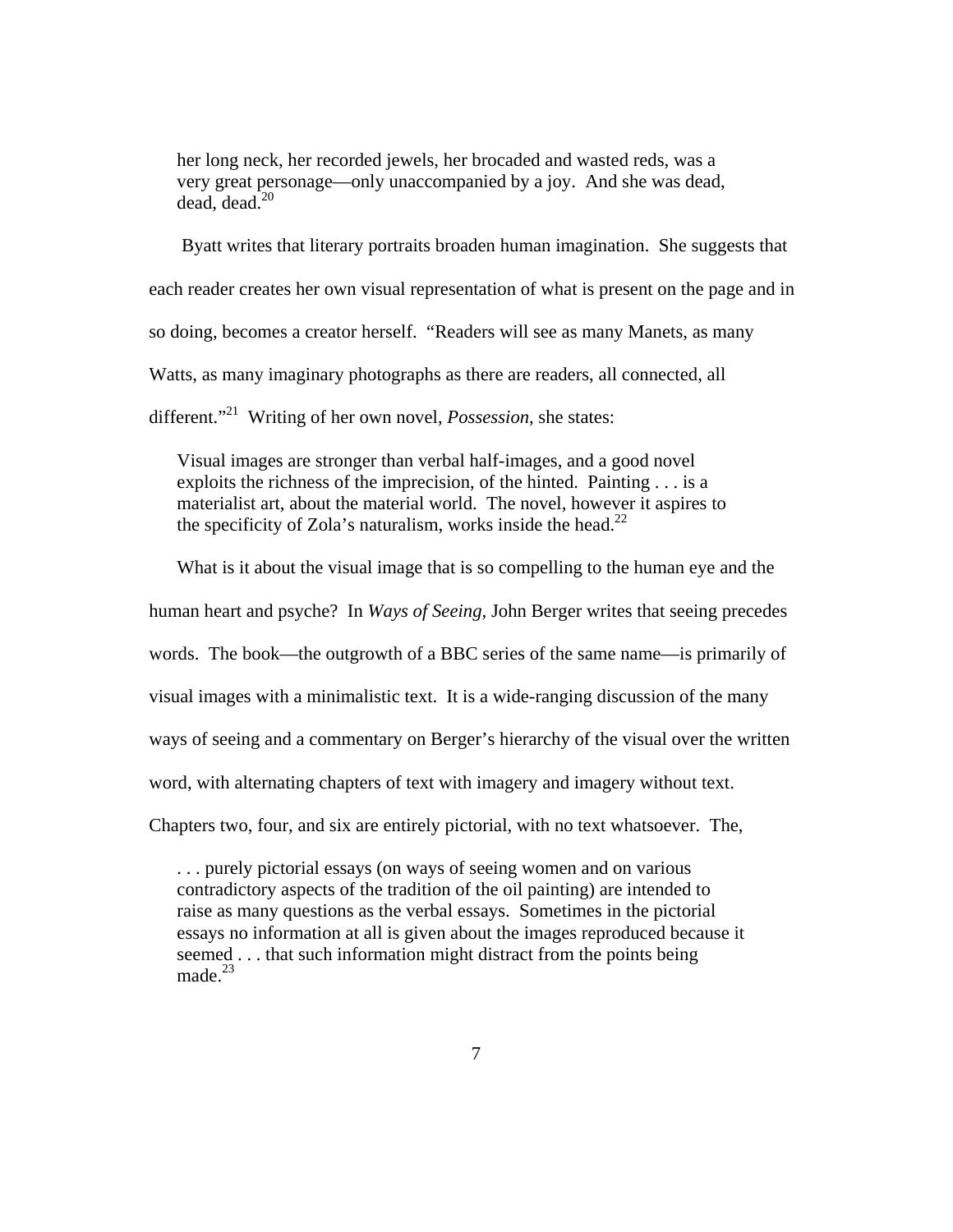In many cases, Berger writes, more precisely in areas where words are inadequate, visual imagery allows for a deeper experience of the numinous. Berger writes of the impossibility of finding an effective combination of words to describe a beautiful, yet common, event like the setting sun. There is always a gap, something that is missing when trying to express the true nature of this kind of event.

It is seeing that establishes our place in the surrounding world; we explain that world with words, but words can never undo the fact that we are surrounded by it. The relation between what we see and what we know is never settled. Each evening we *see* the sun set. We *know* that the earth is turning away from it. Yet the knowledge, the explanation, never quite fits the sight. $^{24}$ 

In our twenty-first century world, we are surrounded by visual imagery of all kinds—whether we intend to experience those images by visiting an art gallery or museum or are going about the routines of our daily lives—and the "way we see things is affected by what we know or what we believe. $125$  Our emotions and temperament influence how we see: "When in love, the sight of the beloved has a completeness which no words and no embrace can match."<sup>26</sup> The era in which we are living and our cultural conditioning influence how we see: "In the Middle Ages when men believed in the physical existence of Hell the sight of fire must have meant something different from what it means today."<sup>27</sup> When viewing human-made images, a viewer may feel an awareness of the artist behind the work, creating a kind of camaraderie with the artist and a link to the culture in which he lived. This link may be subtle and viewed through an individual's own particular way of seeing.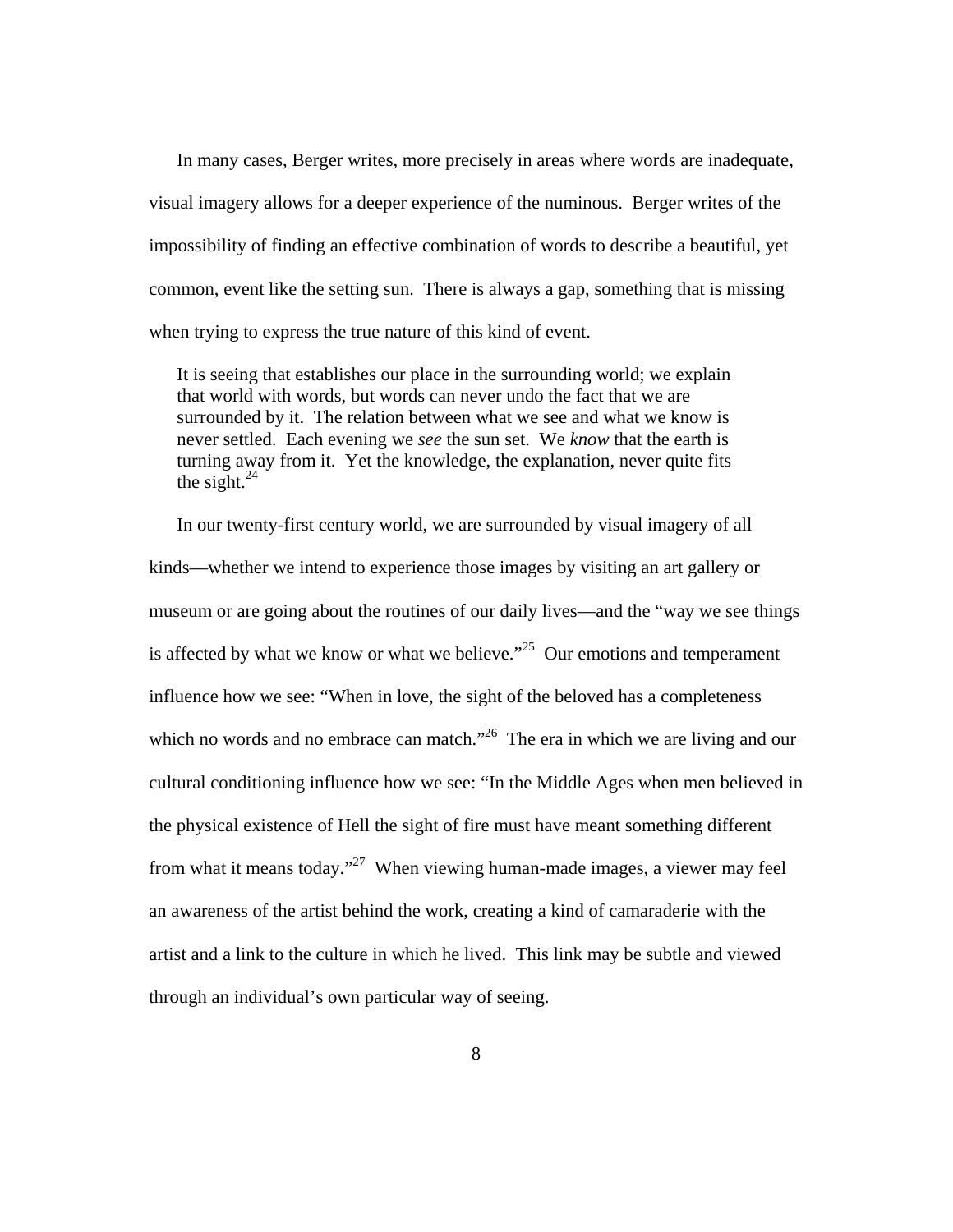An image is a sight which has been recreated or reproduced. It is an appearance, or a set of appearances, which has been detached from the place and time in which it first made its appearance and preserved – for a few moments or a few centuries. Every image embodies a way of seeing. Even a photograph. For photographs are not, as is often assumed, a mechanical record. Every time we look at a photograph, we are aware, however slightly, of the photographer selecting that sight from an infinity of other possible sights. This is true even in the most casual family snapshot. The photographer's way of seeing is reflected in his choice of subject. The painter's way of seeing is reconstituted by the marks he makes on the canvas or paper. Yet, although every image embodies a way of seeing, our perception or appreciation of an image depends also upon our own way of seeing. $^{28}$ 

Artistic images from the past, Berger writes, are "a direct testimony about the world which surrounded other people at other times," and because of this, images are "more precise and richer than literature." The "more imaginative the work the more profoundly it allows us to share in the artist's experience of the visible." However, as works of art move forward with the passing of the ages, the way people experience them "is affected by a whole series of learnt assumptions"—many of which are no "longer in accord with the world as it is." According to Berger, many writers and interpreters of artists and/or artistic works have anointed them with a kind of reverence for the past, which obscures and mystifies history, and in so doing skews and obscures the relationship between the past and the present. This, in turn, may cause a work of art to seem unnecessarily remote and alienating to viewers.<sup>29</sup>

The visual arts have always existed within a certain preserve; originally this preserve was magical or sacred. But it was also physical: it was the place, the cave, the building, in which, or for which, the work was made. The experience of art, which at first was the experience of ritual, was set apart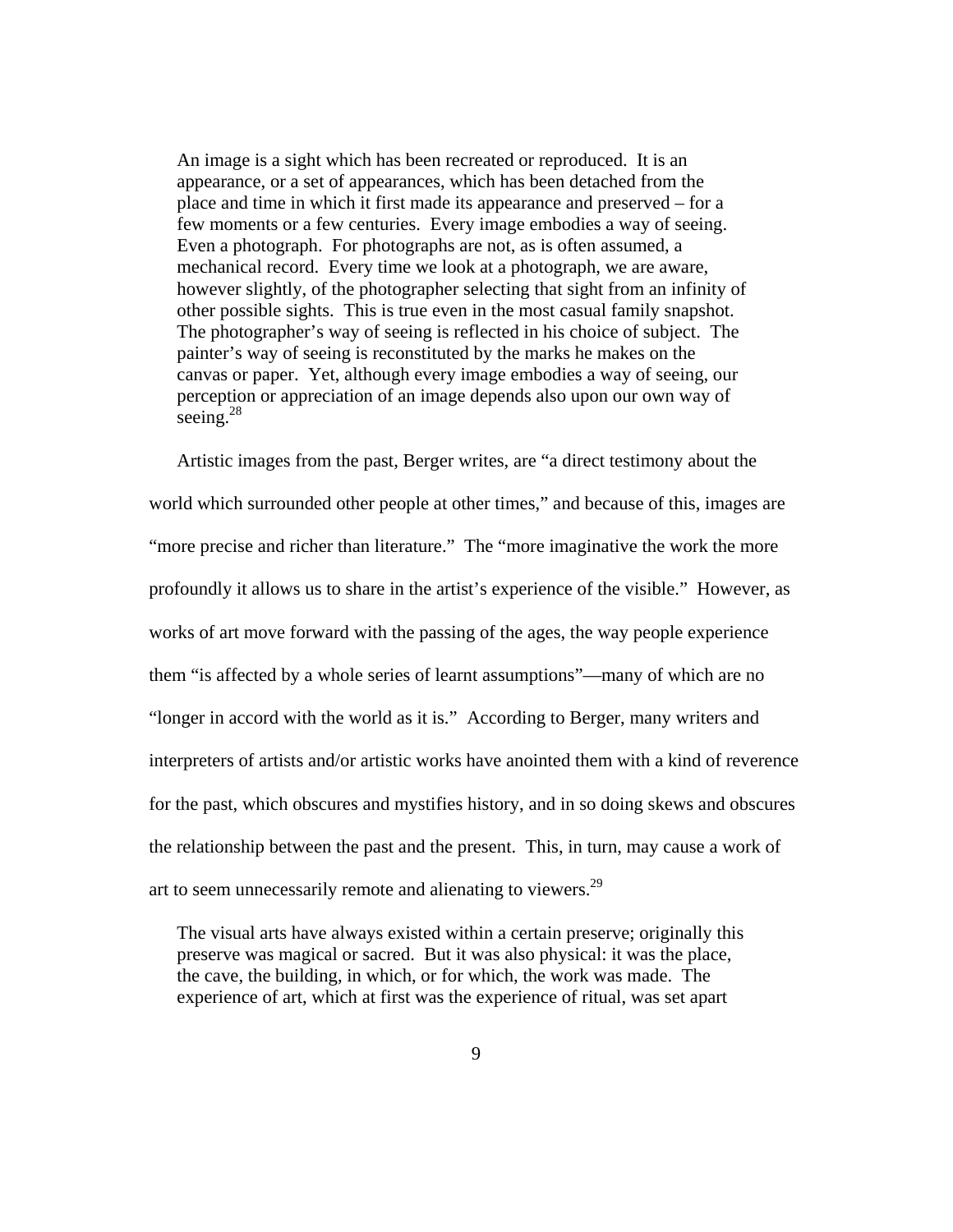from the rest of life – precisely in order to be able to exercise power over it. Later the preserve of art became a social one  $\dots$  set apart and isolated.<sup>30</sup>

There is another aspect when viewing images from the past, which forces a kind of estrangement by over-familiarity, or too much seeing. In the current age, duplication and reproduction of artistic works—primarily housed in museums and galleries—and the presence of their reproduced images in publications and throughout the general culture (for example, to promote products or ideas) may have rendered those images as familiar and commonplace as everyday language.

What modern means of reproduction have done is to destroy the authority of art and to remove it – or, rather, to remove its images which they reproduce – from any preserve. For the first time ever, images of art have become ephemeral, ubiquitous, insubstantial, available, valueless, free. They surround us in the same way as a language surrounds us. They have entered the mainstream of life over which they no longer, in themselves, have power. $31$ 

There are, however, many religious scholars and art historians who believe that even though works of art have become abundant and familiar, they still have the power to convey not only a visual connection to the past, but something of what lies beyond or beneath the actual content or structure of the image presented. When we are standing before an original work of art, for the first time or for one of many times, what occurs? Are we in some way expecting to encounter a *presence,* and if so, what is that *presence*? Although a work of art may remind a viewer of the temporal nature of human existence, it may also allude to the transcendent or non-temporal.

For we move—each—in two worlds: the inward of our own awareness, and an outward of participation in the history of our time and place. The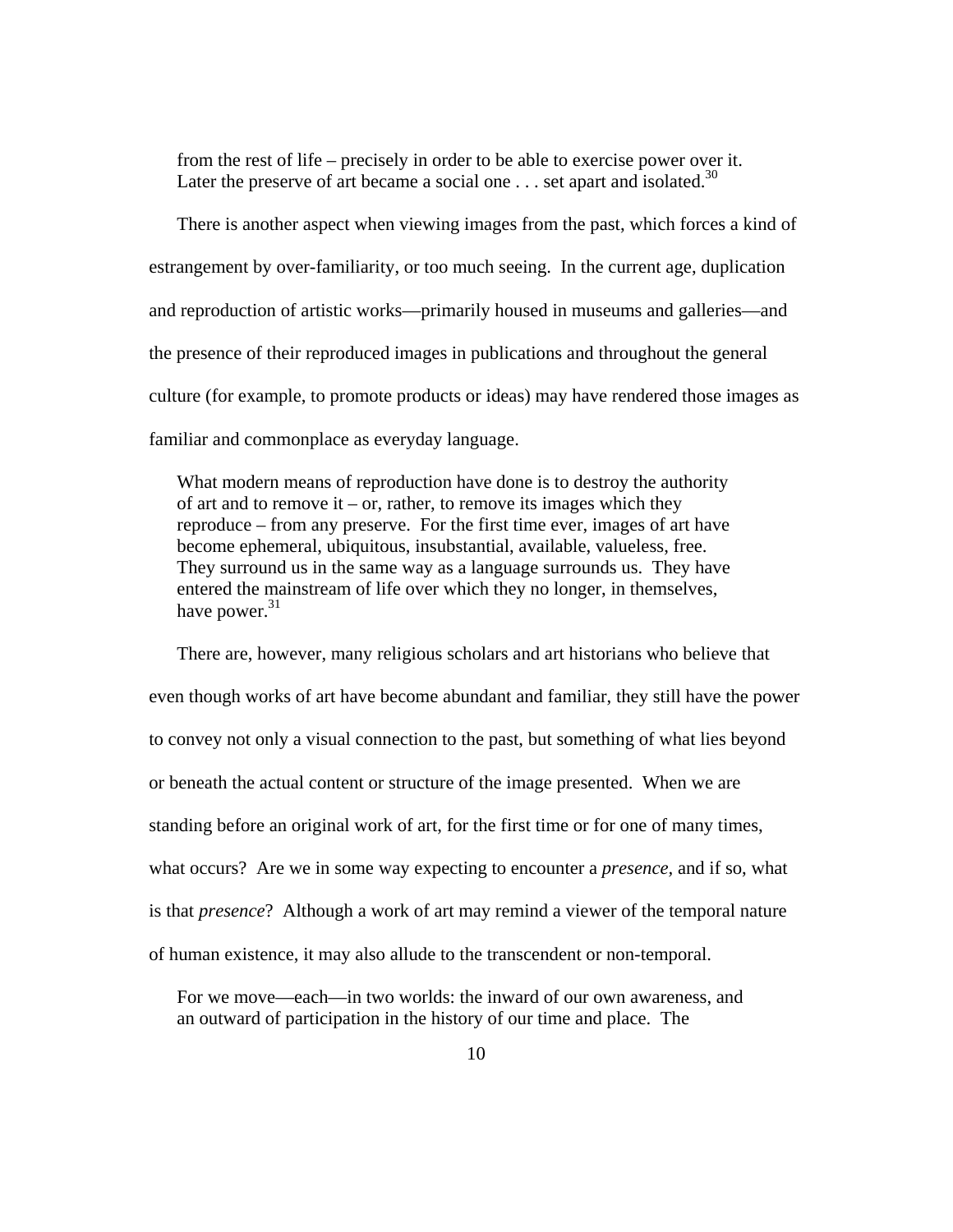scientist and historian serve the latter: the world, that is to say, of things "out there," where people are interchangeable and language serves to communicate information and commands. Creative artists, on the other hand, are mankind's wakeners to recollection: summoners of our outward mind to conscious contact with ourselves, not as participants in this or that morsel of history, but as spirit, in the consciousness of being. Their task, therefore, is to communicate directly from one inward world to another, in such a way that an actual shock of experience will have been rendered: not a mere statement for the information or persuasion of a brain, but an effective communication across the void of space and time from one center of consciousness to another. $32$ 

Many scholars have contemplated the idea of *presence* in artistic works. Paul Tillich calls it ultimate reality: "something lasting in the flux of transitoriness and finitude." Everything "that has being is an expression, however preliminary and transitory it may be, of being-itself." These are philosophical terms, he writes, ". . . but the attitude in which they are originally conceived is universally known. It is the awareness of the deceptive character of the surface of everything we encounter which drives one to discover what is below the surface."<sup>33</sup>

It is in the nature of artists, writers, and scholars to try to communicate aspects of their encounter with what lies beneath the surface of things. For Tillich, there are three ways in which humans have attempted to express that encounter: philosophy, traditional religion, and art. For art, style is an important element and merging style with religious symbology expresses "in a direct way the fundamental relation of man to ultimate reality, and these expressions shine through the artistic images and can be seen in them." $34$ 

11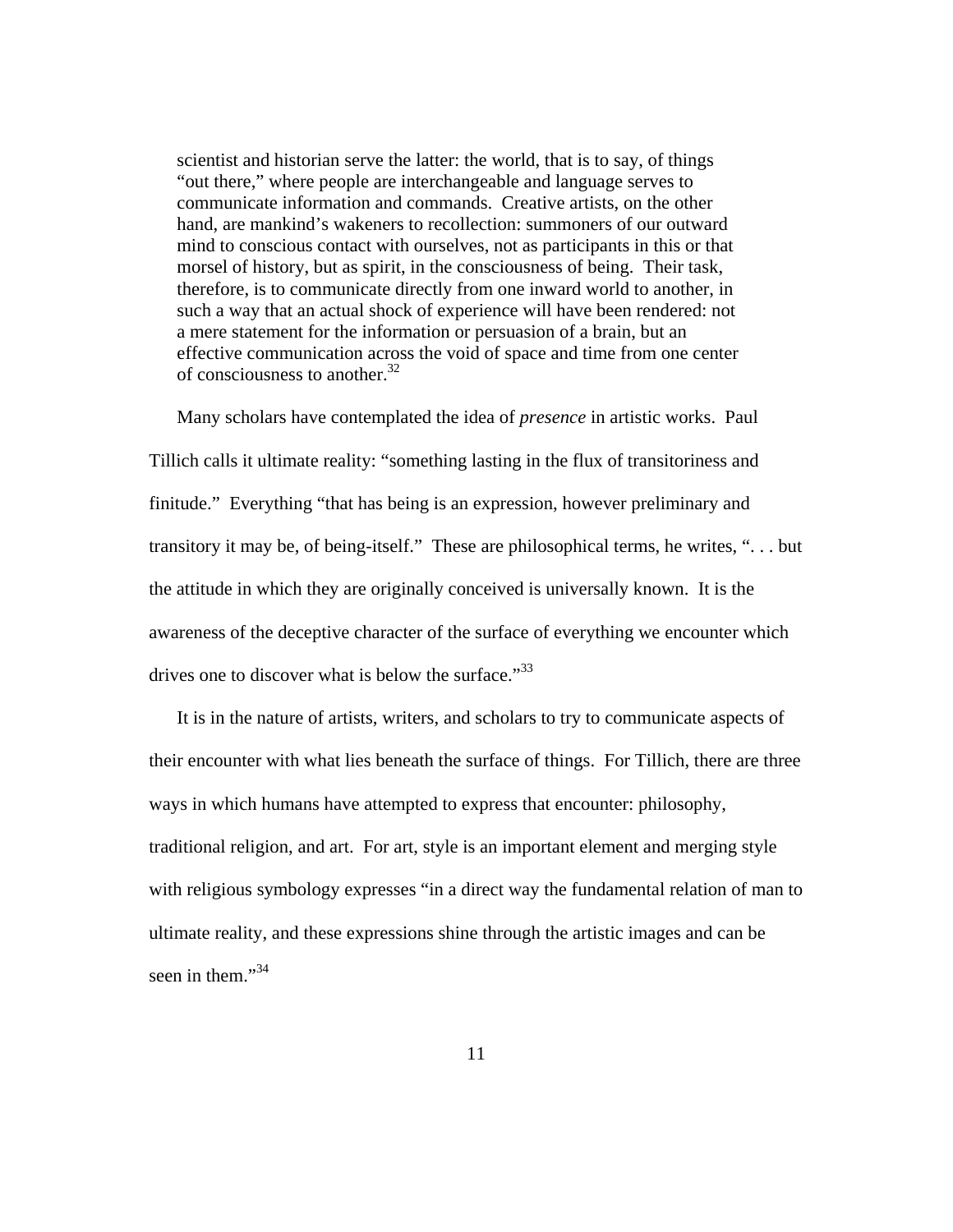If art expresses reality in images and religion expresses ultimate reality in symbols then religious art expresses religious symbols in artistic images (as philosophical concepts). The religious content, namely a particular and direct relation of man to ultimate reality, is first expressed in a religious symbol, and secondly, in the expression of this symbol in artistic images.<sup>35</sup>

Expression is always an "expression for someone who can receive it . . . for whom it is a manifestation of something hidden.  $\ldots$ <sup>36</sup> However, religious art is not reserved only for the learned and high-cultural. Much primitive art has an inherent sacramental quality, Tillich writes. He calls it *numinous* realism, a "*realism* that depicts ordinary things, ordinary persons, ordinary events" in a way that "makes them strange, mysterious, [and] laden with ambiguous power."<sup>37</sup> "In the history of religion, almost everything in the encountered world has become a bearer of the holy, a sacramental reality. Not even the lowest and ugliest is excluded form the quality of holiness."<sup>38</sup>

Primordial and ancient peoples participated in this fusion of art and ritual to encounter an incarnation of one or many of their spirits or gods. Theirs was an active and deliberate act. In his book, *The Power of Images: Studies in the History and Theory of Response,* David Freedberg cites examples of the Nupe people of Nigeria and the ancient Greeks.

The Nupe people created a non-anthropomorphic cylindrical mask that was made of white cloth and wide enough to hold a man. The mask was connected to a twelve foot pole and a designated performer—an initiated member of the society—got inside and "it moved forward at varying speeds, 'occasionally jumping and running, or inclining the pole this way and that, lifting and lowering it, and making the cloth tube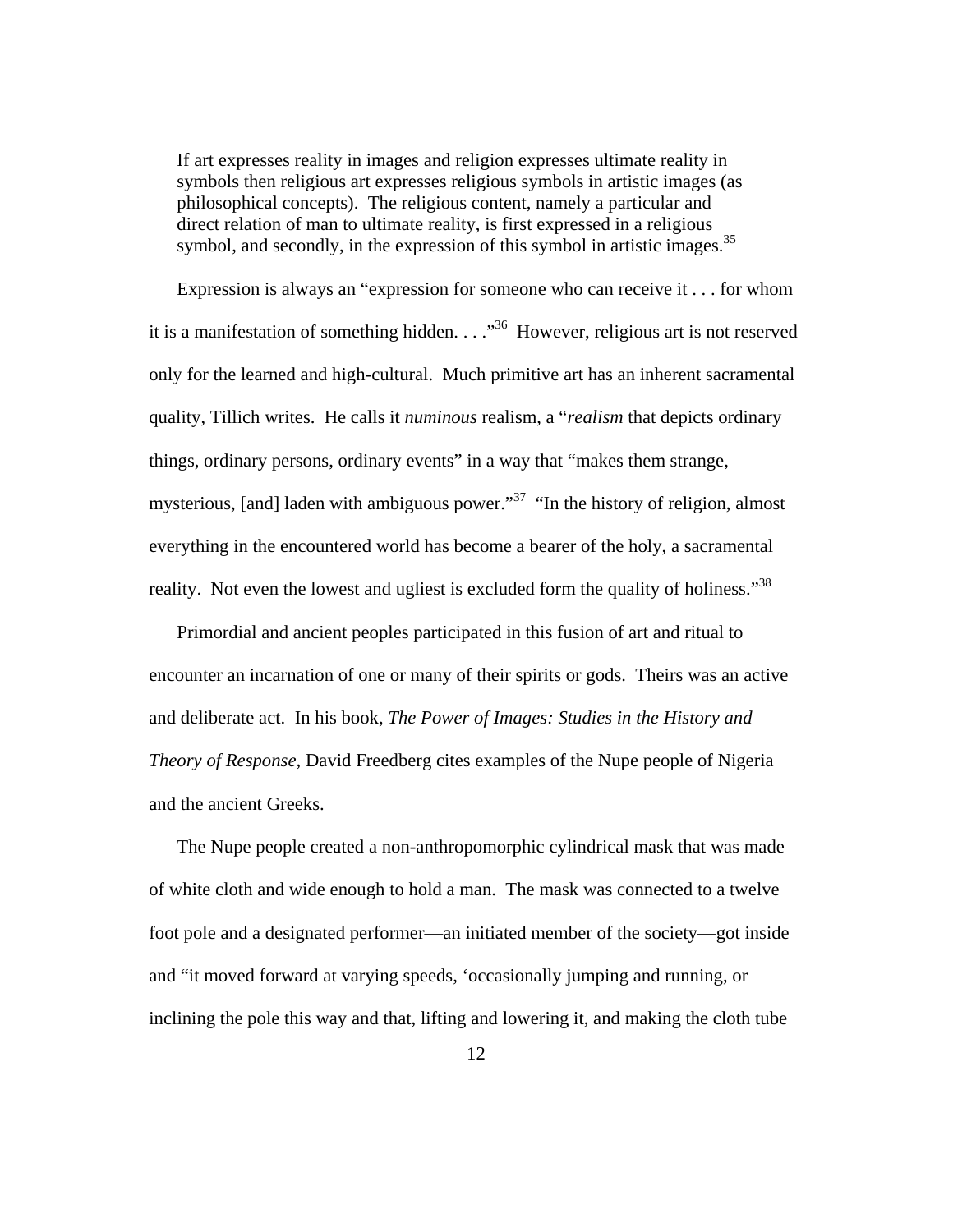swing and sway.<sup>"39</sup> This living sculpture was used in initiation rituals and to drive away people suspected of being witches. The Nupe people believed that the mask was the embodiment of its spiritual ancestor, *ndako gboya*—not a representation of the spirit but an incarnation of the spirit. "The image, once properly prepared, set up, adorned, and decorated, becomes the locus of the spirit. It becomes what it was taken to represent." $40$  The,

. . . mask—like so many of the masks used in ritual ceremonies in non-Western cultures—is quite literally animated. Spirit, it may be argued, thus passes into material object only through the mediation of some live performer. But whatever the technicalities of mediation, the fact remains that responses to the mask are predicated on the very conflation of sign and signified . . . and effectiveness in all cases depends on just this conflation. But again the matter is apparently not quite so simple. The image seems to acquire its effectiveness only following some act of consecration or another, which invests the "mere" materiality of the mask or image with powers not attributable to the material itself. $41$ 

The ancient Greeks worshiped black meteoric stones, known as *baitulias,* that fell from heaven and were, therefore, unformed by human hands. The *baitulia* was anointed and smeared with olive oil, which enlivened the spirit within the stone. The Greeks also worshiped archaic wooden images called *bretas*. They imbued the *bretas* with supernatural power by weaving stories around them. One such story of Hera on Samos elucidates the power residing in the image representing the goddess.<sup>42</sup> The image,

. . . was stolen one day by Tyrrhenian pirates. Unfortunately, their ship refused to move; so the pirates made an offering to the image and abandoned it on the seashore. When the Carians of Samos found it there, they believed that it had run away of its own accord, "automatically". . . In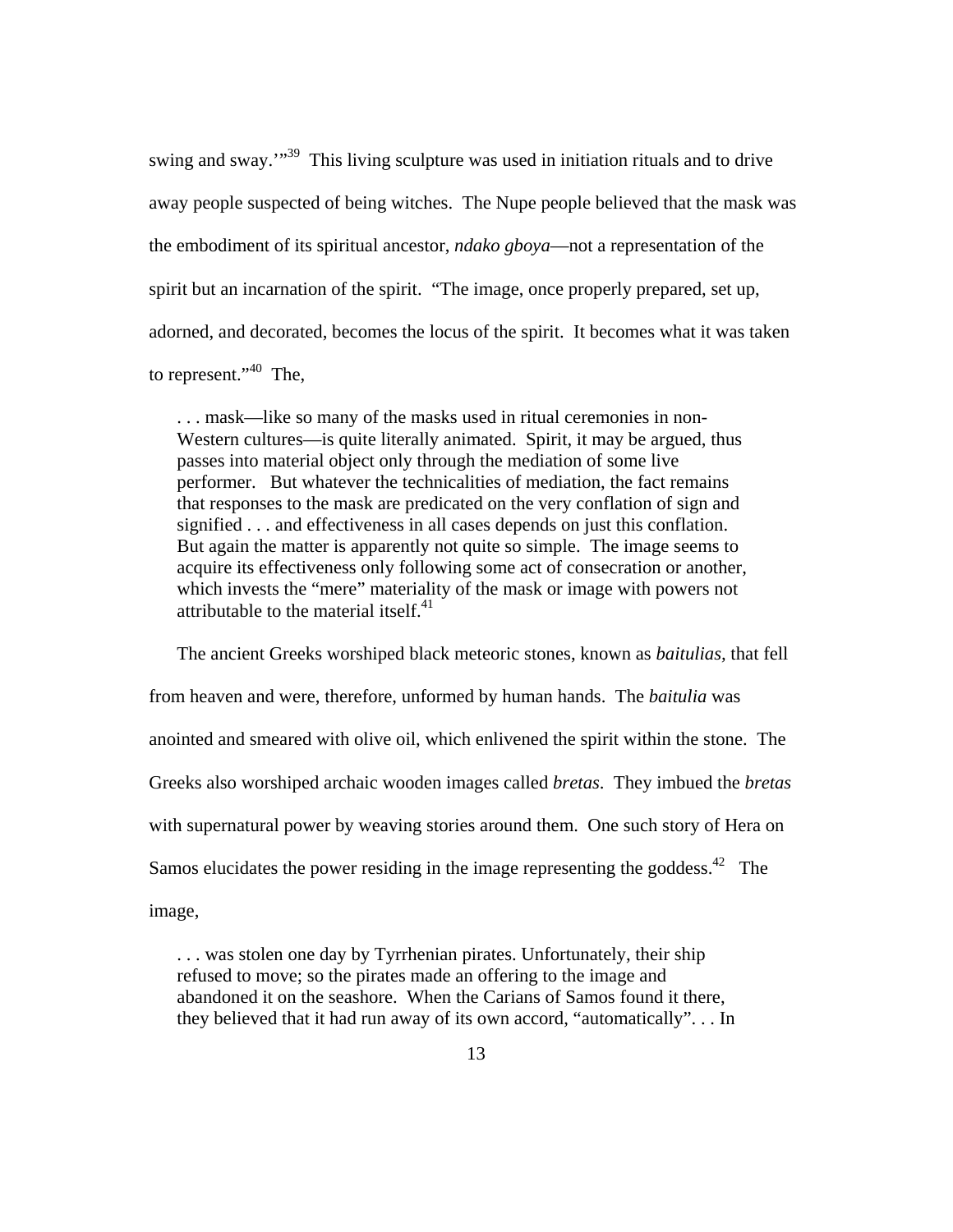order to prevent it from doing so again, they chained it to a tree trunk . . . before finally returning it to be fixed on its pedestal in the temple.<sup>43</sup>

Painted icons of Christ, Mary, and the Saints, or other Biblical themes imaged in paintings and sculpture are found within the tradition of western Christianity. ("In Eastern Orthodoxy, icons were understood to be windows to the meaning of the event being depicted, not as realistic renderings of persons, places, or events."<sup>44</sup>) An individual gazing at the created work may be reminded or reacquainted with what she has learned those images signify. When viewing images, such as, the Virgin, the Crucifixion, the Annunciation, or the Assumption, a viewer may undergo a mental transition away from the concrete image to that which the image symbolizes and points toward. Freedberg explores how an individual may encounter an image of the Virgin, how she may suspend notions of temporality, and see the image not as a dead representation but one that is actually present.

Perhaps it will be suggested that a strong or ingrown belief in the powers of the Virgin easily inclines the believer to see her present, disencumbered of everything that makes her dead representation. Perhaps the suggestion will run that one cannot believe that the Virgin is in the picture—or *is* the picture—unless one believes, to begin with, in the Virgin. Then, wanting her to be there, to exist (because of the love we bear her), we willingly concentrate on the image, and what is represented on it becomes present again. She is, quite literally, re-presented. The slip from representation to presentation is crucial.<sup>45</sup>

There is another tradition in which the individual focuses on a created image but rather than be reminded of the meaning of the image, the individual transcends meaning in favor of experience. By linking the gaze to the image that which is *present*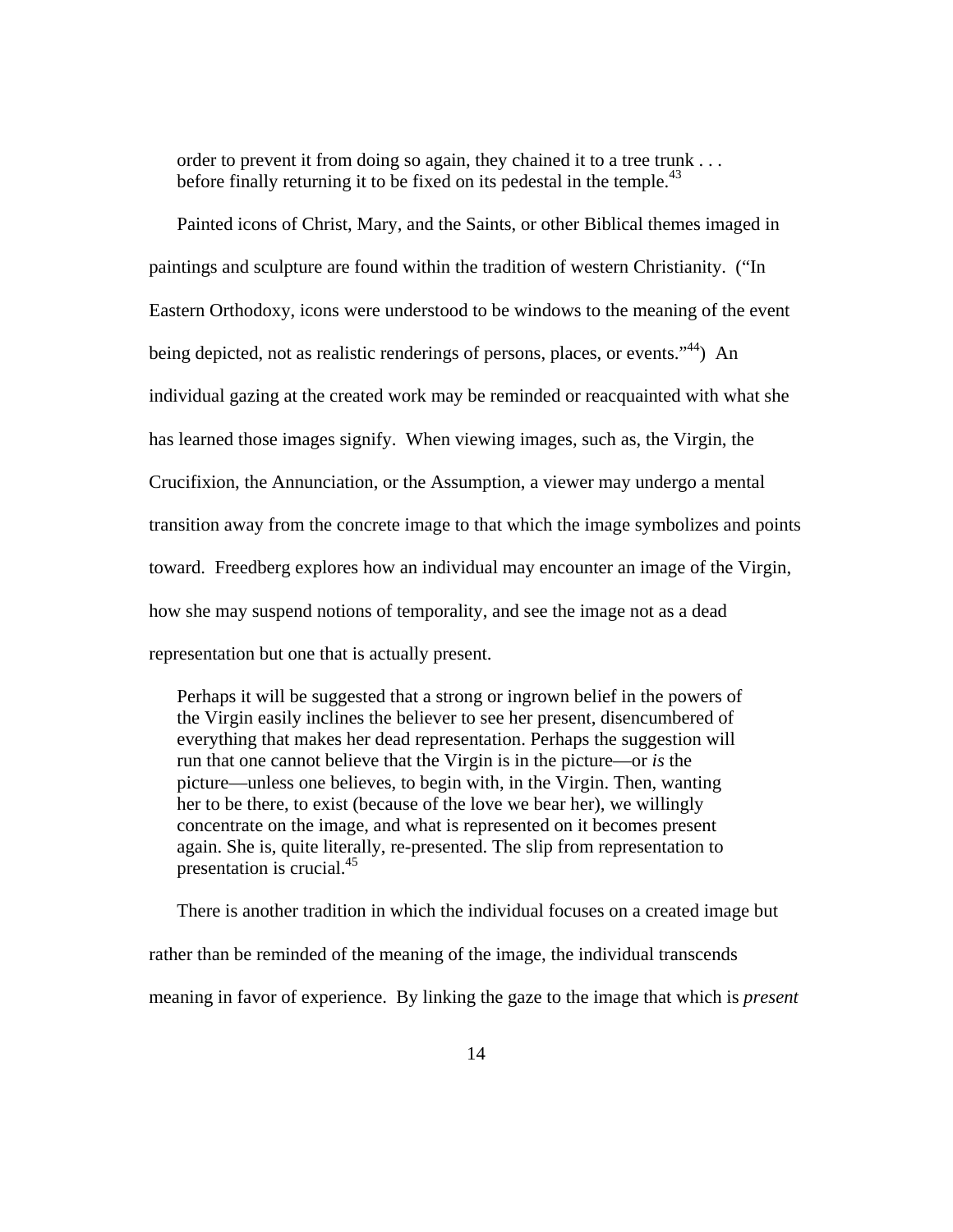is no longer experienced intellectually but exists outside of the temporal/spatial continuum. That tradition is the long history in western civilization of "imageassisted" meditation, where for "hundreds of years" people "used real images for directly affective purposes."<sup>46</sup> Image-assisted meditation, Freedberg writes, was practiced centuries ago by people who had the leisure time for contemplation, and they turned it "into something useful, therapeutic, elevating, consoling, and terrifying."<sup>47</sup> The goal of the meditation was to bring the individual into a "state of empathy" with what the image represented, for example, images of Christ and the Virgin.

It is predicated on the view that since our minds are labile, meditation profitably begins in concentration. By concentrating on physical images, the natural inclination of the mind to wander is kept in check, and we ascend with increasing intensity to the spiritual and emotional essence of that which is represented in material form before our eyes—our external eyes and not the eyes of the mind.

In most cases we deal with forms of ascent, from the material to the mental, and then to the spiritual; from the gross circumscribed object to that which is uncircumscribable. $48$ 

There is another way of meditating where one does not focus on an actual created image; the meditator concentrates on images that have been memorized. In this tradition, the meditator forms a kinship with the painter and becomes an imagemaker/creator within his own interior space. In the *Spiritual Exercises* of Saint Ignatius Loyola meditation is on a "parallel with actual image making."<sup>49</sup> The "importance of the Ignatian method," Freedberg writes, "lies in its unremitting emphasis on making every possible focus of meditation—even invisible things and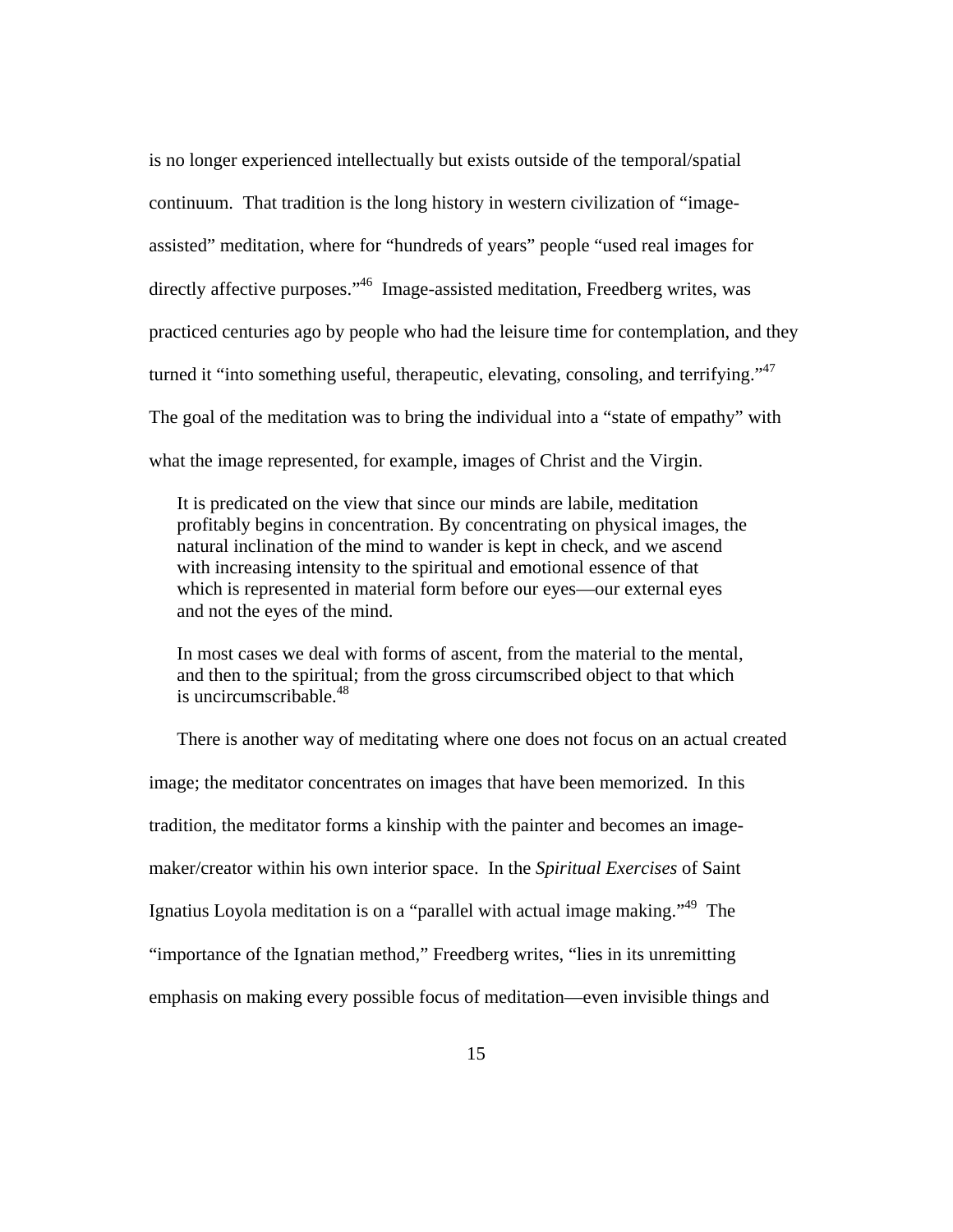abstract notions—palpably pictorial. $^{50}$  The creative experience is taken a step further when the meditator forms a direct kinship with Christ.

He who meditates must depict mental scenes in the same way the painter depicts real ones. And then this parallel is taken one stage further. The meditator imitates Christ (for example) just as the painter does his model; and he does so precisely because Christ is made Man, like ourselves . . . the mystery of the Incarnation has clear implications for what by its very nature transcends the realm of the everyday, the accessible, and what is capable of being represented by gross materiality.<sup>51</sup>

*Presence* in figurative images—whether actual works or creations in the mind through meditation—has a directness that may not be true of non-figurative and/or non-intentionally religious works. Is *presence* limited to directly religious imagery or can there be *presence* in works of art that do not depict religious themes—that are completely void of the pictorial? Can there be a "quest for the unrecognizable sacred?"<sup>52</sup>

Mircea Eliade writes that from the time when Nietzsche declared the "death of God" it has become impossible for an artist to express "a religious experience in traditional religious language."<sup>53</sup> However, he states, although artists can no longer use traditional religious themes and imagery to invoke sacredness in artistic works, it does not mean that it is absent.

It is evident that, for more than a century, the West has not been creating a "religious art" in the traditional sense of the term, that is to say, an art reflecting "classic" religious conceptions. In other words, artists are no longer willing to worship "idols"; they are no longer interested in traditional religious imagery and symbolism.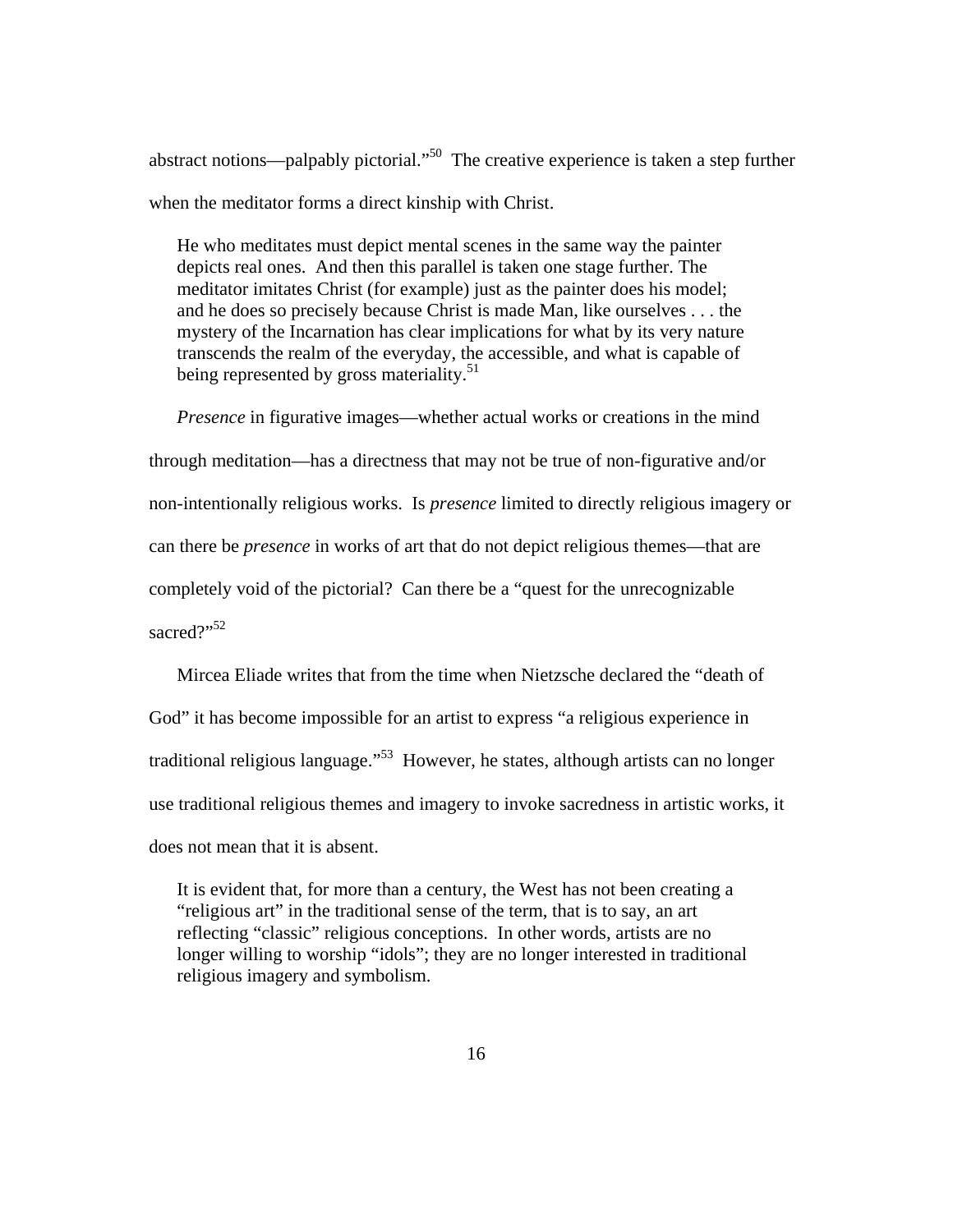This is not to say that the "sacred" has completely disappeared in modern art. But it has become *unrecognizable*; it is camouflaged in forms, purposes and meanings which are apparently "profane." The sacred is not *obvious,* as it was for example in the art of the Middle Ages. One does not recognize it *immediately* and *easily,* because it is no longer expressed in a conventional religious language.<sup>54</sup>

Eliade writes that modern humanity may have forgotten "religion, but the sacred survives, buried in his unconscious."<sup>55</sup> The artist may not specifically set out to depict the sacred but by his very nature and his own quest for knowing, he digs deeply into his unconscious and in so doing brings forth images that uncover "ultimate structures"—at times creating a link to the artist's, and all of humankind's, primordial

past.

Without telling us, perhaps without knowing it, the artist penetrates—at times dangerously—into the depths of the world and his own psyche. From cubism to tachism, we are witnessing a desperate effort on the part of the artist to free himself of the "surface" of things and to penetrate into matter in order to lay bare its ultimate structures. To abolish form and volume, to descend into the interior of substance while revealing its secret or larval modalities—these are not, according to the artist operations undertaken for the purpose of some sort of objective knowledge; they are ventures provoked by his desire to grasp the deepest meaning of his plastic universe.

In certain instances, the artist's approach to his material recovers and recapitulates a religiosity of an extremely archaic variety that disappeared from the Western world thousands of years ago. Such, for example, is Brancusi's attitude towards stone, an attitude comparable to the solicitude, the fear, and the veneration addressed by a neolithic man towards certain stones that constituted hierophanies—that is to say, that revealed simultaneously the sacred and ultimate, irreducible reality.<sup>56</sup>

This kinship with primordial peoples transcends the long-held western scientific

view of matter as objective to that of matter as vessels of sacred *presences*.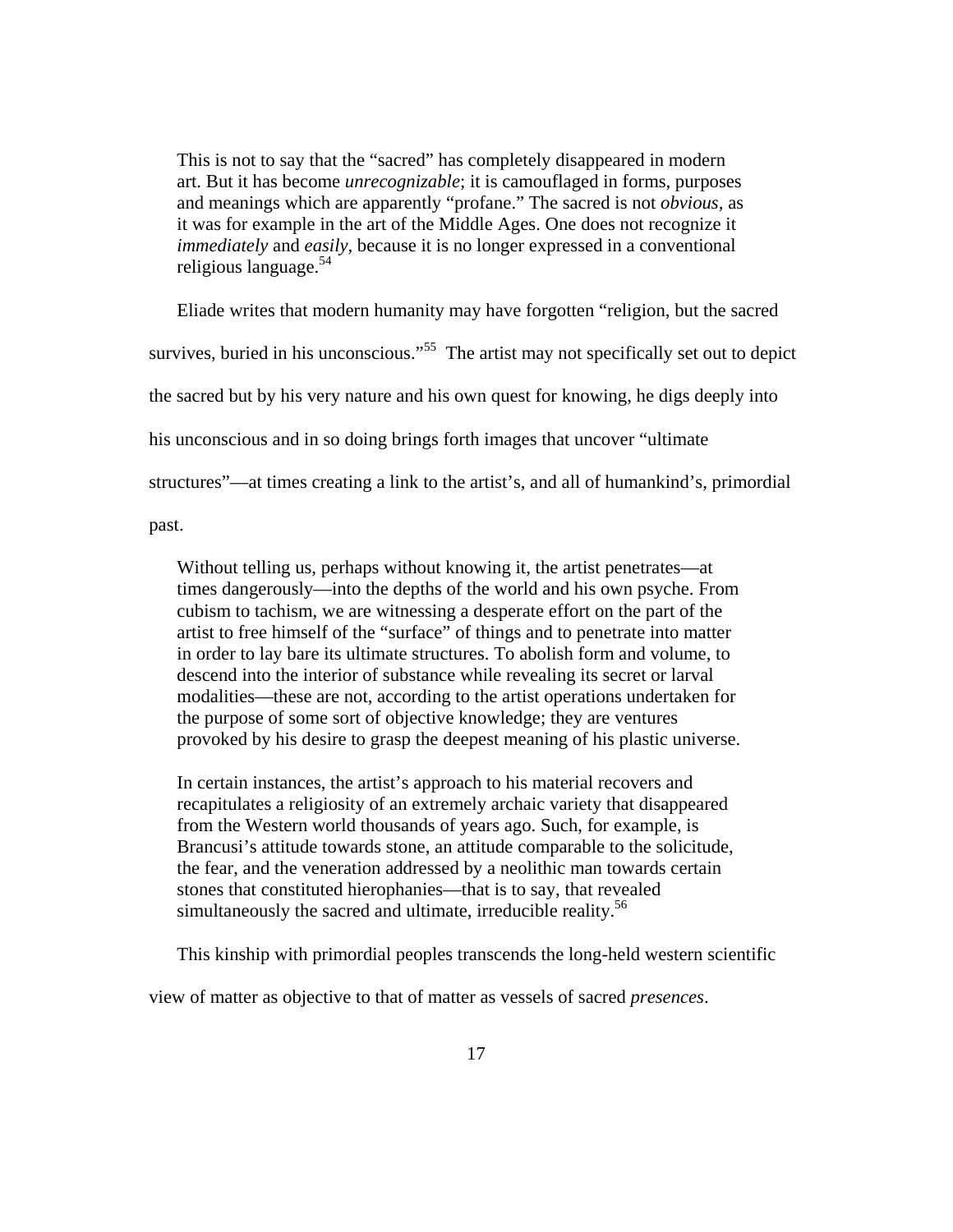The contemporary artist seems to be going beyond his objectivizing scientific perspective. Nothing could convince Brancusi that a rock was only a fragment of inert matter; like his Carpathian ancestors, like all neolithic men, he sensed a presence in the rock, a power, an "intention" that one can only call "sacred."<sup>57</sup>

Modern art movements also reveal that kinship with primordial and primitive artists. "Abstract Expressionism was America's . . . great spiritual movement as it expressed itself in art. It aimed to transcend the visible and reach the visionary, to make the unseeable seen, to paint the unpaintable and the so-far unpainted."<sup>58</sup> Abstract Expressionist painters sought to go beyond the surface to uncover "the authentic, to paint the forces of the unconscious and at the same time . . . give full presence to the nature of paint.  $\ldots$ <sup>59</sup> The absence of mythic symbols—or the literal death of mythology (perhaps due to the existential realities of the post-war twentieth century) required them to find a new way of artistic expression. They were living and creating in a fragmented world. In a letter to the New York Times in 1943, Marc Rothko and Adolph Gottlieb wrote of a kinship with the "art of primitive man."

If we profess kinship to the art of primitive man, it is because the feelings they expressed have a particular pertinence today. In times of violence, personal predilections for niceties of color and form seem irrelevant. All primitive expression reveals the constant awareness of powerful forces, the immediate presence of terror and fear, a recognition of the brutality of the natural world as well as the insecurities of life. That these feelings are being experienced by many people throughout the world today is an unfortunate fact and to us an art that glosses over or evades these feelings is superficial and meaningless.<sup>60</sup>

While engaged in the creative process, the Abstract Expressionist painter sought to open his senses in the hope of breaking through to an encounter with his unconscious.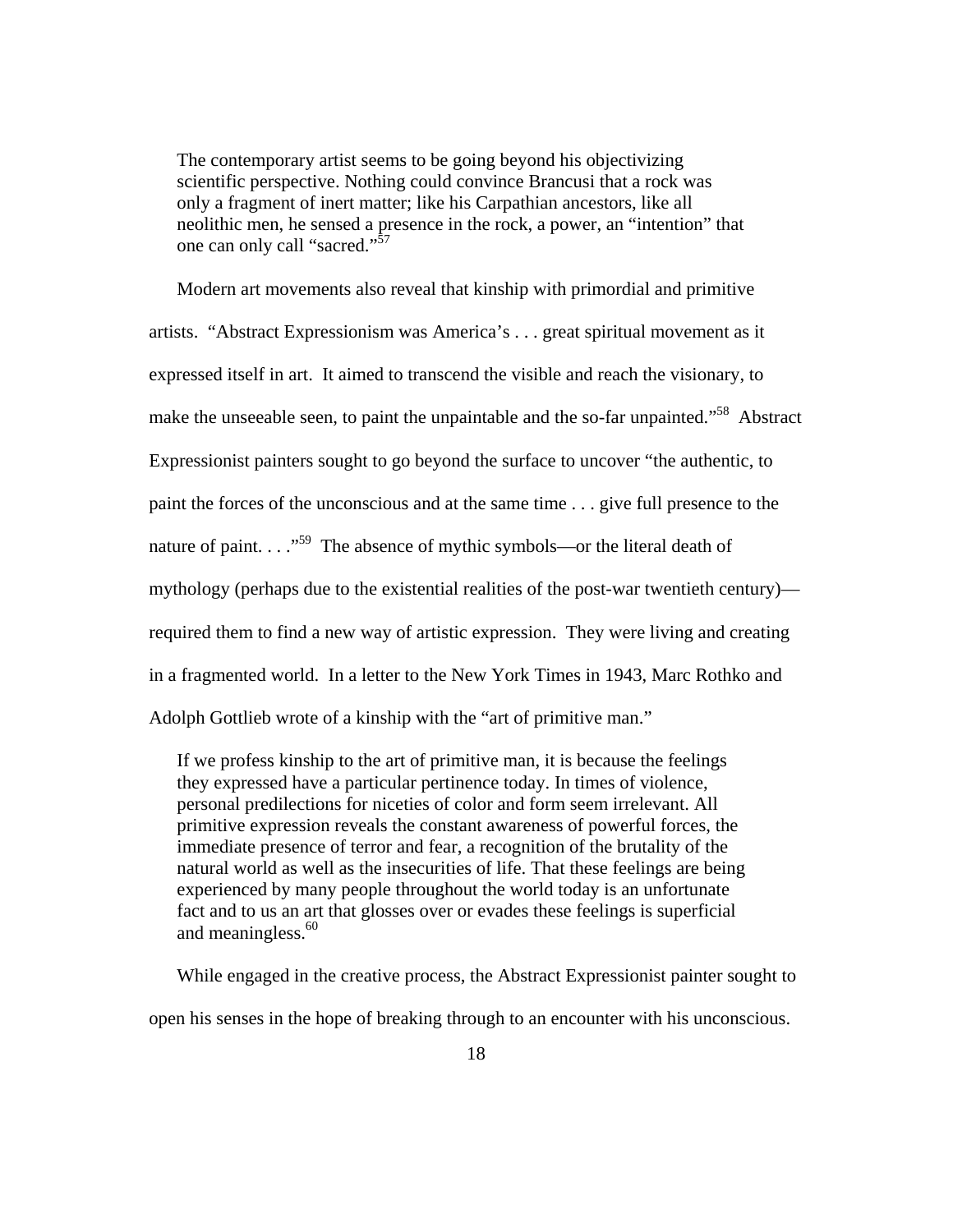His artistic creation was then the subjective result of that encounter—a work of art that would "communicate emotion, not story." Art "which could bypass the control of the conscious mind and tap into this realm would have the potential to communicate directly with the viewer's ... unconscious."<sup>61</sup> Rothko writes of the importance of something as abstract as light when an artist moves out of the field of traditional mythic symbolism.

And in this endeavor light is the binder, for by its means he can not only make the appearances that stimulate him to participate in a general category of visual observation, but he can find within that category the means to symbolize his feelings about these appearances. For light makes it possible to substitute for the directness of the mythologist's sensuality a new factor that we can call *emotionality.62*

A spectator once referred to a roomful of Rothko's work as "Doorways to hell." Others have called them "walls of light," and still others have said they are iconic and mood-evoking. Elaine de Kooning writes that Rothko's paintings are "reduced to about as close to nothing as a painting can be and still exist," and they "have a remarkable range of expression in mood."63 For Rothko, emotion and mood replaced mythological imagery. The artist, he said, "must enlarge the implications of his impression in the world of appearance. He must enlarge them until they enter the relevance of the human world of sensuality."<sup>64</sup>

I exclude no emotion from being actual and therefore pertinent . . . I take the liberty to play on any string of my existence. I might, as an artist be lyrical, grim, maudlin, humorous, tragic. I allow myself all possible latitude. Everything is grist for the mill. $^{65}$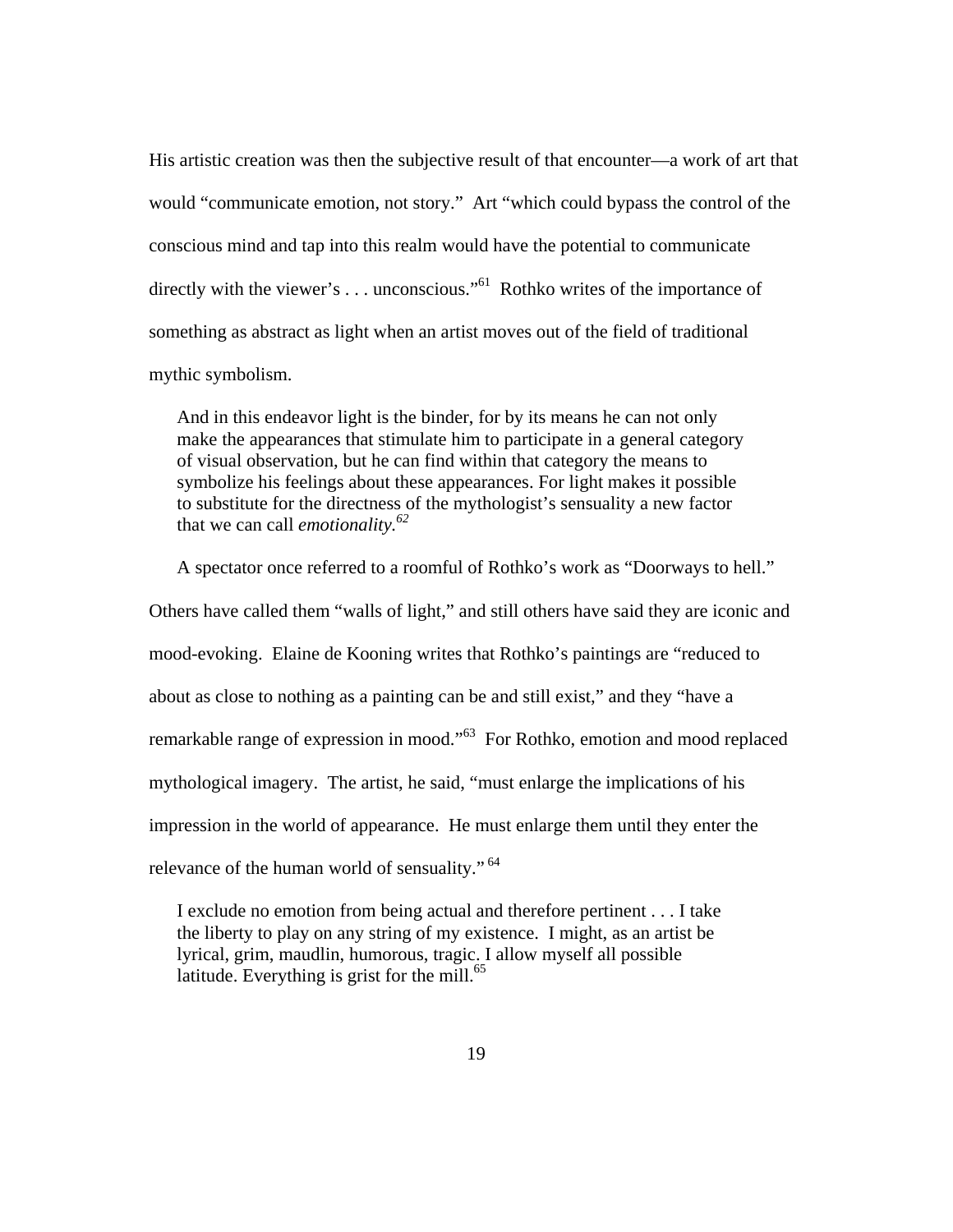Rothko's rectangular works are usually rendered in two or three colors with tonal variations within color fields. Inside the rectangular structure of the canvases are inner rectangles stacked vertically. Many of these works are from the spectrum of warm colors—reds, oranges, and yellows—often with a field of luminous white floating above or as the under-paint on which the other colors are arranged—affecting an atmosphere of light glowing from beneath. The "whites which Rothko had made into a material thing, having the weight and value of color, were to serve as metaphors for the passing beyond the thing, but they were also the thing."<sup>66</sup>

There are often horizontal lines either painted in or implied in the space separating the inner rectangles. All of the borders are hazy, and the color from one shape merges into the color of the borders around it so that the boundaries are loose and unfixed creating a kind of shimmer or inner radiance. The paintings evoke a sense of evanescence or suggest that they are floating in a misty otherworldly environment that transcends gravity.

They float . . . but in an equilibrium established by near-horizontal balances, and in the apparitional bar—Rothko's familiar reflex to invoke other worlds. The *aura* . . . makes it appearance. Boldly he announces his ambiguities. In what he called his "multiform" paintings, reds are moving both inward and to the surface without visible boundaries, and they are nimbused with a pinkish glow, or sent floating behind a rough rectangle of blue. Shapes that are deliberately divested of boundaries, or are pale specters of rectangles, are posited in order to speak of verticality, or of the masking of space by means of light.<sup>67</sup>

Some art historians have stated that the contemplative power of Rothko's huge paintings (some over nine feet tall) are reminiscent of the pictorial tradition of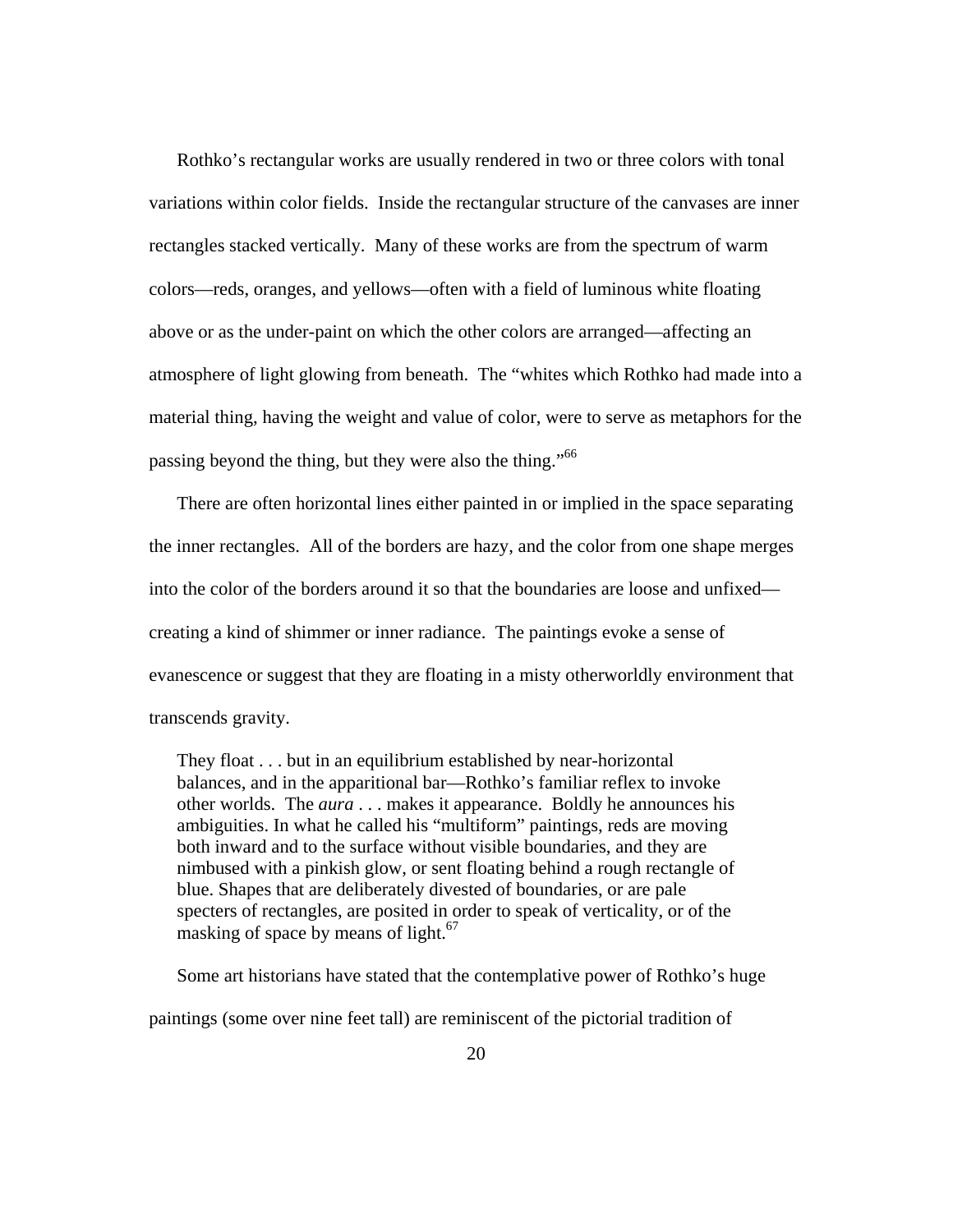Byzantine iconography. The paintings sit "quietly on the walls, calm, simple, glowing objects of contemplation possessed of the emotional power and impassive authority for the authentic icon."<sup>68</sup>

The darkness of the chapel paintings marks a powerful watershed in Rothko's thinking. In painting them, he stretched himself—both physically and mentally—to the limit. In this ensemble he posed for himself questions (how to coerce the spectator while insisting on his/her freedom?) and issues (when does faith end and the void begin?) that typically superimposed formal ingenuities and philosophical yearnings. In doing so, he chose a future that he followed almost to the end. From the twilight of the Rothko Chapel, viewers emerge with different readings of their emotions. But all seem to have a sense of an important transaction, a communication—or communion—that has placed them in touch with large verities. $69$ 

Rothko called his paintings *presences.* They hang in silent homage to one human's ability to transcend the boundaries of individual consciousness and to take his place among the great artists of the past who painted or sculpted sacred images that continue to be alive today with meaning and *presence.* His imagery is of a kind that does not overtly illustrate meaning—passing over the pictorial in favor of a kind of pure cognition of the senses. Standing before one of Rothko's darker paintings a viewer might sense that plum, or purple, is the color of twilight—that subtle mixture of color and light just prior to the death of the sun. On rare summer evenings, as the sun is setting, the sky may be cast (or even seemingly painted) in multi-shades of purple. Dark purple is also the color of dusk—when the sun is below the horizon, but it is not yet completely dark. The subtle luminosity of plum or dark purple could then be symbolic of that space that is neither dark nor light—a break in the temporal—a portal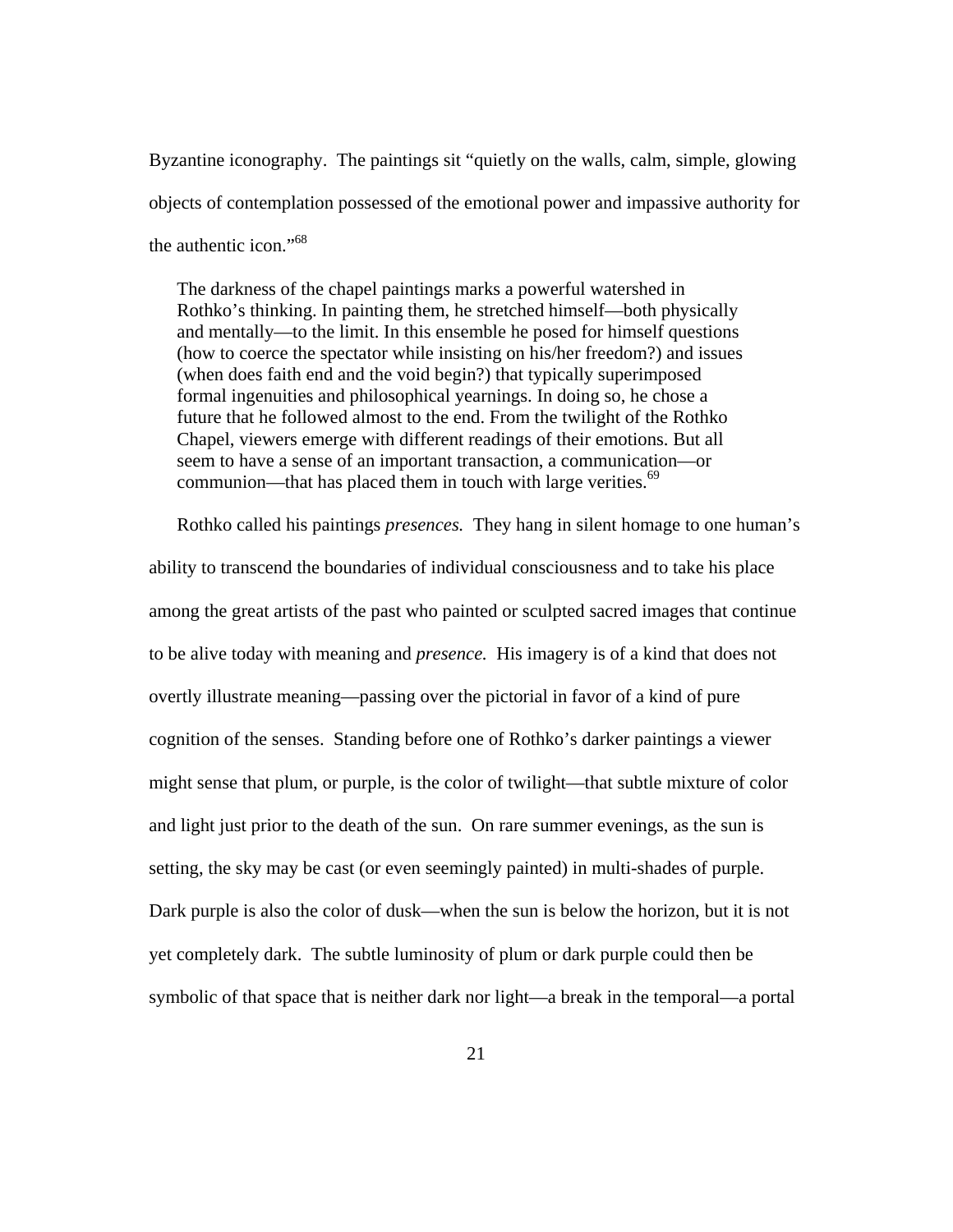or threshold through which one's spirit might enter. Rothko's re-imagined and represented non-imagery is a subtle return to one of the most constant and enduring of mythic symbols. His non-figural images may act as a mode of linking consciousness to consciousness and from there into the radiance of the non-temporal inner realms.

Thus at the threshold of the passage from time to eternity, which is in fact the plane of reference of the metaphors of myth . . . is to lose oneself, together with the world, in transcendence, following to the end the metaphysical connotations of the icons of devotion, disengaging altogether from their psychological hold, to the loss of the psyche itself; . . . For, as threshold figures, these are of the two worlds at once: temporal in the human appeal of their pictured denotations, while by connotation opening to eternity.70

Is it possible for a work of art to maintain its link with the eternal when it becomes part of a fictional narrative and when its power is no longer directly visual but is in a way subsumed by language? Can *presence* translate from the actual to the described? Good literary art fiction is the blending of the temporal and the non-temporal. "Language unfolds in temporal succession; images reside in a realm of timeless spatiality and simultaneity. $171$  When a created work of art, an artist, or an imaginary work of art is wedded to a fictional narrative that narrative is enhanced with what may be called an additional prop, where the writer evokes two ways of seeing: the imaginative and the figurative. A story is a product of the writer's imagination and the narrative may suggest images to the reader, but they are subjective and not fixed. A narrative that incorporates an aspect of a real or imagined work of art and/or details of an artist's life adds an objective element to the narration. The writer "notionally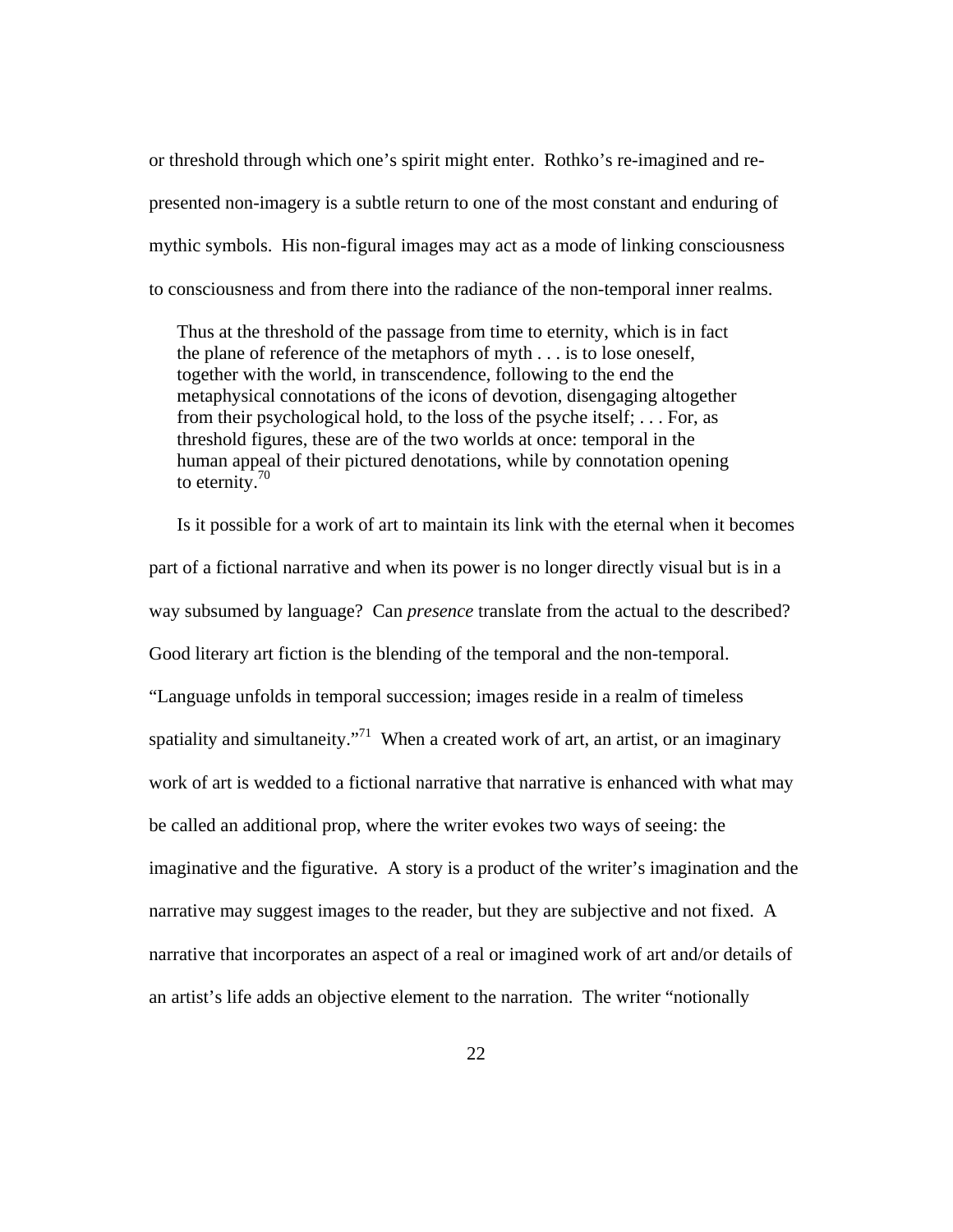climbs into the painting and takes an extended walk through the scene<sup> $12$ </sup> and in a way frames that experience for the reader. By framing that encounter, the writer calls up four moments in time: the time and culture in which the work of art was created; the time and culture in which the narrative is set; and the time and culture in which the author writes the story and the reader encounters the story.

"If we are to speak of painting, if we are to give speech to its mute language through the translation of description, we must make use of figures of speech that animate the figures of painting."<sup>73</sup> It falls on the writer to bring the work to life, to include or withhold information, and to decide what and how much description and interpretation she will include insofar as it is necessary for the content of her story. A writer may select a work of art that is from a past era, thereby, transporting a reader into a world of the past. There may be gaps in what is known about the artist and his life, and that part of the story may be a compilation of actual biography, culture, and history with fictional interpretations of what is missing and unknown of the artist and how he fit into his culture.

*Girl with a Pearl Earring* by Tracy Chevalier is a fictional account of two years in the life of the girl in a portrait of the same name by Johannes Vermeer. Griet, is sent from her home to work as a maid for the Vermeer family after her father is blinded and can no longer provide income for his family. Chevalier's story is primarily Griet's first person narrative of her two years in the Vermeer household—what it was like to be a sixteen-year-old girl in seventeenth century Delft culture at a time that offered little in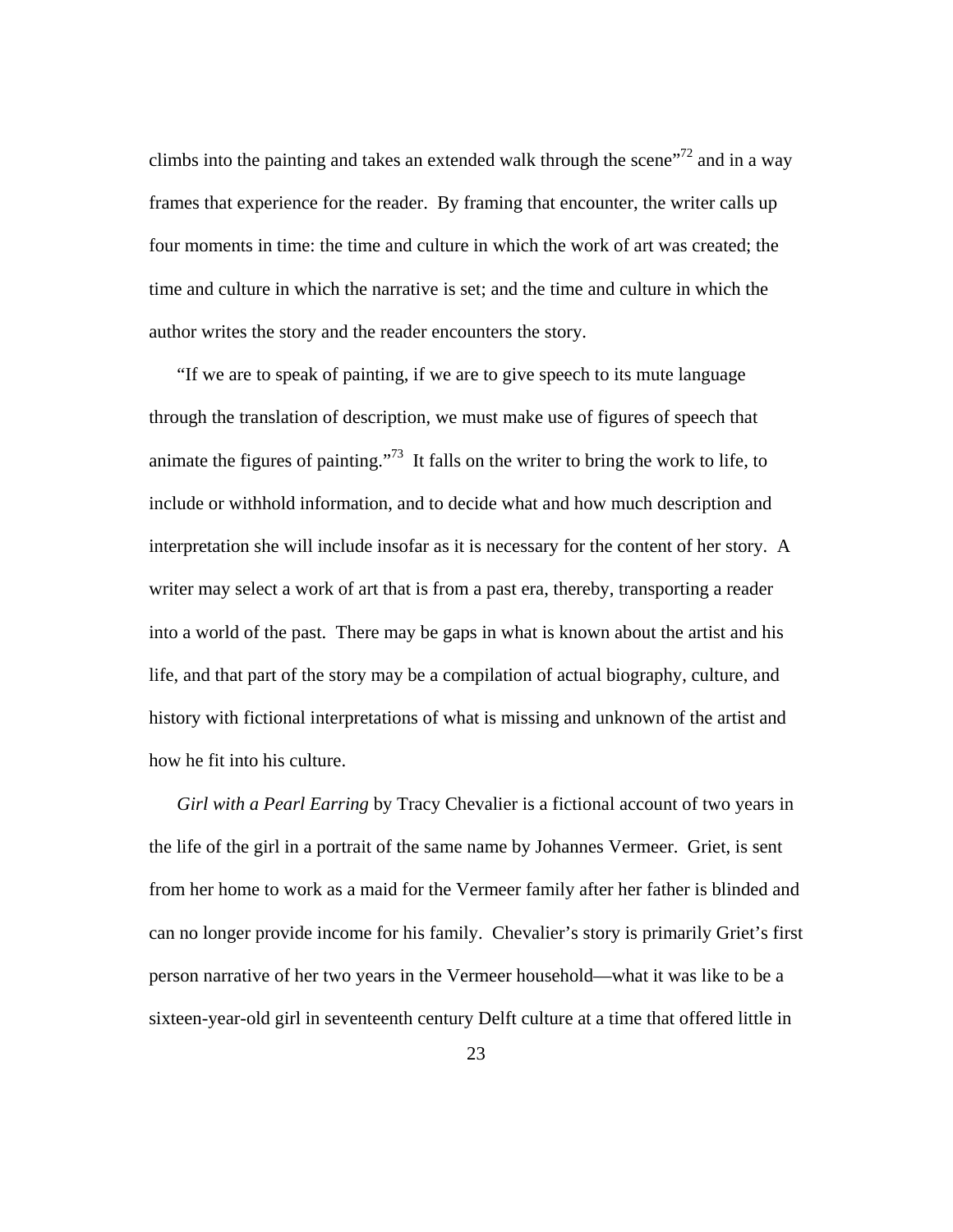the way of kindness and mercy for one of her class. It is also a story of a girl who, as a Protestant, was deprived of the beauty and presence of created imagery. With the rise of Calvinism in the late sixteenth century, the two main churches of Delft and its convents and monasteries were stripped of all "idolatrous imagery."

Both the Old Church and the New Church were stripped of what was left of their "pagan" decoration. Clear-glass windows, which let in enough light for the faithful to follow the divine service in their prayer books, were set in the spaces that had once been adorned with grandiose compositions of colored glass. Ecclesiastic patronage for works of art virtually ceased. Henceforth, the painters and the other members of the Guild of St. Luke relied almost exclusively on a private clientele.<sup>74</sup>

Chevalier's approach to her story is to incorporate facts actually known about Vermeer and Delft culture and to weave those facts into a story about the *Girl with a Pearl Earring*. Chevalier explores the theme of art as an instrument of mental arrest, where an individual gives over "the whole force of [her] spirit to the act of perceiving."<sup>75</sup> As a young and seemingly illiterate sixteen-year-old girl, Griet is caught by the power of visual images and the mysterious techniques of their creator.

The reader comes to know a rather silent Vermeer whose passion is painting. Little is known of his life, particularly his early life and what inspired him to become an artist. Chevalier's use of his silence is an effective method for maintaining a kind of artistic mystery by not inventing a false persona for him. It is through Griet's voice that Vermeer's paintings are brought to life. The reader, as the recipient of Griet's narrative also may become infected with the same sense of awe that has infected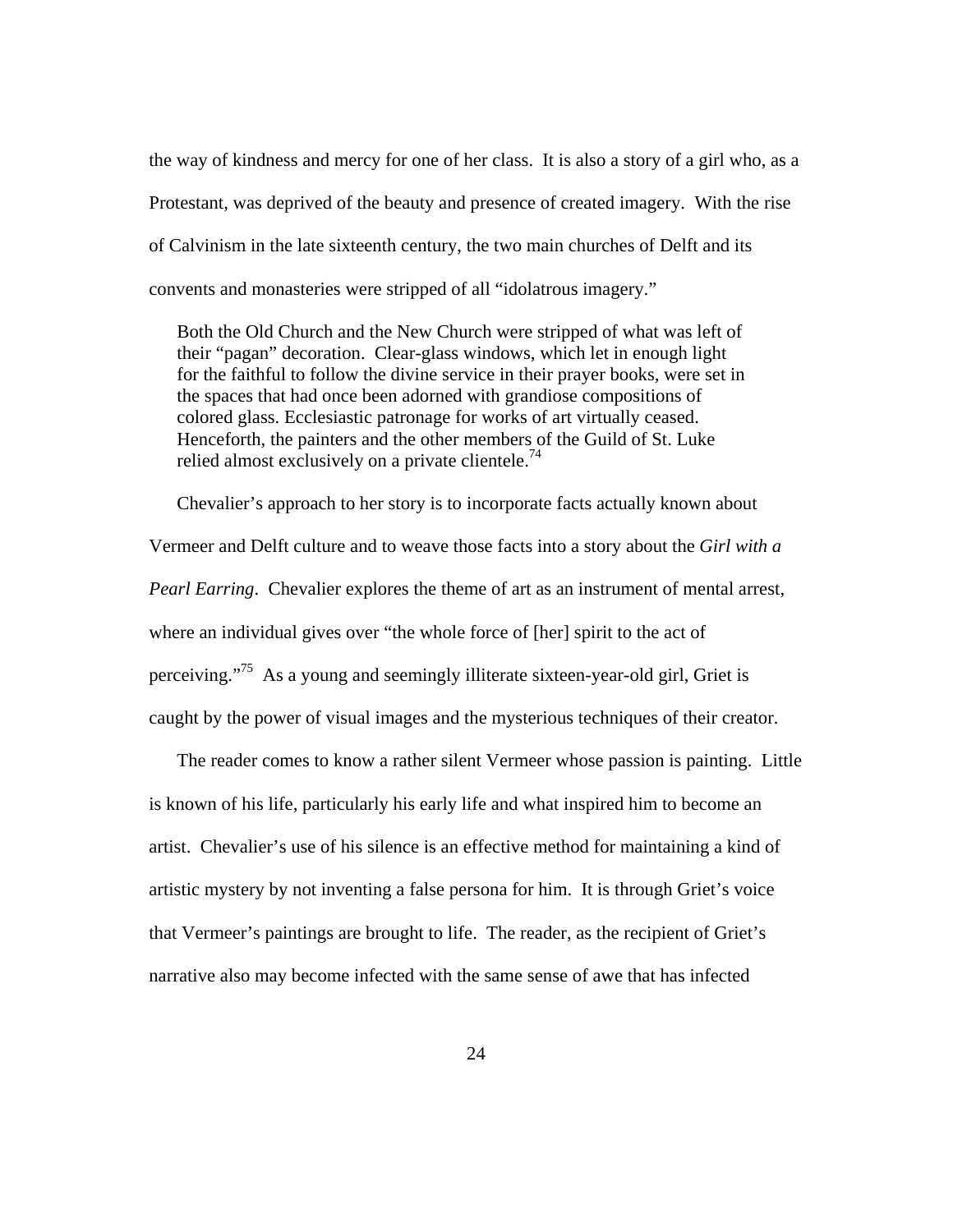Griet—an experience that for her is so compelling it transcends temporal concerns of class, culture, and issues of personal safety.

One of Griet's tasks was to clean Vermeeer's studio. Cleaning his studio for the first time, she sensed that she was entering a space that was unlike any that she had ever known, and it became for her a kind of temporary sanctuary. She was captivated by all of the various aspects of painting: the partially completed painting upon the easel; the order in which background items and props were placed upon a table or wall; the color and shape of garments and jewelry adorning the sitter; how light filtered through the windows; and most of all, paint itself. As she became more comfortable within the space, she began to contemplate the created image on the easel—becoming a witness to its gradually changing contours.

Griet was allowed to visit her family on Sundays and her parents, particularly her blind father, were eager to hear news about Vermeer, his household, and his paintings. Griet is in a way functioning as a student of art, and she passes on what she has seen and learned to her father—and to the readers of the novel. On one visit home, Griet's father asks her to describe the painting that Vermeer was currently working on.

 "Now, Griet," he said, "tell me about your new master. You hardly said a word about him."

 "I haven't seen much of him," I replied truthfully. "He is either in his studio, where no one is to disturb him, or he is out."

 "Taking care of Guild business, I expect, But you have been in his studio—you told us about the cleaning and the measurements, but nothing about the painting he is working on. Describe it to me."

"I don't know if I can in such a way that you will be able to see it."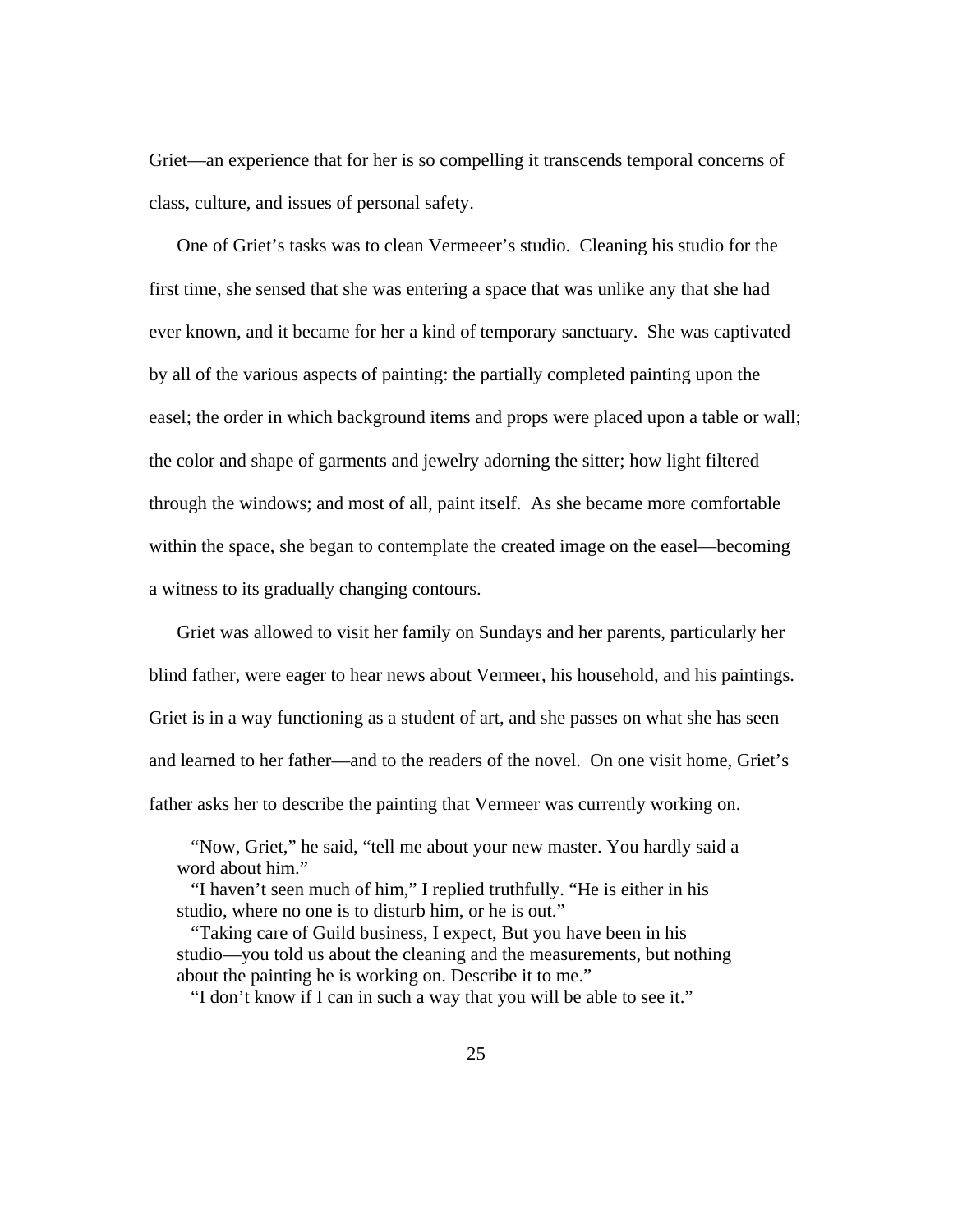"Try. I have little to think of now except for memories. It will give me pleasure to imagine a painting by a master, even if my mind creates only a poor imitation."

 So I tried to describe the woman tying pearls around her neck, her hands suspended, gazing at herself in the mirror, the light from the window bathing her face and her yellow mantle, the dark foreground that separated her from us.

 My father listened intently, but his own face was not illuminated until I said, "The light on the back wall is so warm that looking at it feels the way the sun feels on your face."

He nodded and smiled, pleased now that he understood.

 "This is what you like best about your new life," he said presently. "Being in the studio."

The only thing, I thought, but did not say.<sup>76</sup>

On another visit home and after Griet described a painting to her father, her mother

was disturbed by the effect that the paintings were having on her. She sensed that

Griet was displaying an anti-Protestant intensity towards the created image. She

accused Griet of describing the paintings in religious terms and in response to the

discomfort she felt, Griet's mother said that Vermeer's paintings were not good for the

soul.

"What do you mean, Mother?" I asked . . .

 "There is something dangerous about your description of his paintings," she explained. "From the way you talk they could be of religious scenes."

Stung by her mother's words Griet asks Vermeer if his paintings are Catholic

paintings. Chevalier creates a conversation between the two in which Griet tells

Vermeer that although she has never been inside of a Catholic church, she thinks what

she sees in his paintings would be very much like the images inside the church. Griet

is trying to sort out her response to the paintings in light of her culture's prejudice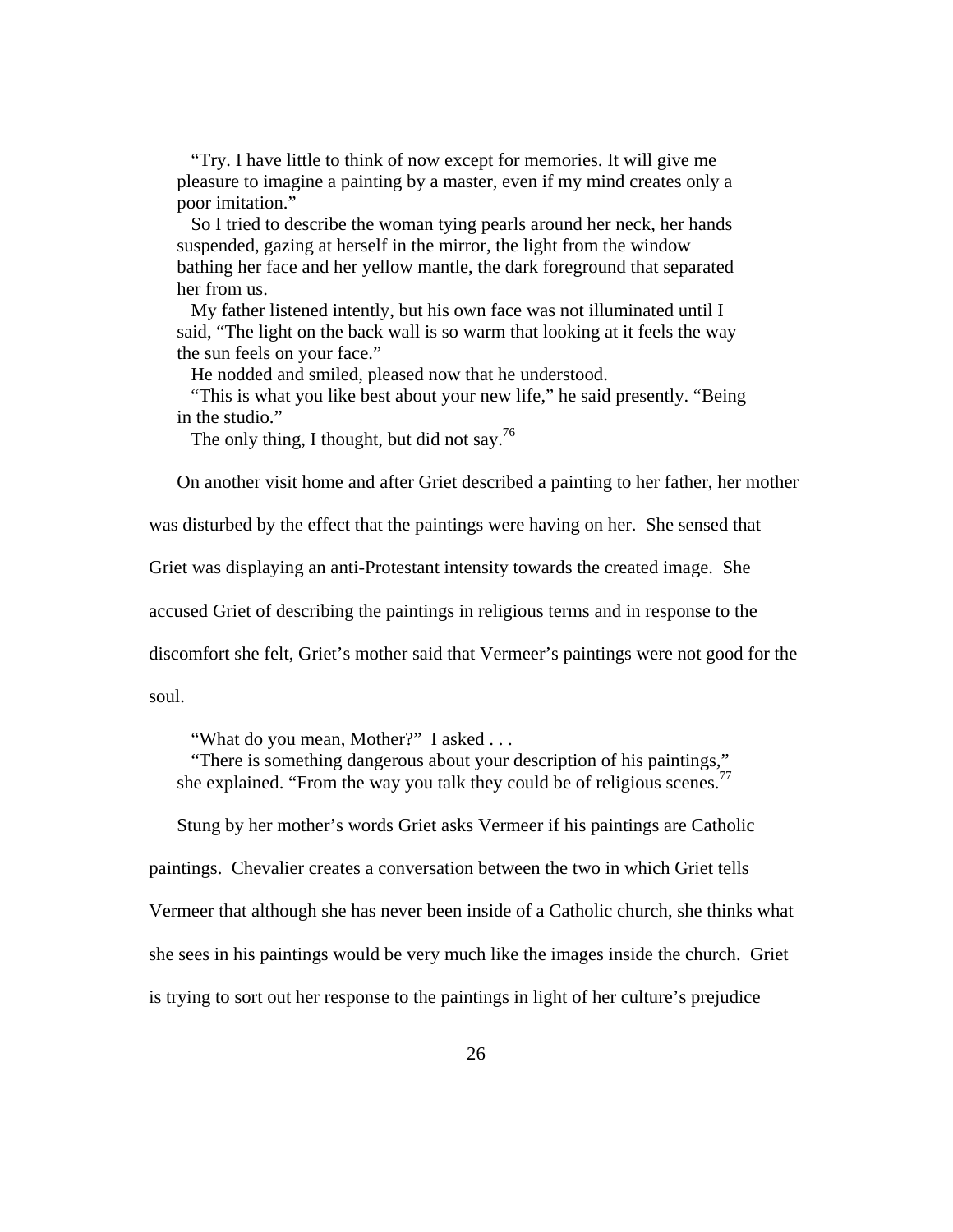against idolatrous imagery and its narrow definition of what God is. Her response to the content of Vermeer's paintings has unsettled her. "Even though they are not scenes from the Bible, or the Virgin and Child, or the Crucifixion,"<sup>78</sup> there is some compelling aspect that she equates with religion or a religious experience and within her Protestant culture that is dangerous. Vermeer tells Griet that painting does not have to be thought of as idolatrous; images of ordinary things celebrate God.

"There is a difference between Catholic and Protestant attitudes to painting," he explained as he worked, "but it is not necessarily as great as you may think. Paintings may serve a spiritual purpose for Catholics, but remember too that Protestants see God everywhere, in everything. By painting everyday things—tables and chairs, bowls and pitchers, soldiers and maids—are they not celebrating God's creation as well?"

I wished my mother could hear him. He would have made even her understand.<sup>79</sup>

Vermeer is portrayed as an already famous painter and a respected member of the Guild of St. Luke. Griet and her father had respect and reverence for his work even before Griet entered his service. In another conversation, Griet's father reminds her that Vermeer is the artist who painted a picture that hung in the Town Hall, a painting where the "the sky took up so much of the painting, and the sunlight"<sup>80</sup> was cast upon the buildings. Griet remembers that she "had stood at that very spot many times and never seen Delft the way the painter had."<sup>81</sup>

*Girl with a Pearl Earring* is the story of an awakening to the power of the created image, but its credibility rests on the power of words. The inter-twining or intermingling of image and word adds a learning dimension, a factual dimension and,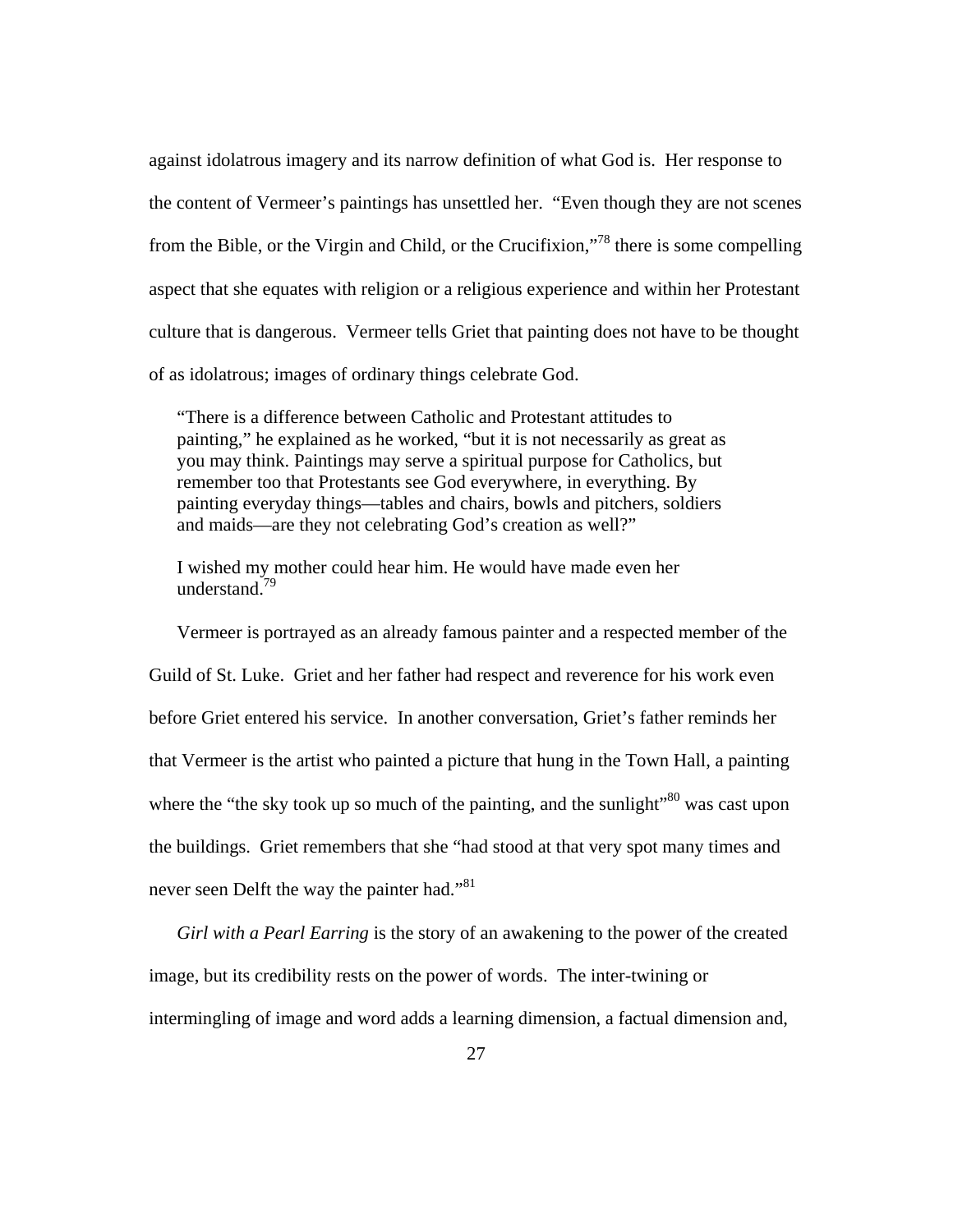perhaps, it engenders a desire to know more about Vermeer and his artistic works and to see for oneself the importance that light plays in his paintings. Does it really seem to be a divine expression?

Reading is an interior exercise where images, if they arise, are personal and individualized. Adding a real or imagined work of art to a fictional narrative changes that experience by adding a fixed image that when encountered is less subjective and more tangible. The reader becomes an active spectator who steps into the story with the author; art serves as a common thread around which they encounter the story together. It provides a resting place, a place of stillness and contemplation between two worlds: the world of the concerns of everyday life and the world of the psyche. The writer creates and shapes the experience of art for the reader, and in so doing she brings art out of the museum and back into a kind of real world scenario with people, activities, passions, and experiences from actual life. She is in essence returning art to the origin of its creation—the human realm.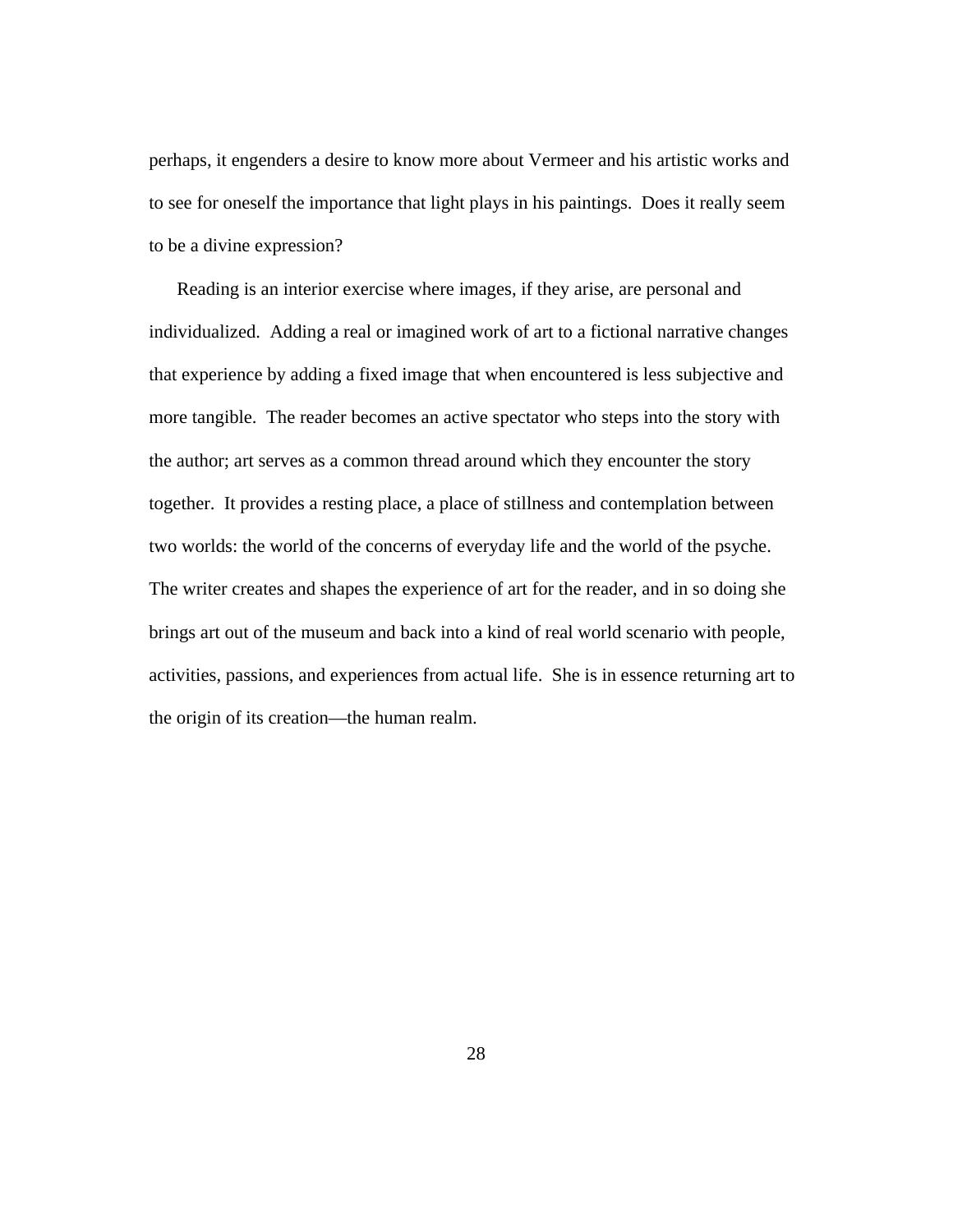### CHAPTER 2

### TWO CLASSICAL CULTURES MEET THROUGH ART

Perdita*. For I have heard it said There is an art which in their piedness shares with great creating nature.*  Polixenes*. Say there be; Yet nature is made better by no mean But nature makes that mean. So, over that art Which you say adds to nature, is an art That nature makes … This is an art* 

*Which does mend nature, change it rather, but The art itself is nature.* 

Shakespeare, *The Winter's Tale* 

"The peculiarity of sculpture as an art is that it creates a three-dimensional object *in space.* Painting may strive to give, on a two-dimensional plane, the illusion of space, but it is space itself as a perceived quantity that becomes the particular concern of the sculptor."<sup>1</sup> Sculpture, particularly freestanding sculpture, inhabits the same temporal space as the perceiving individual, and there is a sense of alikeness and/or connection. Two-dimensional art forms exist in space; however, they are initially encountered through the eyes. The visual then impacts upon the senses and the mind. Although sculpture, too, is encountered through the eyes, there is an intuitive dimension that is familiar to the human psyche in a primordial way. Immanuel Kant writes that space is a pure form of sensible intuition serving as *a priori* knowledge.<sup>2</sup>

Space is nothing but the form of all appearances of outer sense. It is the subjective condition of sensibility, under which alone outer intuition is possible for us. Since, then, the receptivity of the subject, its capacity to be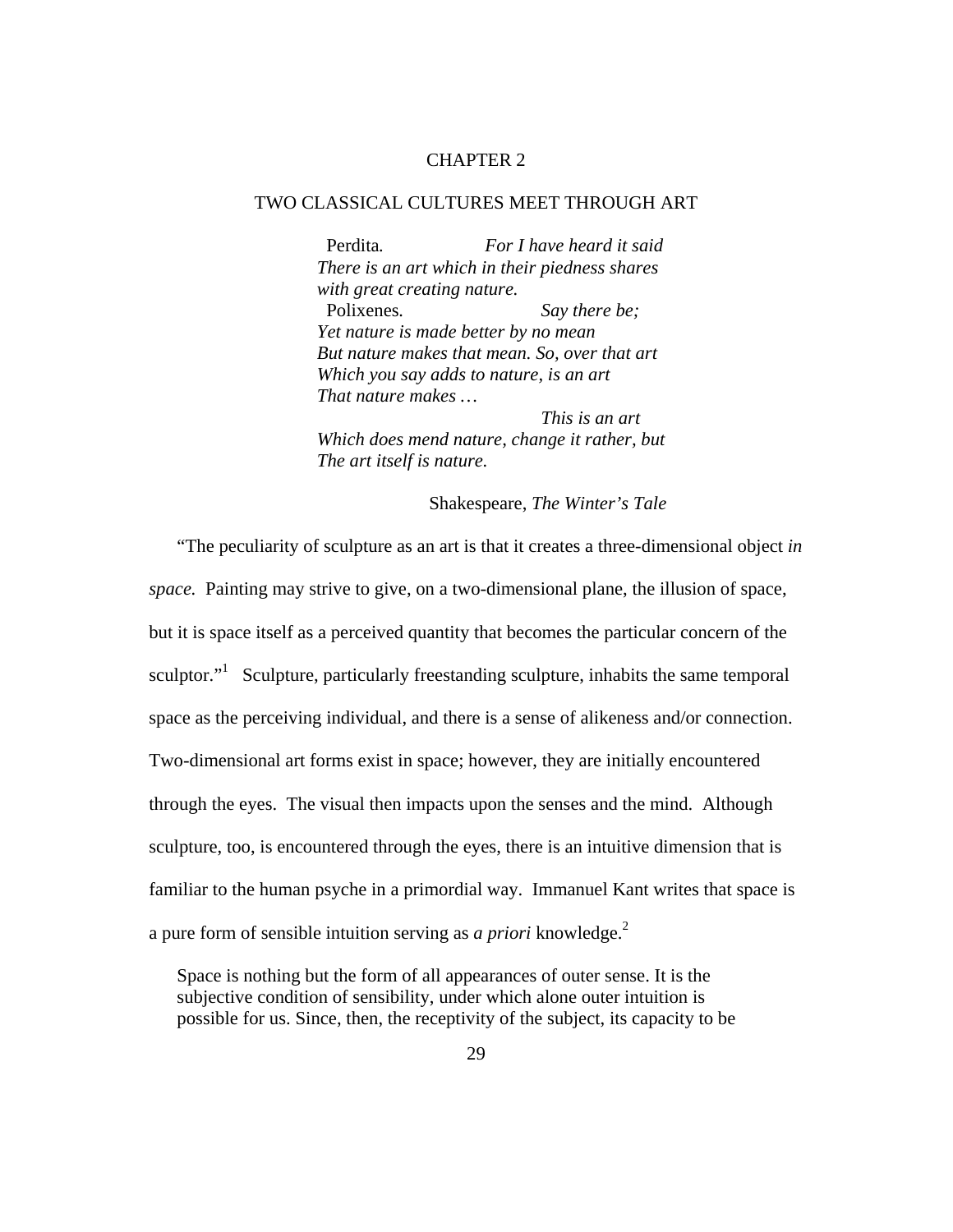affected by objects, must necessarily precede all intuitions of these objects, it can readily be understood how the form of all appearances can be given prior to all actual perceptions, and so exist in the mind *a priori*, and how, as pure intuition, in which all objects must be determined, it can contain, prior to all experience, principles which determine the relations of these objects.<sup>3</sup>

A work of sculpture evokes another of the senses that brings the viewer into a kind of harmony with the creator; it may arouse the desire to touch. If the individual cannot actually touch a piece of sculpture, he or she can imagine how it might feel to the touch. "For the sculptor, tactile values are not an illusion to be created on a twodimensional plane; they constitute a reality to be conveyed directly, as existent mass. Sculpture is an art of palpation—an art that gives satisfaction in the touching and handling of objects."<sup>4</sup> As a sculptor works within his particular medium—stone, marble, wood, clay, or other raw un-worked material, by either taking away or adding to—his hands move over the work, touching it, feeling it, and smoothing it. Touch is an essential aspect of his creative process. One could say that he caresses raw material into being.

### *Ovid's Pygmalion*

*Pygmalion* is one of the many myths of transformation and change in Ovid's *Metamorphoses* There is cosmological change; the sudden change brought about by human interaction with a god; the changing relationships between the gods, humans, and animals; and historical change. Metamorphosis operates on many levels: it is the foundational structure of the poem, the instrument of first causes, and the process that illuminates time's movement. In the opening *Proem*, Ovid announces to the reader: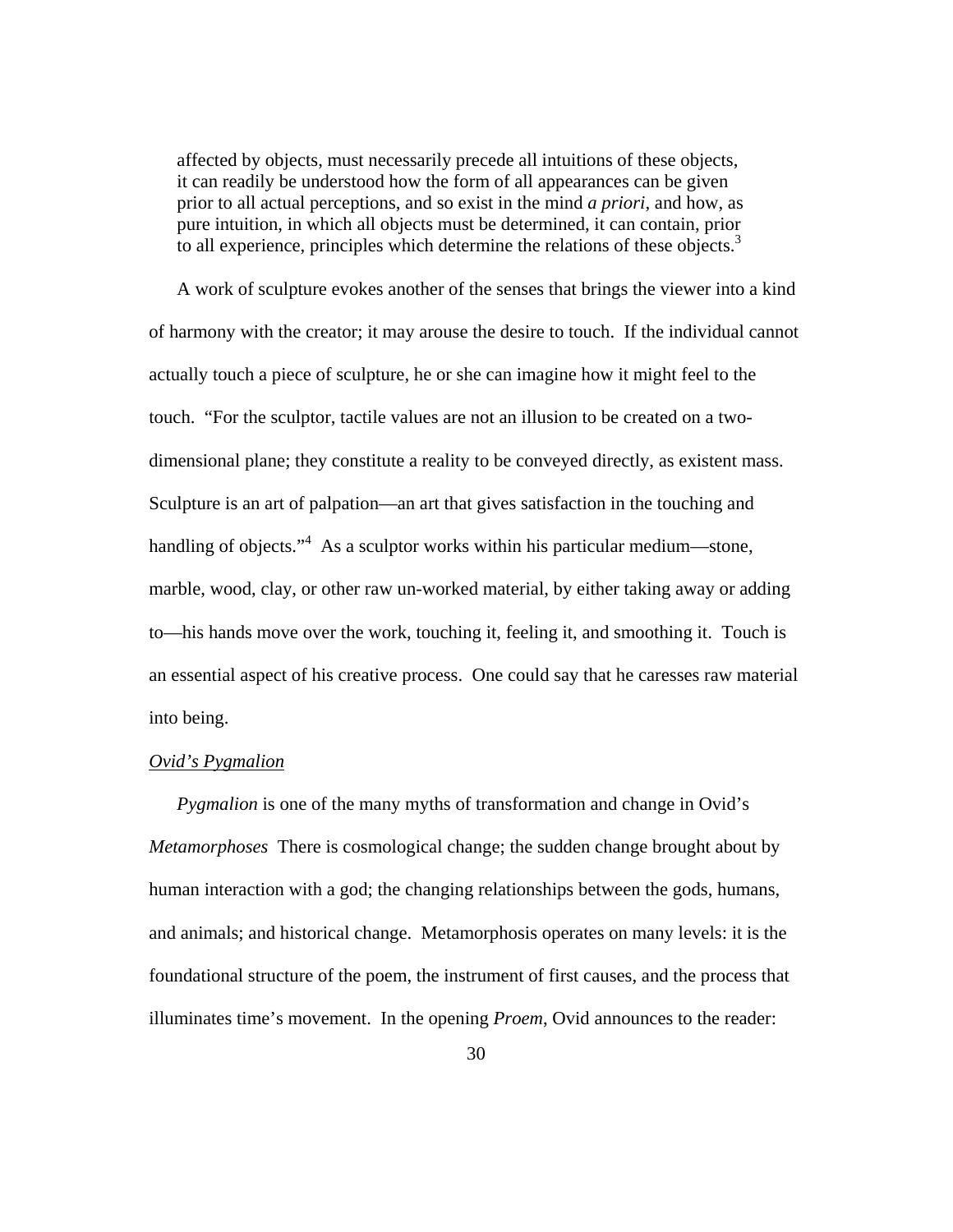My mind leads me to speak now of forms changed into new bodies: O gods above, inspire this undertaking . . . and guide my poem in its epic sweep from the world's beginning to the present day.5

Metamorphosis began with the creation of the world, the "emergence of [the] universe from primeval chaos … the passage of the human race through the changes from Golden through Silver and Bronze ages to the Age of Iron,"<sup>6</sup> and ended with an ordered Roman society and the apotheosis of Julius Caesar, who was deified not "by way of his own remarkable success in war and peace," nor his triumphant battles or service to his country, but "rather by his offspring,"<sup>7</sup> Augustus.

Ovid wrote for a culture that was undergoing transformation. After Rome conquered the Greek East in the second century B.C., Roman society had become strongly influenced by Hellenistic culture. When the Republic collapsed after "civil war, first between Julius Caesar and Pompey, then between Octavian and Marc Antony,"<sup>8</sup> society was in turmoil. "In the turbulent upheaval of several generations not only was the Republic lost, but to a great extent Rome's cultural identity."<sup>9</sup> As Augustus gained power and solidified control over Rome in 31 B.C., he sought to recreate a culture worthy of imperial status, and he strove to ensure that Roman tradition would triumph.

He dammed up the flood of Hellenistic influence, and opened every gate which would admit the Roman genius and its accumulated experience. He rebuilt temples, he restored standards in morals and conduct, he set a new fashion of work and devotion to duty. He left his mark on every branch of administration; his praise encouraged poets and historians to spread abroad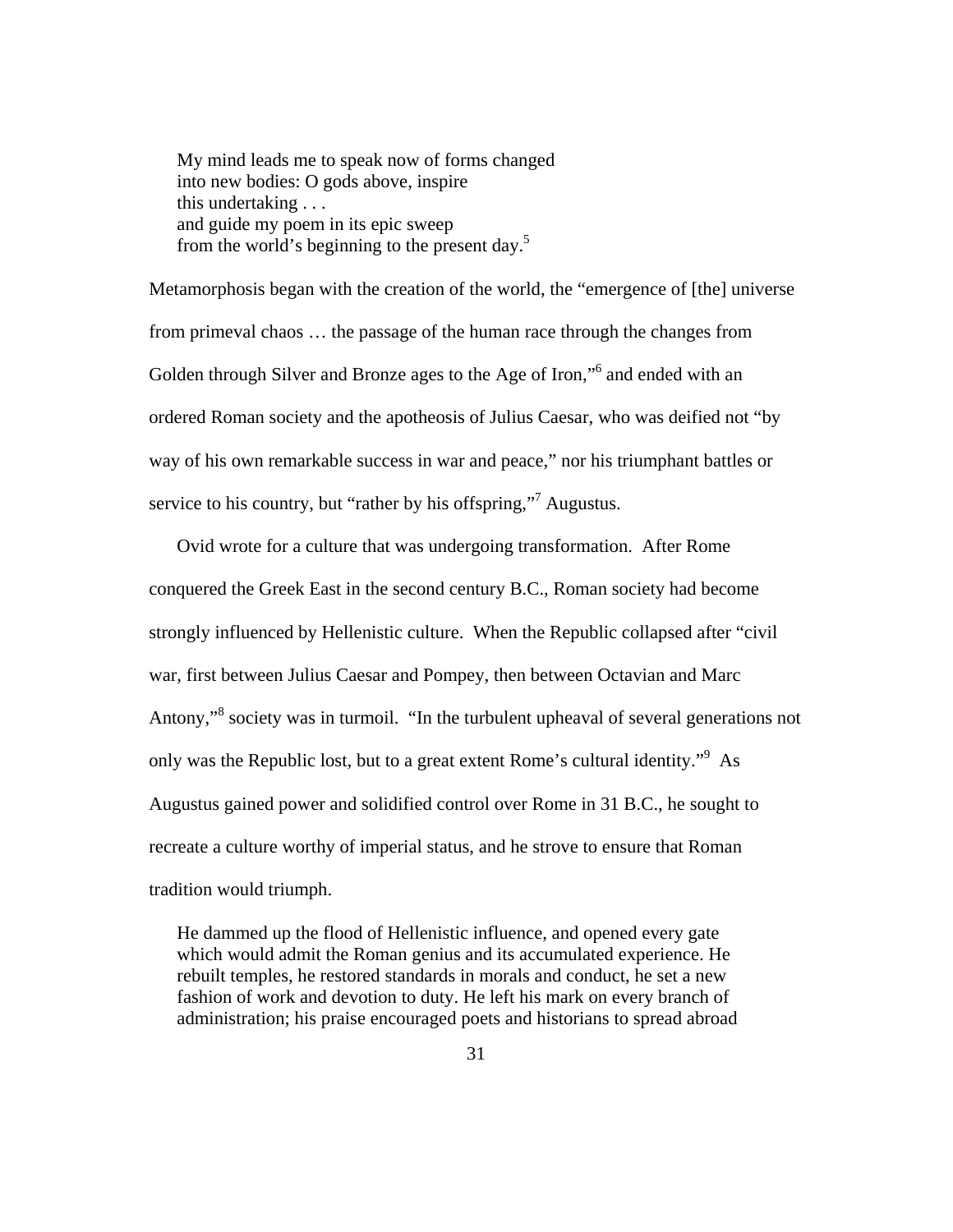the old Roman ideals and pride in them . . . He called himself *Princeps* or 'first citizen', and *Pater Patriae*, 'father of his country.'10

Art and architecture were the foundation for Augustus' program to heal Roman society. "The principal themes were renewal of religion and custom, *virtus*, and the honor of the Roman people."<sup>11</sup> His program was centered on the rebirth of the visual image; Augustus led and the citizenry followed.

Never before had a new ruler implemented such a far-reaching cultural program, so effectively embodied in visual imagery; and it has seldom happened since. A completely new pictorial vocabulary was created in the course of the next twenty years. This meant a change not only in political imagery in the narrow sense, but in the whole outward appearance of the city of Rome, in interior decoration and furniture, even in clothing. It is astonishing how every kind of visual communication came to reflect the new order, how every theme and slogan became interwoven . . . much happened as if of its own accord.<sup>12</sup>

Augustus' accent on religious revival set in motion a vast restoration of ruined temples and a "program of temple building, carried out over a period of forty years."<sup>13</sup> Renovated and newly built temples created areas for other art forms: ornamentation for building façades and interior spaces, reliefs, and sculpture. Honorary statues of Augustus were erected all over Rome along with statues of Apollo, Mercury, Diana, Vulcan, Minerva, Venus, and other gods. These statues not only adorned temples but became associated with secular festivals as well. The accent on sculpture was less a celebration of individual artistic achievement than a reflection of the glory of the Augustan Republic.

After ten years of religious and moral renewal, the festivals and sacrifices, buildings and images, now visible everywhere in Rome, began to take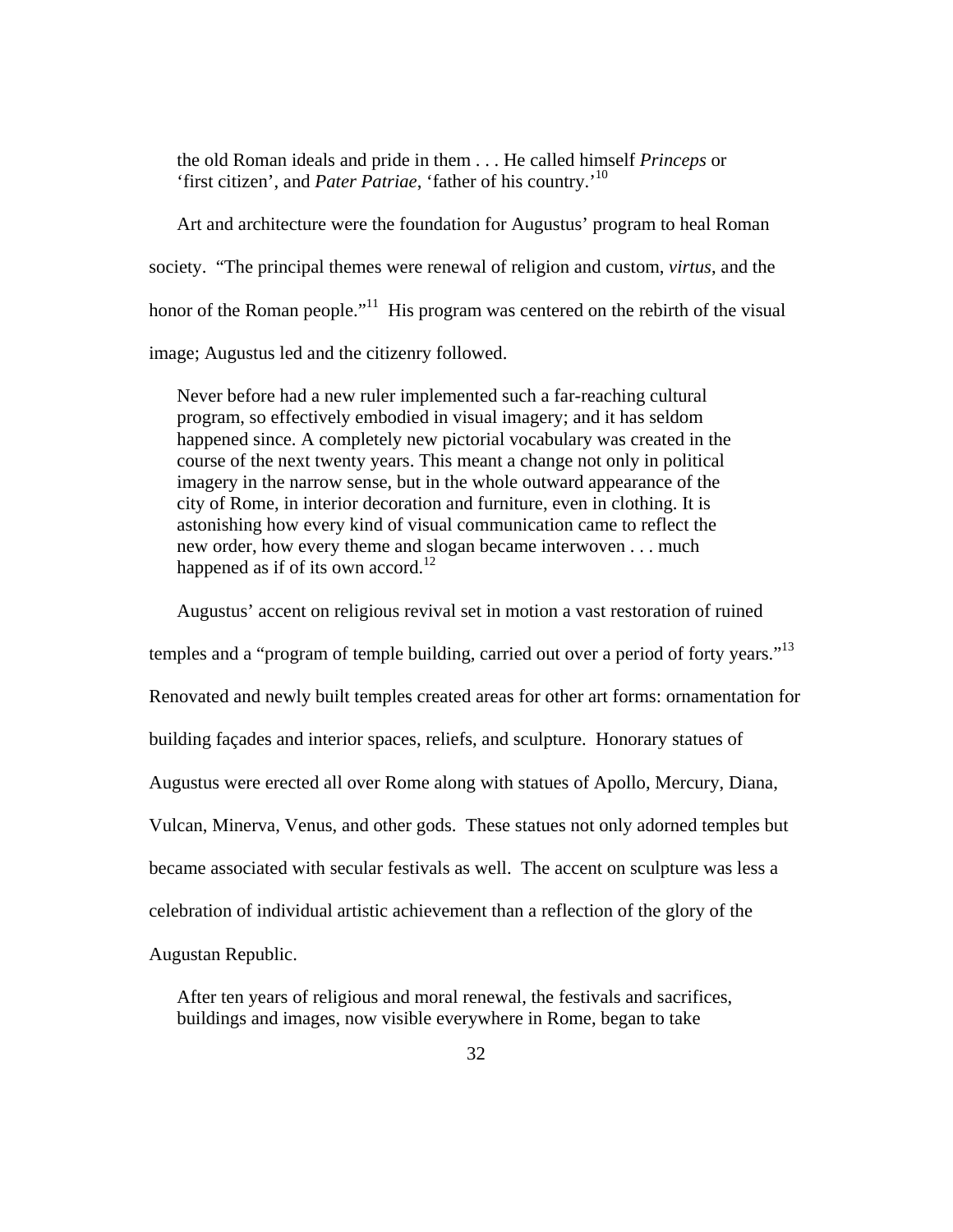effect. Confidence in the ability of the restored Republic to stand firm and faith in its leader grew apace.<sup>14</sup>

The *Metamorphoses* is the mythological and literary embodiment of that transformation. Its basic structure is Greek—Ovid wrote in the style of Homer. In the first thirteen books, Ovid calls upon the pantheon of Greek gods, renaming them and retelling their stories with his own distinctly Roman accent and interpretation. In Book Fourteen the focus moves to Troy, Aeneas, and Aeneas' journey to Italy for the founding of Rome—calling up Virgil's *Aeneid* as the turning point away from the Greek and toward the Roman. The unity that holds the entire poem together is the skill with which Ovid's poetic virtuosity enlivens the continuous and multi-layered theme of metamorphosis. He created a work of literature that was reflective of Augustus' dream of transforming Roman culture from one of chaos and upheaval to one of relative peace and prosperity. His storyline unfolds from a mythological past influenced by the Greeks, through the founding of Rome, to the Augustan present.

*Pygmalion* follows the story of the Propoetides women. "Pygmalion, who out of stone creates a living woman, is juxtaposed with the Propoetides, women who become stone: one is the inversion of the other."<sup>15</sup> The Propoetides women refused to acknowledge the divinity of Venus, so she punished them by turning them into prostitutes: making "them the first, it is said, to sell their bodies."16 Living as prostitutes the Propoetides women lost their sense of innocence and shame and as their natures hardened, so began a hardening of the skin: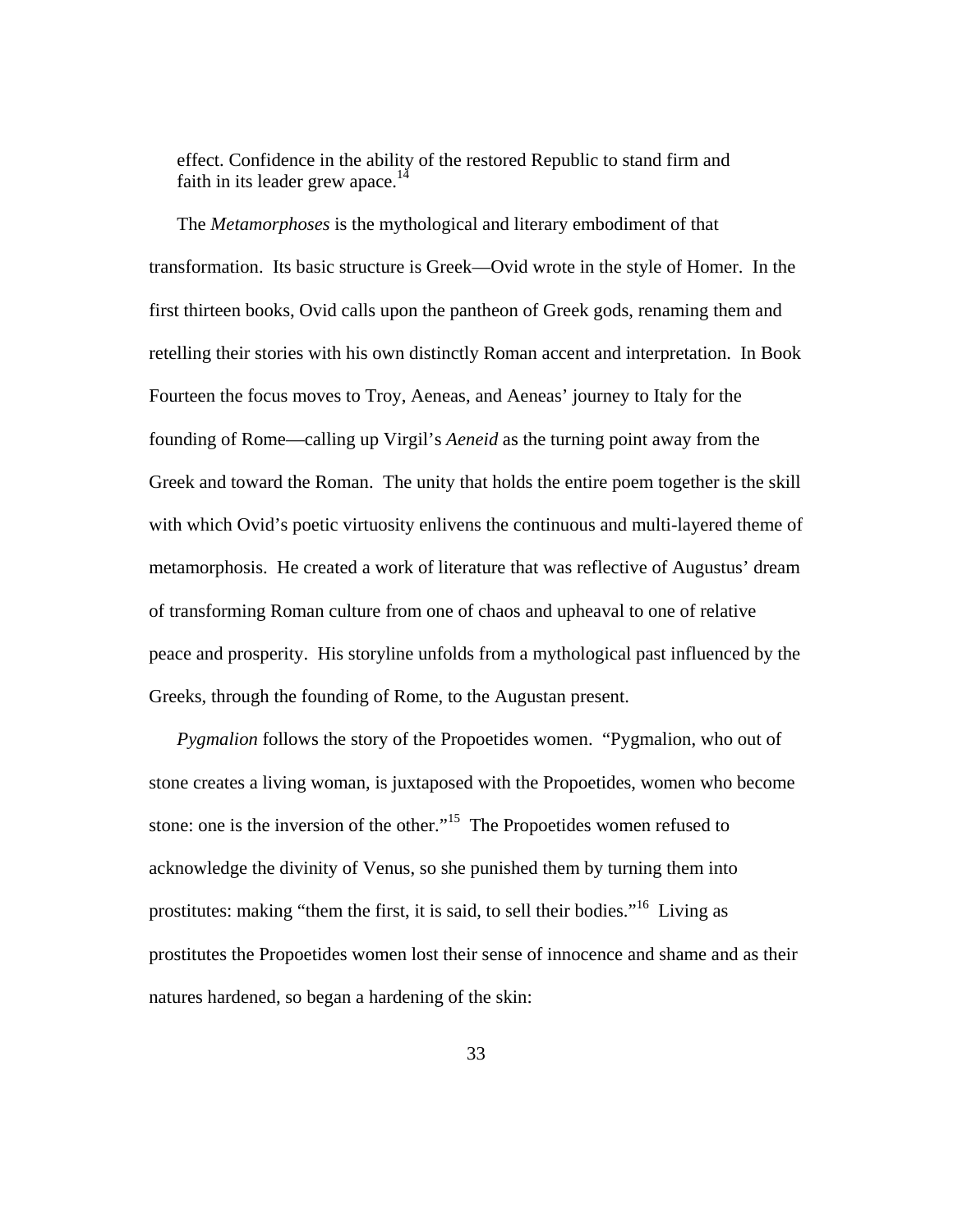. . . as their shame ceased, and they lost the power of blushing, they turned into stones—a very small difference really.<sup>17</sup>

Harshness of character is equated with the hardness of stone. In this story, stone is the outcome of a hardened and unvirtuous nature.

Pygmalion is portrayed as a pious, solitary, and virtuous man. (Perhaps this is one of Ovid's wicked parodies;<sup>18</sup> a commentary on Augustus' strong accent on morality as the basis for the cultural renewal of Roman society.) On the other hand, he judged the Propoetides women as living "lives of sordid indecency" and disappointed in

. . . the numerous defects of character Nature had given the female spirit, stayed as a bachelor, having no female companion.<sup>19</sup>

Instead of the companionship of a human woman, Pygmalion created a woman made of ivory, more beautiful than any living woman, pristine and incorruptible.

Upon completing his sculpture, Pygmalion "promptly conceived a passion for his own creation<sup> $20$ </sup>—falling deeply in love with it. He would lovingly gaze upon his statue burning with love and desire for "what was in likeness a body."<sup>21</sup> Confused, not knowing for certain if his sculpture was indeed a statue or living flesh, he would often stretch

. . . forth a hand to touch his creation, attempting to settle the issue: *was* it a body, or was it—this he would not yet concede—a mere statue?<sup>22</sup>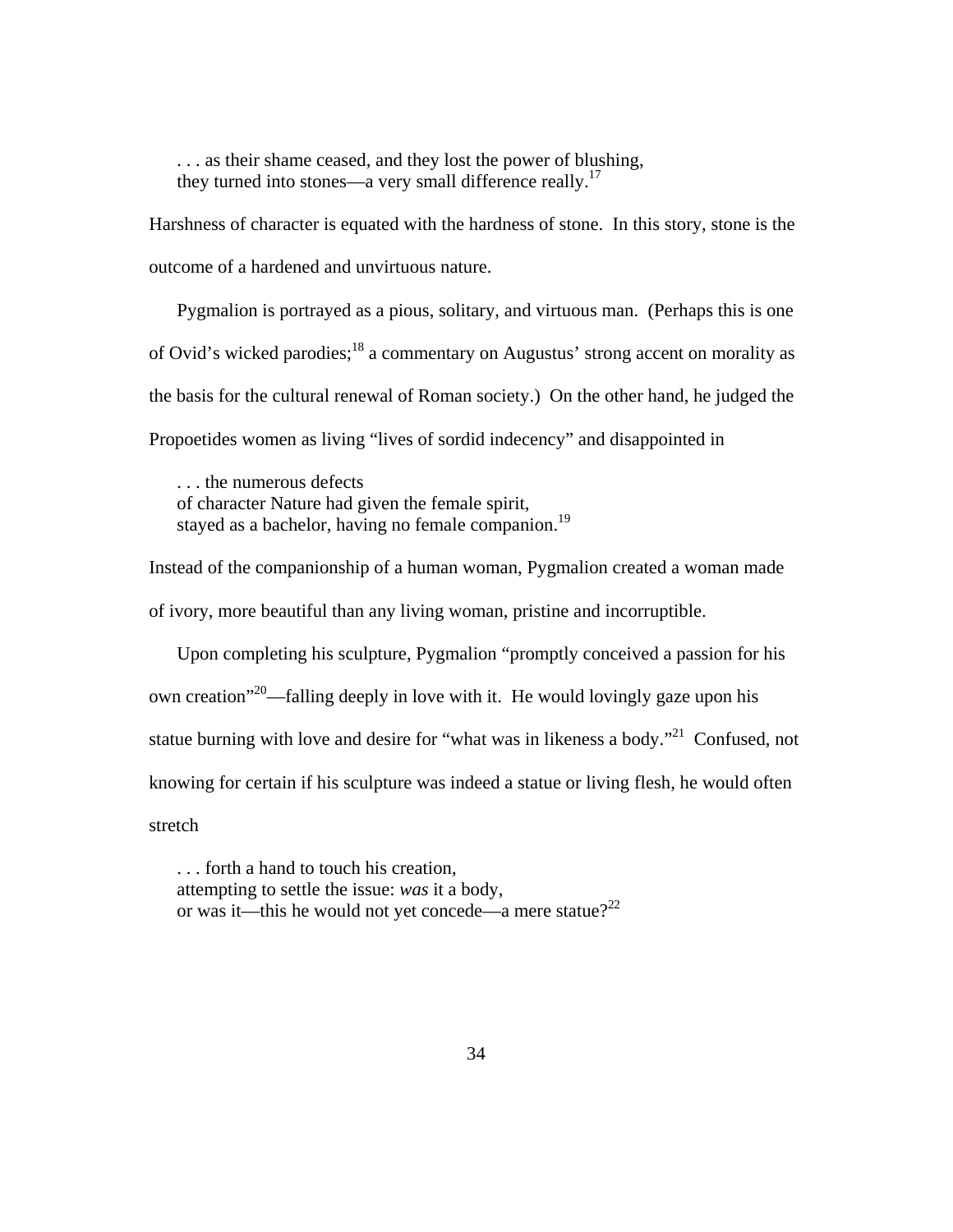What is a reader to make of a story where it is suggested that a completed work of art can be so compelling to its creator that it transcends the boundaries of logic and reality? What is Ovid saying about the artist and his creation?

Throughout the entire poem the consequence of metamorphosis is a "kind of art … metamorphosis results in a form—a bird, a tree, a stone—which share the essential properties of a work of art."<sup>23</sup> One way to interpret the poem is to look at it as a study of whether or not a work of art may transcend nature. That question is thoroughly explored in *Pygmalion.* The artist creates a sculpture that is so beautiful it has the appearance of nature but then transcends the natural course of existence when it is literally brought to life through human desire. In the *Metamorphoses*, Ovid is in a sense bringing life to the Augustan dream with his own powers of transformation transforming words, ideas, and images into a living epic that was not only relevant for his time, but for all time since.

Pygmalion's story is found in *Book Ten: The Songs of Orpheus*. Orpheus is often characterized as the son of Apollo and the muse, Calliope. He is the embodiment of artistic expression at its finest and most enthralling; his music tames nature and moves the Furies to weeping. He is the "lover who harrowed hell to win back his beloved . . . the minstrel whose sweet music enchanted all nature" and priest whose name "is regularly linked in antiquity with mystery religion and special illumination, with initiation into knowledge of the secret workings of the universe."<sup>24</sup> Ovid would have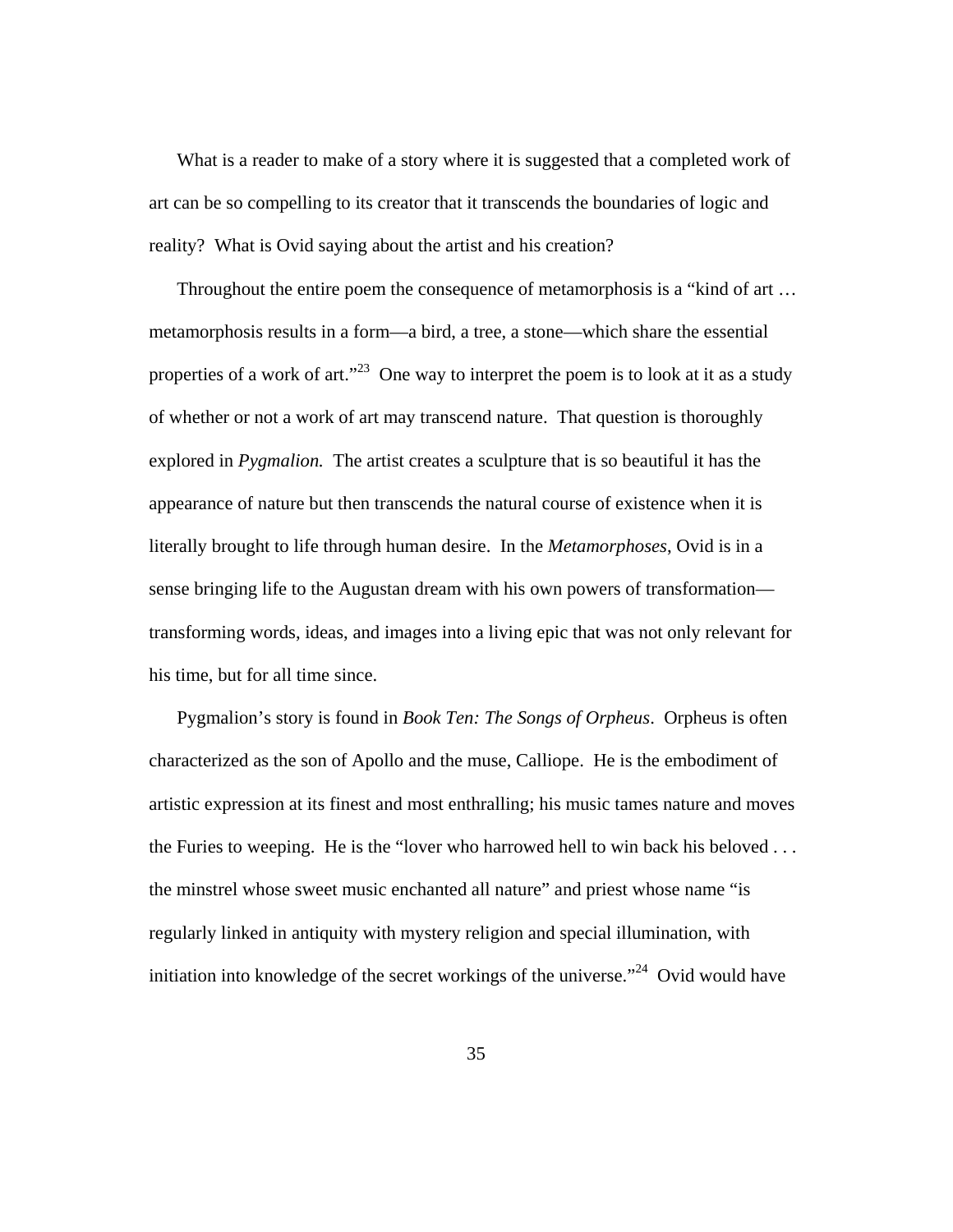assumed that his audience was familiar with not only Greek versions of the Orpheus myth but also the versions of Horace and Virgil.

Orpheus and Pygmalion are both men deeply altered by love. Each for his own reason has rejected women—Orpheus after his second loss of Eurydice and Pygmalion because of his pious nature. Both men are given the power to regenerate or create life. When Orpheus plays his sweet music to gain the release of Eurydice from Hades, his music is so beautiful and rhapsodic he could not be denied his request.

Then for the first time ever, overcome by the effects of song, the Furies wept, nor could Persephone reject his prayer, nor he who rules the underworld deny him.<sup>25</sup>

A key element in Book Ten is the power of art to transcend nonexistence—to overcome the death of Eurydice and the un-aliveness of Pygmalion's sculpture.

Ovid portrays Pygmalion as a man overtaken by desire and lust, but it is possible to view his passion as a kind of confused disorientation brought about by the beauty of art. By placing his story within the larger context of the book of Orpheus, Ovid is calling the reader's attention not only to the beauty of art but to the artist—and the artist behind the artist. Ovid is the real artist behind Pygmalion, Orpheus, and all the other characters and events in the poem; it is his skill that brings them to life. He has elevated the artist, whether musician, sculptor, or poet to the highest realm—that which is beyond logic and rationality. Pygmalion is an important element of the *Metamorphoses* because "here by double argument the poet demonstrates most vividly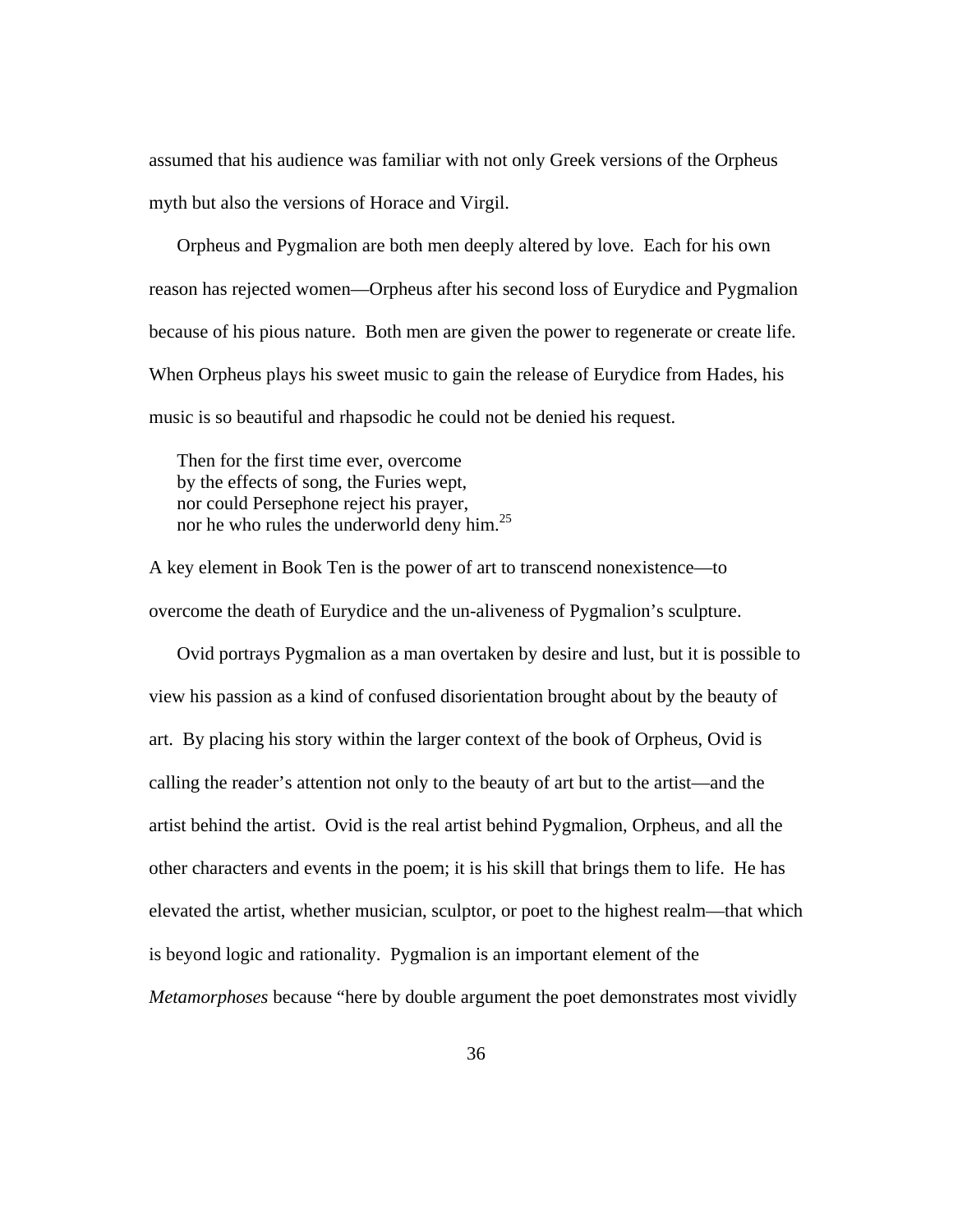the power of the artist and his art."26 Ovid made him the "exemplar of the artist's power,"27 and "only one artist may be held to rank above Pygmalion, and that is . . . Ovid himself."28 At the end of the *Metamorphoses* Ovid writes:

My work is finished now: no wrath of Jove nor sword nor fire nor futurity is capable of laying waste to it. Let that day come then, when it wishes to, which only has my body in its power, and put an end to my uncertain years; no matter, for in spirit I will be borne up to soar beyond the distant stars, immortal in the name I leave behind; wherever Roman governance extends over the subject nations of the world, my words will be upon the people's lips, and if there is truth in poets' prophesies, then in my fame forever I will live.<sup>29</sup>

There are many ways to interpret Pygmalion's uncontrolled and overzealous attentions to his statue. One interpretation may be to view them as a kind of ritual. His statue was more beautiful than any living woman and linked to Venus by association; therefore, she can be linked to the notion of divinity. In many ancient and primeval cultures, sculpted images representing deities were ritually *brought to life*. Freedberg writes: "When we survey the history of images, we survey the history of consecration."30 The rites of consecration transform the way an image is perceived. Consecration rites include: anointing, washing, sprinkling of holy water, arraying with fine linen, and occasionally, adorning.<sup>31</sup> In ancient Egypt, Babylonia, Sumer, and Assyria, consecration rites were,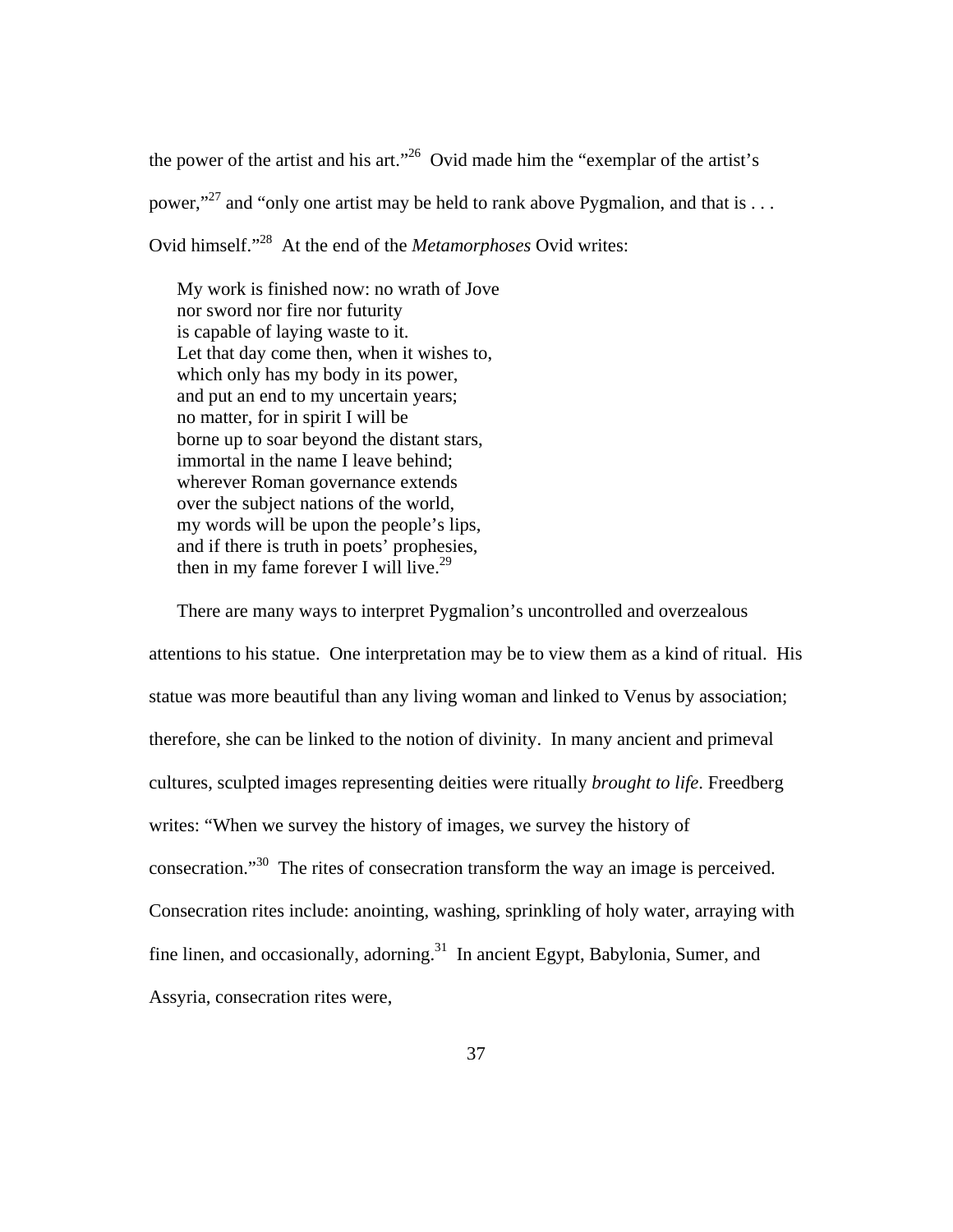. . . both a rite of completion and of inauguration; it marks, essentially, the transition from inanimate manmade object to one imbued with life . . . It transforms the manmade image into a sacred one, and invites the divinity to reside in it. $32$ 

There is another act of consecration beyond anointing and adornment, which

involves the opening, or activating, of the eyes. Freedberg writes of the Theravada

Buddhists of Ceylon whose "eye-ceremony" is the last stage of bringing a statue to life.

The statue is not accorded respect until the eyes are painted in;

. . . the most striking illustration of the relation between consecration and animation is provided by the rites which involve the opening of the eyes. The best and most fully documented example may well be the *netra pinkama*  ("eye-ceremony") of the Theravada Buddhists of Ceylon, where the eyes of the all but completed statue of Buddha are at last painted in, the very act by which it is brought to life. $33$ 

The last stage in the transformation of the Pygmalion's statue to a living woman was

when she "opened her eyes to the sunlight, and at the same time, first looked on her

lover and heaven!"<sup>34</sup>

It is one of the most dramatic of these many instances from the Chinese painters to Pygmalion where the finishing touches on an image are somehow believed to bring it to life; it makes plain the importance of the eyes in this respect; and it trenchantly illustrates the possibility of contagion, the ultimate consequence of the power that results from the investiture of an image with life. $^{35}$ 

It is true that Venus played a role in bringing Pygmalion's sculpture to life. He

visited her altar and prayed for her assistance; however, the statue was not infused with

warmth until he began to caress her. Venus' role was to open the passageway to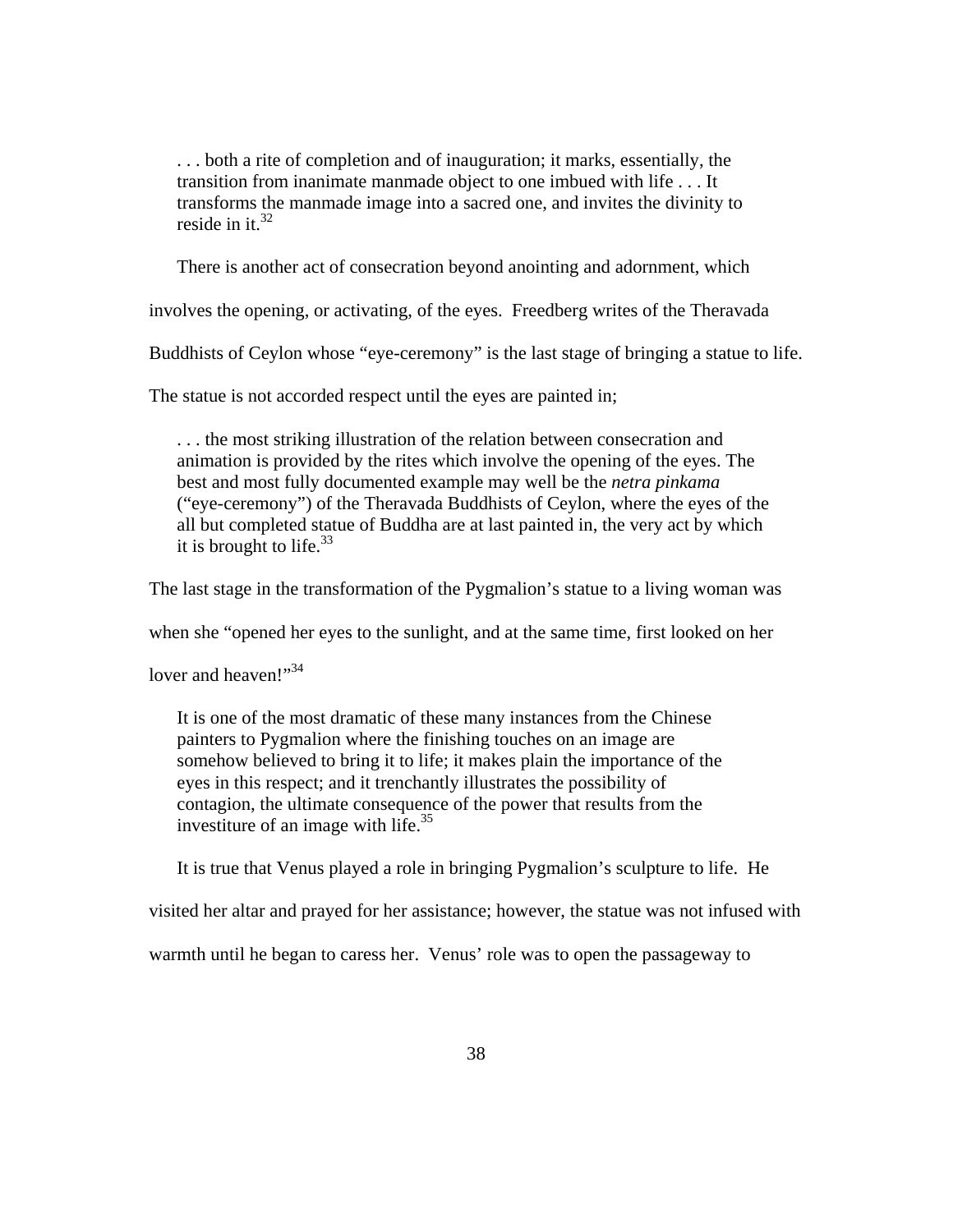heaven, which allowed for the possibility of a transformation. However, life was brought about by the human touch of the artist.

Pygmalion stood by and offered this fainthearted prayer: 'If you in heaven are able to give us whatever we ask for, then I would like as my wife—' and not daring to say, '—my ivory maiden,' said '—one like my statue!' Since golden Venus was present there at her altar, she knew what he wanted to ask for, and as a good omen, three times the flames soared and leapt right up to the heavens.<sup>36</sup>

Joseph Campbell writes that mythology is the song of the universe. It is written in and for the local—Ovid was writing for the Roman people and Augustus—but even though mythology speaks to the local, it has aspects of universality. Through the inclusion of symbol and metaphor mythology may uncover universal aspects of existence—what it means not only to be a human being in Rome during Ovid's time, but what it means to be a human being outside of any particular setting and beyond any temporal inflection, opening human consciousness to aspects of being itself.

The life of a mythology derives from the vitality of its symbols as metaphors delivering, not simply the idea, but a sense of actual participation in such a realization of transcendence, infinity, and abundance . . . the first and most essential service of a mythology is this one, of opening the mind and heart to the utter wonder of all being. And the second service, then, is cosmological: of representing the universe and whole spectacle of nature, both as known to the mind and as beheld by the eye, as an epiphany of such kind that when lightening flashes, or a setting sun ignites the sky, or a deer is seen standing alerted, the exclamation "Ah!" may be uttered as a recognition of divinity. $37$ 

"It is the artist who brings the images of mythology to manifestation, and without images (whether mental or visual) there is no mythology.<sup>38</sup> Orpheus, a symbol of the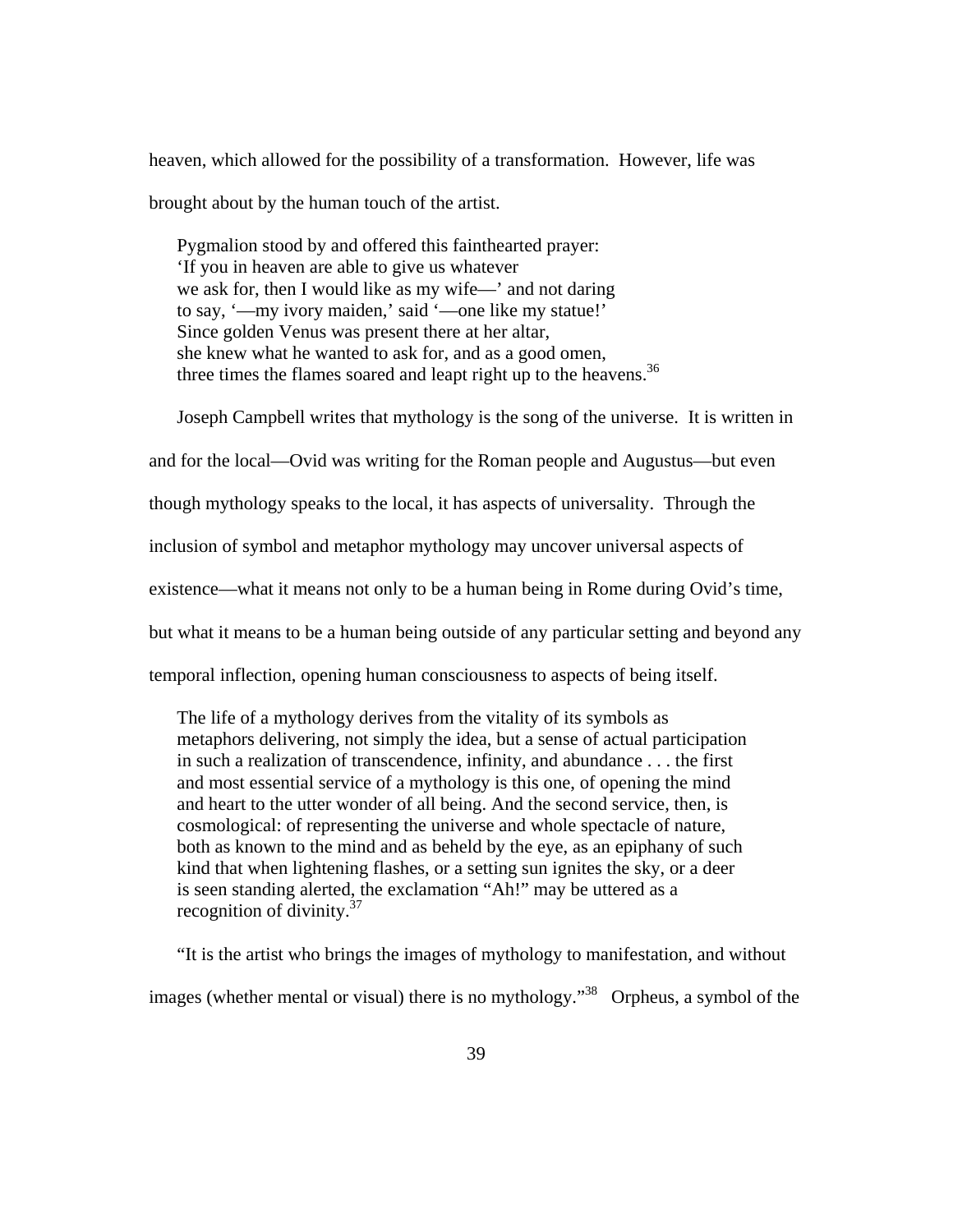artist as the revealer of mystery, sings out the story of Pygmalion. It is through music as sound—that ethereal medium that exists in a realm of space that is non-visual and not susceptible to physical form, and in a way transcendent within itself—that Ovid tells the story of Pygmalion. He is calling upon the numinous to bring forth his portrait of an artist—one who creates a work of art that is so glorious it defies nature.

Ovid created a work of sculpture with words that only can be imagined—pictured and perceived through the mind. There have been many painters and sculptors who have created their own versions of what Pygmalion's statue may have looked like, but Ovid's image was created and brought to life with words. The image that he called up was written in such a way that it *was* brought to life: you can sense the beauty of Pygmalion's statue, his yearning, and his joy.

Amazed, he rejoices, then doubts, then fears he's mistaken, while again and again he touches on what he has prayed for. She is alive! $39$ 

The *a priori* knowledge that allows an intuitive relationship to exist between a work of sculpture and an individual viewer who share *space* may be present in an encounter with words. In consort, the poet, his words, and the images he creates pierce through the temporal inflection directly into the invisible spaces where human consciousness resides. The artist (Ovid/Pygmalion) and the mystic (Orpheus) share a reality. "It is of their own inmost truth brought to consciousness: by the mystic, in direct confrontation, and by the artist, through reflection in the masterworks of his  $art$ <sup>,40</sup>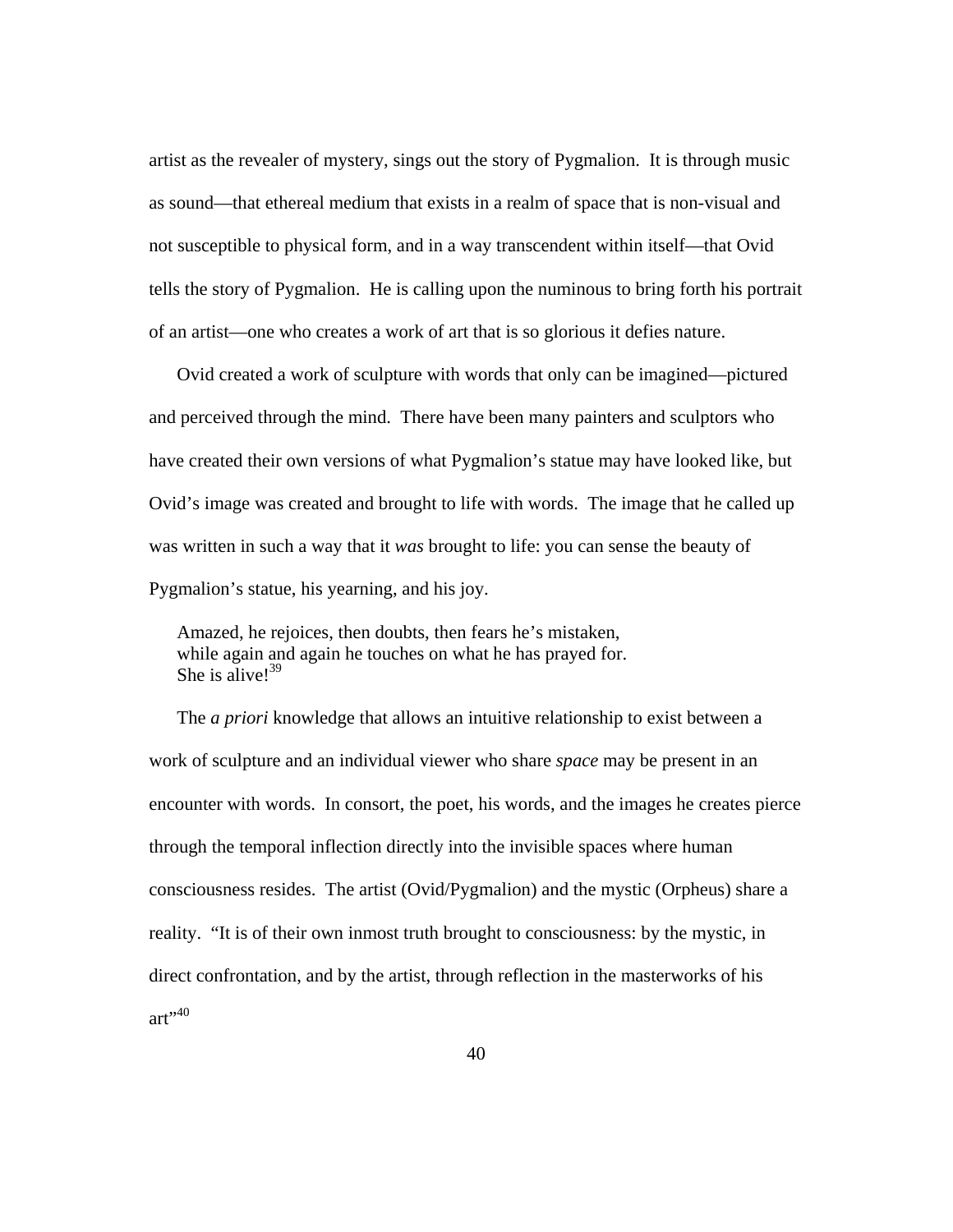Ovid was boastful but he was correct; his work has lived throughout the centuries and even beyond the areas of "Roman governance" he imagined. Ovid discourses on the poet's skill in another story in the *Metamorphoses*, Arachne's tale, where he employs weaving as a metaphor for skillfully creating poetic narrative. The art of the weaver and the art of the poet are intertwined. Ovid was a powerful literary figure for many writers who came after him. Other poets, such as the Latin poets of the fourth and sixth centuries, Dante, Milton, and Shakespeare all contributed to Ovid's longevity (and his evolution into modern times) by weaving their own narratives, retelling Ovid's stories within the context of their own created works—made possible by the ease with which Ovid's pagan writings were adaptable to Christian themes. However, Ovid's themes are universal themes that go beyond the pagan or the Christian. The *Metamorphoses* was a treasure trove for painters and sculptors; Ovid was an important figure for artists and writers in the Middle Ages and the Renaissance. His poetry is born of a very human consciousness, important to and for his own culture but also alive with those aspects of the human condition that easily move from century to century, out of one culture and into another, to be brought to life again and again.

For poetry was written before time was, and whenever we are so finely organized that we can penetrate into that region where the air is music, we hear those primal warblings and attempt to write them down . . . the world seems always waiting for its poet. $41$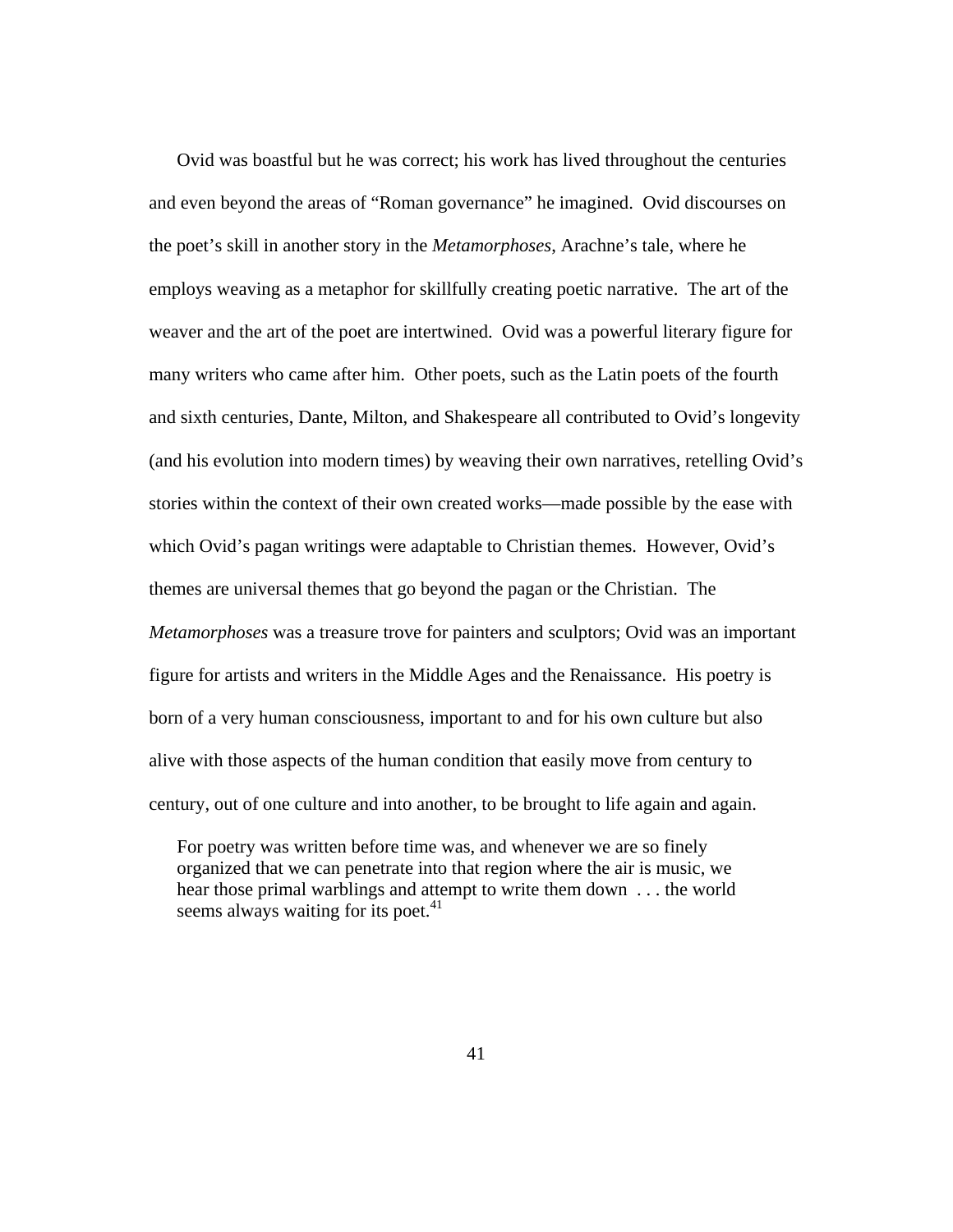# *Purgatory, Canto X*

It is an easy leap from Ovid's Roman *Metamorphoses* to Dante's pre-Renaissance *Divine Comedy*. The most obvious link is that other great Roman poet, Virgil, who "guides Dante through Hell and accompanies him through Purgatory."<sup>42</sup> As a scholar, Dante studied Latin and "Latin translations, from the *Timaeus* of Plato, Cicero, Virgil, Horace, Ovid, Statius and Lucan through St. Augustine and the great mystics.<sup> $43$ </sup> He selected Virgil as his guide because Virgil was not only "the fount of splendour" and "light of all poets,"<sup>44</sup> he was the "symbol of Human Reason."<sup>45</sup> In Dante's High Middle Ages, Virgil was "looked upon as having been the unconscious prophet of Christianity and also (in popular tradition) a great 'White Magician,' whose natural virtue gave him power among the dead."<sup>46</sup> Virgil lived in the pre-Christian era, and he was viewed as a man who did not benefit from the grace of a universal monotheistic god. Yet, he was,

… the best that man can become in his own strength without the especial grace of God. He is the best of human philosophy, the best of human morality; he is also poetry and art, the best of human feeling and imagination. Virgil, as the image of these things, cannot himself enter Heaven or bring anyone else there (art and morality and philosophy cannot be made into substitutes for religion), but he can (and they can), under the direction of the Heavenly Wisdom, be used to awaken the soul to a realization of its own sinfulness, and can thereafter accompany and assist it towards that state of natural perfection in which it is again open to receive the immediate operation of Divine Grace. $47$ 

Dante's quest was to find a way back into humanity and/or to broaden his humanity to its deepest and most noble aspect. Part of that endeavor was to shrug off despair and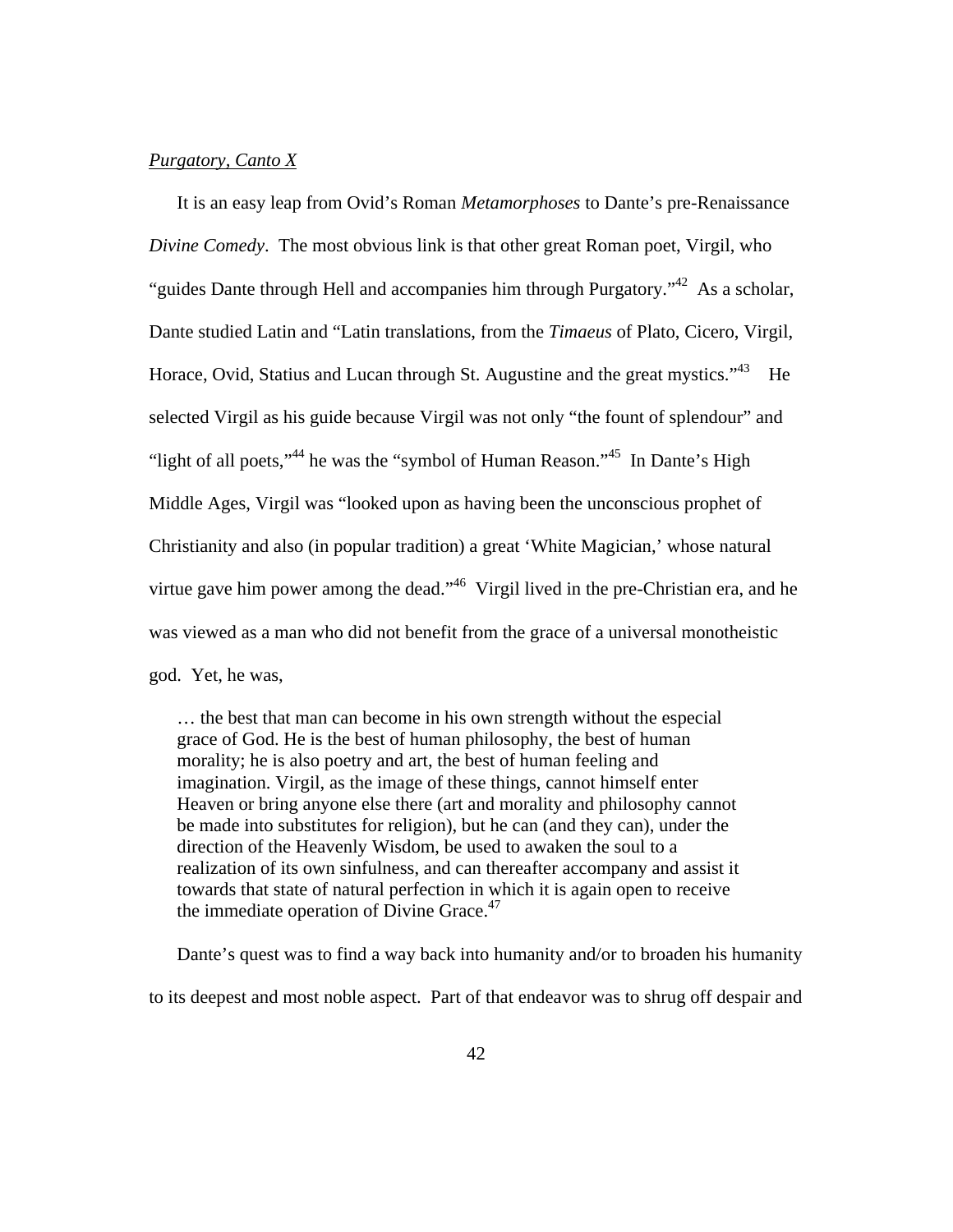find his way past the leopard (of addiction), the lion (of violence), and the wolf (of devouring). For this, Dante needed a companion with greater courage than he possessed and, in addition, he makes it clear to whom he looked for inspiration for the entire poetic narrative.

Canst thou be Virgil? thou that fount of splendor Whence poured so wide a stream of lordly speech? Said I, and bowed by awe-struck head in wonder;

O honour and light of poets all and each, Now let my great love stead me – the bent brow And long hours pondering all thy book can teach!

Thou art my master, and my author thou, From thee alone I learned the singing strain, The noble style, that does me honour now.<sup>48</sup>

Dante and Virgil were both men in search of a promised land. Virgil's young

Aeneas—son of Venus and Anchises—was searching for (and eventually conquered)

the land that was to become the foundation of ancient Rome and its people. The

*Aeneid* is a mythology of the hero quest, which begins at the conclusion of Homer's

*Iliad* where Troy had been decimated by the Greeks and ends with the disquieting and

sacrificial death of Turnus—Aeneas' last impediment to victory over Latium.

I sing of arms and of a man: his fate had made him fugitive; he was the first to journey from the coasts of Troy as far as Italy and the Lavinian shores. Across the lands and waters he was battered beneath the violence of High Ones, for the savage Juno's unforgetting anger; and many sufferings were his in war until he brought a city into being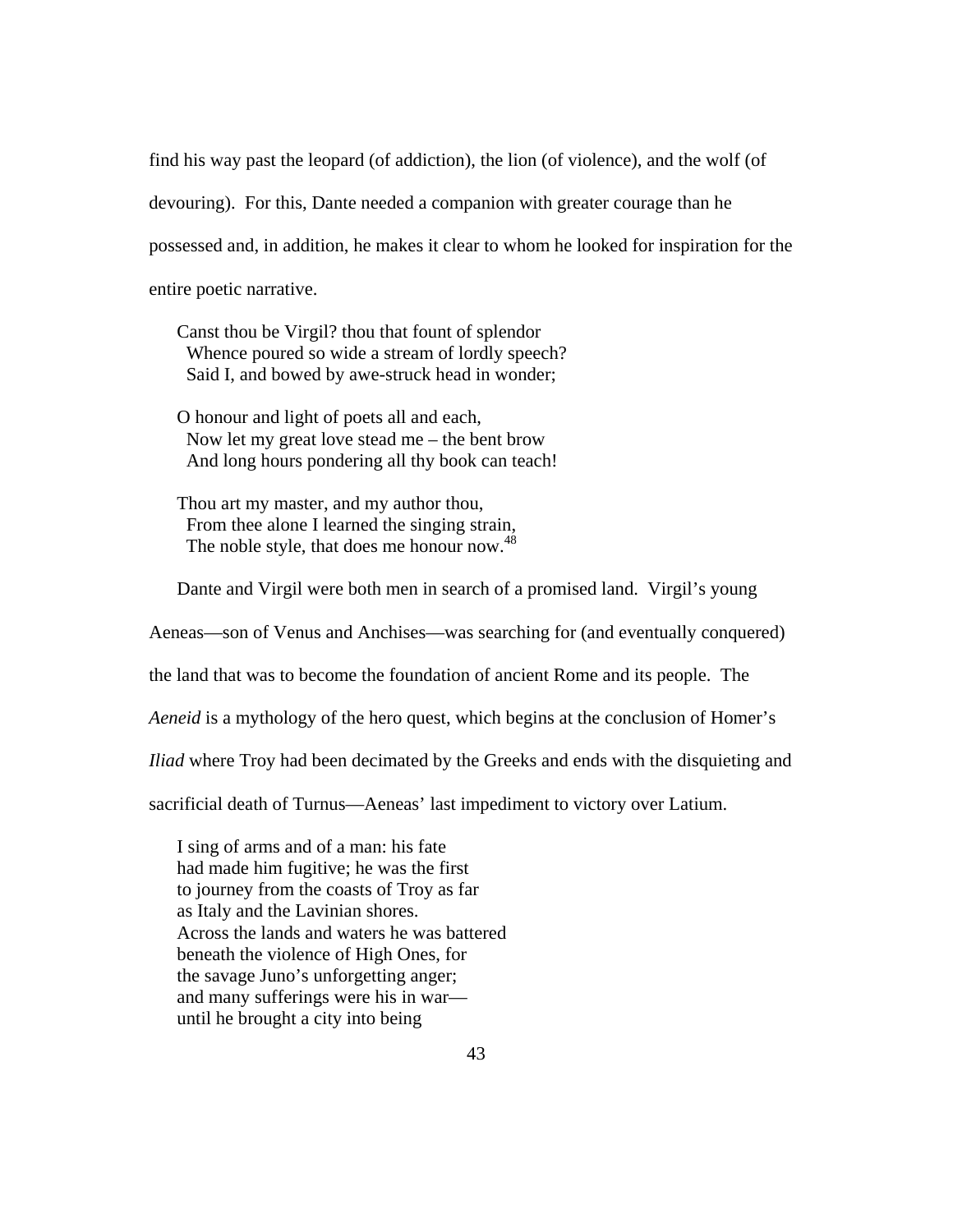and carried in his gods to Latium; from this have come the Latin race, the lords of Alba, and the ramparts of high Rome.<sup>49</sup>

Dante—also on a hero quest—was searching for another kind of promised land, an interior landscape that when engaged would lead him out of the mid-life condition of psychological darkness. The *Comedy* is a Christian allegory and "Dante built his narrative on the framework of the medieval theories of life after death, but it is first and foremost the story of his own journey in this life from the 'dark wood' of his lost innocence, where he wanders in blindness and near despair, to the clear vision of the heavenly rose.  $\ldots$ <sup>50</sup> Dante begins his search for a way out of that lost-ness in the opening stanzas as he steps into the forest in fear only to be greeted with hope—the morning light—which is enough to send him on his way.

Midway this way of life we're bound upon, I woke to find myself in a dark wood, Where the right road was wholly lost and gone.

Ay me! how hard to speak of it – that rude And rough and stubborn forest! the mere breath Of memory stirs the old fear in the blood;

It is so bitter, it goes nigh to death; Yet there I gained such good, that, to convey The tale, I'll write what else I found therewith.

How I got into it I cannot say, Because I was so heavy and full of sleep When first I stumbled from the narrow way;

But when at last I stood beneath a steep Hill's side, which closed that valley's wandering maze Whose dread had pierced me to the heart-root deep,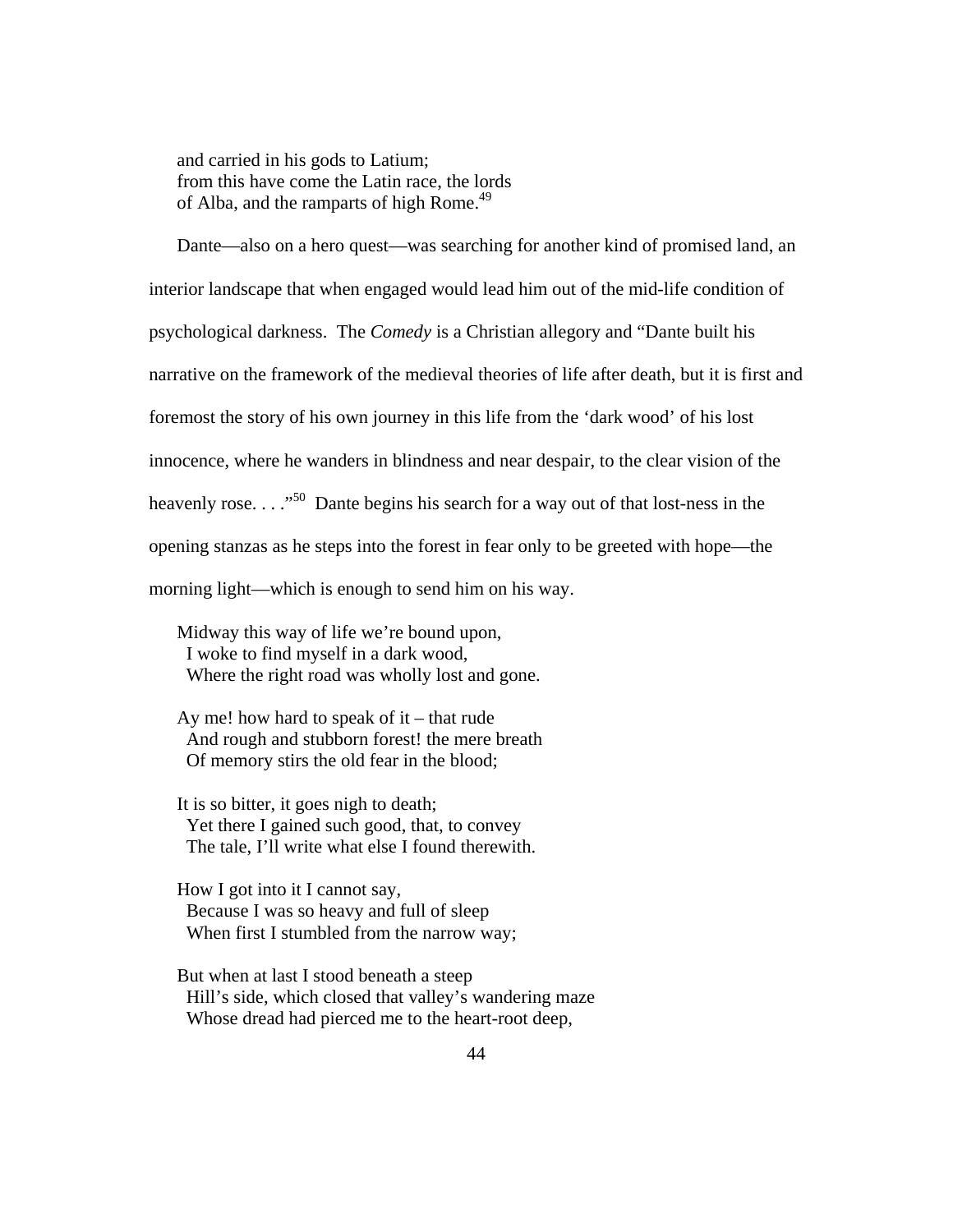Then I looked up, and saw the morning rays Mantle its shoulder from the planet bright Which guides men's feet aright on all their ways;<sup>51</sup>

A second link to the ancient past is the continuing tradition of art and literature as it moved unbroken from Classical Greece and Rome, through the Middle Ages. Early Italian writers, such as, Lorenzo Ghiberti and Giorgio Vasari "thought that classical art was overthrown at the beginning of the Christian era, and that it did not revive until it served as the foundation of the Renaissance style.<sup> $52$ </sup> However, that may not entirely have been the case. Just as Ovid's themes were easily adaptable to Christian expression in a variety of contexts, the same is true of other poets and artists. Erwin

Panofsky writes:

In thinking as they did the early writers were both right and wrong. They were wrong in so far as there had not been a complete break of tradition during the Middle Ages. Classical conceptions, literary, philosophical, scientific and artistic, had survived throughout the centuries, particularly after they had been deliberately revived under Charlemagne and his followers. The early writers were, however, right in so far as the general attitude towards antiquity was fundamentally changed when the Renaissance movement set in.

The Middle Ages were by no means blind to the visual values of classical art, and they were deeply interested in the intellectual and poetic values of classical literature. But it is significant that, just at the height of the mediaeval period (thirteenth and fourteenth centuries), classical *motifs* were not used for the representation of classical *themes* while, conversely, classical *themes* were not expressed by classical *motifs*. 53

The *Comedy* was completed in 1321 during the High Middle Ages when a new

humanism was about to be born. The design and construction of the great Gothic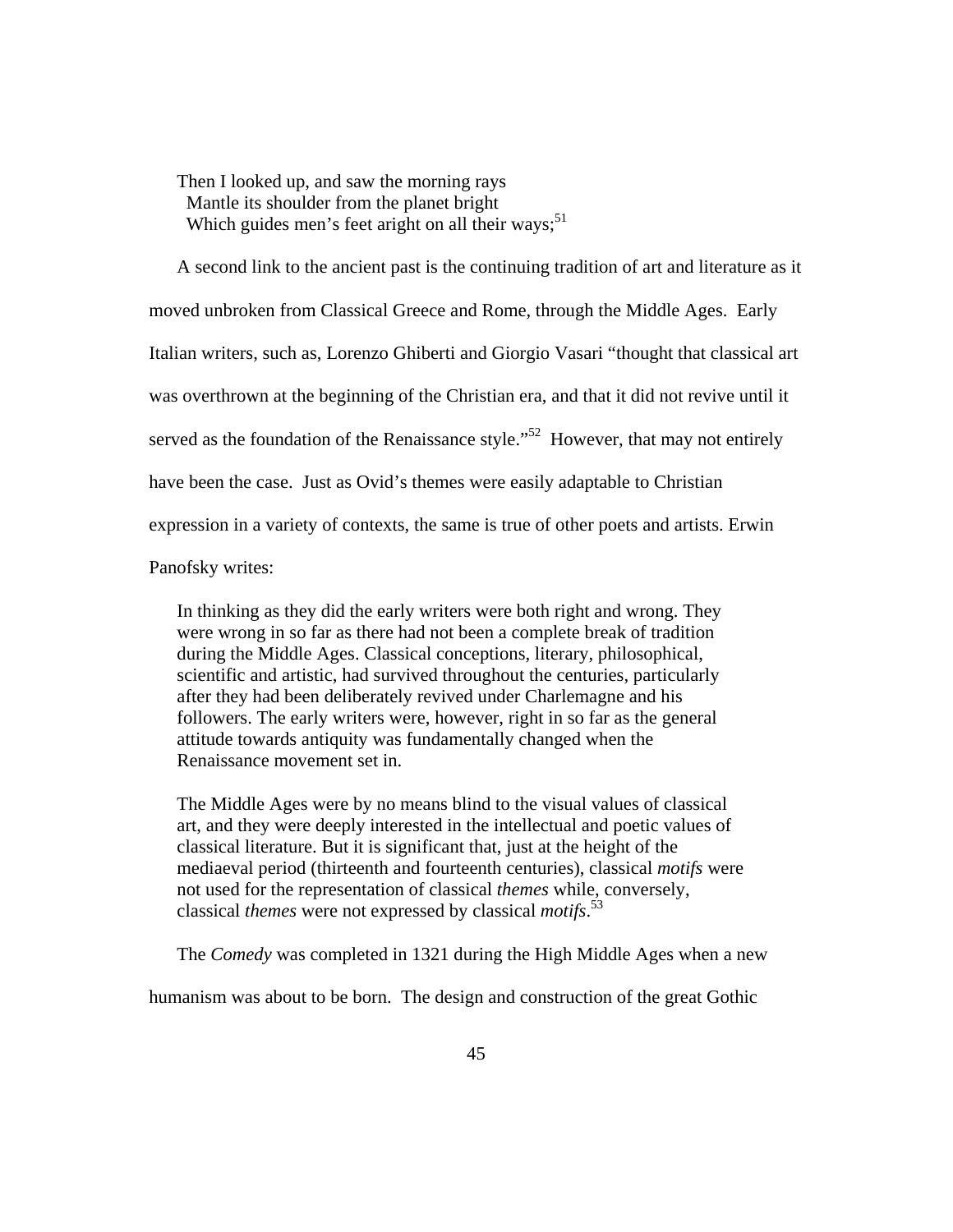cathedrals that spread throughout France, England, and Germany provided inspiration for many artists, "… northern Gothic artists were beginning to return for inspiration not to their immediate predecessors but to Classical art."<sup>54</sup> Although at this time, Italy was primarily still rooted in the Byzantine tradition, artists, such as, Cimabue, Giotto, and the sculptor, Nicola Pisano, began to look to Classical motifs for inspiration which included a more realistic portrayal of the human form.<sup>55</sup>

Nicola Pisano (1220/1225 – 1284?) and his son Giovanni (1245/1250 – 1314) have been described as the creators of modern sculpture. Nicola's first major work was a marble pulpit for the baptistery in Pisa completed in 1260, clearly influenced by the Roman sarcogphagi the sculptor could see around him in Pisa. By crowding in his figures and filling the scene with lively detail Nicola recaptured much of the vitality and realism of late Roman art.  $\ldots$ <sup>56</sup>

Sculptured imagery and the stone from which sculpture is created is an important theme in *Canto X*. When Virgil and Dante leave Ante-Purgatory and have climbed the steep cleft, which lands them upon the first cornice, they see that the face of the opposite cliff "is adorned with sculptured examples of the Great Humilities."57 The reliefs are carved into pristine white marble and of such great beauty that to Dante they surpass the skills of the Greek sculptor, Polycletus. They are, indeed, so compelling that they may be thought to have been created by God and—like Pygmalion's statue surpass the beauty of nature itself.

Now, while we stood up there, and ere we went One step, I saw how that rock-bastion Which, rising sheer, showed no means of ascent,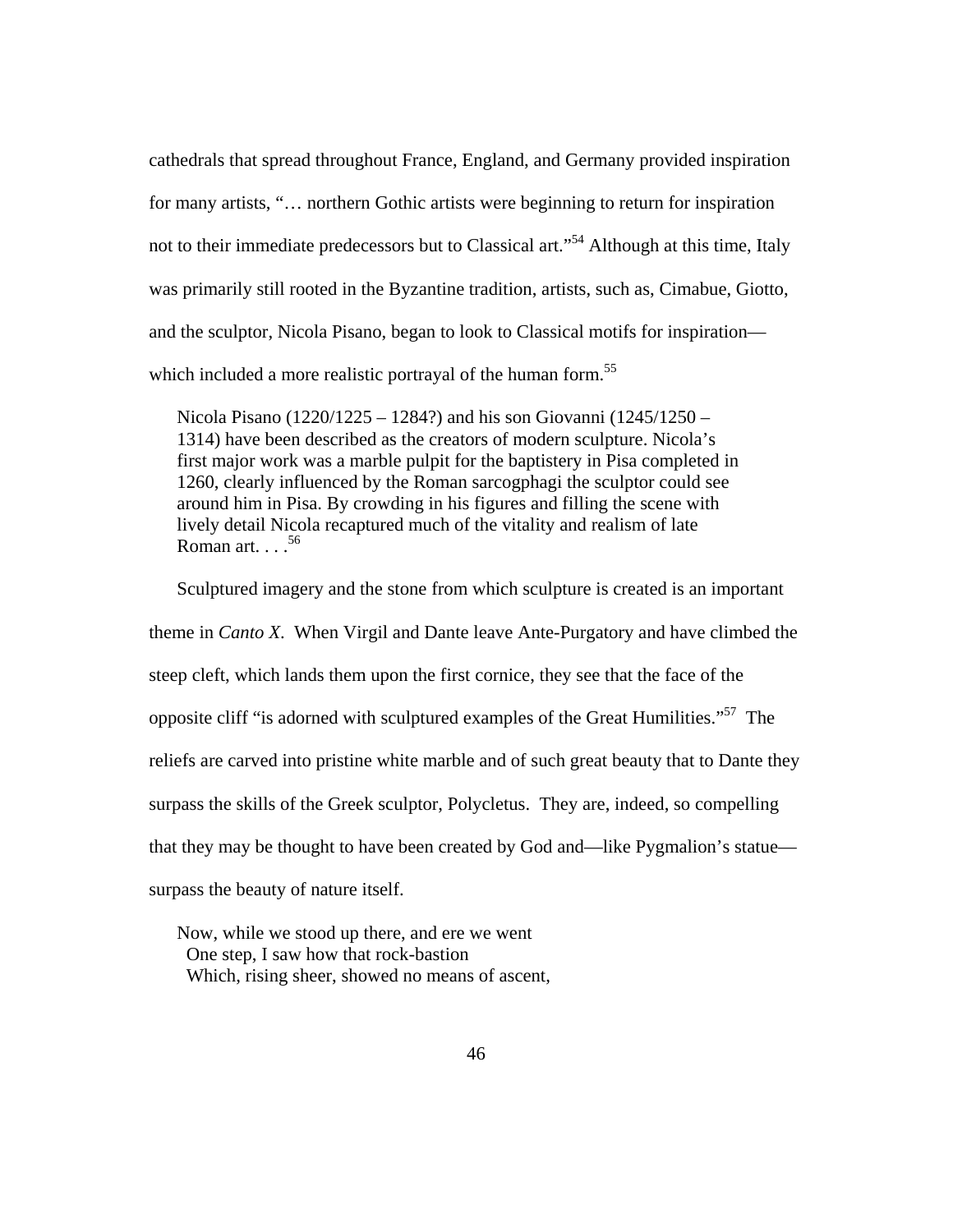Was pure white marble, and had carved thereon Sculptures so rare, that Polyclete – nay, more – Nature might blush there, being so outdone.<sup>58</sup>

. . . . . . . . . . . . . . . . . . . . . . . . . . . . . . . . . . . .

The image of the great humilities Still held me thrilled – a sight beyond compare And, for the Craftsman's sake, beyond all price.<sup>59</sup>

The first cornice is where the penitent proud purge the sin of pride by carrying large, heavy stones upon their backs. When alive, they held their heads up high with pride; in Purgatory they are so bent over by the weight of the stones that their heads are just barely above the ground. They cannot see the beautiful bas reliefs rising high above the pathway of the cornice nor much other than the path directly in front of them. When Dante first sees them moving as a group, they seem to be a creeping and indistinguishable moving mass.

Master, I faltered, that which creeps so slow This way – it does not look to me like men; It's like – my sight's at fault – I just don't know.

And he to me: Their heavy load of pain So bows them down that I was doubtful quite Myself at first and could not see them plain.

Look hard, and disentangle with thy sight What walks beneath those stones; they are clear to thee. $60$ 

It would be a reasonable assumption that the heavy stones carried on the backs of the penitent proud are from the same material as the sculptured cliffs. Their primitive roughness is in direct opposition to the beautiful and complex sculpted narrative above. The rawness and sheer heaviness of the stones may be interpreted symbolically as the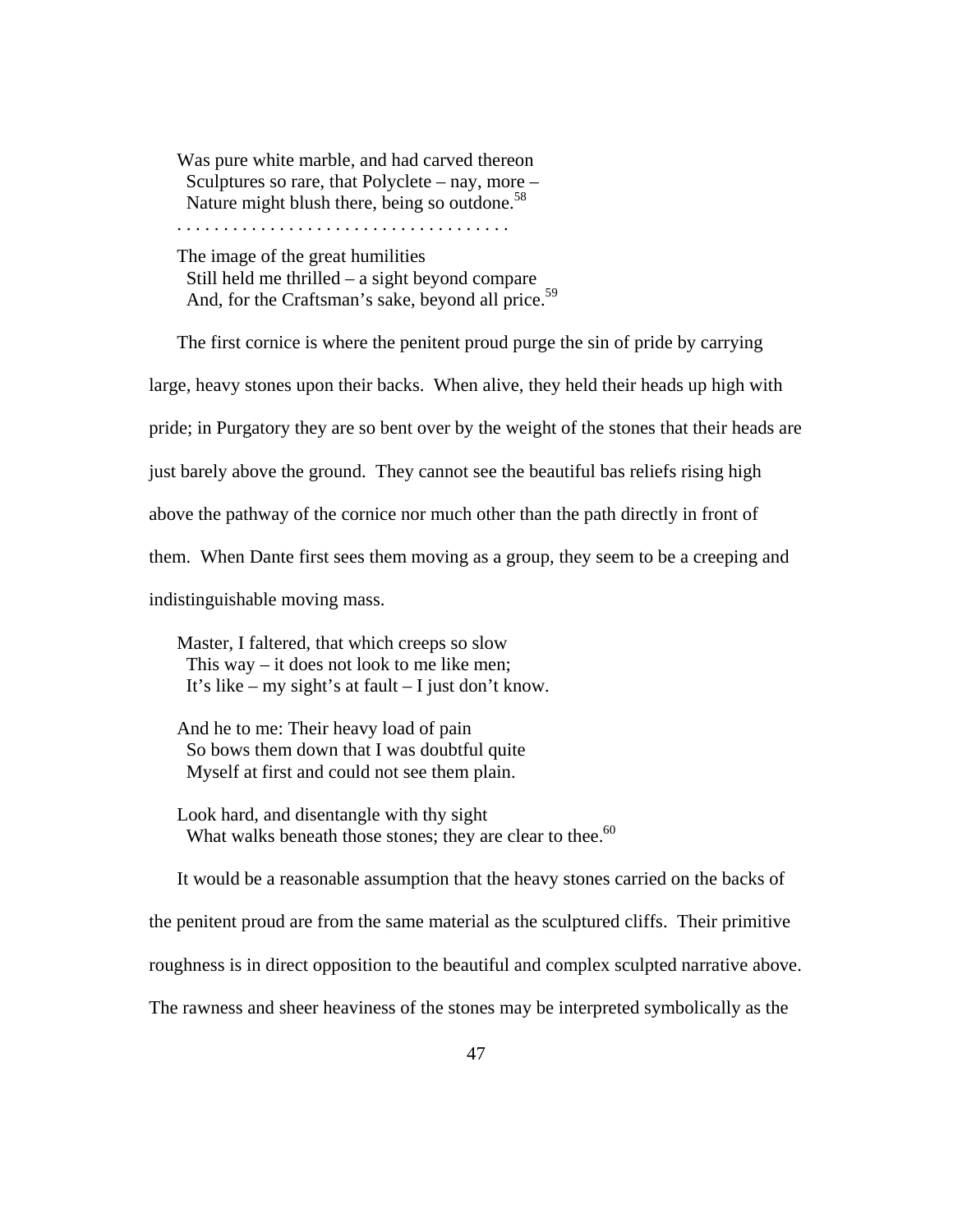condition of the souls of the penitent proud. They have arrived in a raw, corrupted, and contaminated state and enter Purgatory in need of a transformation.

What does Dante intend by envisioning sculpture that is so beautiful it could have been created by Polycletus—one of the greatest sculptors of the ancient world—and yet it can only be viewed by the inhabitants of the first cornice as they enter and exit? Why does it seem that the role of the artistic encounter is reversed, and art itself appears to be the viewer of the events below rather than the viewed?

"It has been said that, where aesthetics and artistic production are concerned, the Classical world turned its gaze on nature but the Medievals turned their gaze on the Classical world; that medieval culture was based, not on a phenomenology of reality, but on a phenomenology of a cultural tradition."<sup>61</sup> However, writes Umberto Eco, the medievals went beyond the limitations of inheritance to possess a spontaneity, a "sensibility capable of fresh and vivid responses to the natural world, including its aesthetic qualities."62 This fresh response included an intelligible perception of divinity. Beauty in the Middle Ages was "the beauty of moral harmony and of metaphysical splendor."63 It was Christian in that there was an awareness of the "seductiveness of worldly pleasures,"64 and the challenge was to balance the "two psychological states:"— the tension between "the call of earthbound pleasure and the striving after the supernatural."<sup>65</sup>

Monks, priests, theologians, and religious philosophers engaged in a deep and lengthy dialogue on art, aesthetics, and beauty and one focus of their discussions was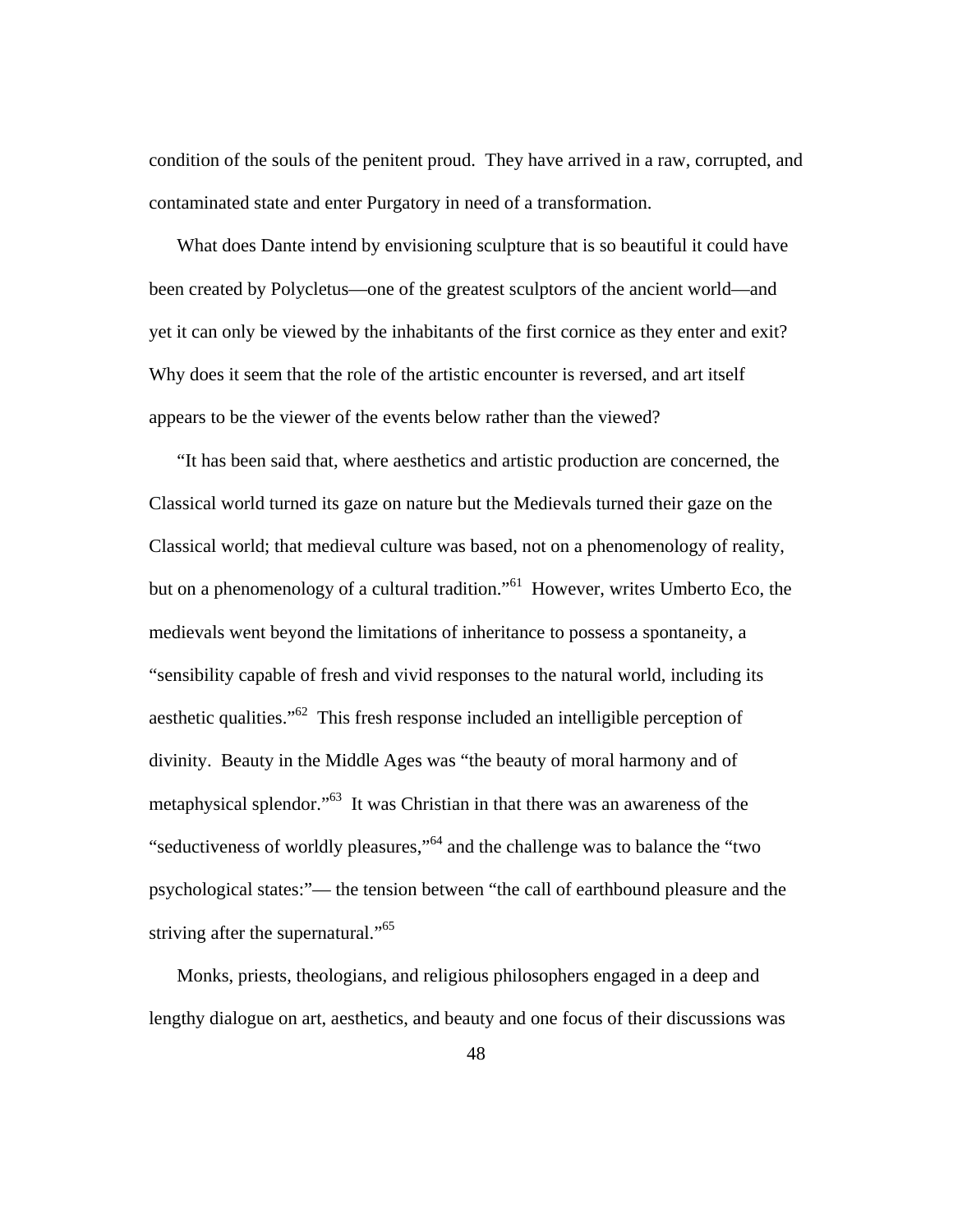how "overluxuriant art in church decoration"<sup>66</sup> would be perceived by medieval church-goers. Would it distract the worshiper from prayer and lead him or her away from piety and into a state of secular rapture, or could beautiful depictions of saints and liturgical settings be an aid to prayer and devotion?

Upon entering through Peter's Gate and climbing the "steep and narrow zigzag cleft in the rock which leads to the First Cornice,"67 Dante and Virgil—and all those souls who enter to do penance—stand facing the sculptured wall of the Great Humilities. The magnitude of the visual, which is come upon unexpectedly, is powerful and may serve to invoke a sense of awe, a feeling of arrest. For the penitent proud, the impact of this kind of sudden and unexpected encounter with a powerful visual—that is not only beautiful but large in scope—may penetrate directly into the heart, to break down the first layer of pride and wash over the psyche, to be remembered and meditated upon when the heavy burden of raw stone is placed upon the back and carried until all pride has been cleansed.

Kant writes about the contemplative role of fine art. It is only fine art if it engenders an encounter that results not only in a pleasant sensation but also induces a state of reflection in the mind.

Fine art . . . is a way of presenting that is purposive on its own and that furthers, even though without a purpose, the culture of our mental powers to facilitate social communication.

The very concept of the universal communicability of a pleasure carries with it the requirement that this pleasure must be a pleasure of reflection rather than one of enjoyment arising from mere sensation. Hence aesthetic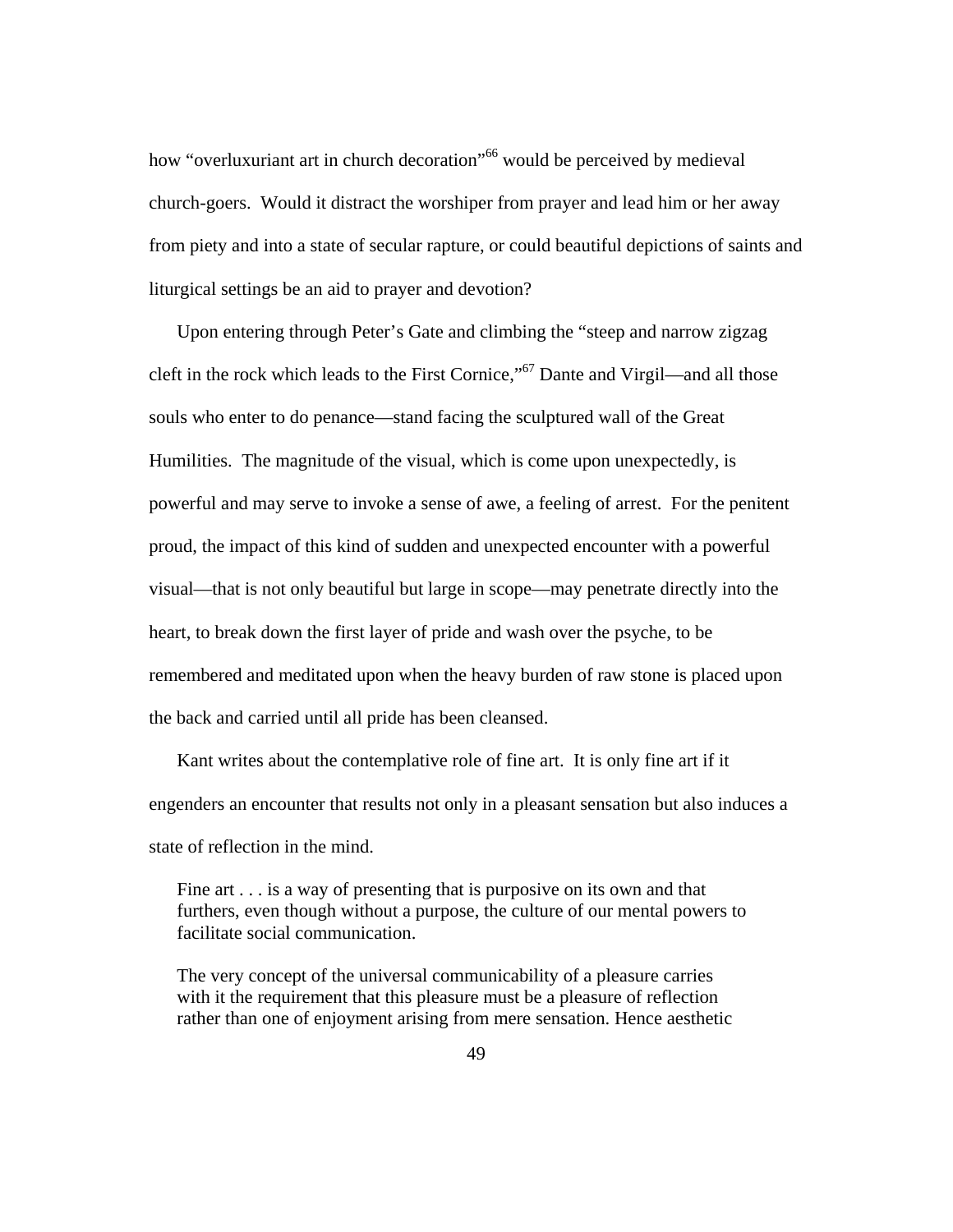art that is also fine art is one whose standard is the reflective power of judgment, rather than sensation proper.<sup>68</sup>

For the penitent proud, the awesome nature of this first encounter before beginning the task of purging their sins—brought about by the beautiful and sublime aspect of art—may be an initial humbling. The cliff wall is a reminder of the beauty that exists when the soul is purged of an individuality that evokes a kind of self-indulgent separateness, a lifting of oneself above humanity—one's own humanity by taking on the attributes of God and that of others as well. For Dante, pride is not just the sin of assuming a superior role; it is the "head and root of all sin, both original and actual."<sup>69</sup>

One way of interpreting the penitent proud is that they are on a pilgrimage. They have been inspired by a vision, and they march along a cleansing path. They are models of how an image can work: it can activate movement towards a purpose or aspiration and then sustain the individual throughout the rigors of attainment. Pilgrimages—popular in the Middle Ages—"illuminate the nature of the mediating role we grant to images in the process of attaining that fulfillment . . . fundamental to every pilgrimage is the element of hope."<sup>70</sup> Freedberg writes about the role images play in activating and sustaining pilgrimage. The image is:

… central, that is regarded as effective and treated as if it were perpetually and transcendently capable of remaining so. We travel to the painting or sculpture; we stop at them on the way; we erect new ones; and we take copies and souvenirs away with us. These images work miracles and record them; they mediate between ourselves and the supernatural; and they fix in our minds the recollection of experience. At every stage the image is indispensable . . . No definition of pilgrimage, that vast and disparate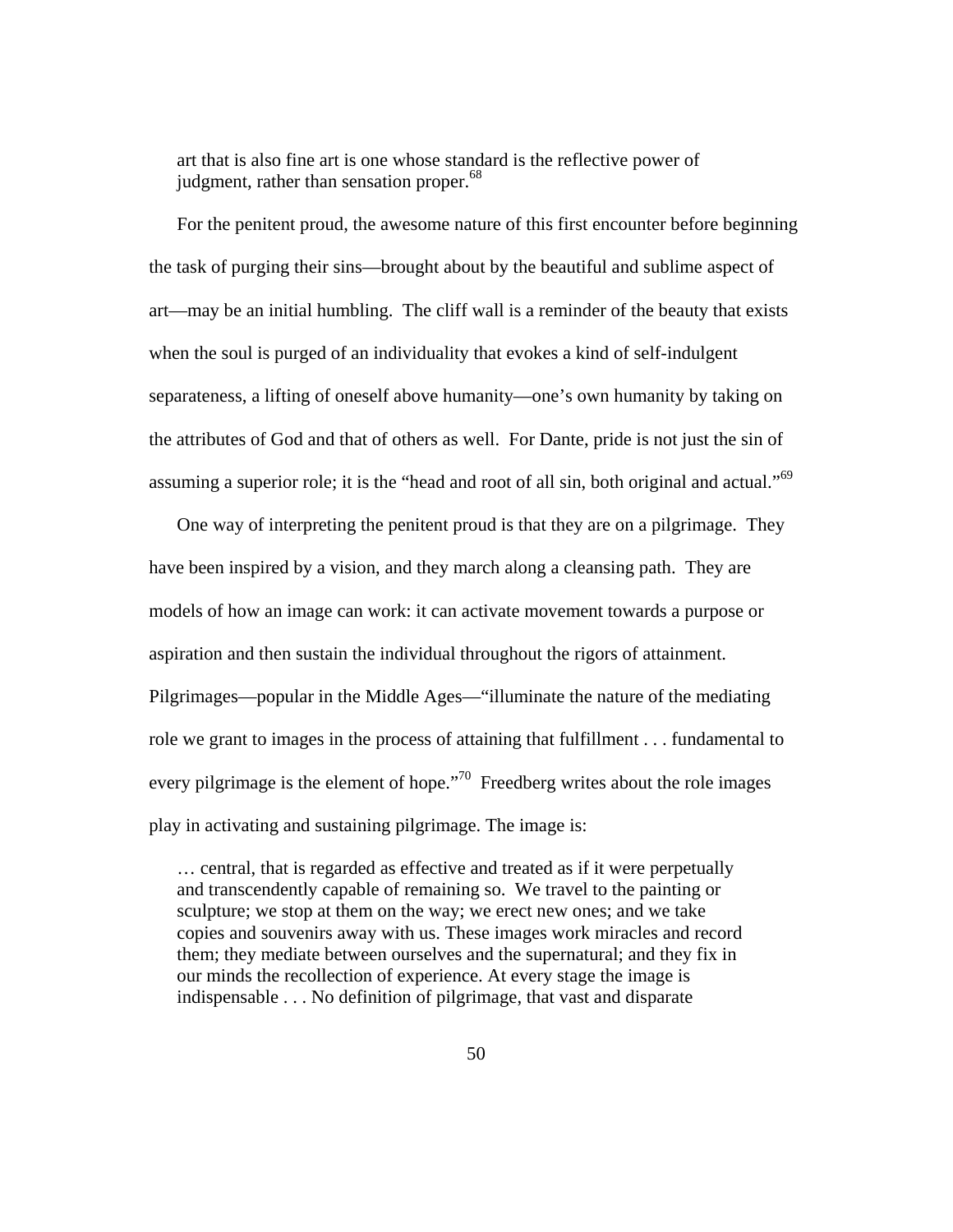phenomenon, can omit to take all of them into account. They are of its essence; without them it is weak, it fails, or is nothing.<sup>71</sup>

One of the many scenes of humility sculpted on the cliff wall is of the

Annunciation. It "exhibits (a) Gods humility in stooping to become Man, (b) Mary's

humility in accepting her Divine burden.<sup>772</sup> The images are so evocative and

realistically rendered, that Dante swears he might hear an *Ave* escape from the angel's

lips.

The angel that to earth came down and bore The edict of the age-long wept-for peace Which broke the long ban and unbarred Heaven's door,

Appeared to us, with such a lively ease Carved, and so gracious there in act to move, It seemed not one of your dumb images;

You'd swear an *Ave* from his lips breathed off, For she was shown there too, who turned the key To unlock the treasure of the most high love;

And in her mien those words stood plain to see: *Ecce ancilla Dei*, stamped by art Express as any seal on wax could be.<sup>73</sup>

Another scene upon the cliff wall and an example from the Classical era is of the Roman Emperor Trajan (98-117 A.D.). He is a model of humility because he "won the affection of his people by his simple and laborious life, his love of justice, and his sincere concern for their welfare.<sup> $74$ </sup> In no way did he, a very human man in a very powerful position, succumb to the sin of pride. He lived his life in humility and service.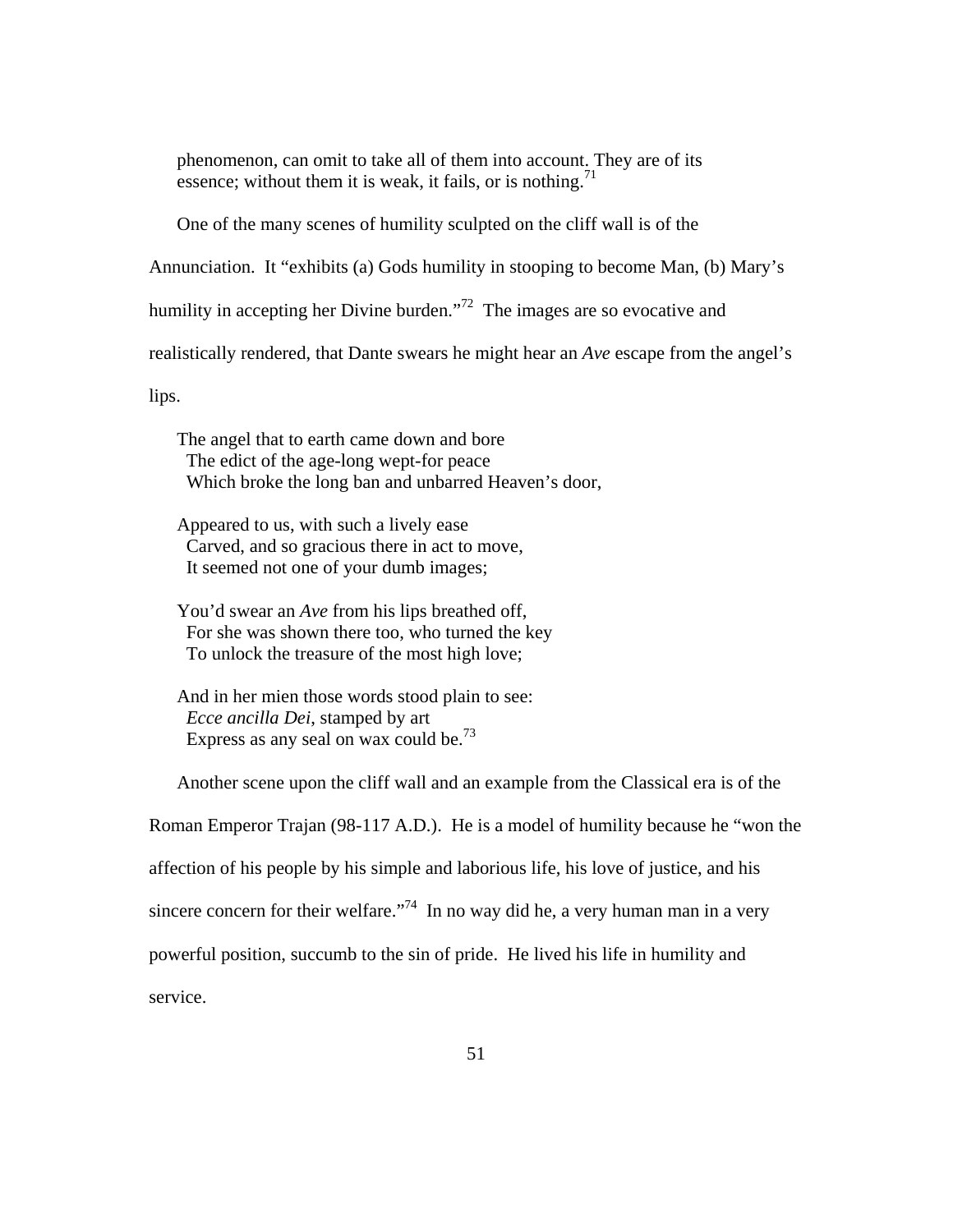And there in stone was narrated the glory Of the Great Roman prince, whose virtues wooed Gregory to conquer Heaven with oratory.<sup>75</sup>

The penitent proud are filled with hope in its most elementary and pristine aspect. They are believers; they have a goal; they know what needs to be done. The rocks they carry on their backs are objects of meditation, pieces of unforged art, rough icons that serve as a reminder of that initial encounter with the images of humility. They may no longer be able to see those images, but they feel them gazing down upon their bentover postures. As they move along the cornice they recite the Lord's Prayer, not for themselves because they can no longer sin in Purgatory, but for those who have been left behind.

This last prayer is not made for us – we know, Dear Lord, that it is needless – but for those Who still remain behind us we pray so.

Even thus, for their and our good speed, arose Prayer from those souls beneath their burden curled And going, as in dreams one sometimes goes,

Where the First Cornice its slow length unfurled, Painfully round, diversely laden thus, Purging away the tarnish of the world.<sup>76</sup>

The cliffs of sculptured images stand in silent witness to the parade below—

participating in a meditation that is necessary and freely accepted.

The wall of sculpture in Purgatory is, of course, not an actual work of concrete art.

Dante may have been inspired by actual works of art, but this work of sculpture is

depicted with words. We, the readers, are its intended spectators. Like Ovid, Dante is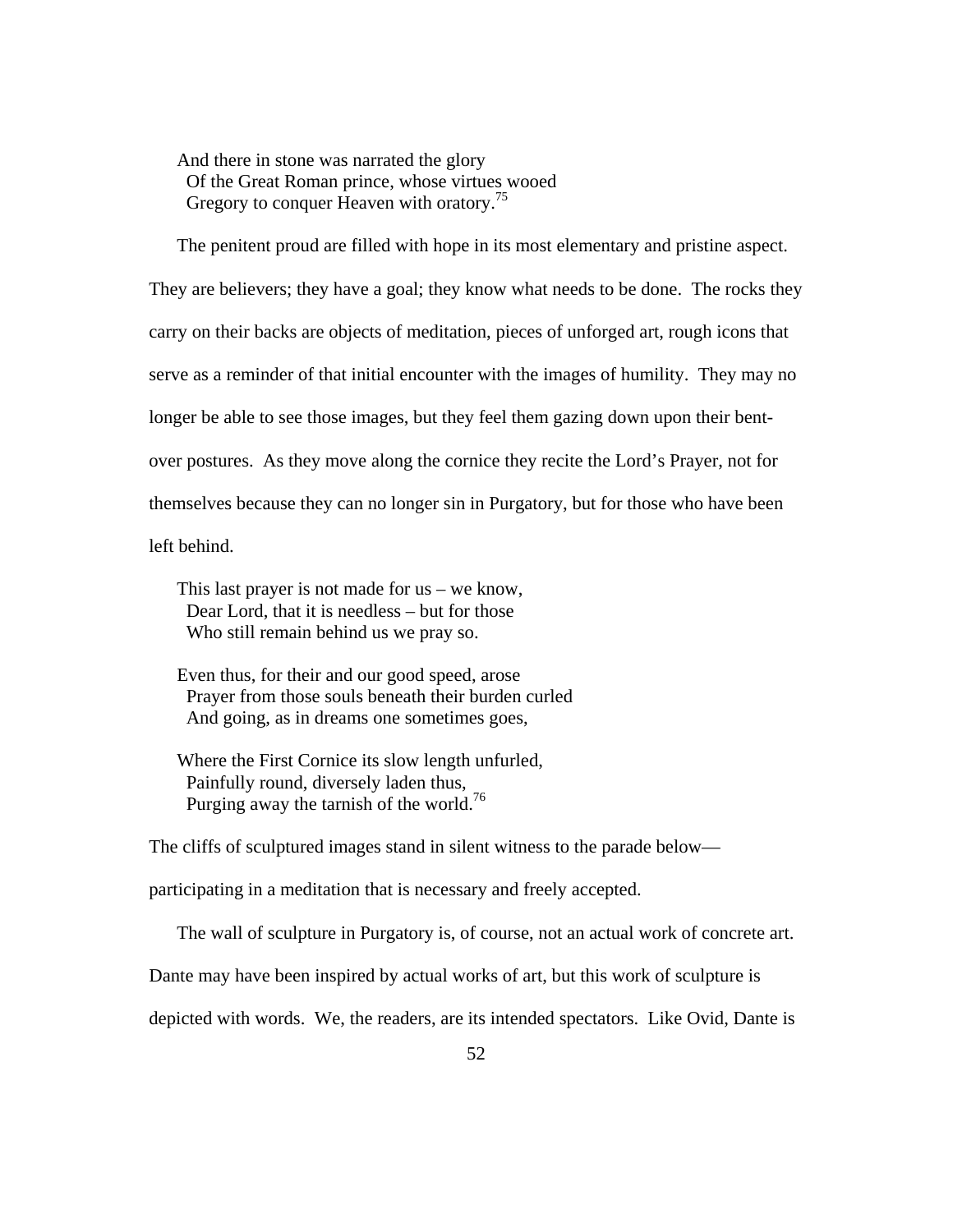the artist who is present behind every event and character in his poetic narrative. He created the art and he wrote the poetry, and in so doing asserted the hierarchy of the written word over the visual image. By describing the Annunciation scene found upon the cliffs of Purgatory, he became "the translator or interpreter of God's art," therefore, "turning the image back into the word from which it emanates."<sup>77</sup> His reference to the *Ave* is another instance of reversal—translating the "icon into the word."<sup>78</sup>

Mary evokes the prelapsarian perfection of Eve, but her child will reverse the consequences of Eve's sin even as her exemplary humility reverses the pride that—as we are shortly reminded—Eve has bequeathed to her children . . . Traditionally, the moment at which Mary conceived Christ here signified by the angel's "Ave"—is the moment at which, in the words of John, the Word became Flesh, the *logos* became *sarx.* In the sculpture that represents this moment, the flesh of the living Mary has been turned into white marble . . . Dante's ekphrasis brings the incarnation full circle. The Word is made flesh, which in turn is made stone, which in turn is made to speak, to become Word again: *Ecce ancilla Dei,* behold the handmaid of God.  $79$ 

*Canto X* is important to the *Comedy* because it is where hope begins. The souls in Hell are without hope; their torment is unrelenting and enduring. In Purgatory, the atmosphere has changed; the sun is visible, light has returned. The movement back into light and the radiance of the scenes of humility create an environment in which the souls in Purgatory intuit the meaningfulness of their penance—it is a prelude to the luminosity that is to come in Paradise. For the Medieval thinker "light was the source and essence of all visual beauty."<sup>80</sup>

The objective value of a thing is determined by the degree to which it partakes of light. And in experiencing delight at the sight of luminous objects, we grasp intuitively their ontological dignity within the hierarchy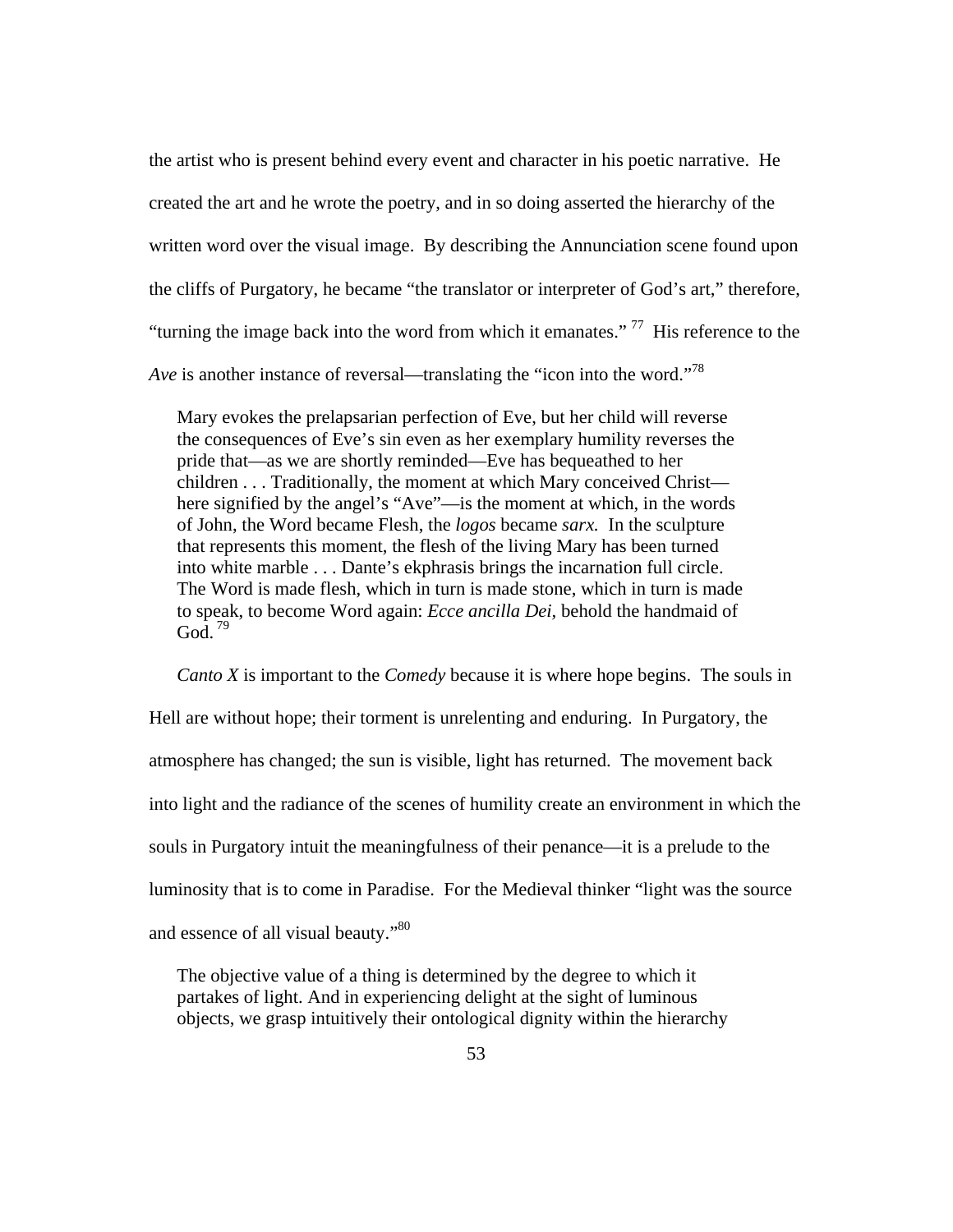of beings. The reader will find in Dante's *Paradiso* the greatest poetical exposition of medieval light metaphysics. The poem might be described as a great fugue on the single theme . . . the divine light penetrates the universe according to its dignity. $81$ 

*The Divine Comedy* has endured throughout the centuries because it is not only a spiritual journey that had particular relevance to Dante's Medieval and Renaissance Italy, it is representative of every human's journey as he or she moves from youth to middle- and old-age. It is the enduring story of what it means to be a *human* being. We all set out in the sunshine of youth to find our way in the world and sometimes find ourselves disoriented and lost in the *dark wood*. Most lives are a combination of success and failure that evoke a response, and we are buoyed by our "Virgils" and frightened by our own versions of Hell. It seems that the farther we go in life, like Dante, the more opportunities we have to go inside ourselves to contemplate our own humanity and if we are lucky, perceive a vision that is less about the material, achieving world and more an illumination that brings understanding and meaning to our own human lives.

The aim of the poet is to state a vision, and no vision of life can be complete which does not include the articulate formulation of life which human minds make . . . It is one of the greatest merits of Dante's poem that the vision is so nearly complete; . . . The poet does not aim to excite—that is not even a test of his success—but to set something down; the state of the reader is merely that reader's particular mode of perceiving what the poet has caught in words. Dante, more than any other poet, has succeeded in dealing with his philosophy, not as a theory (in the modern and not the Greek sense of that word) or as his own comment or reflection, but in terms of something *perceived.82*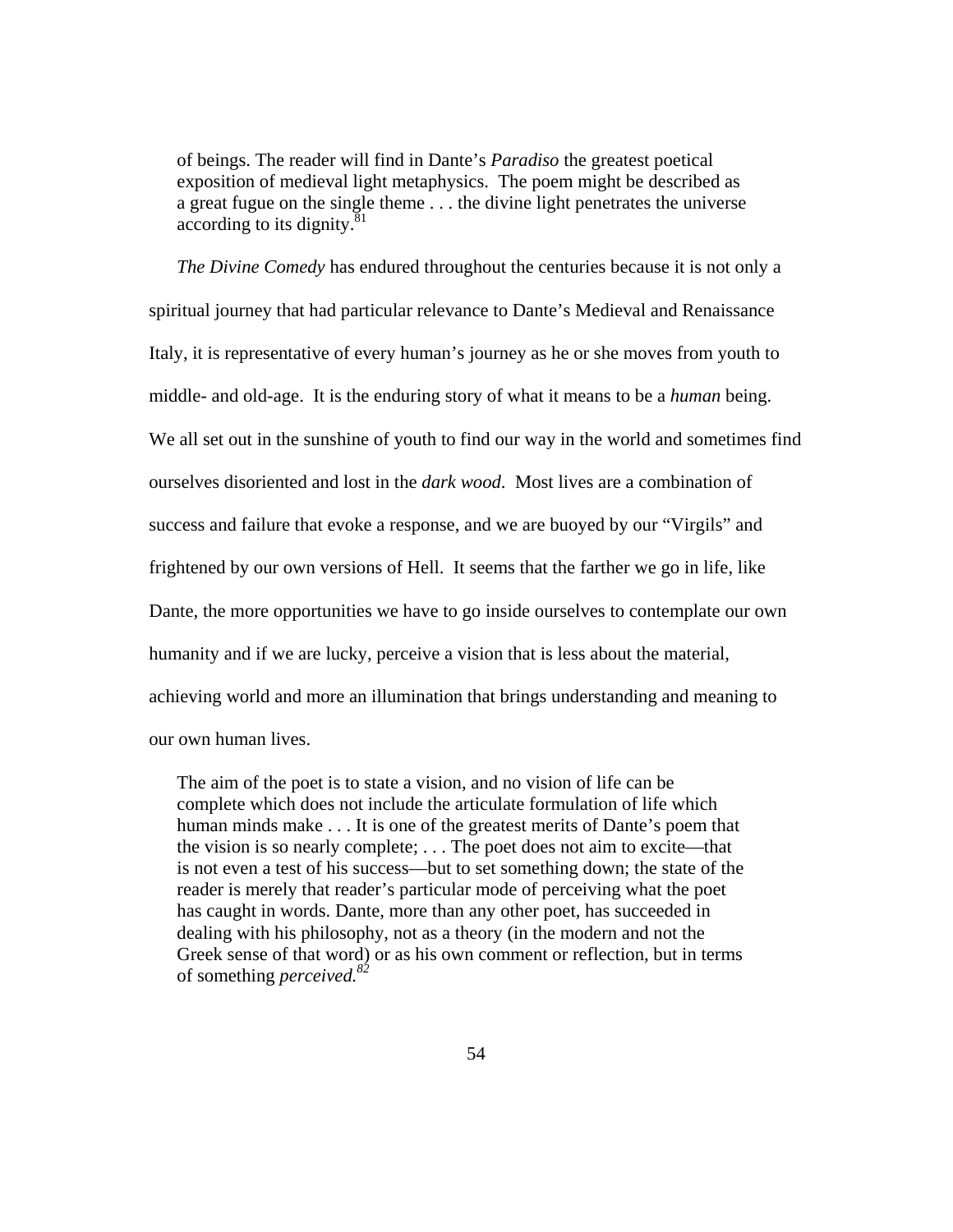#### CHAPTER 3

# FALLING

We must wear out our souls in subtle schemes. We must dismantle many a scaffolding, Before we know the creature of our dreams That fills our hearts with sobs and sorrowing.

Baudelaire, *The Death of Artists*

I am falling.

 *So was he. I can tell when I look at The Deep painted by Jackson Pollock in 1953, only three years before he died.* 

My husband is missing. He went to Africa on business. At least I think that's where he went. I don't really know. That was six months ago. He hasn't returned, and I haven't heard a word from him. I haven't notified the police or the State Department. I have been trained over the years not to. He has had many trips like this—only not this long without a word. When he left we were not on good terms. He said, "I want a divorce."

*The clouds are parting and the abyss is becoming a real presence. In this painting, it is a beautiful invitation. But, how does one fall into the dark unknown? Is it a physical annihilation of the body, or is it the release of the mind into the shadowy depths that lie beyond fear?* 

His business was failing. I know he was trying hard to keep it together, but it was slipping into insolvency. So, this trip is different. There are new factors to consider. I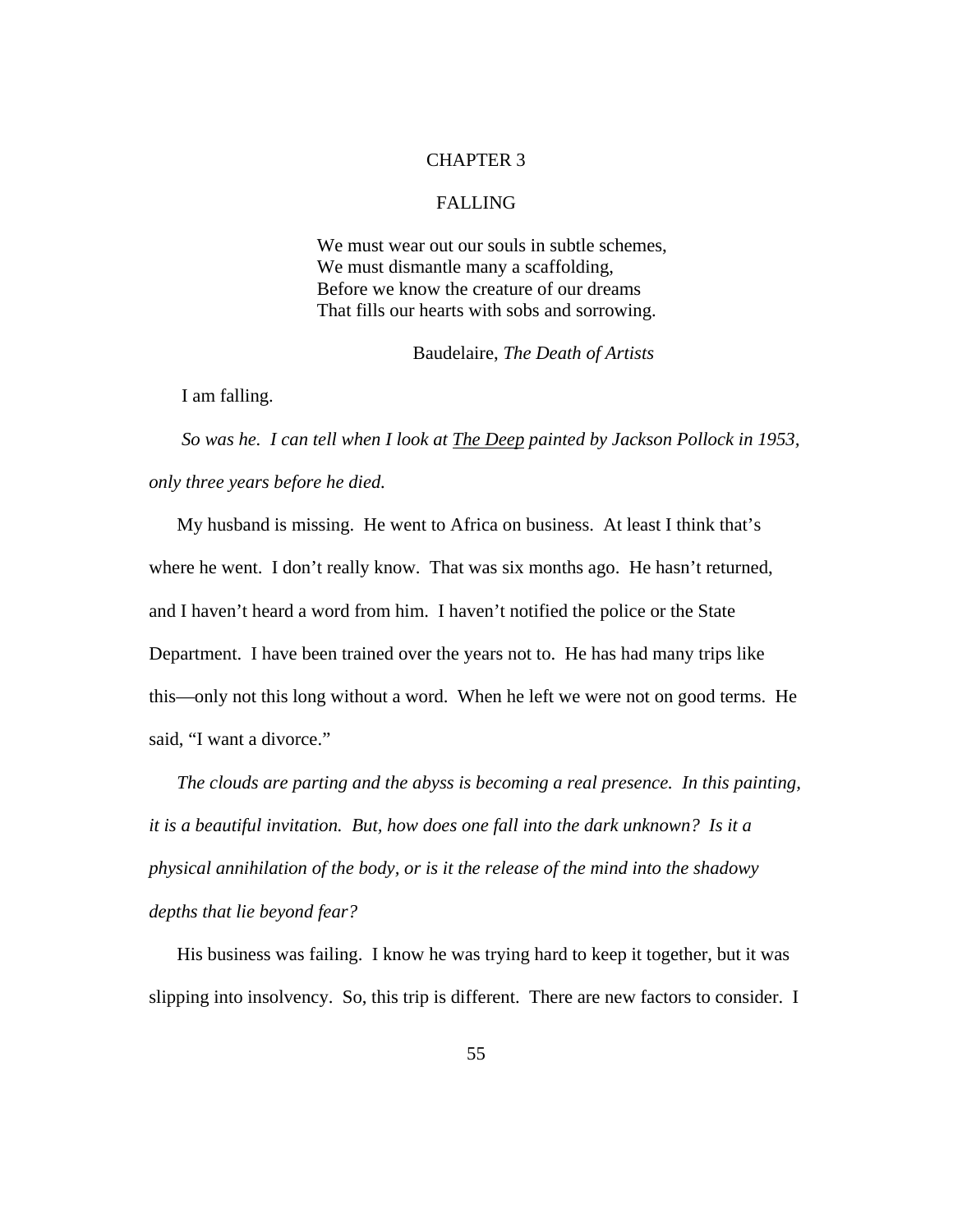don't know if he ran away, or if something happened to him. I don't know whether to be angry or fearful. So, I split myself in two. Sometimes, I am angry and rage against him. Sometimes, I give in to the fear. It is heavy and weighs me down, and I can hardly get from one day to the next.

*Pollock spent an entire life raging—against his family, his wife, the critics, his agents and dealers, friends, fellow artists, and strangers. He longed for fame, but when it came, he was ripped open and dissected, critiqued and criticized. He was called a genius; he was called a sham. On the other side, celebrity was too compelling to resist. Arrogant, out-of-control, and drunk, he would scream out into the night, "I am America's greatest artist."*

I go over and over in my mind the days before he left searching my memory for clues. One day I imagine he is at the beach somewhere drinking Margueritas. It's supposed to be the image that makes me angry, but it is the one image that keeps me going. My darker imagination fears that he got into his brand new Jaguar and drove it over a cliff. I ask myself over and over, "Is this something he is capable of doing?" All of our years together have not given me the certainty, to know him this well—to know what choice he would have made.

*He was a rebel but his façade was full of cracks. He couldn't pull it off. He didn't know how to adopt a rebellious persona that wasn't riddled with gaping wounds.* 

I am caught in the web of not-knowing. Struggling. If I can bring myself down on one side or the other, I can find peace, but as it is, I go back and forth—the struggle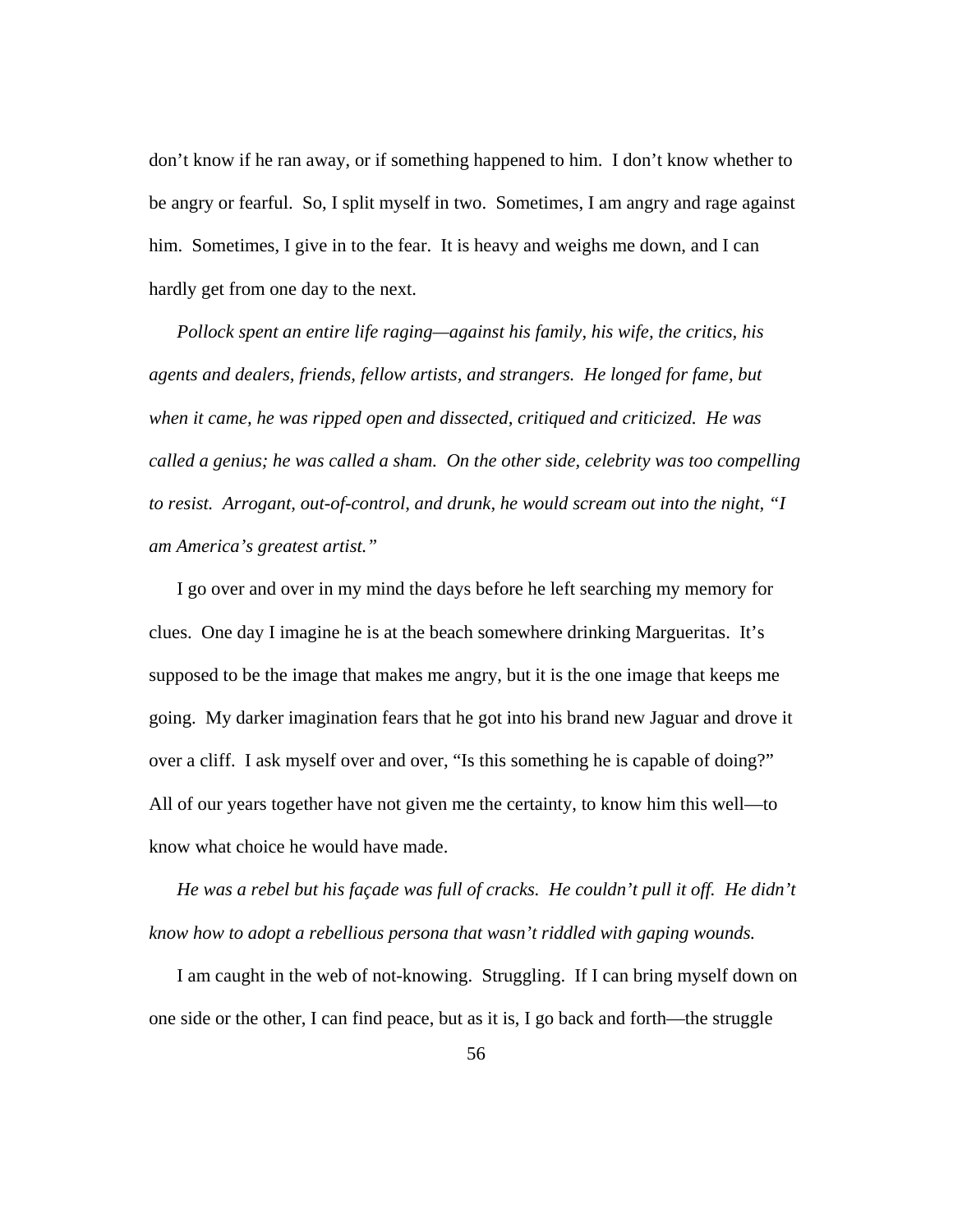exhausting me until I think I will give up. But, I don't know what giving up means. There is no release. When I think, "I cannot do this anymore. I cannot make it through another day," it is a pointless thought because another day will come, and I will have no choice. I am caught in time and don't know how to break free.

*The final fall was long and destructive. He couldn't paint any more. Instead of moving forward into middle- and old-age, he was making the long circle back to his beginnings—unable to take care of himself, unable to be alone. Needing people, yet driving them away.* 

I leave the building where I work to go for a walk. I walk three miles every day. My feet are heavy, and my head hangs downward. I see people coming towards me and am ashamed of the way I must look. Pain covered, anger covered. My eyebrows are low from frowning; my hair is too long and my clothes seem a little ragged. In fact, I feel ragged around all my edges. I think to myself, "I don't care. This is the way I am, and the world is going to have to see me suffer." But, I am humiliated to have holes in my façade.

I cross Pennsylvania Avenue and walk down  $17<sup>th</sup>$  Street towards the Lincoln Memorial. It is hot, and I am beginning to sweat already. I look for little patches of shade. On one corner there are panhandlers asking occupants of stopped cars for change. They ask me for change. I give them what little I have in my pocket. They too are ragged—and dirty with dirty clothes. I am a little uneasy passing them—glad that I have a little change. They are getting hostile from so much rejection.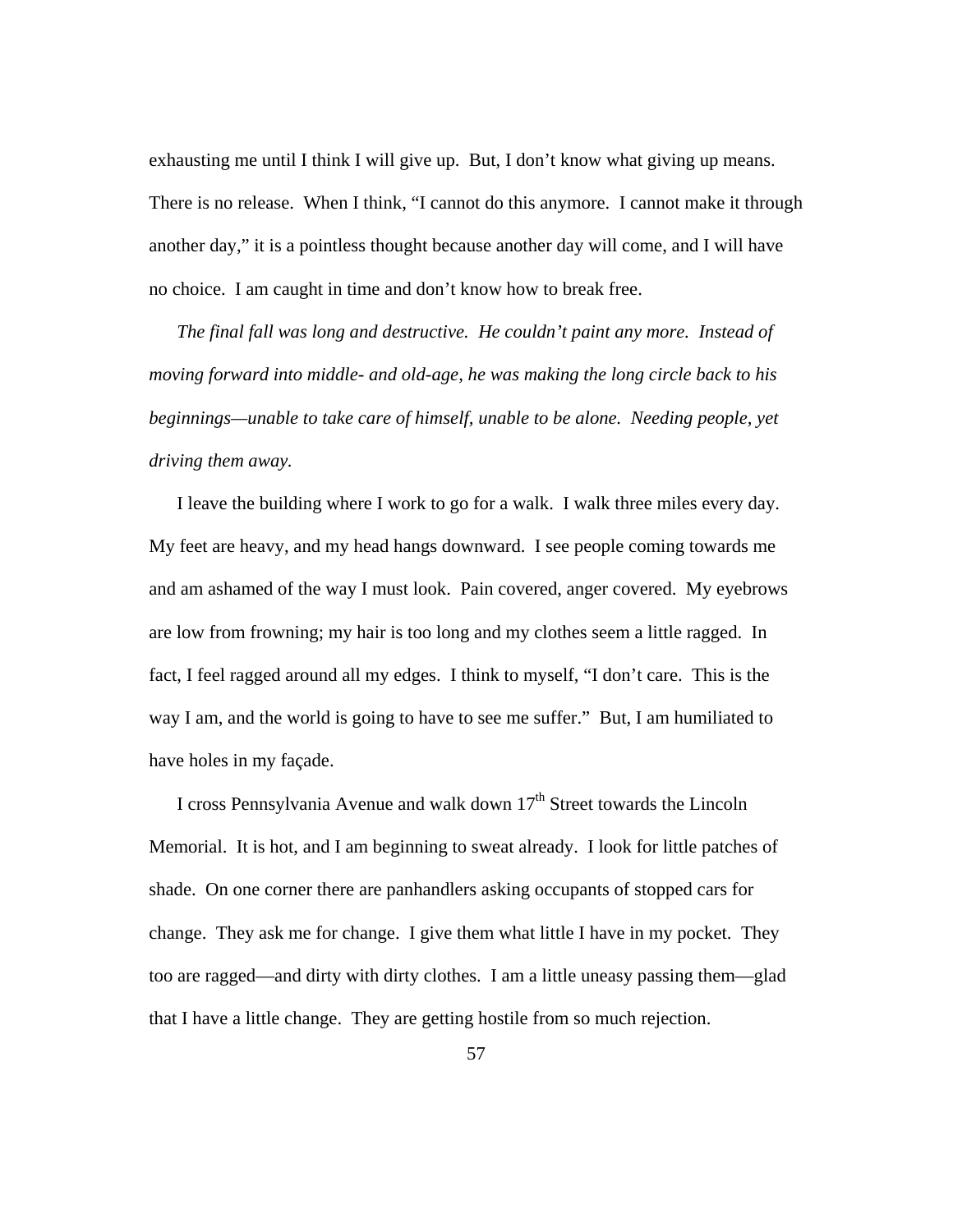*Paintings that now hang in the Museum of Modern Art, National Gallery of Art, and museums around the world mostly went unsold. They were considered too large; he was encouraged by Betty Parsons to create smaller paintings specifically for sale.* 

I walk across Constitution Avenue, and the atmosphere begins to change. Free of the crowd and traffic noise, I try to let the world drop away from me—to get a little distance from reality. I walk upon the sidewalk, yet I feel a fraction of an inch above it. I un-anchor myself a little. If I am not too solidly placed upon the earth, maybe I can escape for a while.

I continue to walk down  $17<sup>th</sup>$  Street until I get to that long stretch of walkway that borders the reflecting pool. I turn right onto the walkway and begin my two turns around the pool. It is warm and slightly humid, but the arch of the trees overhead shades the path and cools the air a little.

*Needing a respite, Lee sailed to Europe. Jackson's brothers refused to allow their mother to visit. Without Lee or his mother, he was without an anchor.* 

There are tourists dressed in shorts, jeans and t-shirts, strung out width-wise, lolling along, unconscious to the paces of the lunch hour walkers and runners. I have learned to recognize those from Wisconsin and Minnesota. They are pale-skinned, and the mid-western accent is more recognizable to me than any other. I wish they would not take up the whole walkway and make it so difficult to get around them. It adds to my anger. It is that little bit of extra anger that makes me want to start screaming. But, I don't. I move onto the grass and walk around them.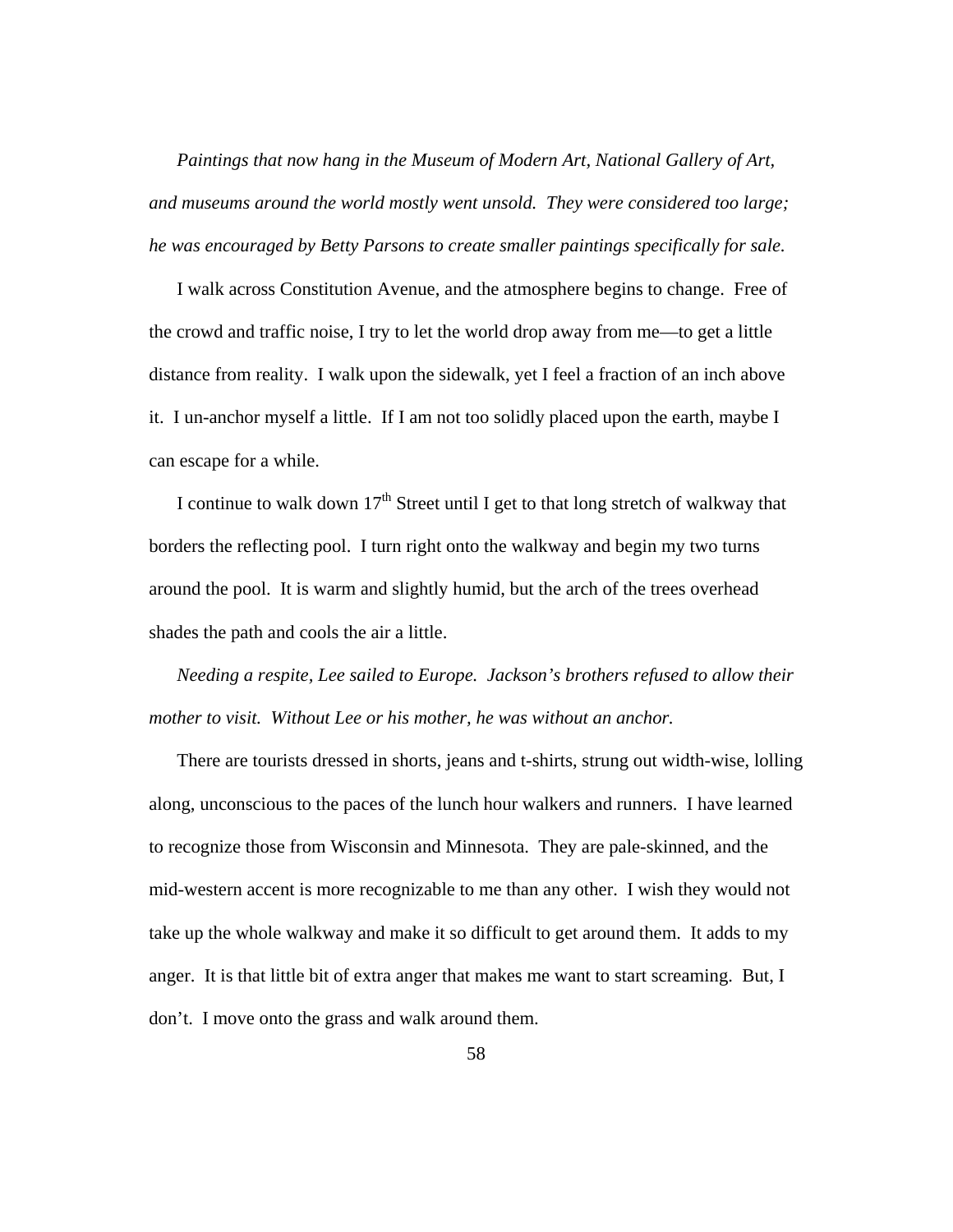*Feeling abandoned, he would roar into the driveways of friends and fellow artists in his Model A (the Cadillac had long since been demolished in an accident) demanding to be allowed in. Some would turn out the lights when they heard him coming. There was no tolerance left for his drunken furies.* 

There is a man ahead—sitting on one of the benches. He is a tall regal African American man dressed in a robe with a turban on his head. I think he too may ask for change, and I walk as far away from him as I can. I have no more change, and I don't want to be too close when I have to ignore his request. But, as I move past him, a young woman is walking up to him with a smile on her face. I feel something odd, a strange sensation, but I keep going.

I near the end of the first stretch. I don't go far enough to walk past the Vietnam Veterans who are selling t-shirts, buttons, and war memorabilia. Off to the right is the Vietnam Memorial. I avoid the wall, too. My husband once told me that he feared his name was on that wall. He would never go to see it. I always intended to check for him, but something kept me away. Now, I am not brave enough, and it may be too late.

*He no longer looked like himself; he was bloated and puffed up from too much drinking.* 

I am getting lost in the not-knowing. I have entered a hollow place. The void has opened up, and I am falling. I am afraid. What will happen to me if I never know what happened to him? I know I am in the world because I see other people, but I am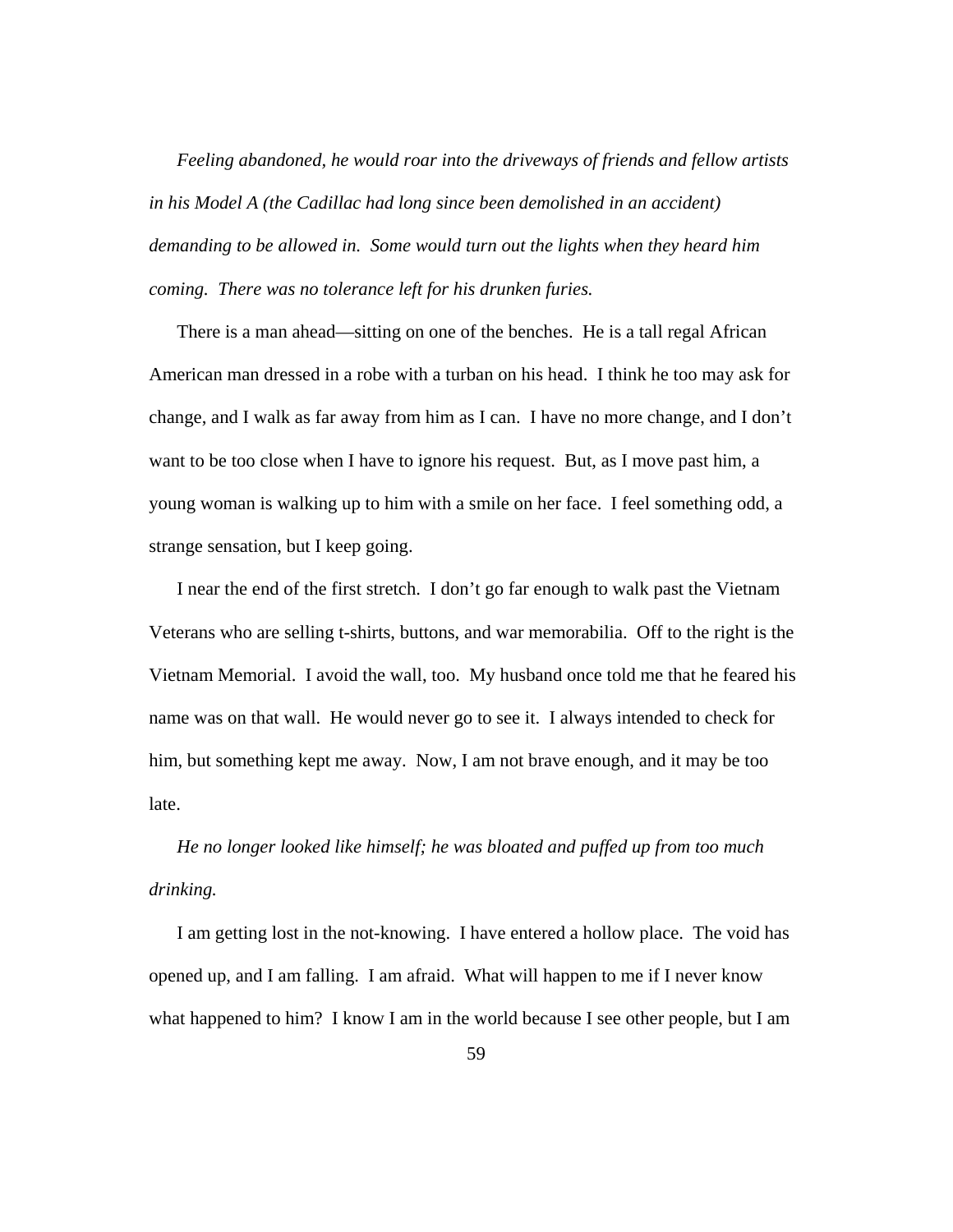no longer part of them. I am a human, but no longer part of the human race. I walk to regain some rhythm, to feel the beat of my human heart—to rejoin body, soul and psyche.

*One day a week, he became a star again at the Cedar Tavern. Crowds gathered to see the artist self-destruct. They slapped him on the back, bought him drinks, and called him "Old Grizzly." Some were friends; some came for the show, hoping they would witness some outrageous behavior that they later could pass on to friends. He would yell out, "Who's the greatest artist?" They would answer, "You are."* 

I turn left and walk by a large group sitting for a photograph. They line up on the stairs facing the reflecting pool, their backs to the Lincoln Memorial. I don't want to walk in front of the camera and disturb their setting. There are a few people behind the camera—near the water feeding popcorn to the ducks, and I turn and walk among them.

*He took up with a young artist, Ruth Kligman. He brought her home after Lee left for Europe, but it didn't last. After a couple of weeks, she was no longer the young, beautiful lover, she became what Lee had become, the dreaded female/mother. He humiliated her in front of guests, called her a whore, turned his rage on her, and screamed for her to get out.* 

I am desperate and have begun to look for signs in the universe that I am going to be all right. I read my horoscope every day looking for words that will give me some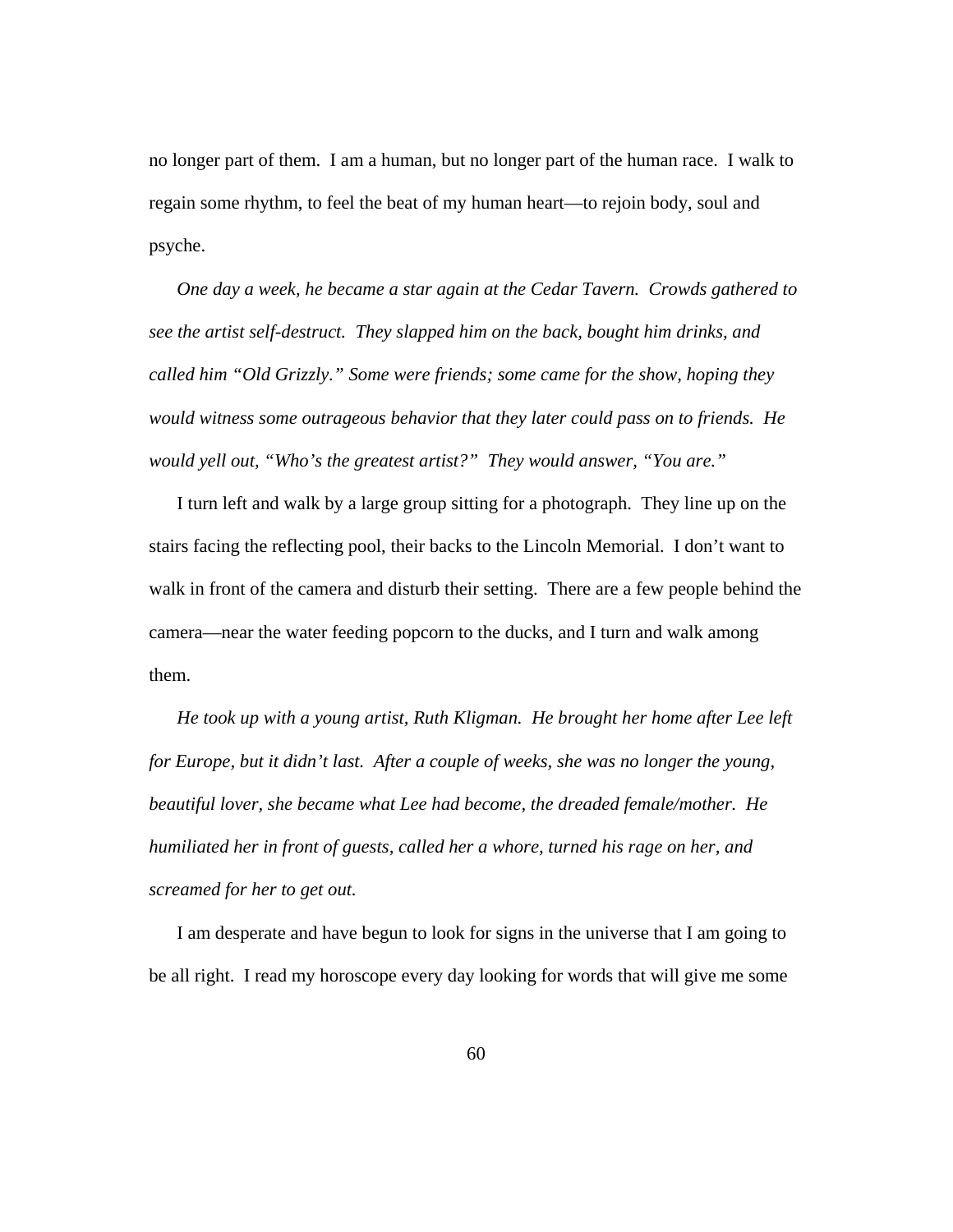hope to live on—at least for one more day. I now begin each day by telling myself that I have everything I need. I have enough food, a metro card, and gas in my car.

When I get home at night, I sit right next to the telephone answering machine as I listen to the eight to ten messages that are waiting for me, so I can turn the volume down on the creditors wanting a call back from my husband. I have no money to pay them, and wonder if I am going to be responsible if he never returns. I have tried talking to them, but they won't believe that I don't know where he is, and they threaten me with litigation or worse, arrest. Even in my state of confusion, I know they can't arrest me, but I am still afraid.

I turn left again rounding the next corner. There is nothing much happening on this side. Tourists walk towards me; joggers run up and pass me from behind. I am more oblivious on this stretch. I can talk to myself.

*He sent flowers to Lee and tried to lure her back from Europe. She was his lifeline, but she was unwilling to cut short her trip to France.* 

Even though the world has blown apart, I will be okay. One foot in front of the other—that's all it takes. God, why did this happen? But, if I say I didn't see it coming, I would be lying. I was duplicitous. I may have been partly responsible. I may have helped push him over the edge. I was sick of the whole thing—stuck in the misery with him. At some childish level I may have wanted him to just disappear, not knowing what the reality of disappearance would be. Maybe I was used to the comfort of not-knowing. I didn't have to be accountable. All I had to do was go out for dinner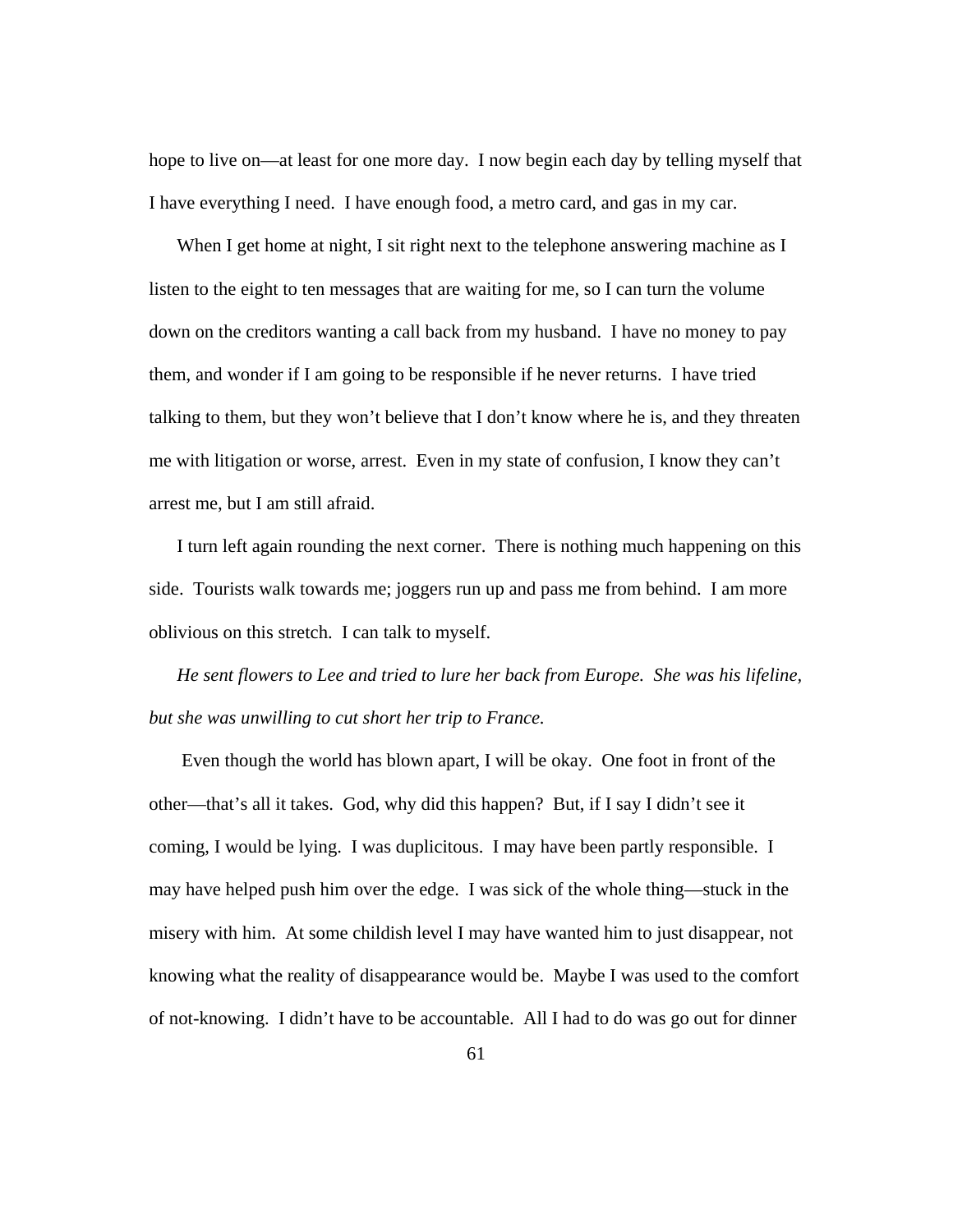occasionally and let him talk about business. We never talked about ourselves to each other. We lost that a long time ago. I saw him disintegrating, and my attempts to help him were superficial. I kept my distance. I didn't want to be hurt anymore. His selfdestruction was slow and painful to watch. I did not let myself think about how it would end.

*Ruth brought a friend, Edith Metzger, for a weekend with Jackson. Edith had fled Nazi Germany with her parents. He greets them with grunts of distain.* 

I remember the nights he came home crying. Once he said to me, "I don't know if I am dead or alive." And, he meant it. But, the next morning he got up as if he hadn't said those words—as if everything were normal. I went along with his charade.

At the end of this stretch of walkway, I make another turn and walk near the fountain. It has two giant streams of water gushing upward. High into the air the water forms a circle of fine mist before falling back into the pool. The wind blows in my direction, and I close my eyes to feel the water's coolness on my skin. I stand still, waiting to be dissolved—to be taken away with the evaporating mist.

I walk past the fountain and up several small steps to begin my second turn around the pool. I am walking on familiar ground now. I feel less like a lost stranger. I belong on this small stretch of earth. A mile of existence—a world in which to be.

I am thirsty and stop to get a drink at the drinking fountain. The water is slightly warm, but good. I want to slow myself down a little. Alone, I am becoming peaceful.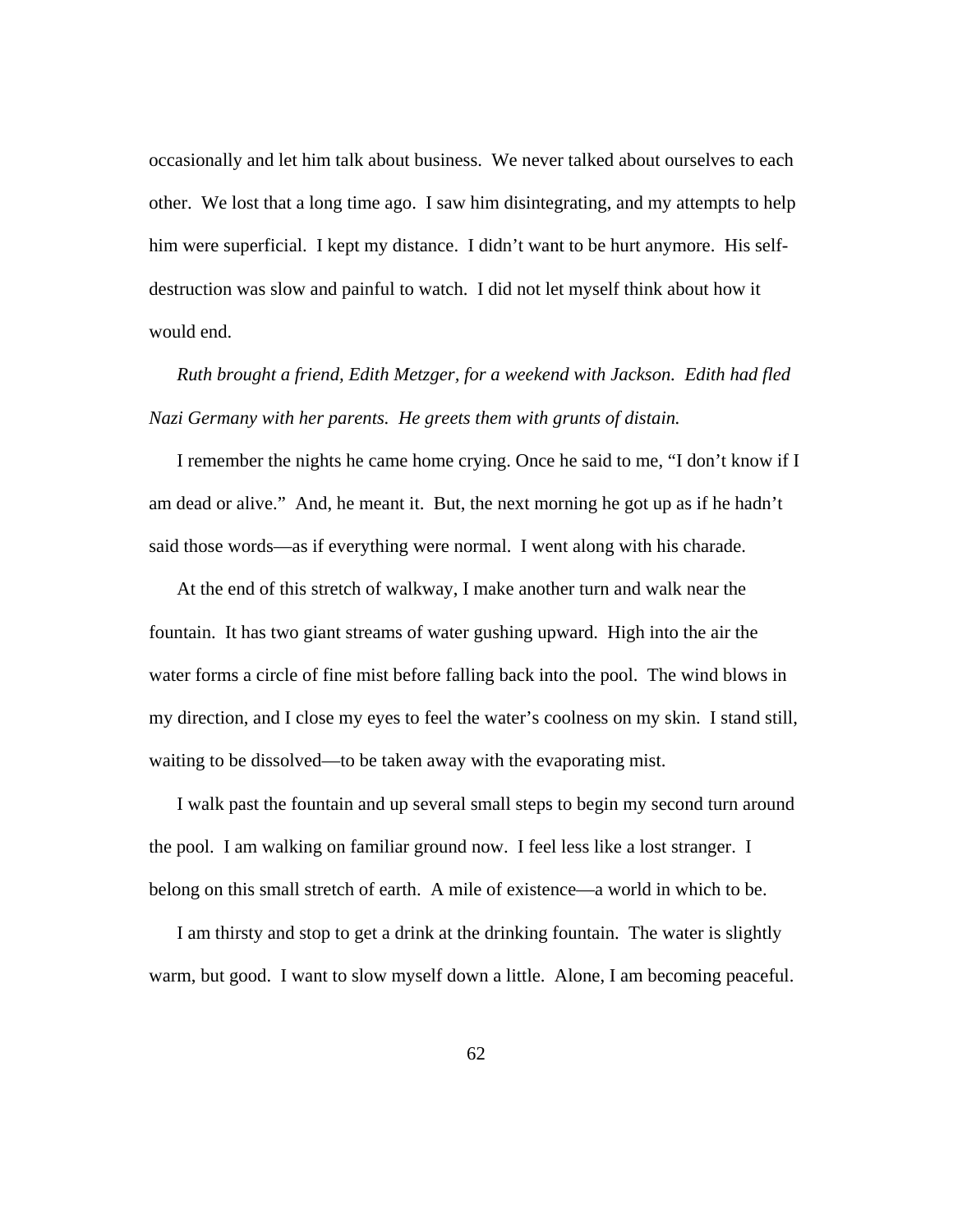Some of the misery is dropping away. As people move towards me, I want to look into their faces. I want to see them, and see if they notice I am here.

*Jackson, Ruth, and Edith visit Jackson's friends, James and Charlotte Brooks. He was sad and drunk, Charlotte said, and didn't show any feeling for Ruth or for life.* 

A man is running towards me. He is trim, muscular—around 45 or 50. He has a hard look about him—and an air of rigid self-confidence. I wonder where he works. I think of the buildings in close proximity—perhaps the Old Executive Office Building, or maybe the White House. This city brings out the hardness in some people.

*They argued about going out for the evening. Ruth wanted to go to a benefit concert; Jackson balked but eventually acquiesced. Even though Jackson was drunk and tired, the three of them got into his Oldsmobile convertible.* 

On the trail ahead, some children are feeding the squirrels. They are surprised and delighted that the squirrels are tame and will take food from their hands. Their shiny blond heads and reddish faces turn first toward their parents as if to affirm that, yes, these squirrels really are eating out of their hands, and then for reassurance, "They won't bite me will they, mommy?" Walking past them I look up at the treetops. Sunlight is twinkling off the leaves and the air sparkles a little. I wish I could lift up and be among those sparkles for a little while—just for a little while.

*Did he set out to kill himself, that night? He had been roaring down that same*  road for years, each time it seems looking for a way out. This particular evening the *level of alcohol was in equal proportion the level of rage. Annihilation was just around*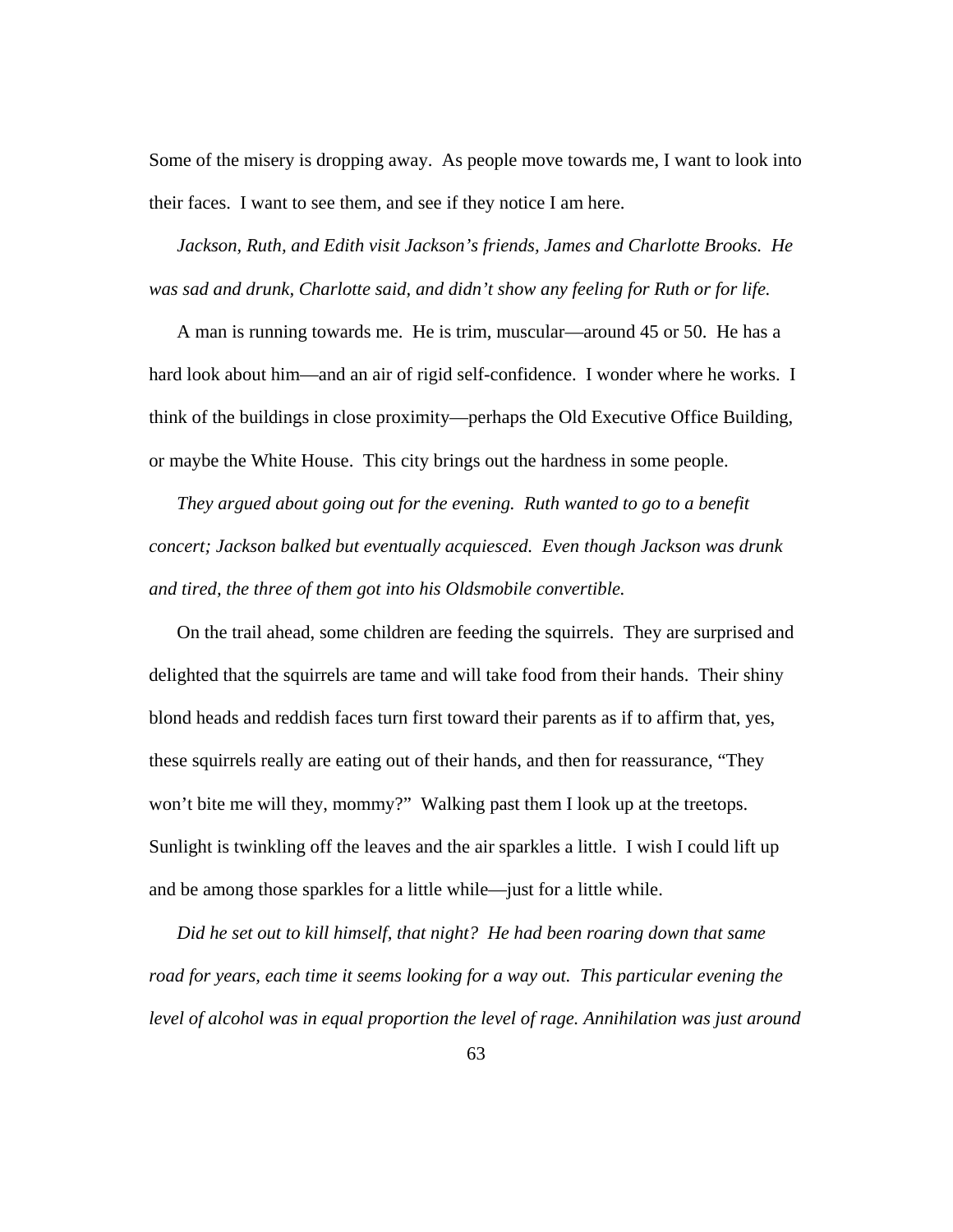*the next curve where he could free himself from all those women who were needed and yet despised, imaged and painted again and again from Woman, 1930-33 to Portrait and a Dream, 1953.* 

I approach the African American man again. His is still sitting in the same place, alone with his arm along the back of the bench. Along with his robe and turban, he is wearing sandals, his feet and ankles are bare, and his legs are crossed. In demeanor, he is relaxed, his elongated stature spread comfortably along the bench—a tranquil presence. I see he doesn't have a cup for change. Maybe he is not a panhandler. I don't know. But, he doesn't look exactly normal either. I wonder if I am crazy because I have noticed him so intently—even if from a distance and out of the corner of my eye. I also wonder why I have begun to notice the oddest people.

Have I, myself, crossed over the line of normality; I no longer feel normal. In selfdefense, I ask myself, "What is normal, after all?" Many people appear to go about their lives "normally." They seem to know what they are doing, and they act as if tomorrow will be no different from today. But, I can no longer depend upon tomorrow. I have lost control of my own existence. Circumstances have gotten the upper hand. Inside my head I say, "please god, help me."

As I near the bench again, for a moment I don't think about being normal or abnormal. There is a gentle force releasing me from caring and at the same time pulling me in the direction of the man whose face is serene and happy. I slow myself a little, while turning my head to the right. I try to glance towards him casually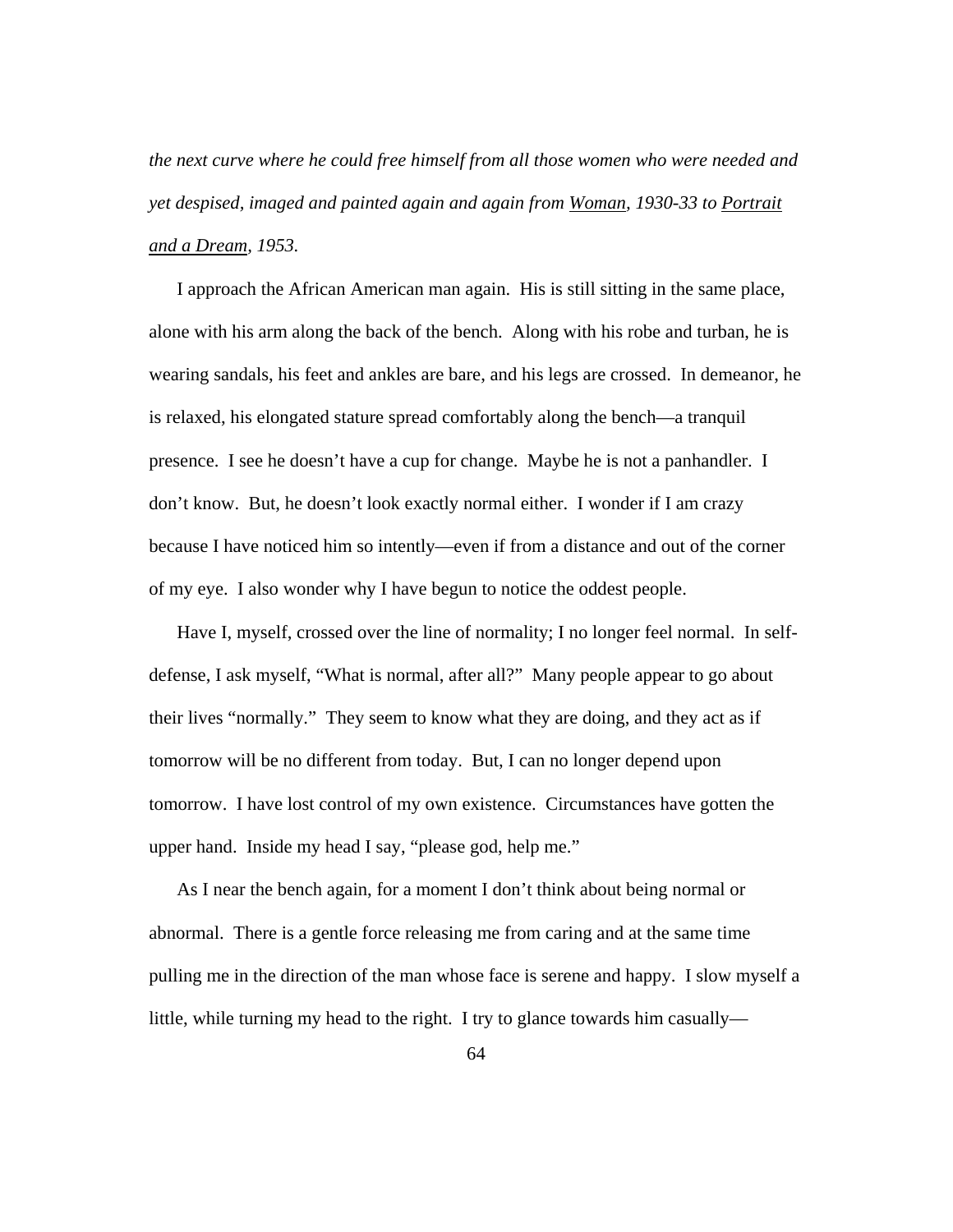without really looking. But, he looks directly into my eyes. He doesn't just glance at me—he looks deeply. I look into his eyes. He nods—just a little tilt of the head up and down. And, he reaches out his right hand with a thumbs-up gesture.

Yes, I am here. He knows. I know he knows. I nod back and keep walking.

*The Deep is not a frightening painting. It is actually a beautiful rendering in cream and black by a man who was near the end of his career and at the end of his ability to be in the world. The abyss that is slowly emerging seems to be one that a man could let himself fall into without the dread of what is beyond. It is the release from the despair of living, to that place of the eternal return, a fall back into the starry realms from which our world and human existence was born.*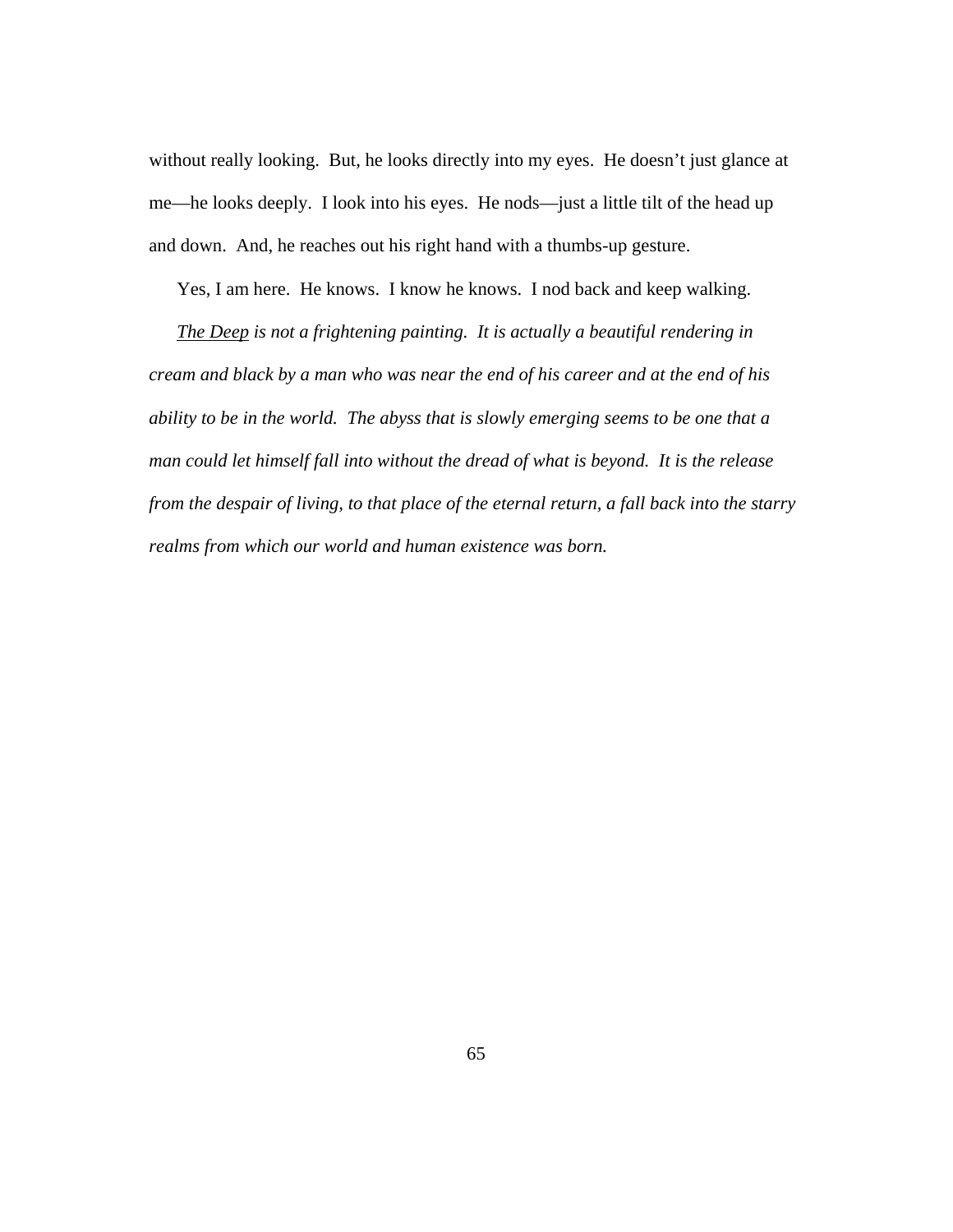#### CHAPTER 4

# CHAOS IN A NUCLEAR AGE

If in the twilight of memory we should meet once more, we shall speak again together and you shall sing to me a deeper song.

## Kahlil Gibran, *The Prophet*

I first dreamed of the atom bomb when I was about seven-years-old. The year was 1951, and my younger sister and I had just made the long car trip from Michigan to California. Our parents had collected us from our grandparents—where we lived on and off for most of our childhoods—for their last brief period of togetherness. Our grandparents lived in what was later called the slums of Detroit and my father insisted—between periods of abandonment—that his daughters should not be living in such a dirty place.

He was right, it was a little dirty living so close to the downtown area, but I loved my grandparents and I would have lived anywhere to be with them. And, I didn't really see the dirt. What I saw was the kitchen table where my grandmother and I would drink cups of tea (mine with a lot of milk) and eat buttered crackers. We talked about anything that came into our minds—or most probably, my mind. She was a gentle white-haired grandmother, a tiny bit plump but delicate and petite in her bearing. I was her first granddaughter, and she and I had a natural love for each other.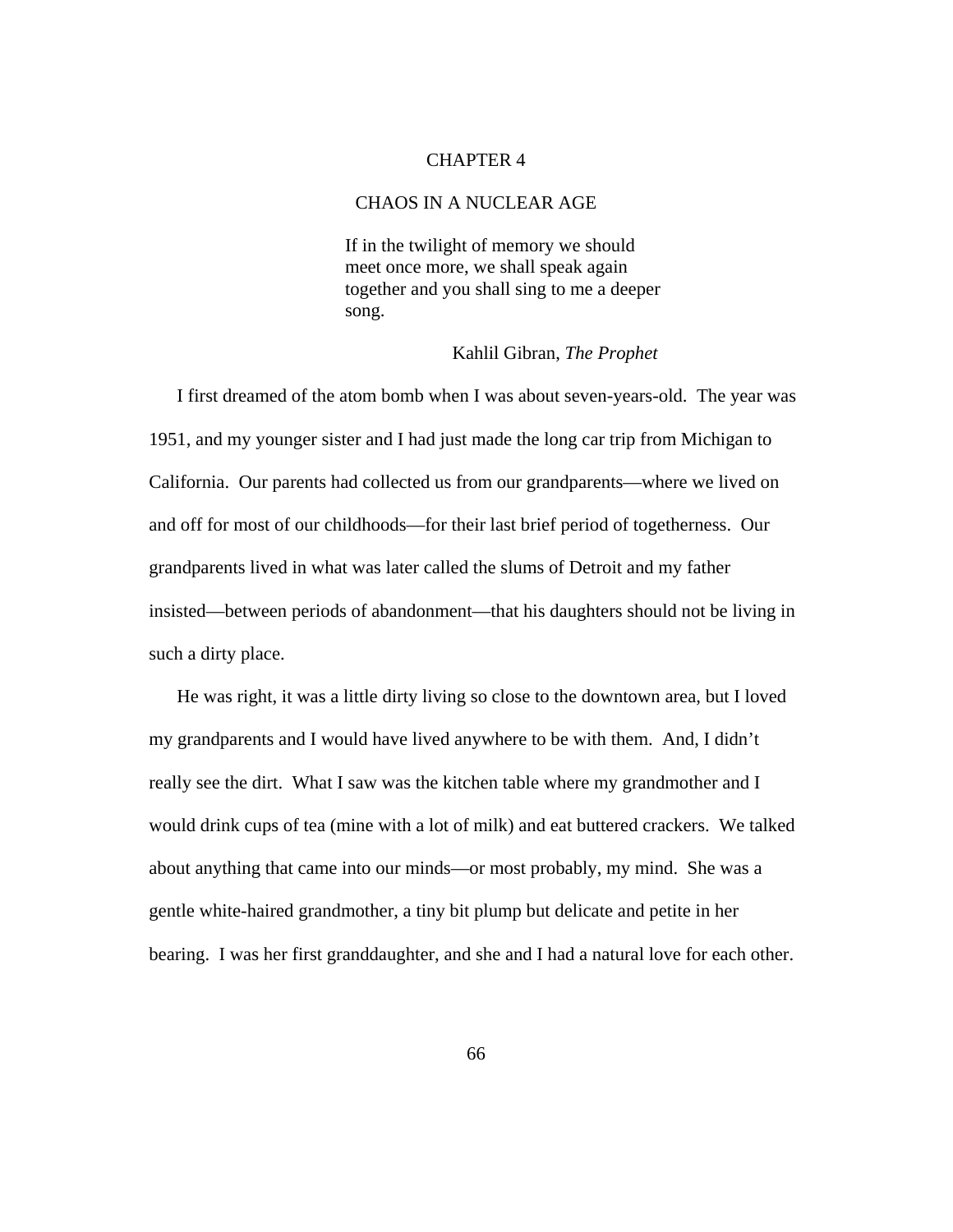She was a quiet and steady presence in a life that otherwise lacked harmony and stability.

Her kitchen was one of those old-fashioned high-ceilinged kitchens with tall windows and a lot of space. Within the window sills were a number of plants (probably from long-ago gifts) and the growing vines would trail up and around, becoming entangled with other plants in a mass of green foliage so that you could not tell where one began and the others left off.

My grandfather would join us at the kitchen table in the evenings when he returned from work. He would pull his construction truck into its parking space, walk up the porch steps and into the kitchen smelling of outdoors work: sweat, tar, and smoke. His skin was red and worn like leather, and his eyes crinkled at the corners from squinting all day out in the sun. When he went in to wash himself, I would get his beverage of choice—a bottle of cold beer. He always let me take the first small sip.

He was not a sophisticated man, but he had a quiet strength. Born in rural Kentucky, he liked country food: pork chops, fried potatoes, beans, and biscuits. On Saturday and Sunday mornings, he would cook what he called breakfast. It was really more like brunch: corn muffins, fried meat of one kind or another, potatoes, coffee and often something exotic like fried apples. He taught me how to make corn muffins when I was about ten-years-old. He never ran out of patience with me, and if I dropped an egg on the floor, that was okay. "Get another one out of the fridge," he would say.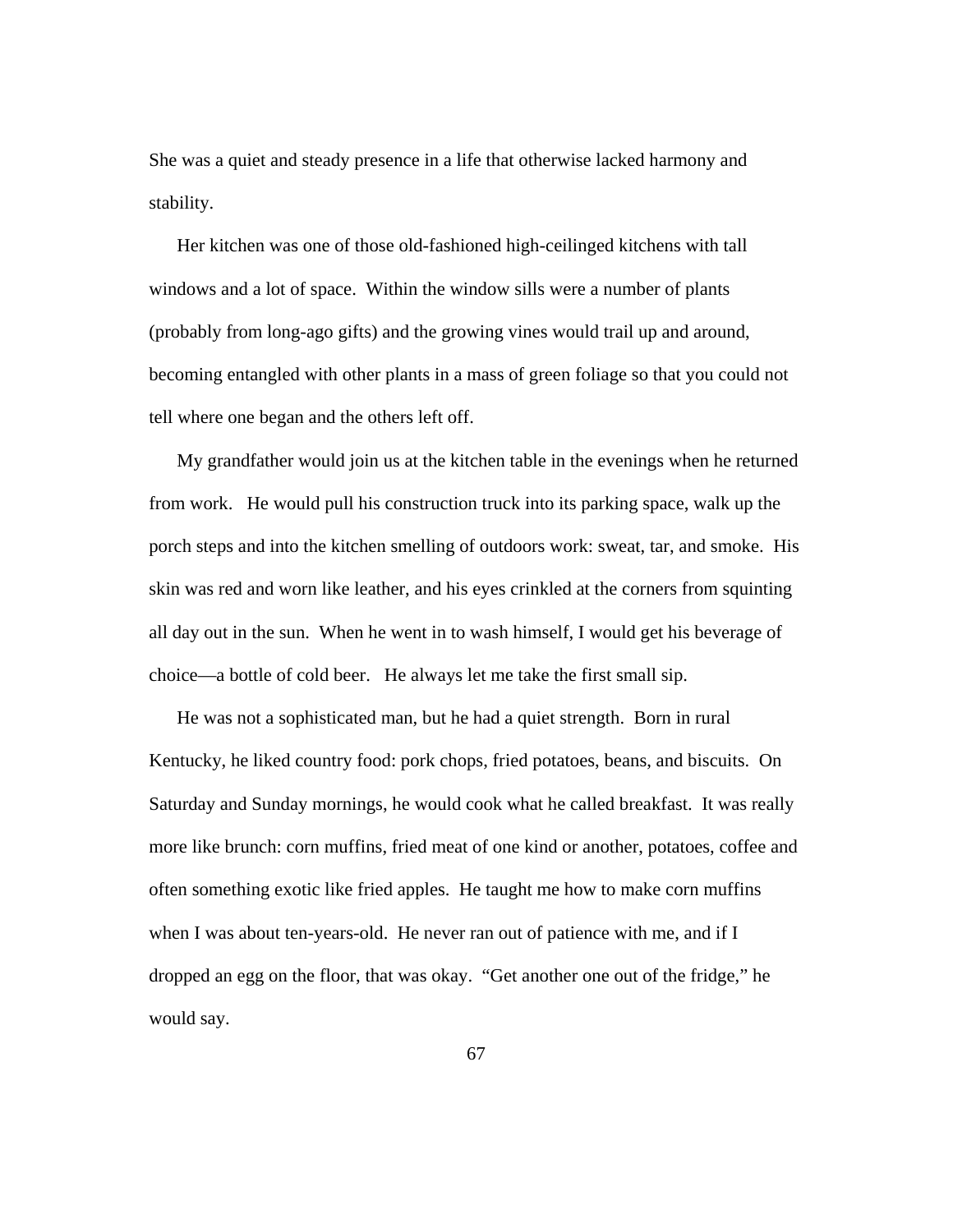So, when my parents came for us, it was not a happy occasion; we knew what they were about to do. It was not a reunion; it was a taking away. When it was time to go, we said our good-byes, walked down the stairs, and got into the back seat of the car probably a Buick. In the early fifties, my father liked Buicks; in the late fifties he went for a Jaguar sports model. It was a long drive to California, and our father stopped only once at a hotel. He preferred to speed through the night when there were few other cars on the road, listening to the radio and on occasion, singing to himself.

Lying in the darkness of the back seat, trying to sleep but unable to, I remember hearing the voices from the radio—not the music, not even conversation from the front seat, but what must have been the news of the day. It was just after the Rosenberg trials and even though I don't remember specifics from the radio news reports, I remember a plethora of words swirling around the inside the car, words that were describing something to do with the *atom bomb* and the *electric chair* veiled in a kind of dark foreboding.

 The dreams I later had were shrouded in darkness; no mushroom cloud exploding, just darkness with sinister voices around the edges—garbled and indistinguishable. I don't know how darkness and those voices transitioned into a nightmare of the atom bomb, but when I awoke from the dream, I was awash in fear, afraid to open my eyes or move. If I could keep myself from moving, whatever was there in the darkness would not know where to find me. So, I would lie there with the fear, alone in the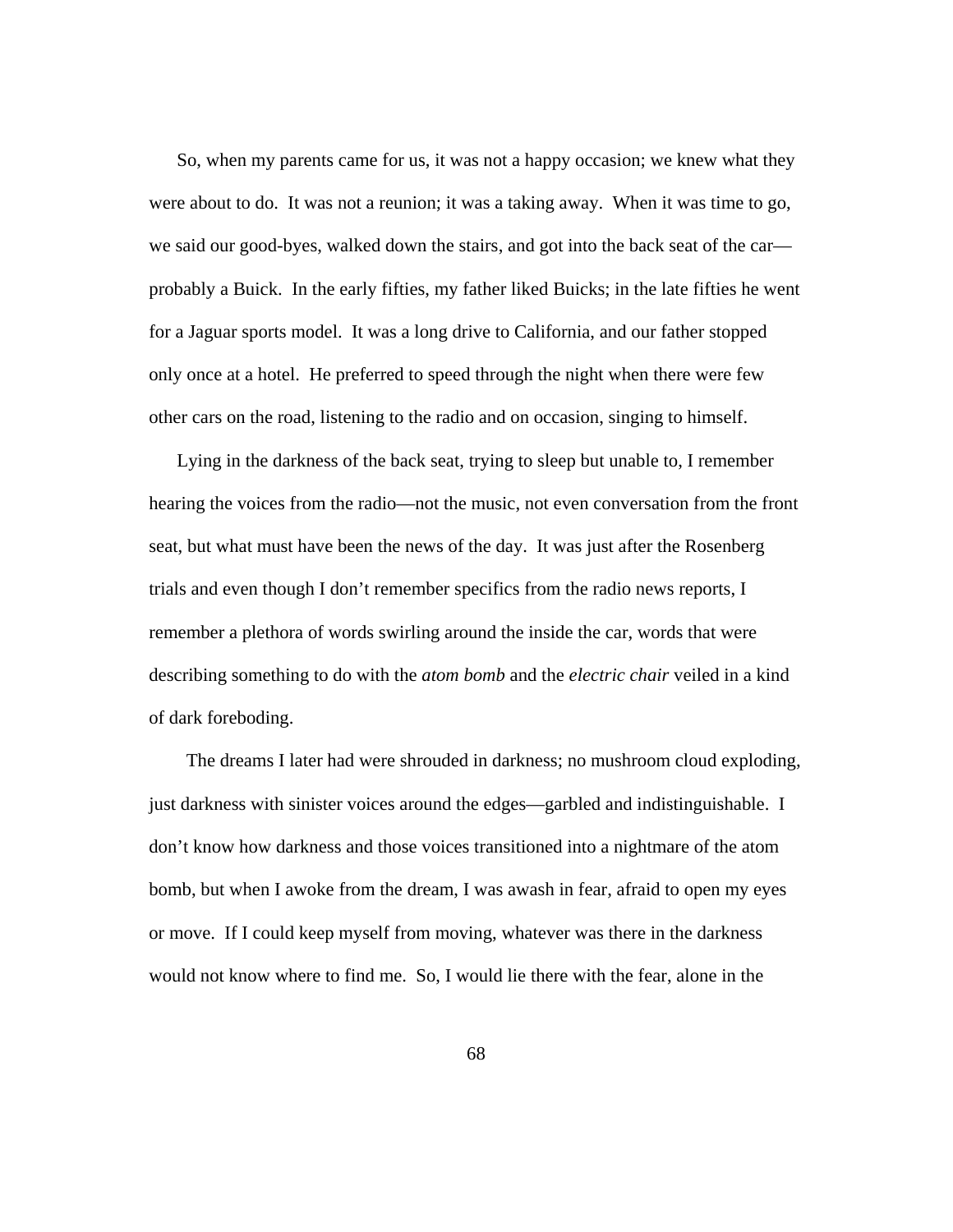dark, until I was brave enough to move my little finger and begin the slow emergence into a consciousness that could tell the difference between dream and reality.

When we arrived in Los Angeles, we moved into a duplex on Riverside Drive. There were many others like it on the block, one-story dwellings that had a kitchen, living room, and two small bedrooms. It was probably painted yellow, but my mother seemed strangely proud to tell people that it was chartreuse. She often liked to make much of small details. I can still see her dressed up in high heels and wearing an apron, cooking dinner and having it ready when my father returned in the evenings. To me, it was oddly surreal as if there was something unnatural about this most ordinary activity. It was uncharacteristic and something I had never before seen her do. She seemed completely unsuited to the role.

The occupants in the other half of the duplex were my father's father and his new young wife, Ann—only two years older than my father. I remember being asked to call her, grandmother, something she found amusing since she was barely into her thirties and looked nothing like a grandmother. Maybe, that's why she agreed to it.

Ann and my grandfather didn't stay long on Riverside Drive before trading up to a house in Pacific Palisades with pool, guesthouse—the works. On weekends, we were taken there to swim. Everyone would gather on the patio talking and laughing—my mother, it seemed, laughing a little too much and talking a little too loudly. She didn't belong; she didn't fit in; even I could see that.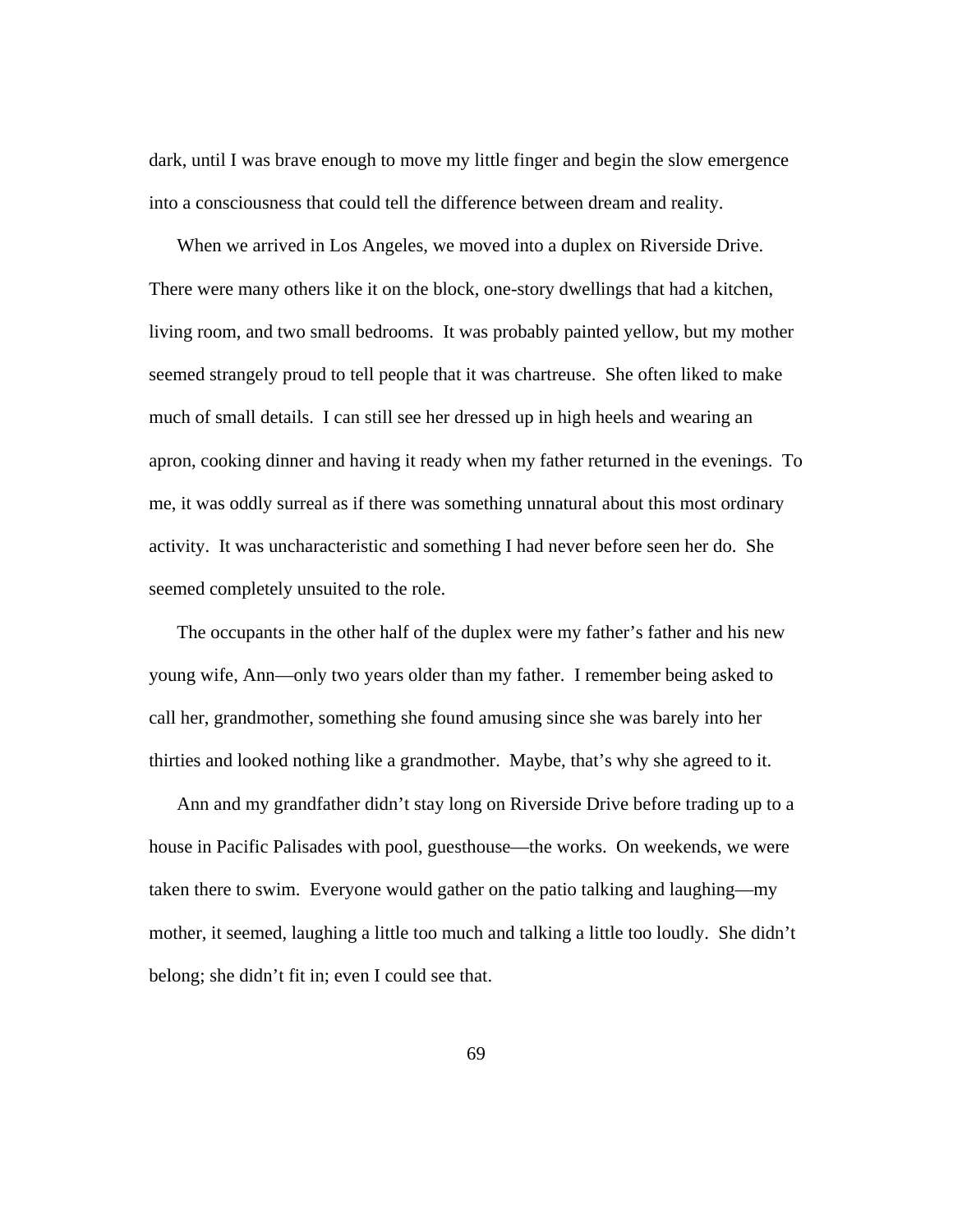That year we spent Christmas with Ann and my grandfather, and the main attraction was a pink tree with white lights that illuminated the branches so that it appeared to have pink snow, so strange a sight for two little girls from Detroit where there was so much real snow and where no one at that time would ever consider buying an artificial tree—let alone a pink one. I don't remember Christmas dinner, but I do remember all of us gathered in the living room afterwards, my grandfather the focus of conversation. He was not a tall man, in fact, he was rather short, slightly baldish and round, but in that small gathering, he was the star. He had the money and obviously the power. He was not warm towards children, but not harsh either, just generally disinterested.

One day near spring I came home from school and there was an ambulance parked near the curb. I was told not to come in so I waited outside sitting in the grass until either a neighbor came out to get me or perhaps the ambulance left and I was told to come in. I don't remember the rest of that afternoon or evening, but I do remember many years later overhearing my mother tell her sister that my father had been in the bathroom with the door locked, playing Russian Roulette with the gun he carried with him everywhere he went.

Within another couple of months my grandfather was gone from our lives and so was my father. Always following in his father's footsteps, he took up with Ann and soon my mother and I were on a plane back to Detroit. He kept my sister for a while, but she too was returned within a couple of months. (Several years later on summer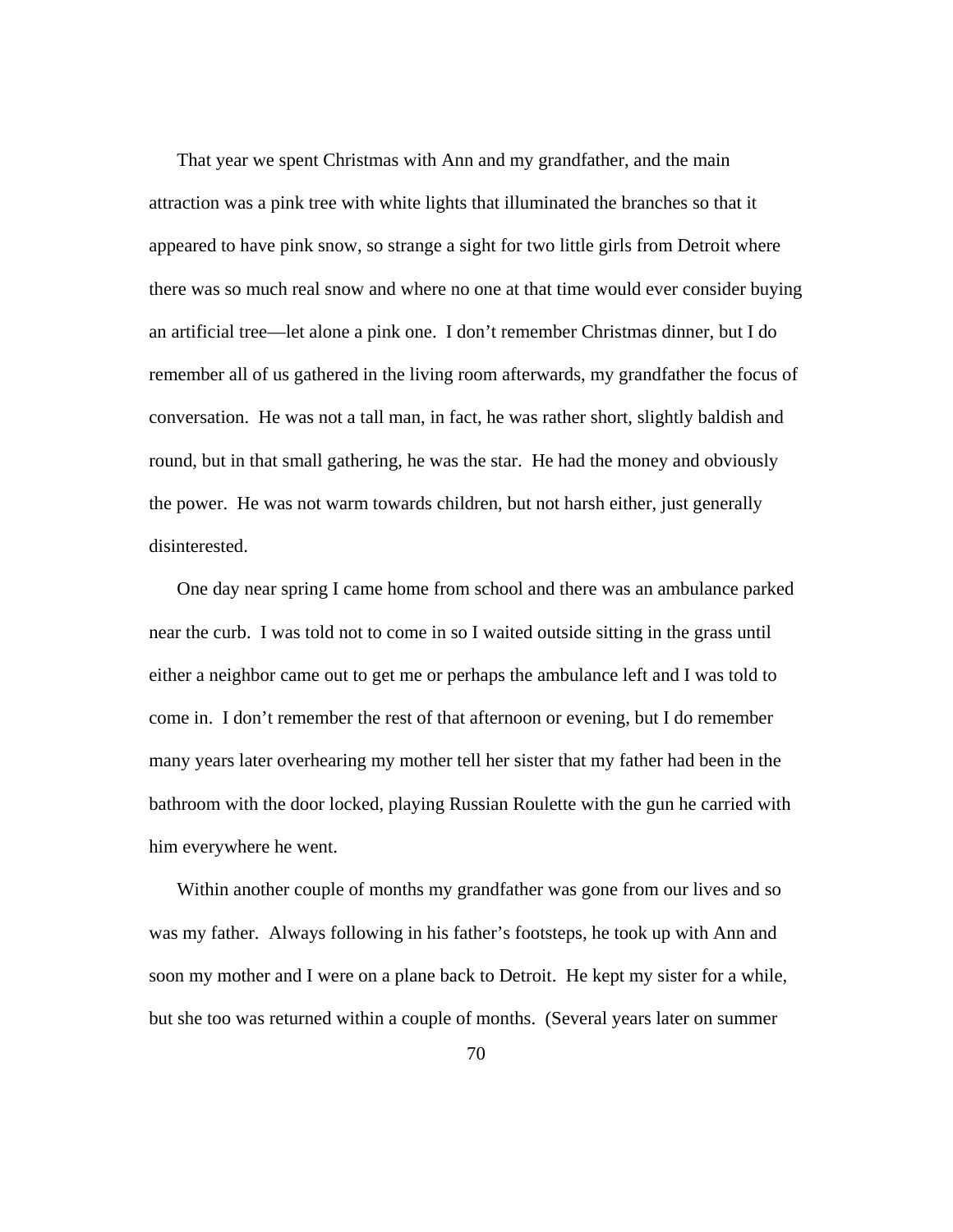visits, I was asked to call Ann, mommy.) My mother was broken-hearted and never got over being cast off by my father, and when she cried, my sister and I both cried with her. We never got used to her tears. It seemed that life had treated her badly and even though she eventually adopted a steely façade, she was never prepared for the many disappointments that occurred throughout her life. In her late sixties she retired to rural Michigan, preferring, it seems, to spend her remaining years alone.

**. . . . . .** 

It is now miles away from 1951. I remember the *atom bomb* dreams but after so many years, most of their intensity is gone. Yet, even though the dreams are gone, those early years left me with areas of chaos in my interior spaces. Chaos isn't always present, but it is easily activated, so I search for balance and equilibrium.

One quiet place of refuge is The National Gallery of Art. Exiting the streets of Washington, D.C. and entering into the high-ceilinged first-floor lobby is like entering a space that is exists outside of time. Some of the imagery may be evocative of bad dreams but most is either beautiful or compelling.

I have learned through art that I was not alone with my fear of the atom bomb. Others struggled as well. Some were artists who created works that reflect, in many and various ways, the dark realities of living in the early atomic age of Hiroshima, Nagasaki, and post World War II. One would think these works would be dark and filled with images of despair. Some are, but most are not. American artists of the late 1940s and early 1950s worked in non-traditional ways, with non-traditional materials,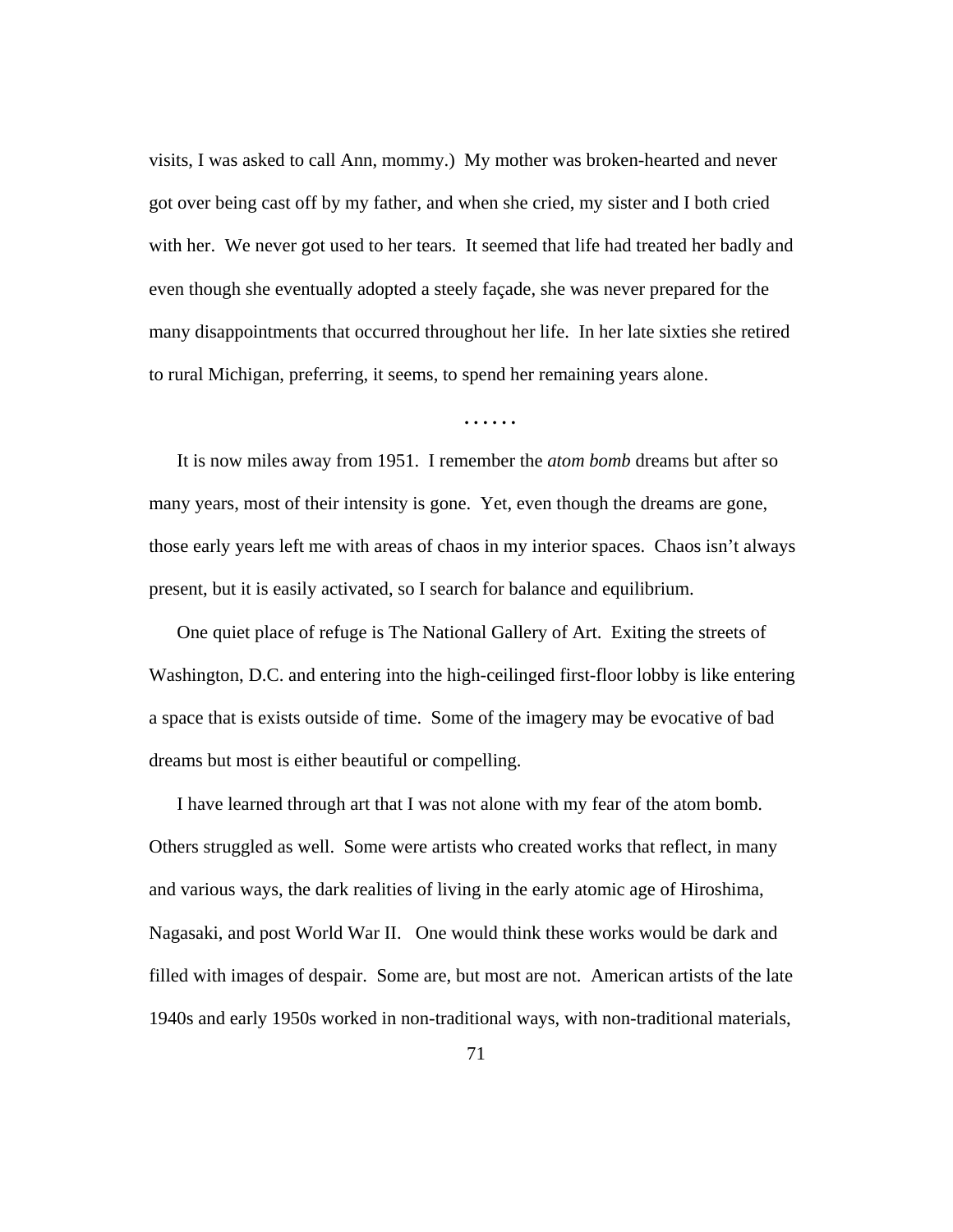striving to annihilate imagery—moving into the essences beneath matter. A new consciousness emerged that was influenced by Eastern religion, and artists moved beyond the psychology of Sigmund Freud in favor of his protégé Carl Jung. They were called *action-painters* and they created imagery out of a new sensibility—the chaos that was present on the fringes of everyone's existence.

They called him lawless; they said his paintings were chaotic. Mockingly, they called him, "Jack the Dripper." Jackson Pollock painted *Lavender Mist* in 1950, two years after he had been tranquilized, mostly sober and had entered into what many call his greatest and most productive period. *Lavender Mist* hangs in the East Wing of the National Gallery and is considered one of his finest atmospheric paintings—at sevenby-ten feet, it also one of his largest. Awash in iridescent shades of lavender grays, pink, blue-greens, and overlaid with thin sprays of silvery gray, white, and black, *Lavender Mist* has been compared to the late water lily paintings of Claude Monet, which many consider to be abstract.

Pollock's process was chaotic by the standards of his predecessors. He placed his trust in the *accident,* all the while seeming to know exactly what he was doing and most importantly, when to stop. The drip paintings that began in 1947 are lyrical, luminous, and opalescent expressions of balance and rhythm. His work was born from chaos and somehow through his own magic, he was able to show us that it could be transcended.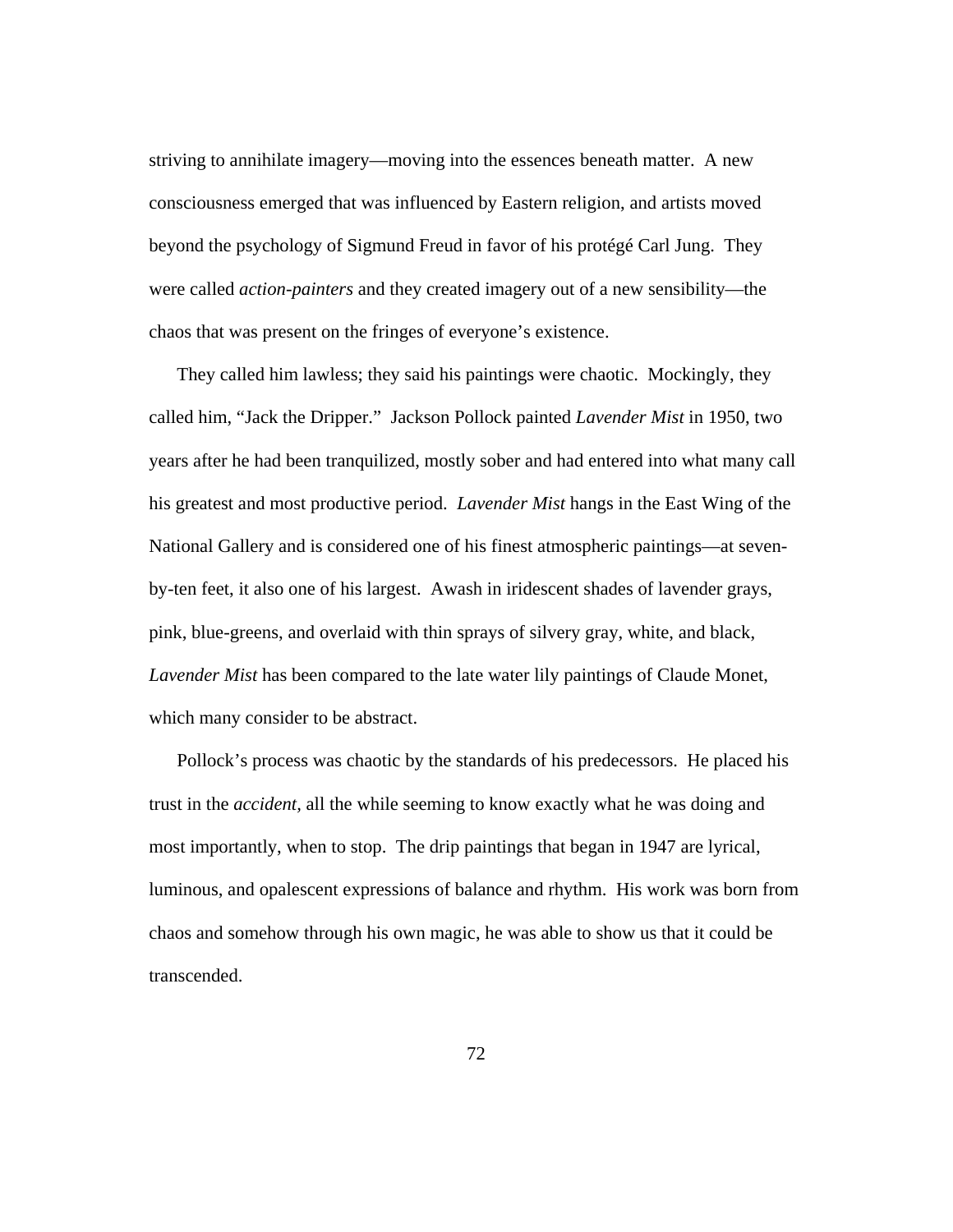When I stand before *Lavender Mist*, I do see the chaos that was present in Pollock's interior and my own as well. It swirls and dances all over the canvas—like a kind of visual music. Every minute aspect of it has been experienced and flung out of the self and onto a space where it is transformed. His experience of chaos has become my experience of peace.

Pollock was not completely satisfied with *Lavender Mist.* In one sense it was to him a failure of vision. He had been obsessed with concealing the void, painting layer upon layer, covering the entire canvas. When he hung it in his studio and stepped back to have a look, he did not see a single painting, but several smaller ones. After *Lavender Mist*, his goal was to use less paint and let aspects of the void remain unconcealed. He went on to produce other large paintings in the summer of 1950 and created several works in which the void was visible beneath the swirling streams of paint: *One, Number 32,* and *Autumn Rhythm,* considered his finest painting from this era partly because it was chronicled in a series of photographs by Hans Namuth.

There were two ways that Pollock dispelled his interior chaos: painting and drinking. When he chose drinking, he flung it at the world with abusive language. Untransformed, the chaos remained as memory in the minds of relatives and friends—a stark contrast to the beauty of which he was so capable.

A viewer may look at Pollock's paintings with an eye to his psychological state and interpret them analytically, or a viewer my look upon them as stunning and universal images that illuminate eternal aspects of human existence. Pollock was a very human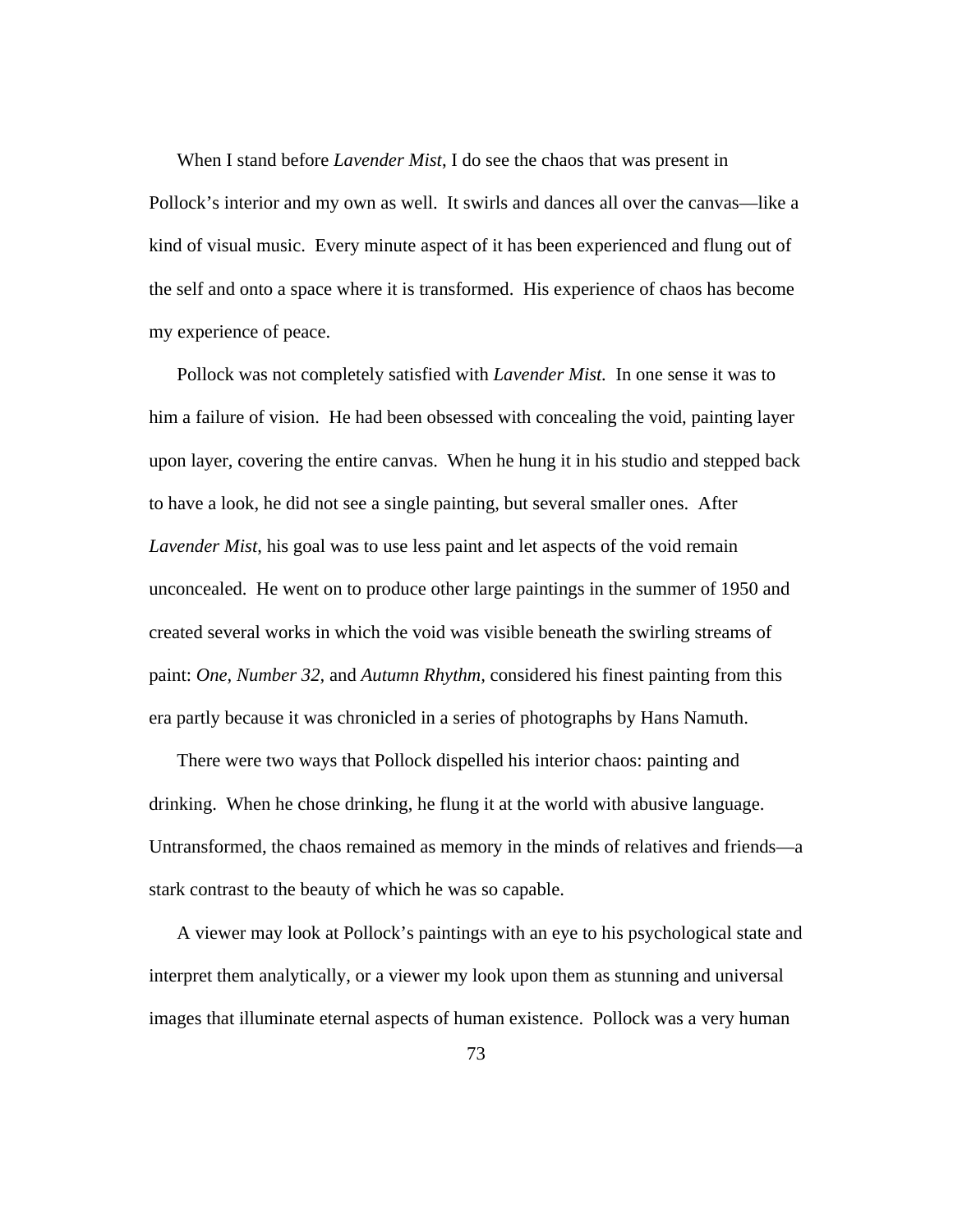man, but he found a way to enter periods where he could rid himself of the despair of his everyday existence and step into realms that press up against the boundaries of time and space. Standing before *Lavender Mist*, I meet Pollock—not the raging destructive Pollock—but the Pollock who was present when these works were born. Later, when I exit the Gallery I am back in today's world, but the link is not dissolved. I carry it with me until I need to make another visit.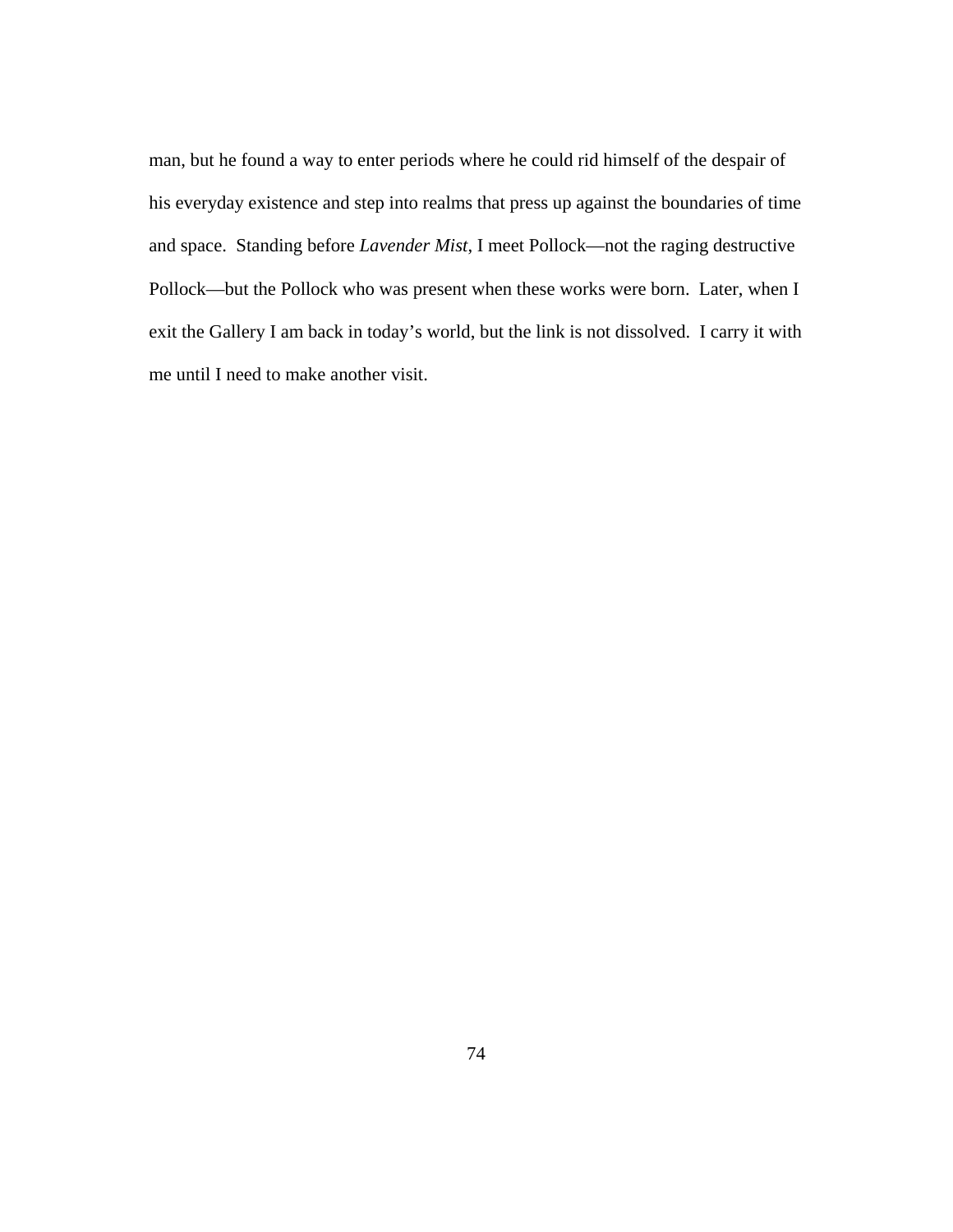## CHAPTER 5

## **CONCLUSION**

Reading literary art fiction is a wonderful opportunity to become acquainted or reacquainted with an artist and/or a work of art. Seeing art through the eyes of a writer—having it recreated with words—may provoke a desire to see the work or know more about the artist. The writer is essentially the "gazer, reporting what he or she sees, variously describing what is there to be seen . . . [and] framing a moment of experience;"<sup>1</sup> the reader is the beneficiary of that gaze. When a writer creates a narrative that incorporates a work of art, she evokes a way of seeing that may encourage a reader to think about art in a new way—in one aspect transforming the reader into a spectator who then may be transported to the place described.<sup>2</sup> Literary art fiction moves a work of art out of the past and into the reader's present.

"Images take up space, while spoken or written language takes up time."<sup>3</sup> The writer of literary art fiction transports the spatial aspects of a work of art into the temporal realm of the written word. At the same time, by positioning the narrative within the frame of art, the writer brings an added dimension of spatiality to the work of fiction. A work of art is usually experienced through a visual encounter; however, when engaged in reading art fiction there is the dimension of seeing, or visualizing, it with the mind. This raises many questions for the reader as well as the writer. If it is an actual work of art, the reader may experience it in a new or deeper way; the writer may uncover aspects that she had not before considered. If it is an imaginary work, the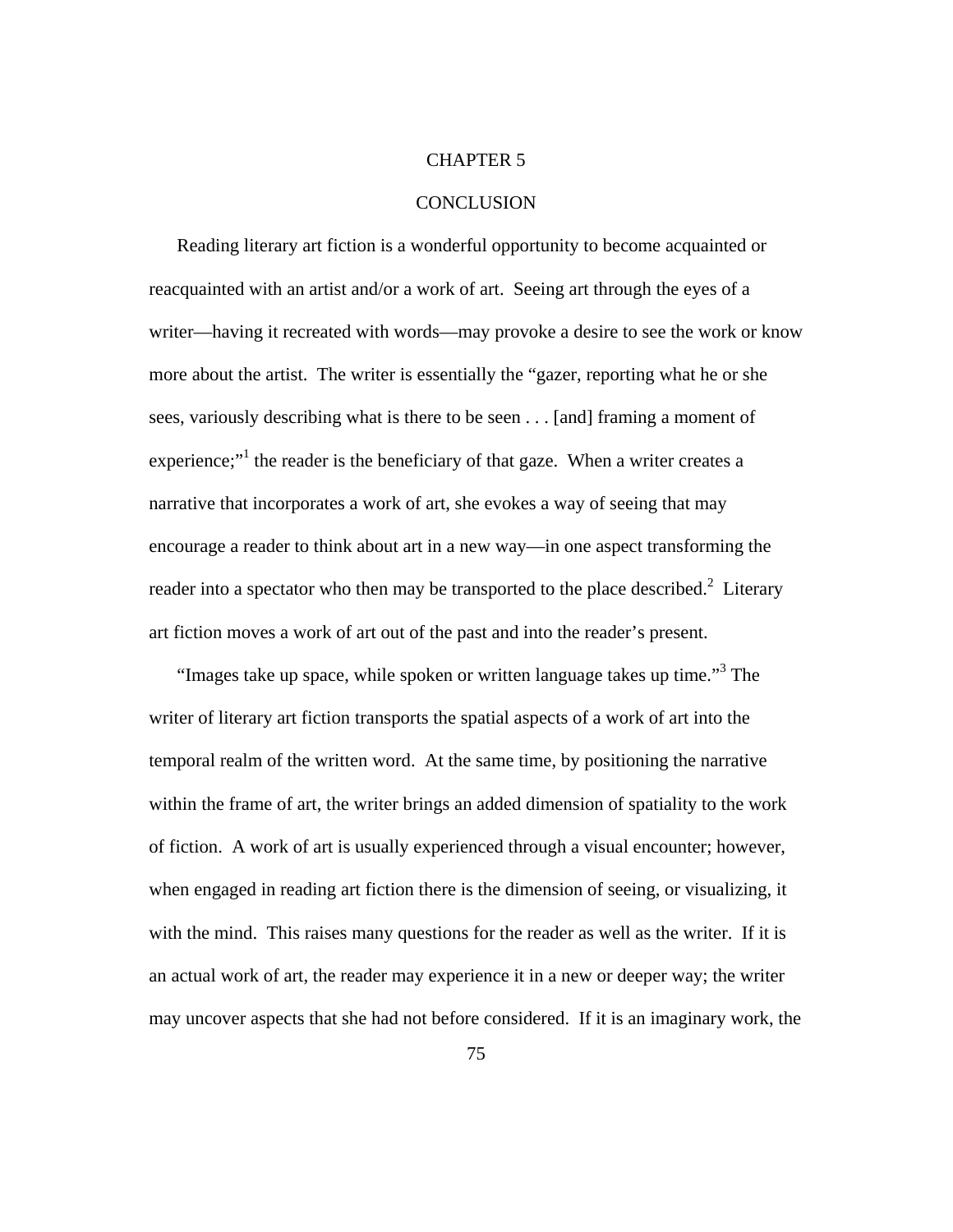reader's vision of the image will be somewhat individualized; she will in a sense be a co-creator. The writer on the other hand must decide what aspect of art to illuminate, how does it fit into the overall theme of the narrative, what aspects are given prominence, and if the narrative is in any way descriptive of a work of art, how does a writer credibly imitate an imitation?

Of particular interest is the rhetoric of verbal representation: how does a passage of prose . . . cope with an experience primarily spatial at first, and only afterward conceptual in other ways? The question of what is most prominent in a constructed image may itself be so problematic, to begin with; . . . there is the rhetorical problem of how such prominence is to be represented in writing. Firstness? Centrality? The bottom line? What about rhetorical scale—how much prose goes for how much image? How does a prose passage have it that we read a painting: top to bottom? Bottom to top? diagonally? crucial coded clue to obvious sign? picture-plane back into virtual space? And what are its own devices for so having it: does its own narrative guide you through, or across, or up or down or into-and-out-of the picture? How is the interesting problem of the relation, in prose or verse, between narrative and description hereby engaged? And, particularly, what are the resources of narrative and lyric poetry which can complicate and strengthen mimesis of mimesis $2^{\overline{4}}$ 

A writer probably would select an artist or work of art that was of interest to her,

a work that she may wish to encounter more deeply, or even to learn more about, fitting it into the narrative in a variety of ways. She could render a fictional account of an artist, such as Vermeer, and how one of his paintings may have come into being, for example, the *Girl with the Pearl Earring* by Tracy Chevalier; or she could create a fictional account of the discovery of a lost painting by a famous artist and its ownership traced back through generations to its creator (again, Vermeer) as in *Girl*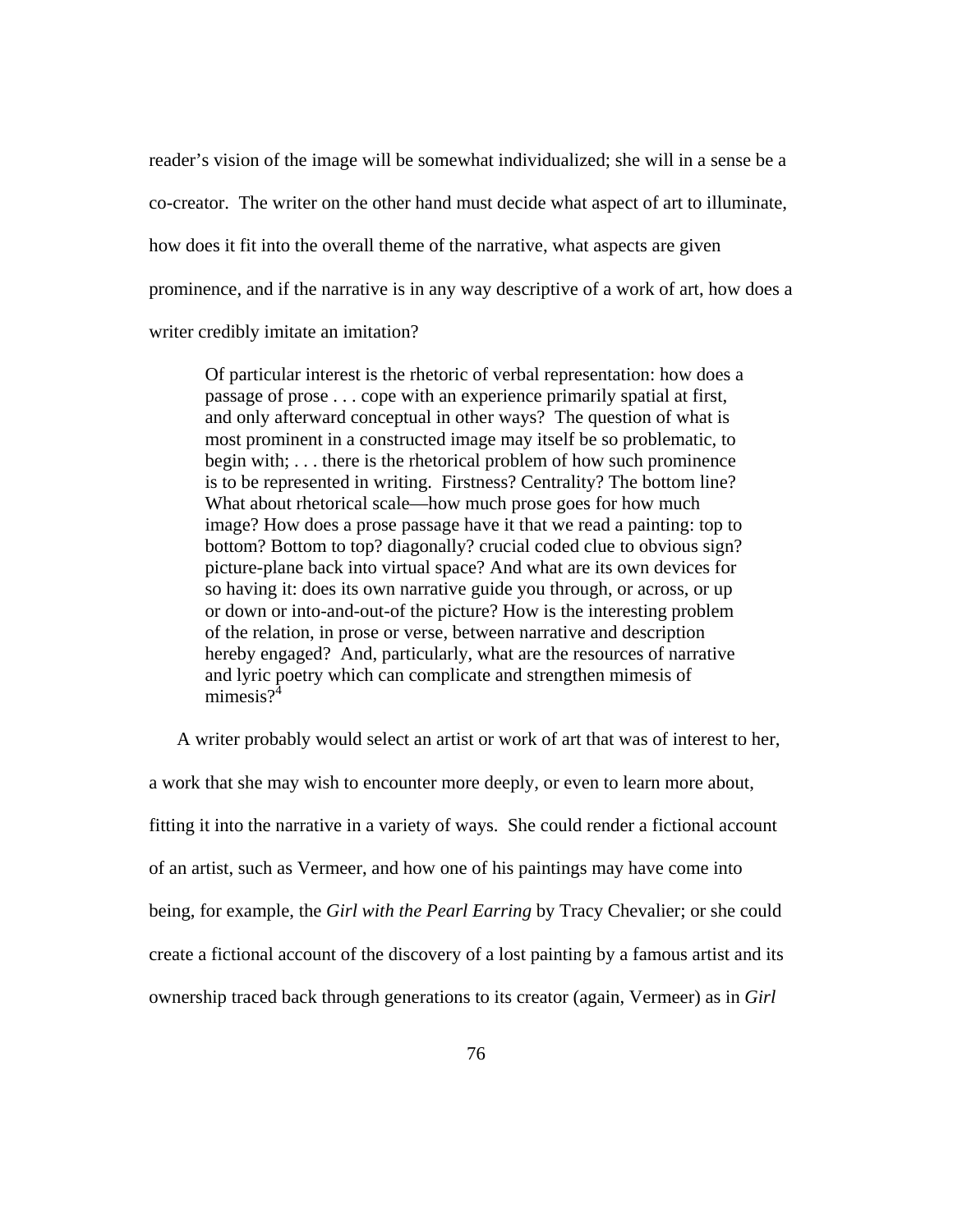*in Hyacinth Blue* by Susan Vreeland. Art may exist outside the content of story acting as a silent witness to the events taking place as in *The Matisse Stories* by A.S. Byatt; or art may be the focal point of a story as it is in many mysteries written around the theft and forgery of great works of art*.*

Literary art fiction is the envoicing of a silent object.<sup>5</sup> It "speaks not only *about* works of art but also *to* and *for* them."<sup>6</sup> The writer creates images that are part of the larger narrative as well as images of the art in question. The challenge for the writer is to create, recreate, or analyze aspects of art and then be able to communicate what she knows in words that will provoke a way of seeing. At the same time she must avoid pedantry, which could turn the work into something of which it is not. She has to be sensitive and convincing that she knows something about the work and at the same time not pull it down too fixedly into the pedagogical. Although, there will be some "blurring of the boundaries"<sup>7</sup> by bringing it onto the page, the work of art should symbolically remain within the museum walls and the mystery of its creation and radiance must remain unchallenged.

What is at stake is the power of language to describe: the possibility that language might form, shape, trace, mark, represent, portray, or imagine pictures, speak to the sense of sight . . . All description must render things at a distance or through a mist; description is itself the distance or the mist that it resembles, and its reality must always be its fiction. Placed at a remove in a book that figures mediation and absence, description can render a thing or experience only *as it were* not as it is. This is what description is like: it places readers at two removes, with a dream of transport, sight, reality, and presence both promised and denied.<sup>8</sup>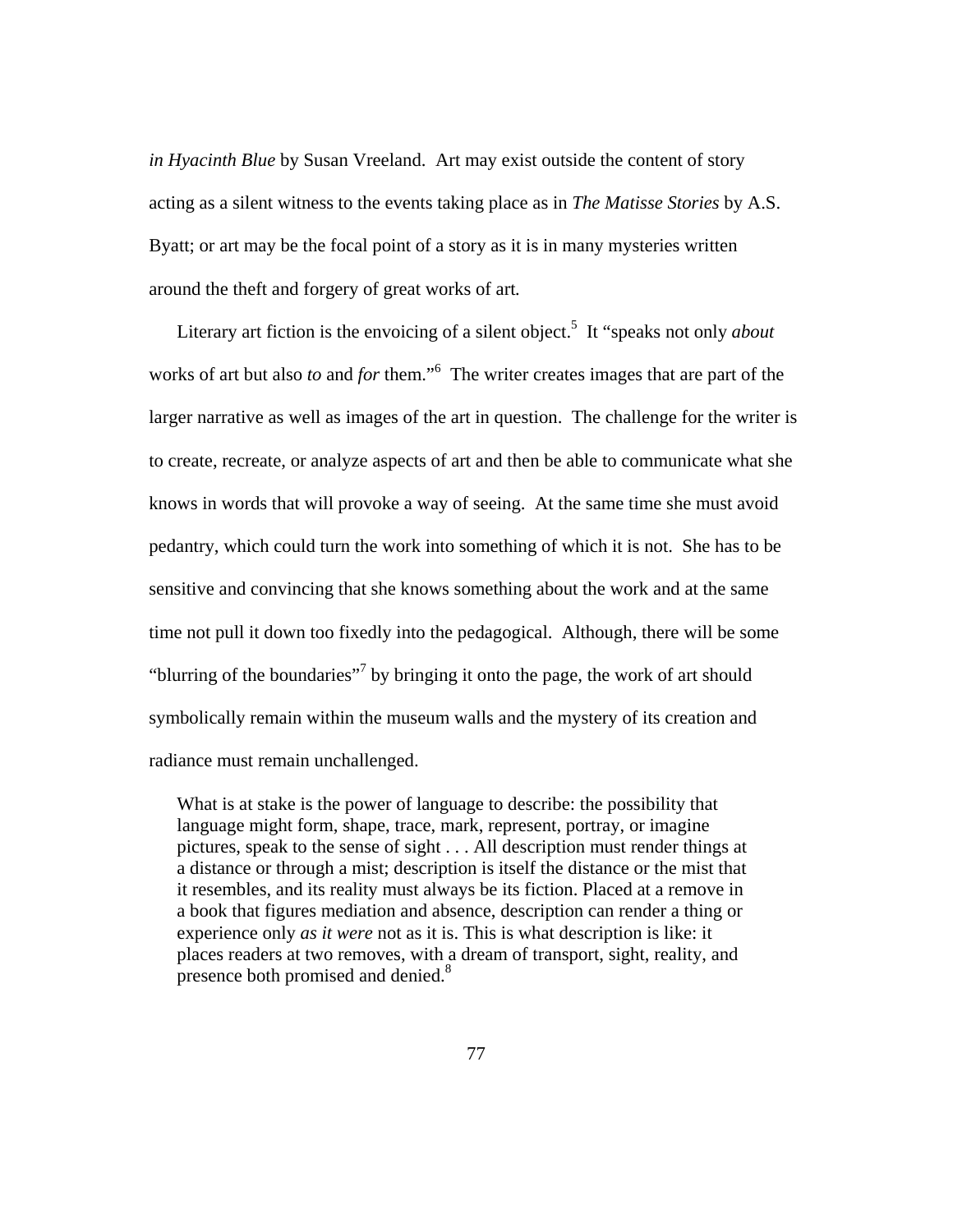The history of the written word is not nearly as long as that of the image. The earliest recorded cave paintings of Lascaux and Altamira date to 15,000 – 10,000 B.C. Homer's epics date to 900 – 700 B.C. The tradition of merging a work of art whether real or imagined—with a fictional narrative is a long one and its evolution has been fruitful for artists, writers, and those who partake of their work. Artists have created paintings and sculpture from the poetic imagery of a Homer or an Ovid. Works of poetry have been inspired by images on a Grecian urn or a Roman sarcophagi.

In *Museum of Words: The Poetics of Ekphrasis from Homer to Ashbery,* James A. W. Heffernan discusses not a museum of art but a museum of words. He writes of a chronology that began with Homer and moved through the poetry of Ovid, Dante, Shakespeare, and Spenser. "Works of art," he writes, "begin to seem transcendently beautiful in the protective enclosure of the newly born public museum, but [they] . . . nonetheless provoke the ravishment of interrogating words,"<sup>9</sup> Literary art fiction was born out of that ravishment and the best of it may be equally worthy of respect and longevity. The "whole collection of ekphrastic poetry" and literary art fiction may be perceived as a new kind of museum, "a gallery of art constructed by language alone . . . a museum of words."<sup>10</sup>

In the modern era mythological imagery and symbology are no longer informing society and culture. We move through a fast-changing world that has in some ways been stripped of the rituals and images that enlightened and sustained past generations.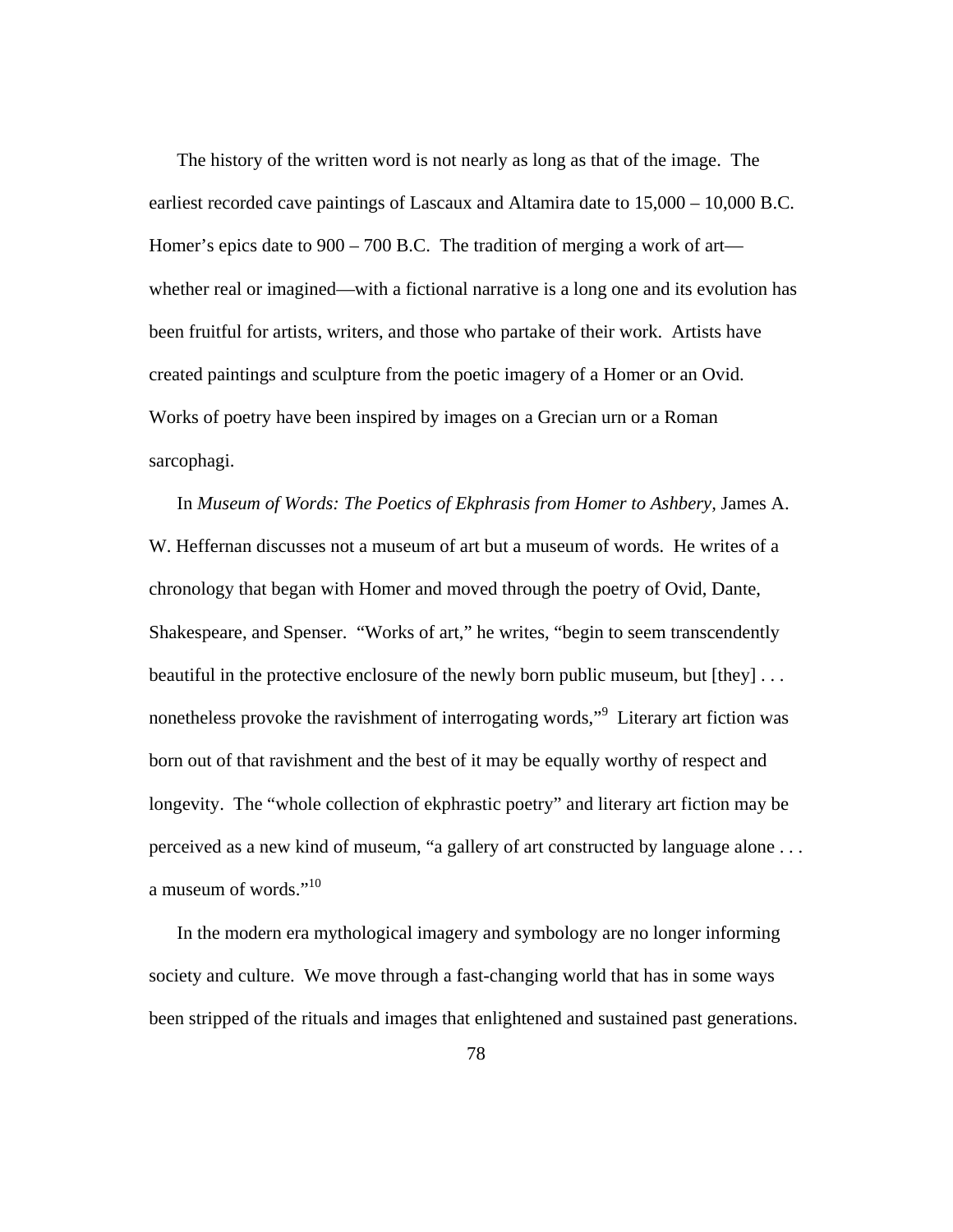We still participate in some inherited rituals, such as, church services and holidays but for the most part, they have been diluted to accommodate the necessities of a fragmented twenty-first century existence. What then are we left with, literature, art? Are these enough to bring meaning and freedom to our own lives?

Joseph Campbell writes that art and literature are the "rendering [of] individual personal experiences,"11 the foundations on which mythology was created. "The artist has an experience first and then seeks the imagery through which to render it."<sup>12</sup> By merging the imagery of the artist with a fictional narrative, the writer presents the reader with her way of seeing; however, even though the writer frames the encounter, it is not necessarily limited to her particular vision. A reader may be provoked to learn more, activating a desire that could lead to a new way of being in the world. In the *Metamorphoses,* Ovid writes of the liberating power of art and of Daedalus who is trying to release himself and his son, Icarus, from imprisonment in King Minos' Crete—a society that for him is a wasteland, foreign, and without meaning. Longing to escape and "return to his own nation," he "turns his mind to arts unknown, and changed the face of nature"<sup>13</sup> by sculpting two pairs of wings to fly out of captivity, thereby, setting himself free.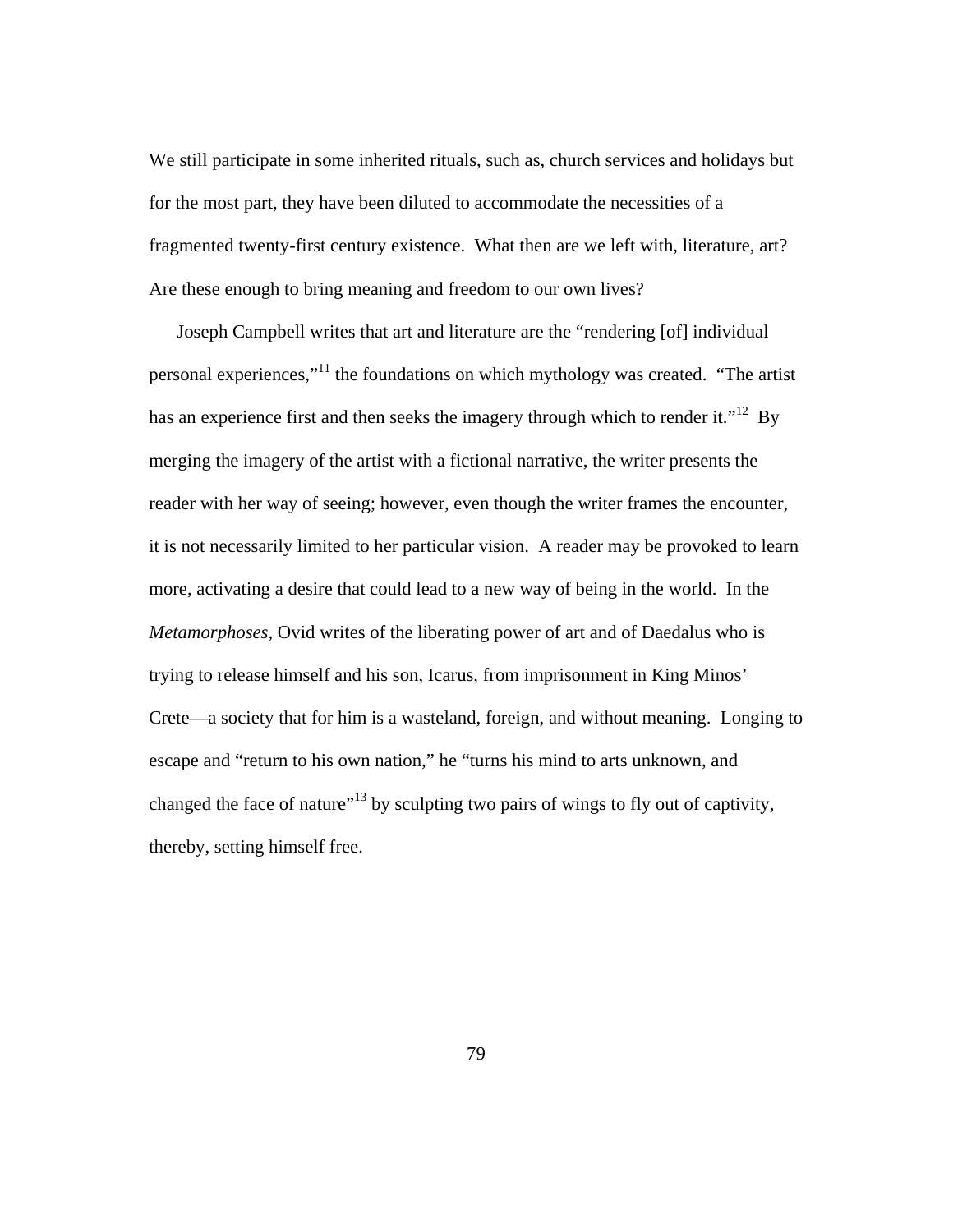1 <sup>1</sup> James A. W. Heffernan, *Museum of Words: The Poetics of Ekphrasis from Homer to Ashbery* (Chicago: University of Chicago Press, 1993), 11.

2 Homer, *The Iliad,* trans. Robert Fagles (New York: Penguin Books, 1990), 18.558-64.

3 Homer, *The Iliad of Homer,* trans. Alexander Pope (New York: John B. Alden, 1883), 33.

4 Edith Hamilton and Huntington Cairns, eds., *The Collected Dialogues of Plato* (Princeton: Princeton University Press, 1961), 509.

 $<sup>5</sup>$ Ibid., 516.</sup>

 $6$ Ibid., 521.

7 Blake Eskin, "The Incredible Growing Art Museum," *ARTnews* (October 2001). Available from http://artnews.com/issues/article.asp?art\_id=988; Internet; accessed 22 December 2007.

8 *Washington Post* (District of Columbia), 7 October 2007).

<sup>9</sup>Ibid.

<sup>10</sup>Diane Apostolos-Cappadona, "Angels & Demons and the Emerging Literary Genre of Art Fiction" in /Secrets of Angels & Demons: The Unauthorized Guide to the Bestselling Novel/edited by Dan Burstein and Arne de Keijzer (New York: Squibnocket/CDS Books, 2004), 381-87.

 $11$ Ibid.

 $12$ Ibid.

13A.S. Byatt, *Portraits in Fiction* (London: Vintage, 2002), 1.

 $14$ Ibid.

 $15$ Ibid.

 $16$ Ibid., 15.

 $17$ Ibid., 18-19.

 $18$ Ibid., 6.

 $19$ Ibid.

<sup>20</sup>Henry James, *The Wings of the Dove* (New York: Everyman's Library, 1997), 152-53.

 $^{21}$ Byatt, 92.

 $^{22}$ Ibid., 93.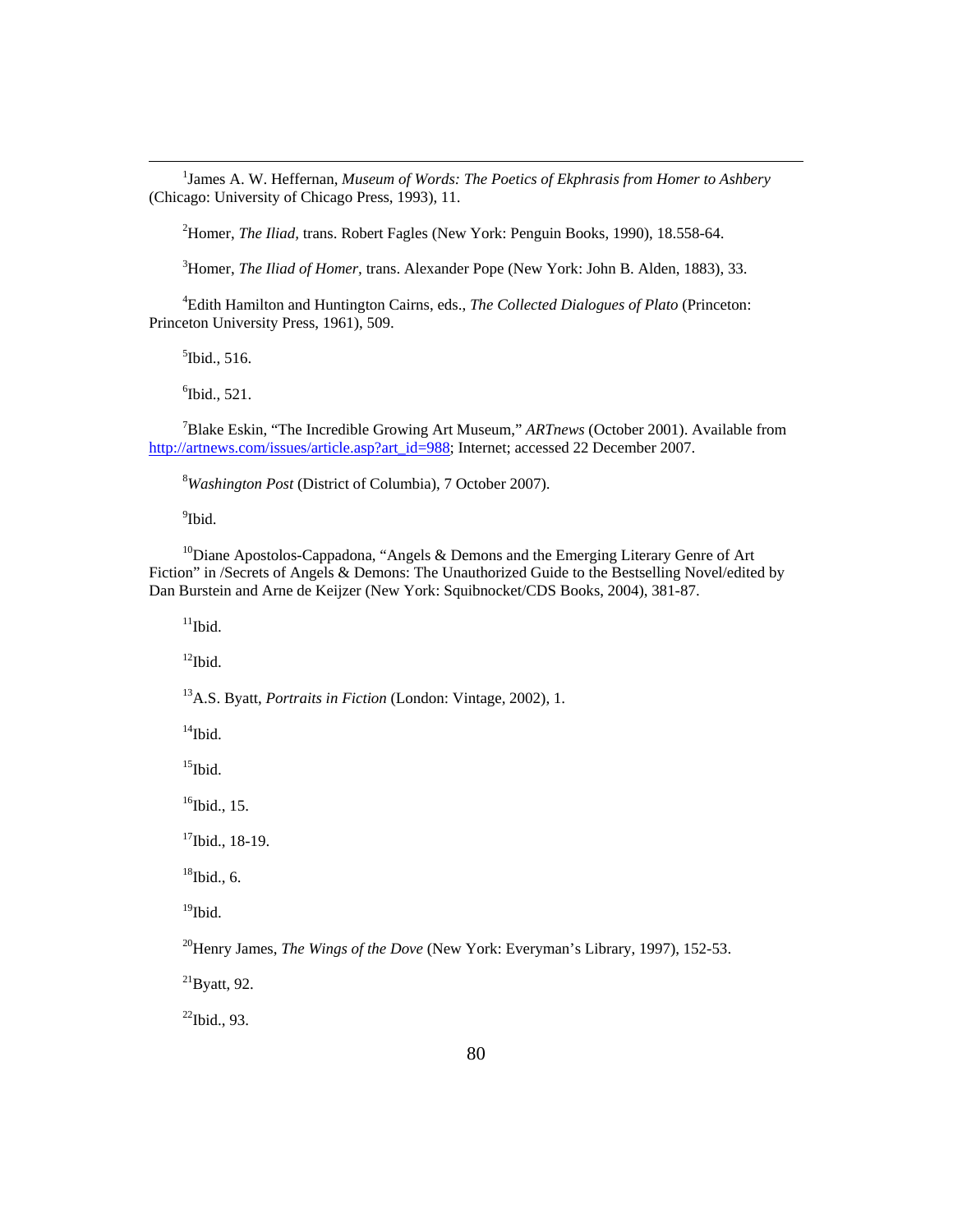23John Berger, *Ways of Seeing* (London: Penguin Books, 1972), 5.

 $^{24}$ Ibid., 7.  $^{25}$ Ibid., 8.  $28$ Ibid., 9-10.  $29$ Ibid., 10-11. 30Ibid., 32. 32Joseph Campbell, *The Masks of God: Creative Mythology* (New York: Viking Press, 1968), 92-3.

33Paul Tillich, "Art and Ultimate Reality," in *Art, Creativity, and the Sacred: An Anthology in* 

*Religion and Art,* ed. Diane Apostolos-Cappadona (New York: Continuum, 2001), 220.

34Ibid., 223. <sup>35</sup>Ibid., 233. 36Ibid., 221. 37Ibid., 223. 38Ibid.

 $26$ Ibid.

 $27$ Ibid.

 $31$ Ibid.

<sup>39</sup>David Freedberg, *The Power of Images: Studies in the History and Theory of Response* (Chicago: University of Chicago Press, 1991), 31.

 $40$ Ibid.

 $41$ Ibid., 32.

 $42$ Ibid., 33.

<sup>43</sup>Ibid.

44Diane Apostolos-Cappadona, *Encyclopedia of Women in Religious Art* (New York: Continuum, 1996), 184.

45Freedberg, 28.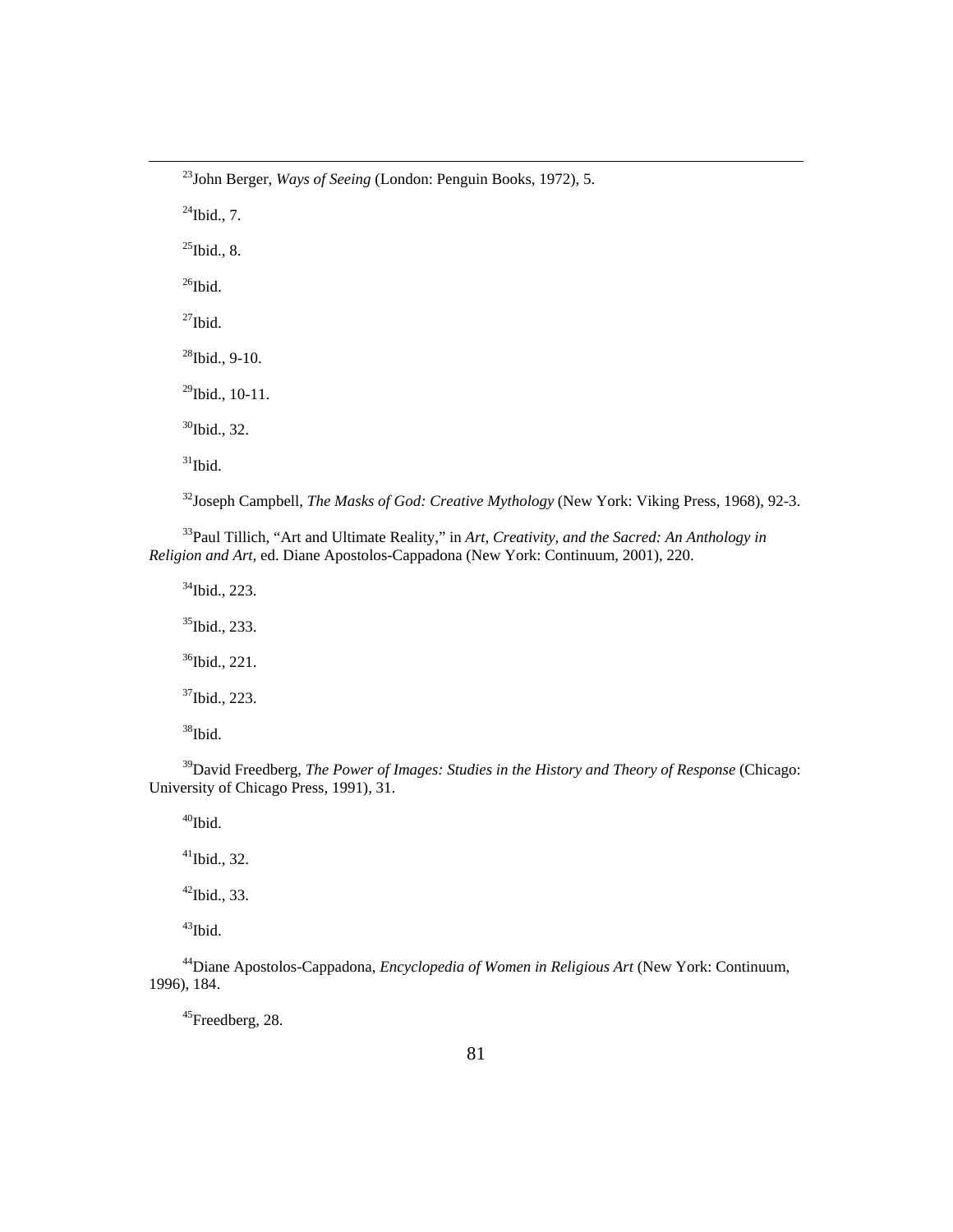46Ibid., 161.

 $47$ Ibid.

48Ibid., 161-62.

49Ibid., 162.

50Ibid., 180.

 $51$ Ibid., 162.

52Mircea Eliade, "The Sacred and the Modern Artist," in *Art, Creativity, and the Sacred: An Anthology in Religion and Art,* ed. Diane Apostolos-Cappadona (New York: Continuum, 2001), 179.

 $53$ Ibid.

54Ibid., 180.

55Ibid., 181.

<sup>56</sup>Ibid.

57Ibid., 182.

58Elaine de Kooning, *The Spirit of Abstract Expressionism: Selected Writings* (New York: George Braziller, 1994), 21-2.

59Ibid., 21.

60April Kingsley, *The Turning Point: The Abstract Expressionists and the Transformation of American Art* (New York: Simon & Schuster, 1992), 25.

 $61$ Ibid., 18.

62Mark Rothko, *The Artist's Reality: Philosophies of Art* (New Haven: Yale University Press, 2004), 34.

63de Kooning, 171.

 $64$ Rothko, 34.

65de Kooning, 171.

66Dore Ashton, *About Rothko* (New York: Oxford University Press, 1983), 141.

67Ibid., 125.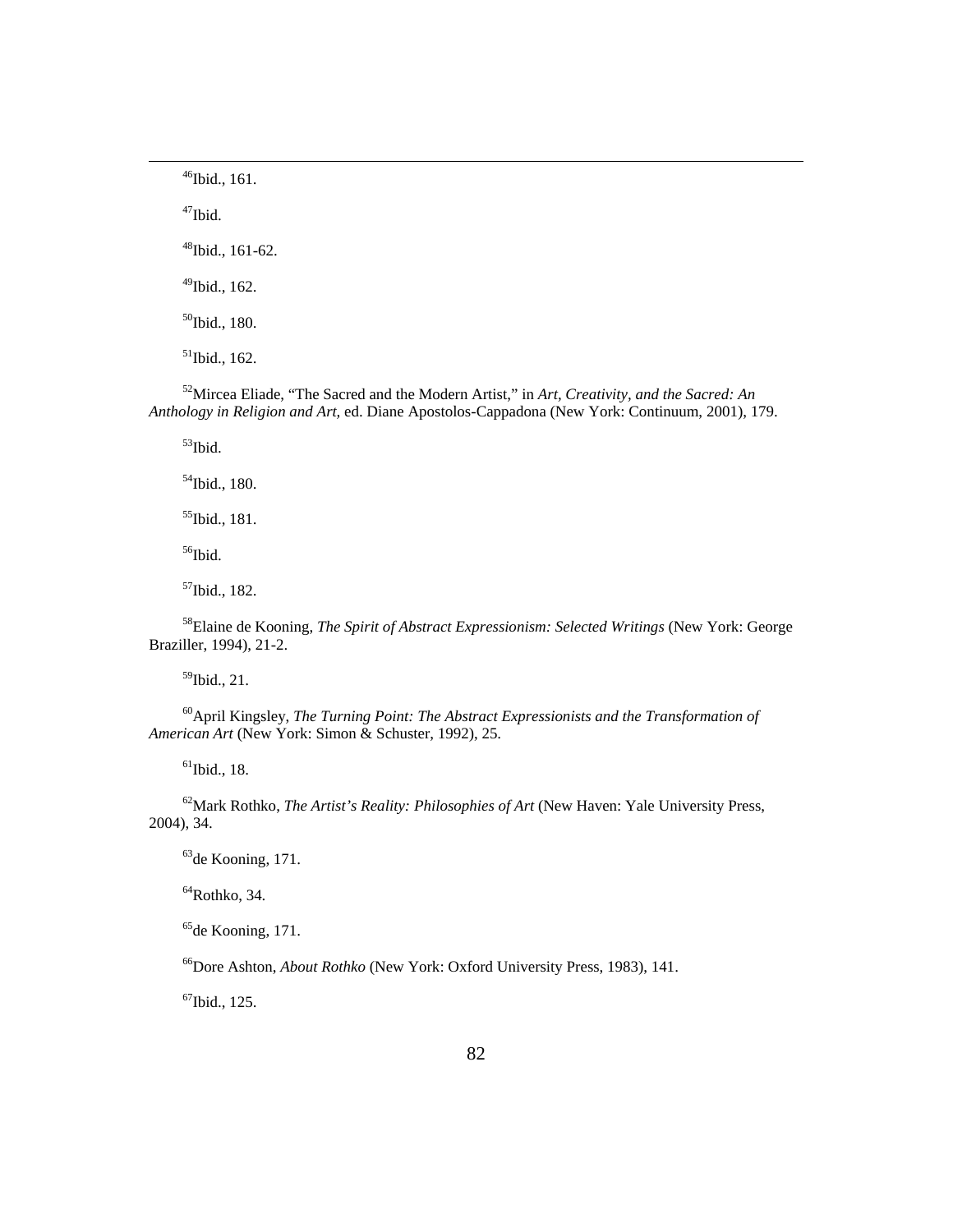68Anna C. Chave, *Mark Rothko: Subjects in Abstraction* (New Haven: Yale University Press, 1989), 36*.* 

69Jeffrey Weiss, *Mark Rothko* (New Haven: Yale University Press, 1998), 274.

70Jospeh Campbell, *The Inner Reaches of Outer Space: Metaphor as Myth and as Religion*  (Toronto: St. James Press, 1986), 69.

71W.J.T. Mitchell, *The Language of Images* (Chicago: University of Chicago Press, 1980), 3.

<sup>72</sup>John Hollander, *The Gazer's Spirit: Poems Speaking of Silent Works of Art* (Chicago: University of Chicago Press, 1995), 37.

<sup>73</sup>David Marshall, *The Frame of Art: Fictions of Aesthetic Experience, 1750—1815* (Baltimore: Johns Hopkins University Press, 2005), 56.

74John Michael Montias, *Vermeer and His Milieu: A Web of Social History* (Princeton: Princeton University Press, 1989), 6.

75Arthur Schopenhauer, *Die Welt als Wille und Vorstellung,* Book III 34; quoted in Joseph Campbell, *The Masks of God: Creative Mythology* (New York: Viking Press, 1968), 351.

76Tracy Chevalier, *Girl with the Pearl Earring* (Dutton: New York, 2000), 47-8.

 $77$ Ibid., 137.

78Ibid., 140.

79Ibid., 140-41.

 $80$ Ibid., 7.

 $81$ Ibid., 8.

#### CHAPTER 2

<sup>1</sup> Herbert Read, *The Art of Sculpture* (New York: Pantheon, 1961), 46.

2 Immanuel Kant, *Critique of Pure Reason,* trans. Norman Kemp Smith (New York: St Martin's Press, 1965), 67.

 $3$  Ibid., 71.

4 Read, 49.

5 Ovid, *Metamorphoses,* trans. Charles Martin (New York: W.W. Norton, 2004), 1.1-5.

6 Ibid., xiii.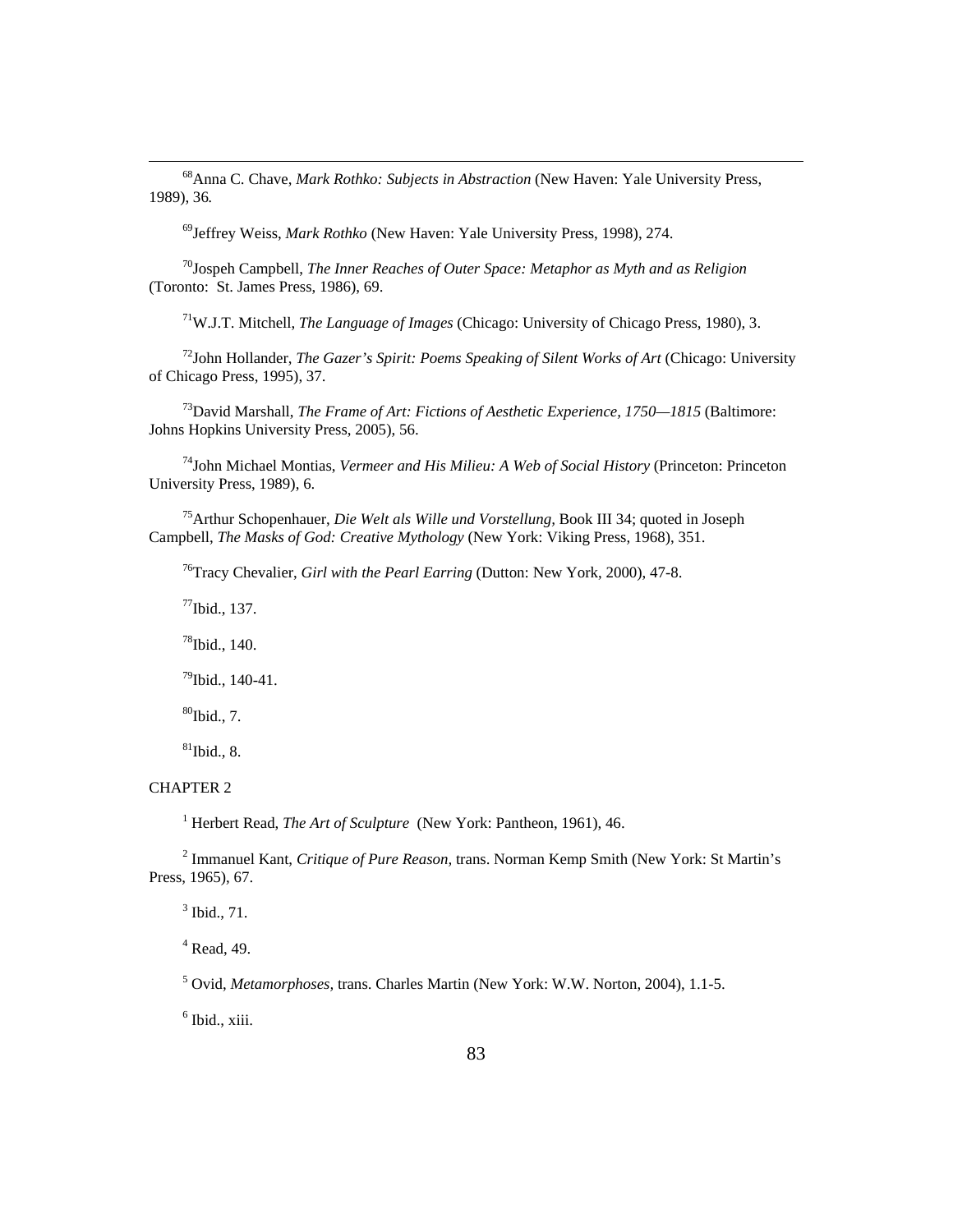7 Ibid., 15.923-28.

8 Paul Zanker, *The Power of Images in the Age of Augustus,* trans. Alan Shapiro (Ann Arbor: University of Michigan Press, 1990), 2.

<sup>9</sup> Ibid.

10 R. H. Barro, *The Romans* (London: Penguin Books, 1987), 80-2.

 $11$  Zanker, 101.

 $12$  Ibid.

<sup>13</sup> Ibid., 110.

 $14$  Ibid., 167.

15 Joseph S. Solodow, *The World of Ovid's Metamorphoses* (Chapel Hill: University of North Carolina Press, 1988), 16.

<sup>16</sup> Ovid, 10.309.

17 Ibid., 10.310-11.

18 Zanker, 158.

19 Ovid, 10.312-15.

<sup>20</sup> Ibid., 10.319.

 $21$  Ibid., 10.323.

22 Ibid., 10.324-26.

23 Solodow, 203.

24 Emmet Robbins, "Famous Orpheus," in *Orpheus: The Metamorphoses of a Myth,* ed. John Warden (Toronto: University of Toronto Press, 1982), 3.

 $25$  Ovid, 10.60-63.

 $26$  Solodow, 219.

27 Ibid., 216.

28 Ibid., 220.

29 Ovid, 15.1099-1113.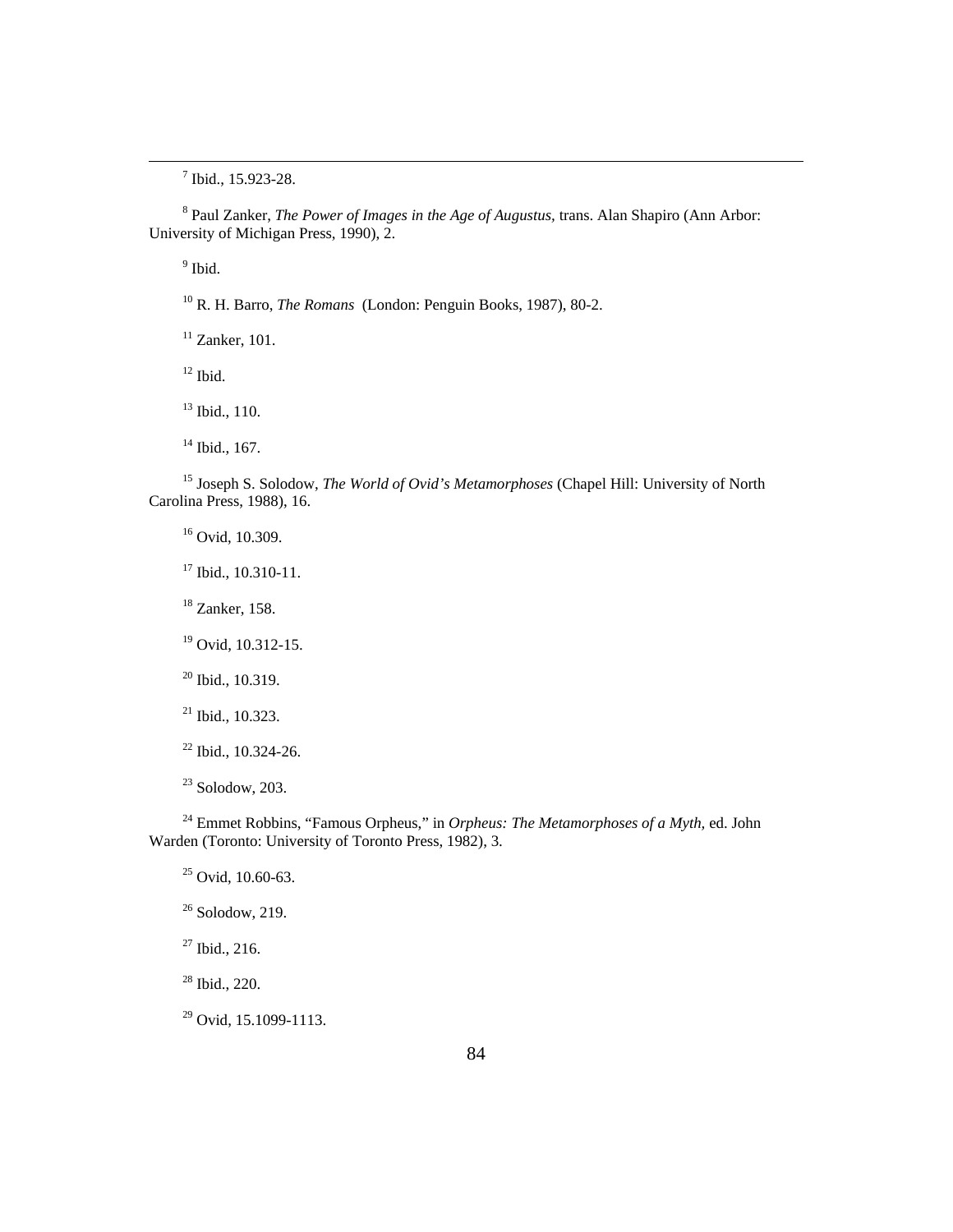30 Freedberg, 83.

31 Ibid., 82.

 $32$  Ibid.

33 Ibid., 84.

34 Ovid, 10.367-68.

 $35$  Freedberg, 85.

36 Ovid, 10.346-52.

37 Campbell, *Inner Reaches,* 18.

38 Ibid., 19.

39 Ovid, 10.361-63.

40 Campbell, *Inner Reaches,* 121.

41 Ralph Waldo Emerson, "The Poet," in *The Portable Emerson,* ed., Carl Bode (New York: Penguin Books, 1981), 244-45.

42 Dante Alighieri, *The Divine Comedy: Hell,* trans. Dorothy L. Sayers (London: Penquin, 1949), 344.

43 Dante Alighieri, *The Inferno,* trans. John Ciardi (New York: Mentor, 1954), xx.

44 Dante, *Hell,*1.79-82.

45 Dante, *Inferno,* 27.

46 Dante, *Hell,* 67.

 $47$  Ibid.

48 Ibid., 1.79-87.

49 Virgil, *The Aeneid of Virgil,* trans. Allen Mandelbaum (Berkeley: University of California Press, 1982), 1.1-12.

50 Helen Luke, *Dark Wood to White Rose: Journey and Transformation in Dante's Divine Comedy*  (New York: Parabola, 2000), xvii.

51 Dante, *Hell,*1.1-18.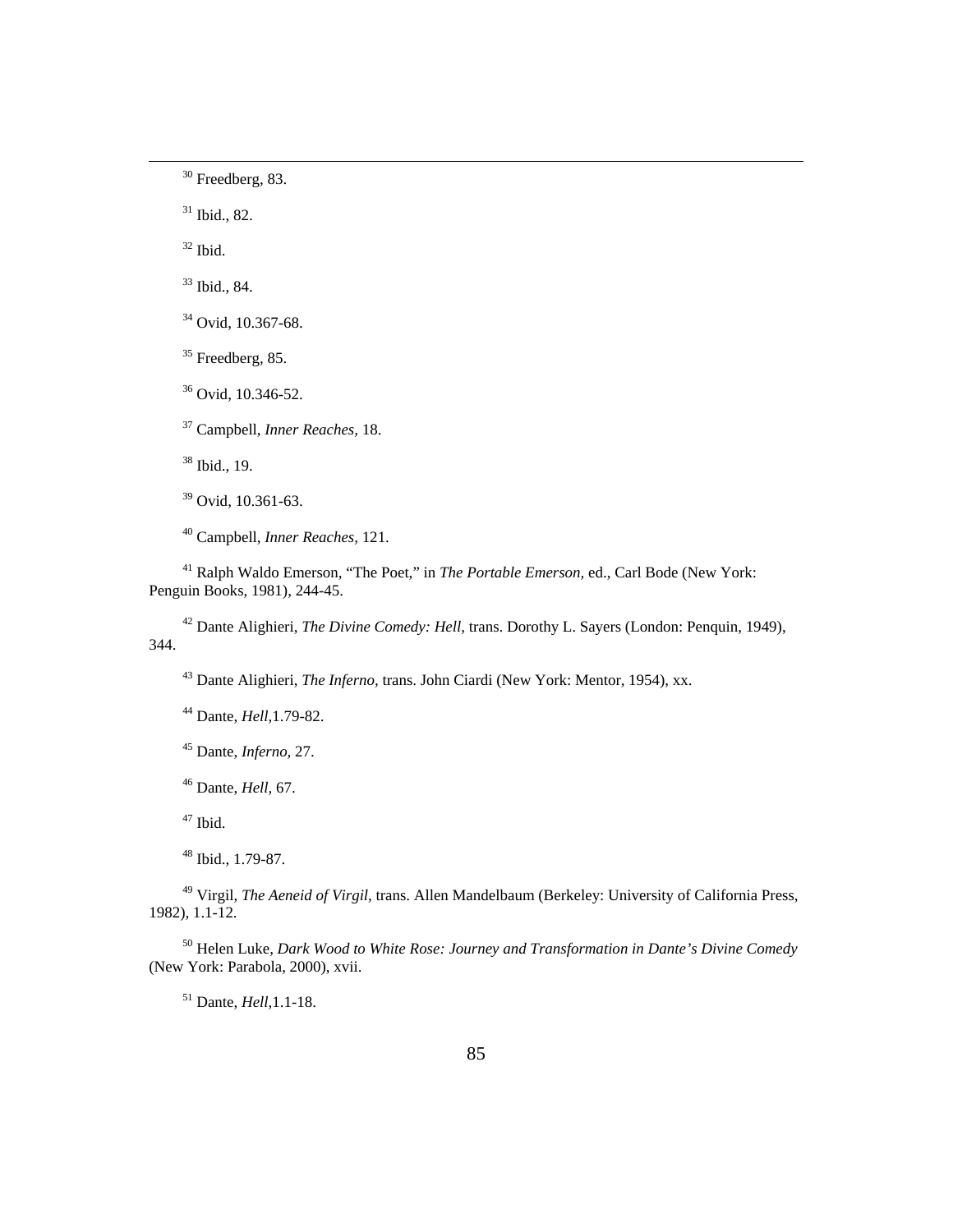52 Erwin Panofsky, *Studies in Iconology: Humanistic Themes In the Art of the Renaissance*  (Oxford: Westview Press, 1972), 18.

53 Ibid.

54 Lawrence Cunningham and John Reich, *Culture and Values: A Survey of the Humanities* (Fort Worth: Harcourt, 2002), 260.

55 Ibid.

56 Ibid.

57 Dante Alighieri, *The Divine Comedy: Purgatory,* trans. Dorothy L. Sayers (London: Penquin, 1955), 143.

58 Ibid., 10.28-33.

59 Ibid., 10.97-99.

60 Ibid., 10.112-19.

61 Umberto Eco, *Art and Beauty in the Middle Ages* (New Haven: Yale University Press, 1986), 4.

 $62$  Ibid.

 $63$  Ibid., 5.

 $64$  Ibid., 6.

 $65$  Ibid.

 $^{66}$  Ibid.

67 Dante, *Purgatory,* 143.

68 Immanuel Kant, *The Critique of Judgment,* trans. Werner S. Pluhar (Indianapolis: Hackett, 1987), 173.

69 Dante, *Purgatory,* 147.

70 Freedberg, 99-100.

71 Ibid., 100.

72 Dante, *Purgatory,* 148.

73 Ibid., 10.34-45.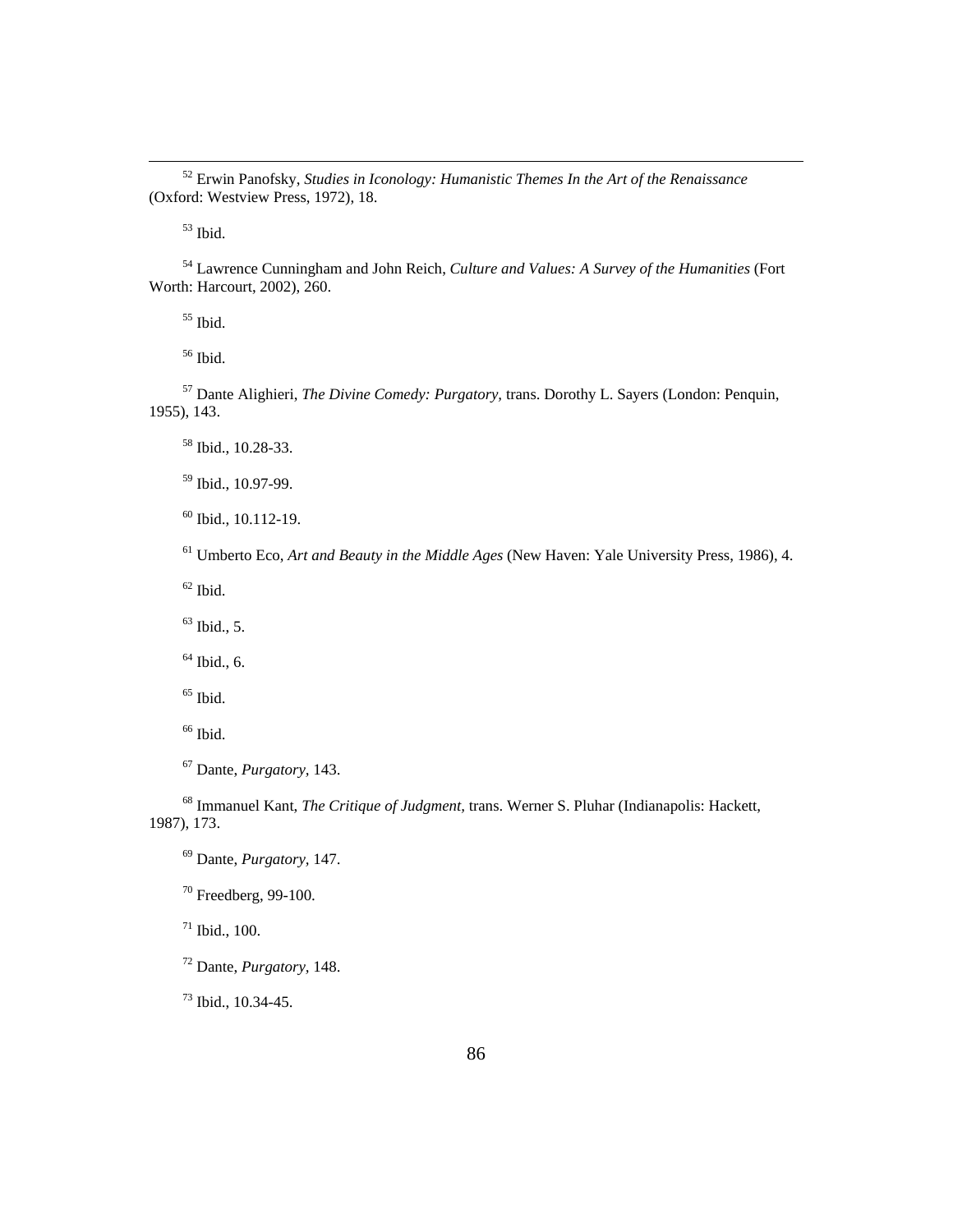74 Ibid., 383.

75 Ibid., 10-73-75.

76 Ibid., 11.22-30.

77 Heffernan, 41.

78 Ibid., 38.

 $^{79}$  Ibid.

80 Otto Van Simson, *The Gothic Cathedral: Origins of Goth Architecture & the Medieval Concept of Order* (Princeton: Princeton University Press, 1988), 50.

 $81$  Ibid., 52.

82T.S. Eliot, *The Sacred Wood: Essays on Poetry & Criticism* (London: University Paperbacks, 1960), 170-71.

# CHAPTER 5

 $<sup>1</sup>$  Hollander, 32.</sup>

2 Marshall, 9.

<sup>3</sup> Hollander, 6.

 $<sup>4</sup>$  Ibid., 6.</sup>

<sup>5</sup> Heffernan, 6.

 $<sup>6</sup>$  Ibid., 7.</sup>

7 Marshall, 7.

8 Ibid., 53.

<sup>9</sup> Heffernan, 8.

 $10$  Ibid., 8.

<sup>11</sup> Joseph Campbell, *Mythic Worlds, Modern Words: On the Art of James Joyce*, ed. Edmund L. Epstein (New York: HaperCollins, 1993), 6.

 $12$  Ibid.

<sup>13</sup> Ovid, 8.253-60.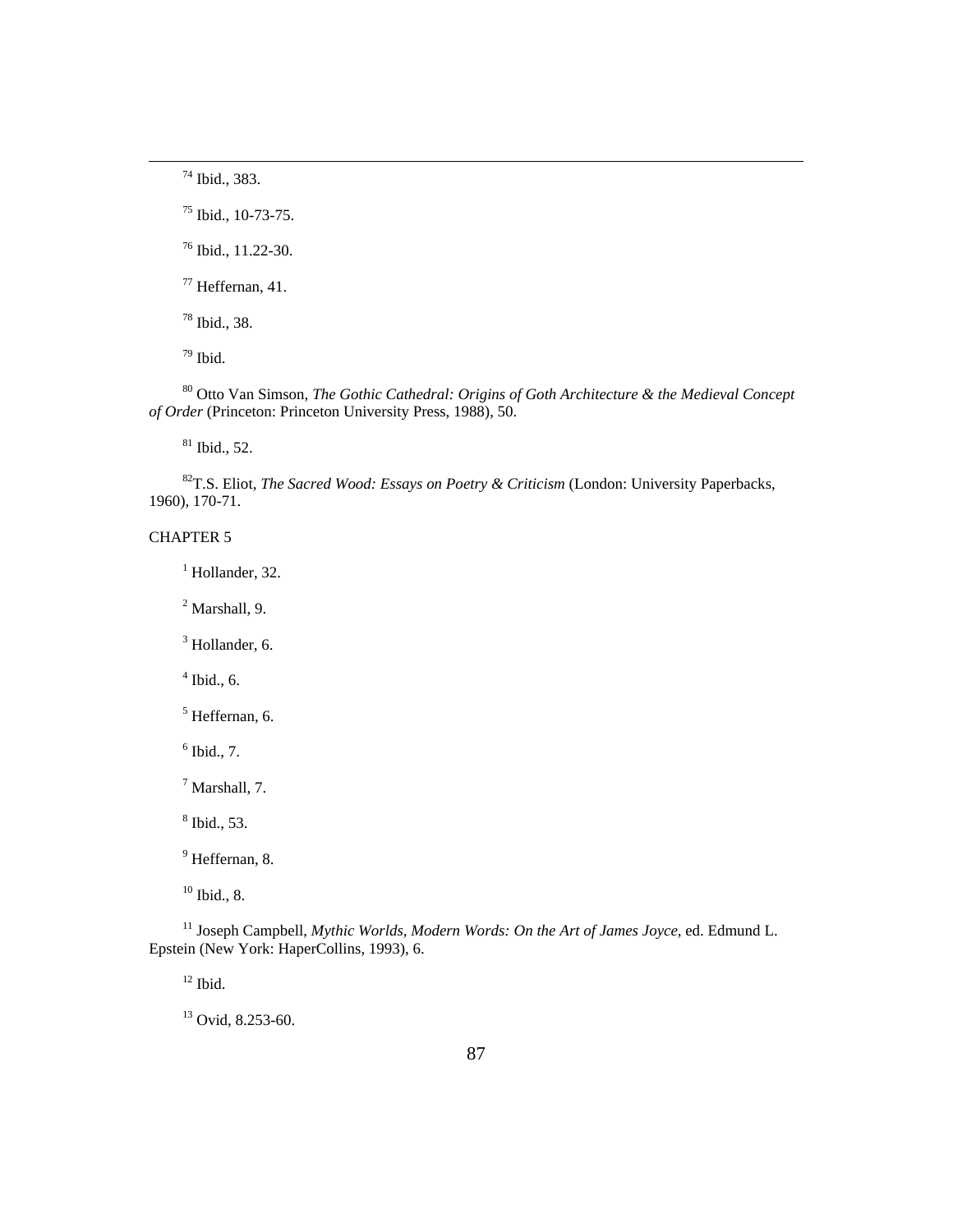#### BIBLIOGRAPHY

- Apostolos-Cappadona, Diane. "Angels & Demons and the Emerging Literary Genre of Art Fiction" in /Secrets of Angels & Demons: The Unauthorized Guide to the Bestselling Novel/ edited by Dan Burstein and Arne de Keijzer (New York: Squibnocket/CDS Books, 2004.
- Apostolos-Cappadona, Diane. *Encyclopedia of Women in Religious Art.* New York: Continuum, 1996.
- Ashton, Dore. *About Rothko.* New York: Oxford University Press, 1983.
- Barro, R.H. *The Romans.* London: Penquin Books, 1987.

- Baudelaire, Charles. "The Death of Artists." In *The Flowers of Evil.* Edited by Marthiel and Jackson Mathews, 176. New York: New Directions, 1989.
- Berger, John. *Ways of Seeing.* London: British Broadcasting Corporation and Penguin Books, 1972.
- Byatt, A.S. *Portraits in Fiction.* London: Chatto & Windus, 2001; Vintage, 2002.
- Campbell, Joseph. *The Inner Reaches of Outer Space: Metaphor as Myth and as Religion.* New York: Alfred Van Der Marck Editions, 1986.
- Campbell, Joseph. *The Masks of God: Creative Mythology.* New York: Viking Press, 1968.
- Campbell, Joseph. *Mythic Worlds, Modern Words: On the Art of James Joyce.* Edited by Edmund L. Epstein. New York: HaperCollins, 1993.
- Chave, Anna C. *Mark Rothko: Subjects in Abstraction.* New Haven: Yale University Press, 1989.
- Chevalier, Tracy. *Girl with a Pearl Earring.* New York: Dutton, 2000.
- Cunningham, Lawrence S., and John J. Reich. *Culture and Values: A Survey of the Humanities.* Fort Worth: Harcourt, 2002.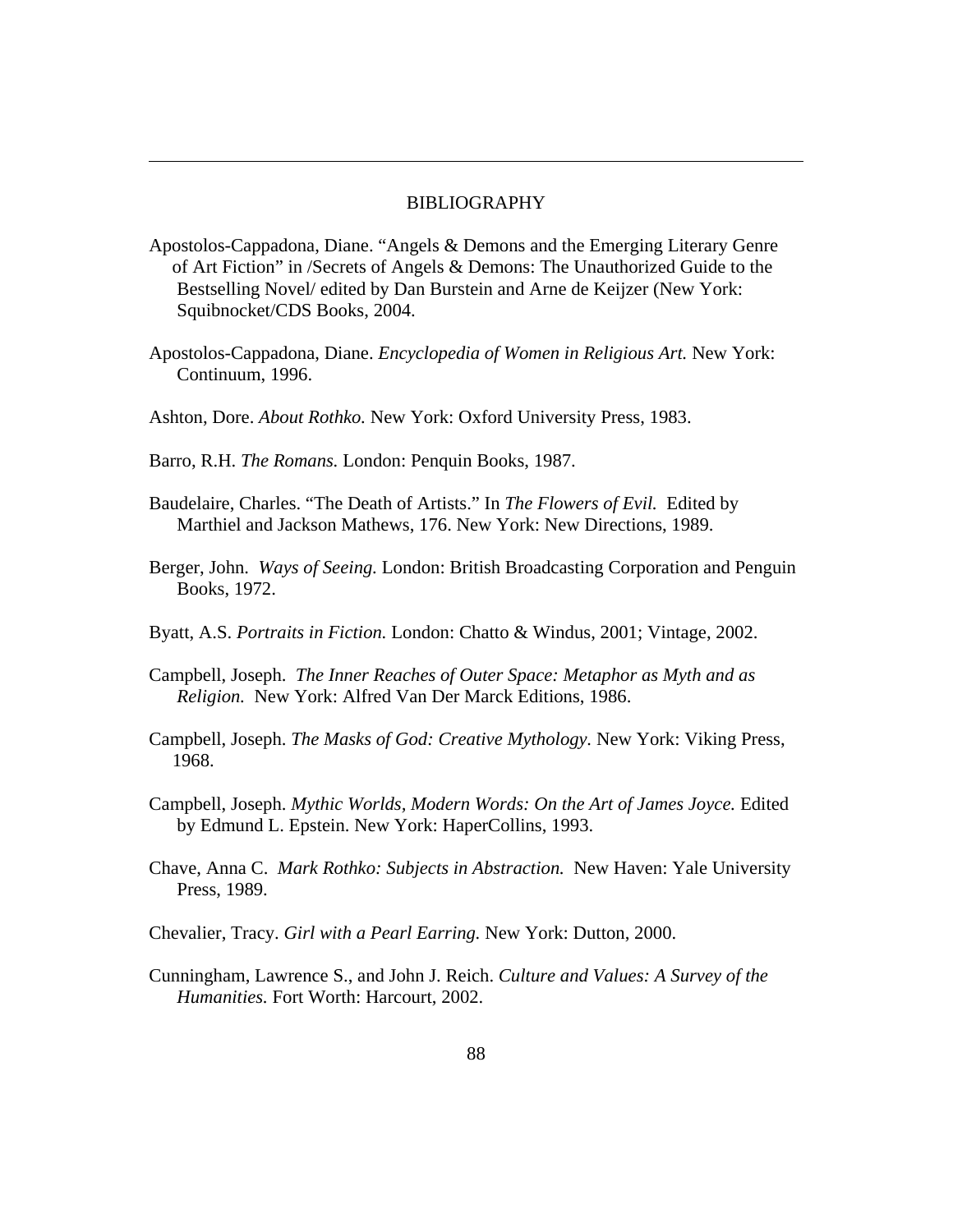Dante. *The Divine Comedy: Hell.* Translated by Dorothy L. Sayers. New York: Penguin Books, 1949.

- Dante. *The Divine Comedy: Purgatory.* Translated by Dorothy L. Sayers. New York: Penguin Books, 1955.
- Dante. *The Inferno.* Translated by John Ciardi. New York: Mentor, 1954.
- Eco, Umberto. *Art and Beauty in the Middle Ages.* New Haven: Yale University Press, 1986.
- Eliad, Mircea. "The Sacred and the Modern Artist." In *Art, Creativity, and the Sacred: An Anthology in Religion and Art,* ed. Diane Apostolos-Cappadona, 179-83. New York: Continuum, 2001.
- Eliot, T.S. *The Sacred Wood: Essays on Poetry & Criticism.* London: University Paperbacks, 1960.
- Emerson, Ralph Waldo. "The Poet." In *The Portable Emerson,* ed. Carl Bode, 244-45. New York: Penguin Books, 1981.
- Eskin, Blake. "The Incredible Growing Art Museum." *ARTnews* (October 2001). Available from http://artnews.com/issues/article.asp?art\_id=988.
- Freedberg, David. *The Power of Images: Studies in the History and Theory of Response.* Chicago: University of Chicago Press, 1989.
- Gribran, Kahlil. *The Prophet.* New York: Alfred Knopf, 1973.
- Hamilton, Edith, and Huntington Cairns eds. *The Collected Dialogs of Plato.*  Princeton: Princeton University Press, 1961.
- Hardie, Philip, ed. *The Cambridge Companion to Ovid.* Cambridge: Cambridge University Press, 2002.
- Heffernan, James A. *Museum of Words: The Poetics of Ekphrasis from Homer to Ashbery*. Chicago: University of Chicago Press, 1993.
- Hollander, John. *The Gazer's Spirit: Poems Speaking to Silent Works of Art.* Chicago: University of Chicago Press, 1995.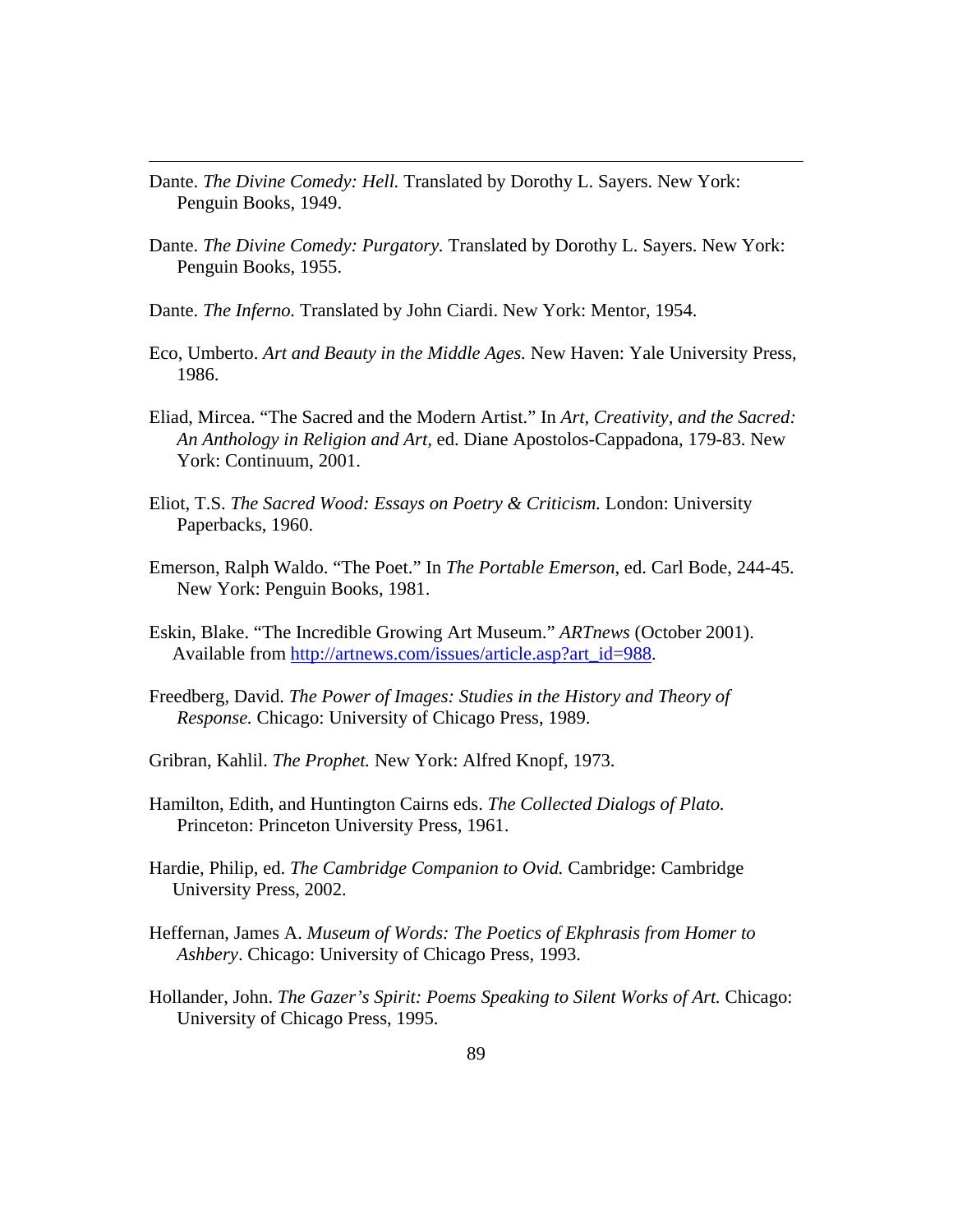Homer. *The Iliad*. Translated by Robert Fagles. New York: Penguin Books, 1990.

- Homer. *The Iliad of Homer*. Translated by Alexander Pope. New York: John B. Alden, 1883.
- Jaffe, Aniela, ed. *C. G. Jung: Word and Image.* Princeton: Princeton University Press, 1979.
- James, Henry. *The Wings of the Dove.* New York: Everyman's Library, 1997.
- Kant, Immanuel. *Critique of Judgment.* Translated by Werner S. Pluhar. Indianapolis: Hackett Publishing, 1987.
- Kant, Immanuel. *Critique of Pure Reason.* Translated by Norman Kemp Smith. New York: St Martin's Press, 1965.
- Kingsley, April. *The Turning Point: The Abstract Expressionists and the Transformation of American Art.* New York: Simon & Schuster, 1992.
- de Kooning, Elaine. *The Spirit of Abstract Expressionism.* New York: George Braziler, 1994.
- Landau, Ellen G. *Jackson Pollock.* New York: Abradale Press, 1989.
- Luke, Helen. *Dark Wood to White Rose: Journey and Transformation in Dante's Divine Comedy.* New York: Parabola Books, 2000.
- Marshall, David. *The Frame of Art: Fictions of Aesthetic Experience, 1750 –1815.* Baltimore: Johns Hopkins University Press, 2005.
- Mitchell, W.J.T. ed. *The Language of Images.* Chicago: University of Chicago Press, 1980.
- Montias, John Michael. *Vermeer and His Milieu: A Web of Social History.* Princeton: Princeton University Press, 1989.
- Naifeh, Steven, and Gregory White Smith. *Jackson Pollock: An American Saga.* New York: Harper Perennial, 1989.